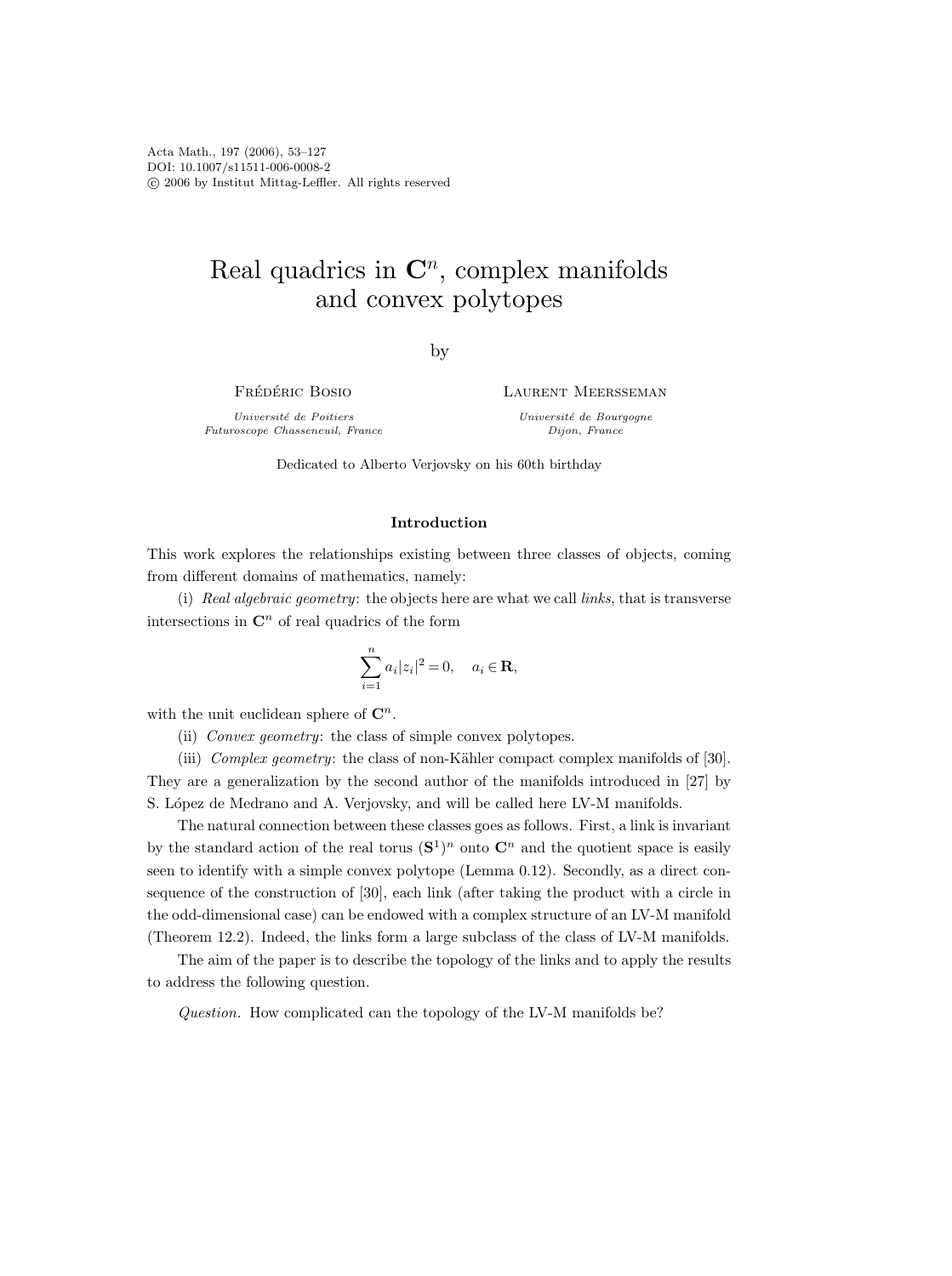This program is achieved by making a reduction to combinatorics of simple convex polytopes: a simple convex polytope encodes the topology of the associated link completely.

As shown by the question, the main motivation comes from complex geometry. Let us explain a little more why we find it important to know the topology of the LV-M manifolds.

Complex geometry is concerned with the study of (compact) complex manifolds. Nevertheless, no general theory exists and only special classes of complex manifolds such as projective or Kähler manifolds or complex manifolds which are at least bimeromorphic to projective or Kähler ones are well understood. Moreover, except for the case of surfaces, there are few explicit examples having none of these properties; explicit meaning that it is possible to work with and to compute things on it. Indeed, the two classical families are the Hopf manifolds (diffeomorphic to  $S^1 \times S^{2n-1}$ ; see [20]) and the Calabi– Eckmann manifolds (diffeomorphic to  $S^{2p-1} \times S^{2q-1}$ ; see [10]).

These classical examples have been developed through a number of papers inspired by the theory of dynamical systems, starting from the construction of deformation spaces of foliations by Girbau–Haefliger–Sundararaman [15] and of deformation spaces of the Hopf and Calabi–Eckmann manifolds by Borcea [5], Haefliger [18] and Loeb–Nicolau [23]. This led to the construction and study of larger and larger classes of new examples, especially in  $[27]$ ,  $[30]$  and  $[6]$ .

In this article, we focus on the class of LV-M manifolds of [30]. It is explicit in the previous sense. Indeed the main complex geometrical properties (algebraic dimension, generic holomorphic submanifolds, local deformation space, etc.) of these objects are established in [30]. Besides, it is proved in [31] that they are small deformations of holomorphic principal bundles over projective toric varieties with a compact complex torus as fiber. In this sense, they constitute a natural generalization of Hopf and Calabi– Eckmann manifolds, which can be deformed into compact complex manifolds fibering in elliptic curves over the complex projective space  $\mathbf{P}^{n-1}$  (Hopf case) or over the product of projective spaces  $\mathbf{P}^{p-1} \times \mathbf{P}^{q-1}$  (Calabi–Eckmann case). One of the main interests in these manifolds, however, is that they have a richer topology, since it is also proved in [30] that complex structures on certain connected sums of products of spheres can be obtained by this process.

Nevertheless, these examples of connected sums constitute very particular cases of the construction, and the problem of describing the topology in other cases was left wide open in [30]. Of course, due to the lack of examples of non-Kähler and non-Moïshezon compact complex manifolds, the more intricate this topology is, the more interesting is the class of LV-M manifolds. This is the starting point and motivation for this work and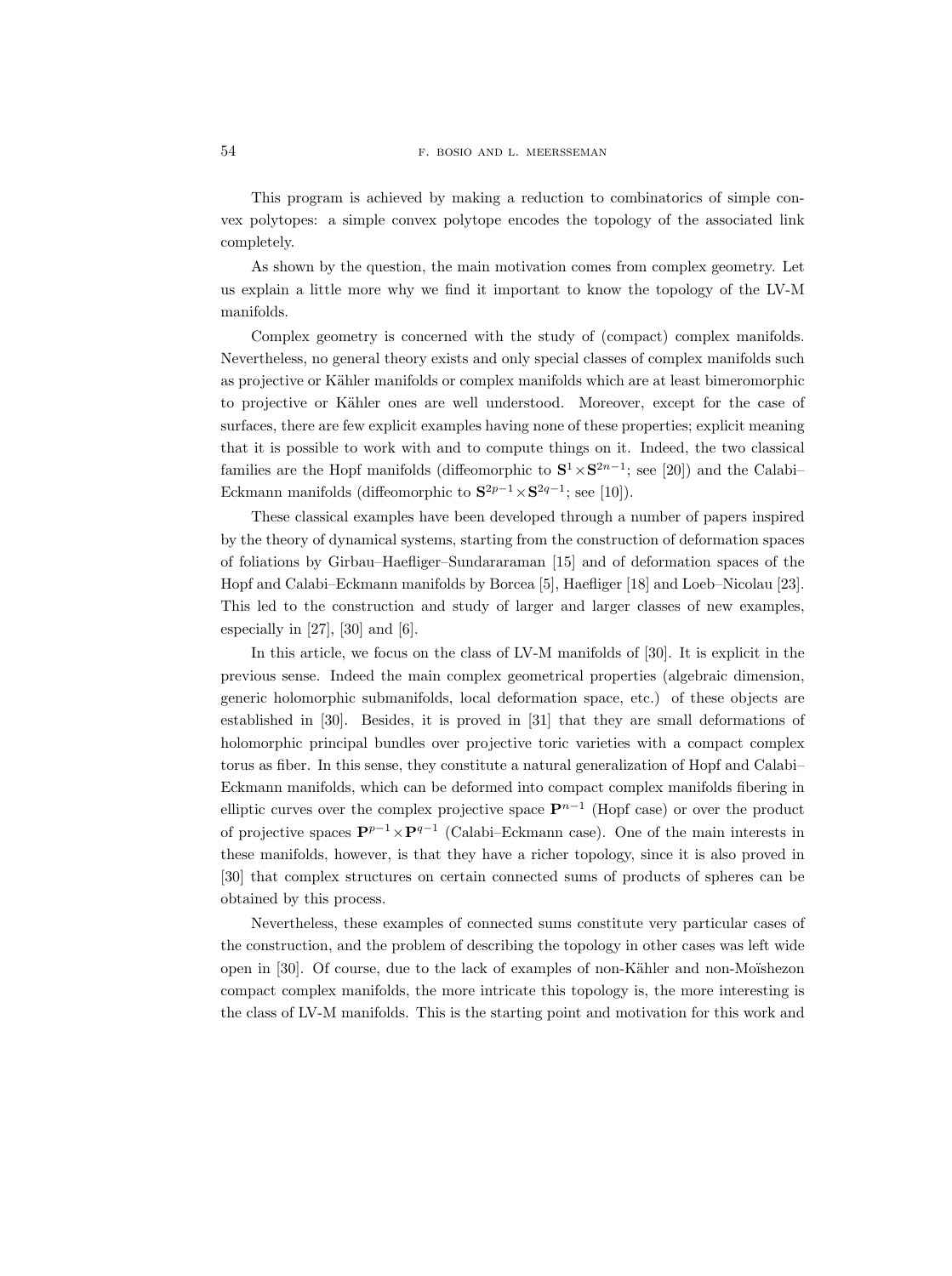leads to the question stated above.

In [30], it was conjectured that they are all diffeomorphic to products of connected sums of sphere products and odd-dimensional spheres.

On the other hand, it follows from the construction that an LV-M manifold N is entirely characterized by a set  $\Lambda$  of m vectors of  $\mathbb{C}^n$  (with  $n>2m$ ). Moreover, a homotopy of  $\Lambda$  in  $\mathbb{C}^n$  gives rise to a deformation of N as soon as an open condition is fulfilled at each step of the homotopy. If this condition is broken during the homotopy, the diffeomorphism type of the new complex manifold  $N'$  is different from that of  $N$ . In other words, there is a natural wall-crossing problem, and this leads to the following problem.

Problem. Describe the topological and holomorphic changes occurring after a generic wall-crossing.

This wall-crossing problem is linked with the previous question, since knowing how the topology changes after a wall-crossing, one can expect to describe the most complicated examples. But it has also a holomorphic part, since the initial and final manifolds are complex.

In this article, we address these questions and give a description as complete as we can of the topology of these compact complex manifolds:

 Concerning the question above, the very surprising answer is that the topology of the LV-M manifolds is much more complicated than expected. Indeed, their homology groups can have arbitrary amounts of torsion (Theorem 14.1). Counterexamples are given in §11, as well as a constructive way of obtaining these arbitrary amounts of torsion.

 Concerning the wall-crossing problem, we show that crossing a wall means performing a complex surgery and describe precisely these surgeries from the topological and the holomorphic point of view (Theorems 5.4 and 13.3).

As an easy but nice consequence, we obtain that affine compact complex manifolds (that is compact complex manifolds with an affine atlas) can have arbitrary amount of torsion. It becomes thus quite difficult to classify, up to diffeomorphism, affine compact complex manifolds or manifolds having a holomorphic affine connection in high dimensions  $(\geq 3)$ .

It is interesting to compare this result with the Kähler case: it is known that affine Kähler manifolds are covered by complex tori (see  $[22]$ ), so the difference here is striking. Of course, it is known for a long time that such a statement is false for non-Kähler manifolds (think about the Hopf surfaces). Nevertheless, one could expect a rigidity result, which is definitively not the case. Notice also that a statement similar to Theorem 14.1 is unknown for Kähler manifolds.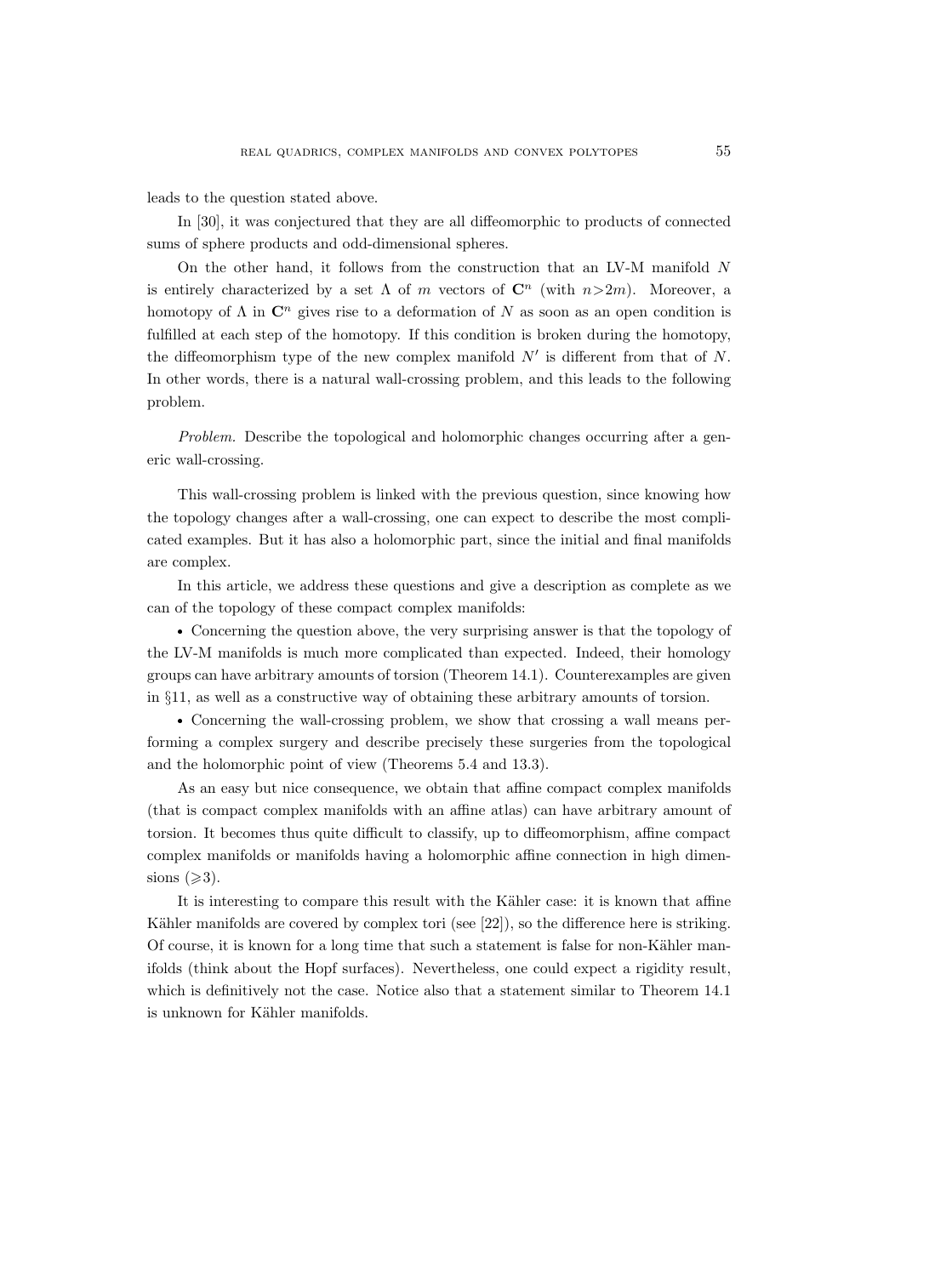The paper is organized as follows. In §0, we collect the basic facts about the links. In particular, we introduce the simple convex polytope associated to a link, as well as a subspace arrangement whose complement has the same homotopy type as the associated link. We recall the previously known cases studied in [25] and [26]. Finally, we prove that links are equivariantly homeomorphic to moment-angle manifolds coming from simple polytopes introduced in [12] and intensively studied in [9].

Parts I and II deal exclusively with the properties of links as smooth manifolds, without any reference to the LV-M manifolds. On the contrary, Part III deals with LV-M manifolds. The connection is made at the beginning of Part III, where it is explained that the links form a large subclass of the LV-M manifolds (but not all of them).

In Part I, we prove that the classes of links, up to equivariant diffeomorphism (equivariant with respect to the action of the real torus) and up to product with circles, are in one-to-one correspondence with the combinatorial classes of simple convex polytopes (Theorem 4.1). This is the first main result of this part. It allows us to translate problems about the differential topology of the links entirely in the world of combinatorics of simple convex polytopes. As a by-product of Theorem 4.1, we prove that there exists a unique smooth structure on a moment-angle manifold compatible with its natural torus action (Corollary 4.7). On the other hand, we recall the notion of flips of simple polytopes of [29] and [38] in §2, and prove some auxiliary results. We define in §3 a set of equivariant elementary surgeries on the links, and prove in §4 (Theorem 4.8) that performing a flip on a simple convex polytope means performing an equivariant surgery on the associated link. Finally, we introduce in §5 the notion of wall-crossing of links and prove the second main theorem of this part, namely the wall-crossing theorem (Theorem 5.4): crossing a wall for a link is equivalent to performing a flip for the associated simple convex polytope, and therefore the wall-crossing can be described in terms of elementary surgeries. As a consequence, we generalize a result of McGavran (see [28]) and describe explicitely the diffeomorphism type of certain families of links in §6.

In Part II, we give a formula for computing the cohomology ring of a link in terms of subsets of the associated simple convex polytope. To do this, we use results of Buchstaber and Panov [9], and Baskakov [2] on the cohomology of moment-angle manifolds. The formula is stated as cohomology theorem (Theorem 10.1) and is proved in §10 after some preliminary material in §8 and §9. Notice that it is also a cohomology formula for the coordinate subspace arrangement mentioned before. Finally, applications and examples are given in §11, and it is proved that the homology groups of a link can have arbitrary torsion (Theorem 11.11).

In Part III, we apply the previous results to the family of LV-M manifolds. In §12, we recall very briefly their construction and prove that an even-dimensional link admits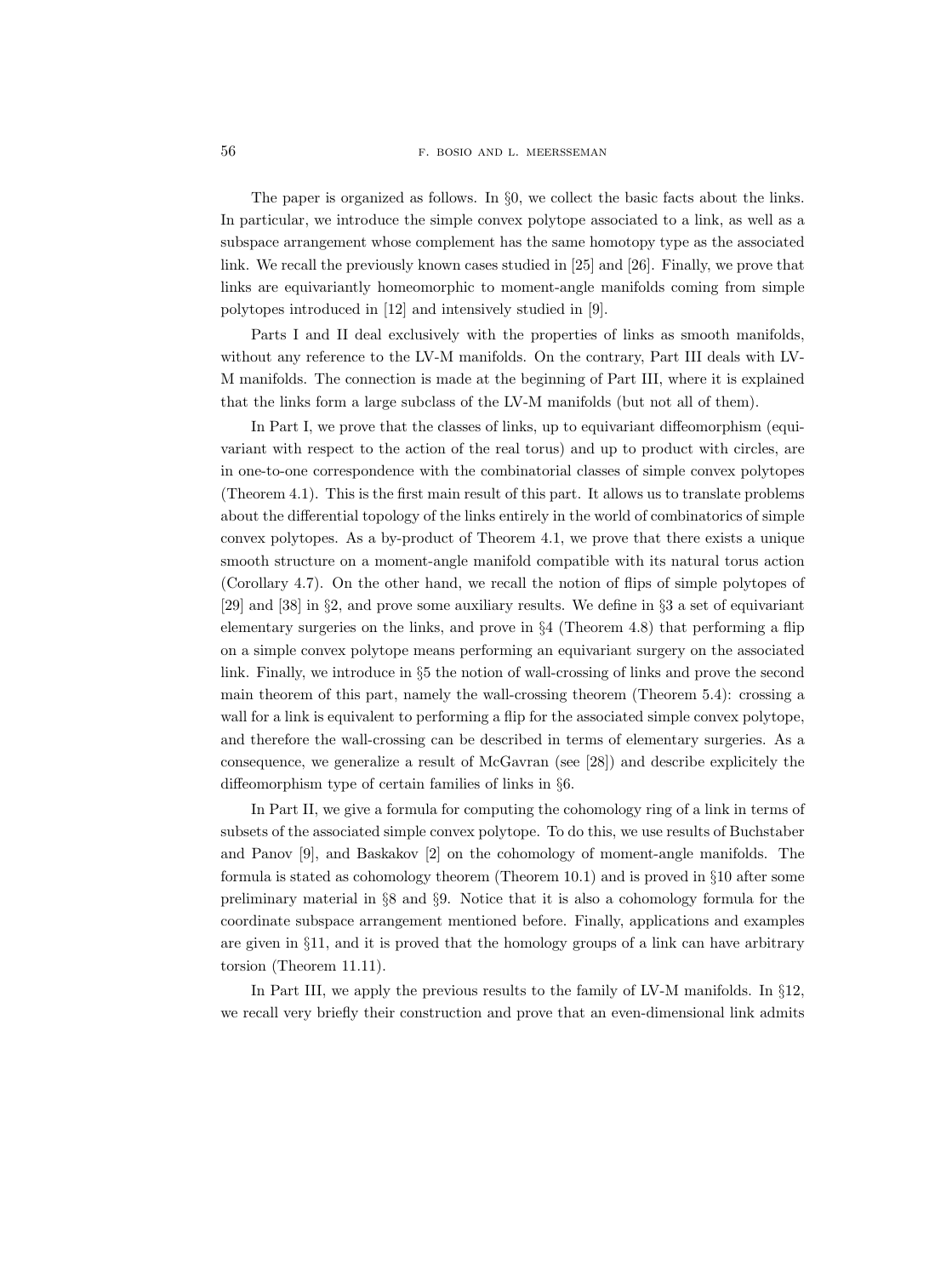such a complex structure, as well as the product of an odd-dimensional link with a circle. We resolve the holomorphic wall-crossing problem in §13 (Theorem 13.3). Finally, in §14, we obtain, as an easy consequence of Theorem 11.11, that the homology groups of an LV-M manifold can have arbitrary amount of torsion, and, as an easy consequence of the construction, that such a statement is true for affine compact complex manifolds. The article ends with some open questions in §15.

Although the main motivation comes from complex geometry, Part I (especially §6) should also be of interest to readers working on smooth torus actions on manifolds. It can be seen as a continuation of [25], [26] and [28]. On the other hand, the links form an explicit smooth realization of moment-angle manifolds and the surgery results of Part I can be seen as a diffeomorphic version (that is up to equivariant diffeomorphism) of results of [9, §6.4], obtained up to equivariant homeomorphism. The relationship between links and moment-angle complexes gives interesting open questions (see  $\S15$ ). Finally, the cohomology formula of Part II has its own interest as a geometric reformulation of the formula of Baskakov and Buchstaber–Panov, and a nice simplification of the Goresky–MacPherson [16] and De Longueville [24] formulas for a special class of subspace arrangements.

The second author would like to thank Santiago López de Medrano for many fruitful discussions and Bernard Perron for explaining him some subtleties about unicity of smooth structures on topological manifolds. Thanks also to Alberto Verjovsky for giving the reference [1]. Finally, we would like to thank the referee, who pointed out to us that the relationship between links and moment-angle manifolds could be used to greatly simplify the proof of the cohomology formula of Part II, and that, moreover, it led to many interesting open questions.

# 0. Preliminaries

In this section, we give the basic definitions, notation and lemmas. Some of the results are stated and sometimes proved in [30] or [31], but in different versions; in this case we give the original reference, but at the same time, we give at least some indication about the proof to be self-contained.

In this paper, we denote by  $S^{n-1}$  the unit euclidean sphere of  $\mathbb{R}^n$ , and by  $D^n$ (respectively,  $\overline{\mathbf{D}^n}$ ) the unit euclidean open (respectively, closed) ball of  $\mathbf{R}^n$ . We identify  $\mathbb{C}^p$  and  $\mathbb{R}^{2p} = (\mathbb{R}^2)^p$  via the map sending each complex coordinate onto its real and imaginary parts. Smooth means  $C^{\infty}$ . Polytope means convex polytope and a polyhedron is a polytope of dimension 3. Recall that two convex polytopes are combinatorially equivalent if there exists a bijection between their posets of faces which respects the inclusion. Two combinatorially equivalent convex polytopes are PL-homeomorphic, and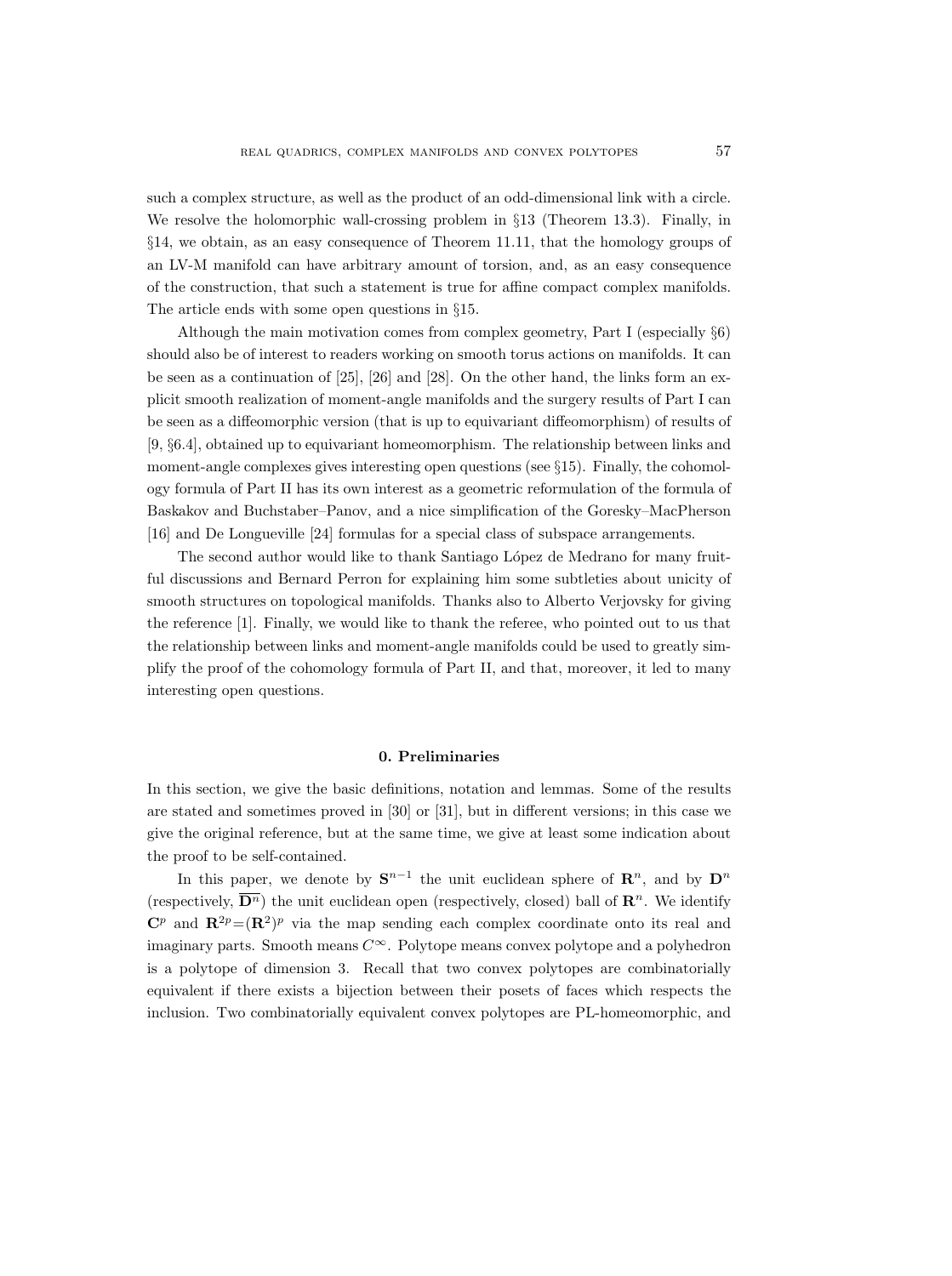the classes of convex poytopes up to combinatorial equivalence coincide with the classes of convex polytopes up to PL-homeomorphism. In the sequel, we make no distinction between a convex polytope and its combinatorial class. No confusion should arise from this abuse.

Definition 0.1. A special real quadric in  $\mathbb{C}^n$  is a set of points  $z \in \mathbb{C}^n$  satisfying

$$
\sum_{i=1}^{n} a_i |z_i|^2 = 0
$$

for some fixed *n*-tuple  $(a_1, ..., a_n)$  in  $\mathbb{R}^n$ .

We are interested in the topology of the transverse intersection of a finite (but arbitrary) number of special real quadrics in  $\mathbb{C}^n$  with the euclidean unit sphere. We call such an intersection the *link* of the system of special real quadrics.

Let  $A \in M_{n,p}(\mathbf{R})$ , that is A is a real matrix with n columns and p rows. We write A as  $(A_1, ..., A_n)$ . To A, we may associate p special real quadrics in  $\mathbb{C}^n$  and a link, which we denote by  $X_A$ . The corresponding system of equations, that is

$$
\begin{cases} \sum_{i=1}^{n} A_i |z_i|^2 = 0, \\ \sum_{i=1}^{n} |z_i|^2 = 1, \end{cases}
$$

will be denoted by  $(S_A)$ .

Notice that we include the special case  $p=0$ . In this situation,  $A=0$  is a matrix of  $M_{n,0}(\mathbf{R})$  and  $X_A$  is  $\mathbf{S}^{2n-1}$ .

Definition 0.2. Let  $A \in M_{n,p}(\mathbf{R})$ . We say that A is admissible if it gives rise to a non-empty link  $X_A$  whose system  $(S_A)$  is non-degenerate at every point of  $X_A$ . We denote by A the set of admissible matrices.

In this paper, we restrict ourselves to the case where A is admissible. A link is thus a smooth compact manifold of dimension  $2n-p-1$  without boundary. Moreover, it has trivial normal bundle in  $\mathbb{C}^n$ , so it is orientable.

We denote by  $\mathcal{H}(A)$  the convex hull of the vectors  $A_1, ..., A_n$  in  $\mathbb{R}^p$ .

LEMMA 0.3. (Cf. [31, Lemma 1.1]) Let  $A \in M_{n,p}(\mathbf{R})$ . Then A is admissible if and only if it satisfies the following conditions:

(i) (Siegel condition)  $0 \in \mathcal{H}(A)$ ;

(ii) (weak hyperbolicity condition)  $0 \in \mathcal{H}((A_i)_{i \in I}) \Rightarrow |I| > p$ .

*Proof.* Clearly  $X_A$  is non-vacuous if and only if the Siegel condition is satisfied. Let  $z \in X_A$  and let

$$
I_z = \{i \in \{1, ..., n\} : z_i \neq 0\} = \{i_1, ..., i_q\}, \quad i_1 \leqslant ... \leqslant i_q. \tag{1}
$$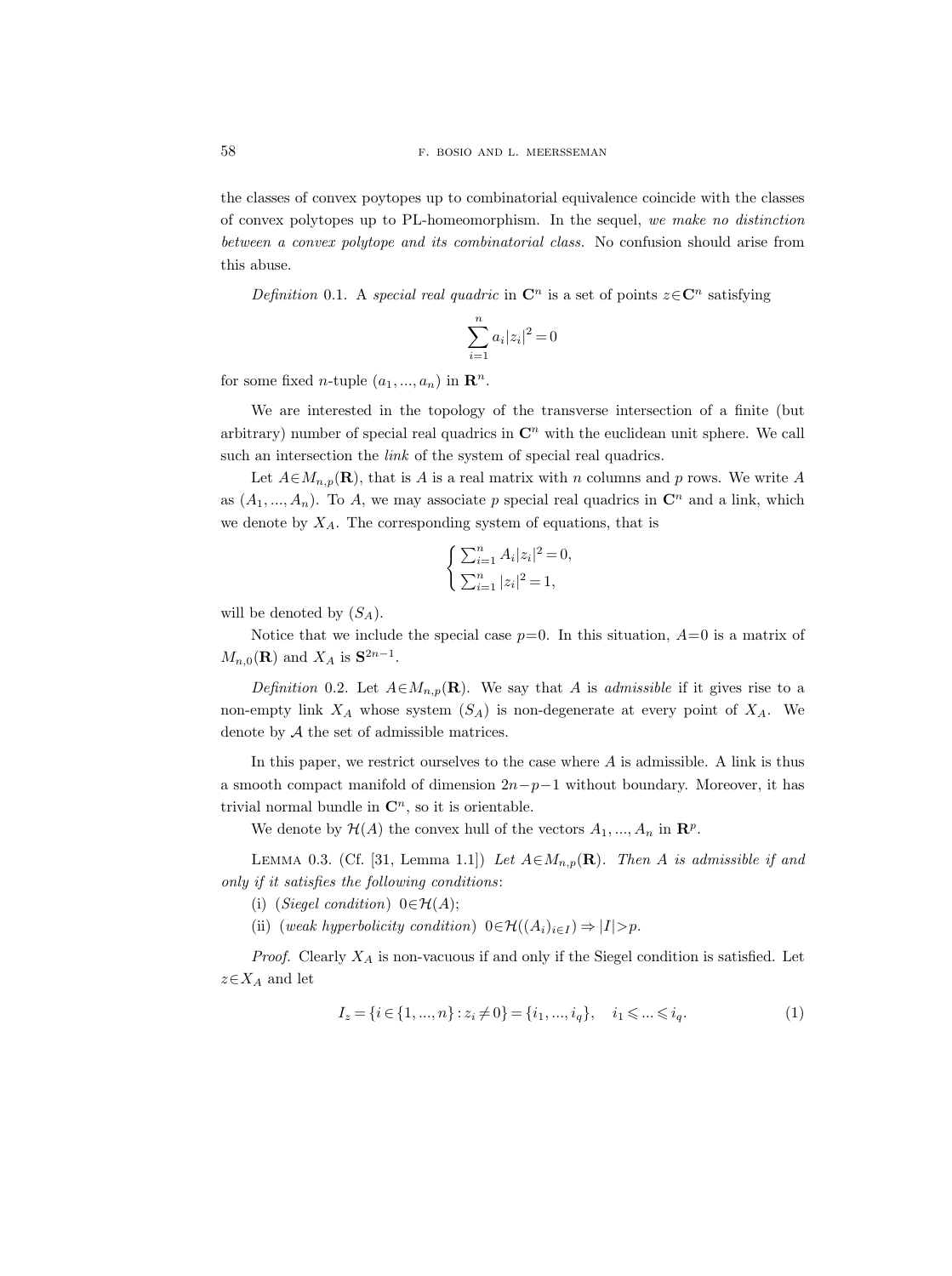The system  $(S_A)$  is non-degenerate at z if and only if the matrix

$$
\tilde{A}_z = \begin{pmatrix} A_{i_1} & \dots & A_{i_q} \\ 1 & \dots & 1 \end{pmatrix}
$$

has maximal rank, i.e. rank  $p+1$ .

Assume the weak hyperbolicity condition. As  $z \in X_A$ , we have  $0 \in \mathcal{H}((A_i)_{i \in I_z})$ . By Carathéodory's theorem [17, p. 15], there exists a subset  $J=\{j_1, ..., j_{p+1}\}\subset I_z$  such that 0 belongs to  $\mathcal{H}((A_i)_{i\in J})$ . Moreover,  $(A_{j_1},...,A_{j_{p+1}})$  has rank p, otherwise, still by Carathéodory's theorem, 0 would be in the convex hull of  $p$  of these vectors, contradicting the weak hyperbolicity condition.

As a consequence of these two facts, the vector space of linear relations between  $(A_{j_1},..., A_{j_{p+1}})$  has dimension 1 and is generated by a solution with all coefficients nonnegative. Assume that  $\tilde{A}_z$  has rank strictly less than  $p+1$ . Then, there is a non-trivial linear relation between  $(A_{j_1},..., A_{j_{p+1}})$ , with the additional property that the sum of the coefficients of this relation is zero, yielding a contradiction.

Conversely, assume that the weak hyperbolicity condition is not satisfied. For example, assume that 0 belongs to  $\mathcal{H}(A_1, ..., A_p)$  and let  $r \in (\mathbf{R}^+)^p$  be such that

$$
\sum_{i=1}^{p} r_i A_i = 0 \text{ and } \sum_{i=1}^{p} r_i = 1.
$$

Then  $z = (\sqrt{r}_1, ..., \sqrt{r}_p, 0, ..., 0)$  belongs to  $X_A$ , and  $\text{rk}(\tilde{A}_z)$  is at most p, so A is not admissible.  $\Box$ 

Note that A is open in  $M_{n,p}(\mathbf{R})$ . Let us describe some examples.

*Example* 0.4. Let  $p=1$ . Then the  $A_i$ 's are real numbers. The weak hyperbolicity condition implies that none of the  $A_i$ 's is zero. Let us say that a of the  $A_i$ 's are strictly positive, whereas  $b=n-a$  of them are strictly negative. The Siegel condition implies that a and b are strictly positive. There is just one special real quadric, which is the equation of a cone over a product of spheres  $S^{2a-1} \times S^{2b-1}$ . As we take the intersection of this quadric with the unit sphere, we finally obtain that  $X_A$  is diffeomorphic to  $S^{2a-1} \times S^{2b-1}$ .

*Example* 0.5. Let  $p=2$ . Then the  $A_i$ 's are points in the plane containing 0 in their convex hull (Siegel condition). The weak hyperbolicity condition implies that 0 is not on a segment joining two of the  $A_i$ 's. Two examples of admissible configurations are illustrated in Figure 1.

Assume that we perform a smooth homotopy  $(A^t)_{0\leq t\leq 1}$  in  $\mathbb{R}^2$  between  $A^0 = A$ and  $A^1$ , such that  $dA_t/dt$  is never zero and such that  $A^t$  still satisfies the Siegel and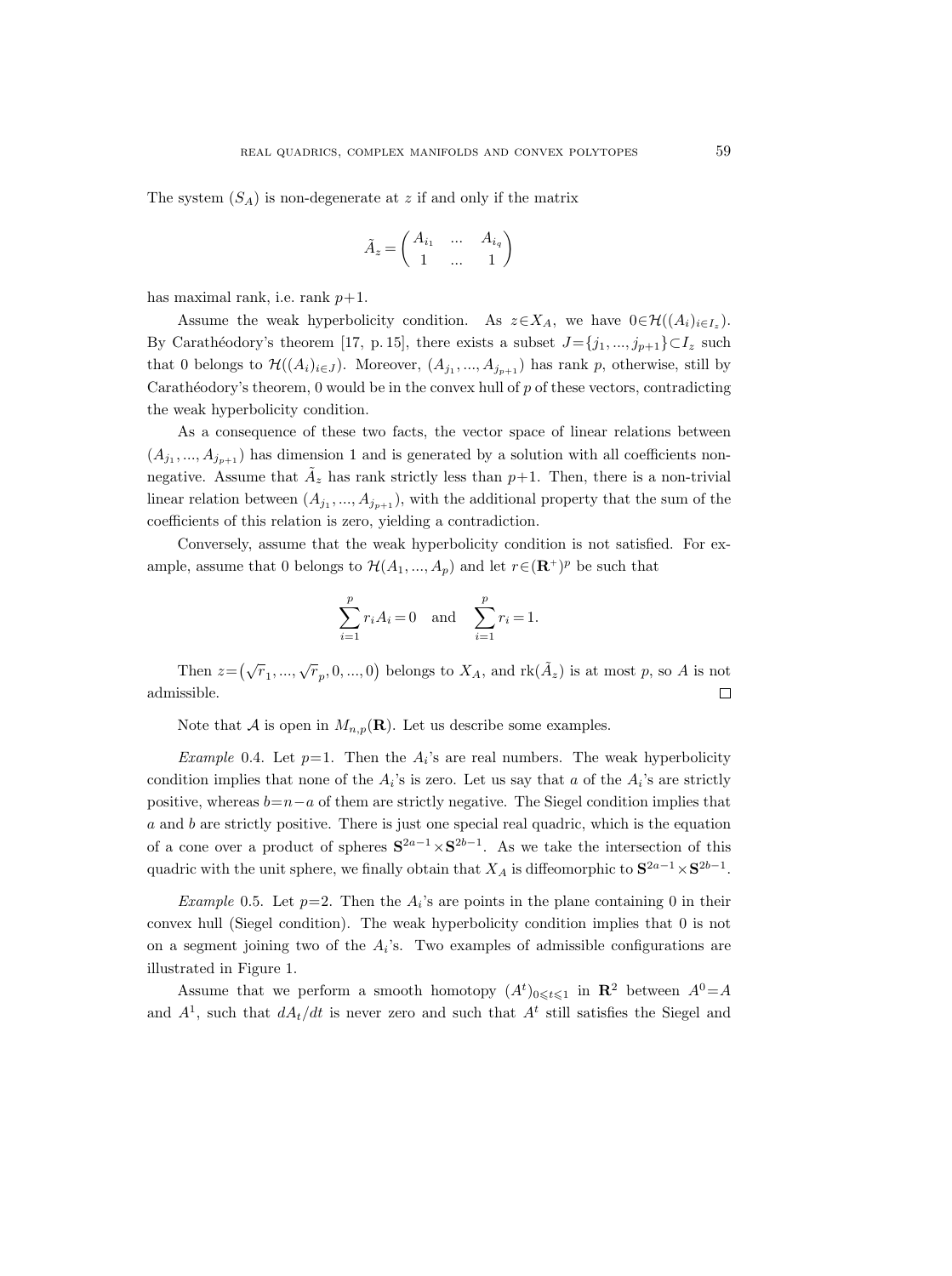

Figure 1.

the weak hyperbolicity conditions for any t. Then the union of the  $X_{A}$ <sup>t</sup>'s (seen as a smooth submanifold of  $\mathbb{C}^n \times \mathbb{R}$  admits a submersion onto [0, 1] with compact fibers. Therefore, by Ehresmann's lemma, this submersion is a locally trivial fiber bundle and  $X_{A^1}$  is diffeomorphic to  $X_{A^0}=X_A$ . Using this trick, it can be proven that  $X_A$  is diffeomorphic to  $X_{A'}$ , where A' is a configuration of an odd number  $k=2l+1$  of distinct points with weights  $n_1, ..., n_k$  (see [26]). The result of such a homotopy on the two configurations in Figure 1 is illustrated in Figure 2. The arrows indicate the homotopy, and the numbers appearing on the circles are the weights of the final configuration. These weights encode the topology of the links.

THEOREM 0.6. (See [26]) Let  $p=2$  and  $A\in\mathcal{A}$ . Assume that A is homotopic (in the sense given just above) to a reduced configuration of  $k=2l+1$  distinct points with weights  $n_1, ..., n_k$ .

(i) If  $l=1$ , then  $X_A$  is diffeomorphic to  $S^{2n_1-1} \times S^{2n_2-1} \times S^{2n_3-1}$ ;

(ii) if  $l>1$ , then  $X_A$  is diffeomorphic to

$$
\stackrel{k}{\#} \mathbf{S}^{2d_i-1} \times \mathbf{S}^{2n-2d_i-2},
$$

where # denotes the connected sum and where  $d_i=n_i+\ldots+n_{i+l-1}$  (the indices are taken modulo k).

In particular,  $X_A$  is diffeomorphic to  $S^3 \times S^3 \times S^1$  for the configuration on the right of Figures 1 and 2, and diffeomorphic to  $\#(5)S^3 \times S^4$  (that is the connected sum of five copies of  $S^3 \times S^4$  for the configuration on the left.

Example 0.7. (Products) Let A and B be two admissible configurations of respective dimensions  $(n, p)$  and  $(n', p')$ . Set

$$
C = \begin{pmatrix} A & 0 \\ -1 & \dots & -1 & 1 & \dots & 1 \\ 0 & B & \end{pmatrix}.
$$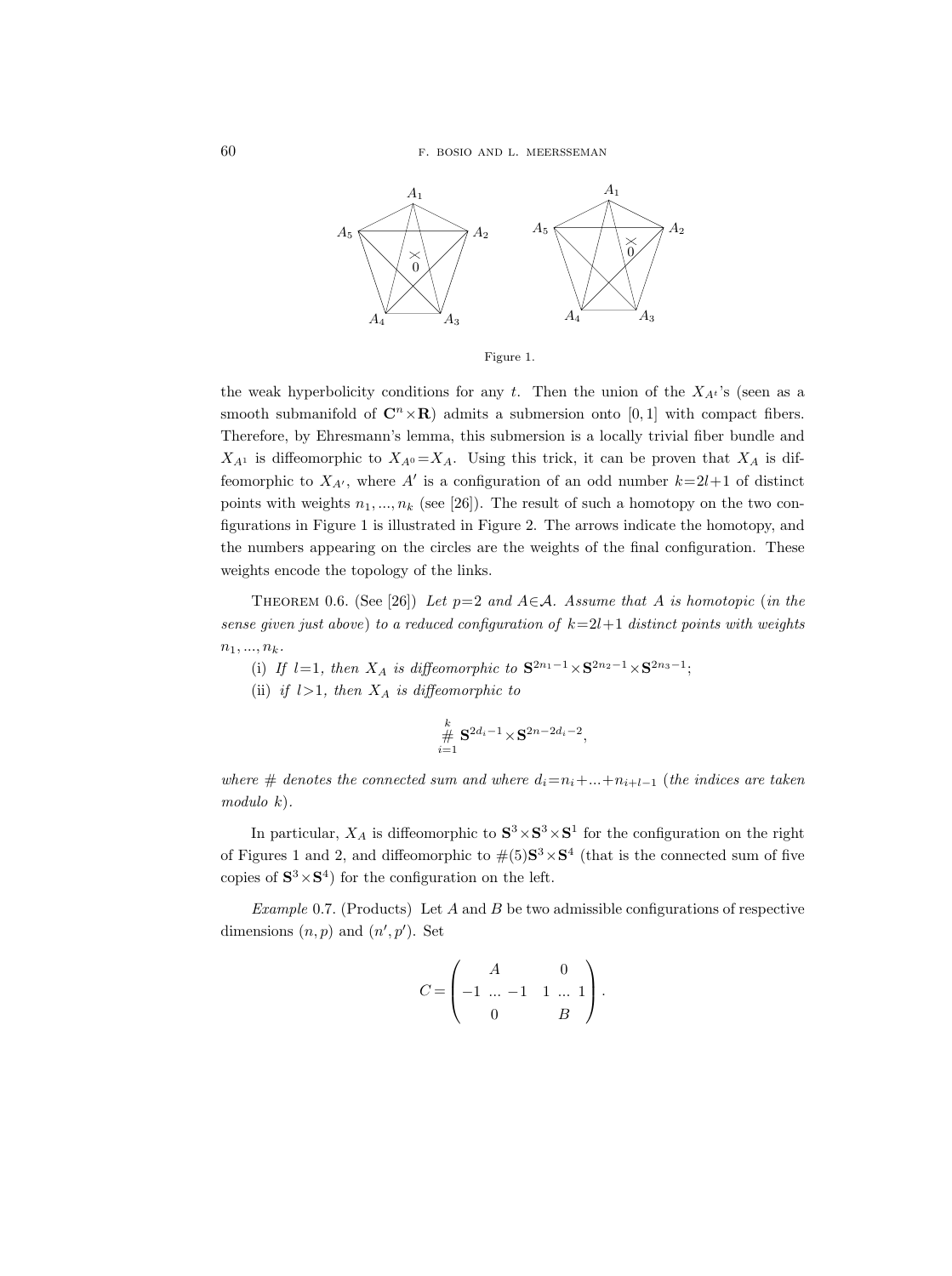

Figure 2.

Then, it is straightforward to check that  $C$  is admissible and that  $X_C$  is diffeomorphic to the product  $X_A \times X_B$ . In other words, the class of links is stable by direct product. In particular, the product of a link with an odd-dimensional sphere is a link. For example, letting

$$
C = \begin{pmatrix} A & 0 \\ -1 & \dots & -1 & 1 \end{pmatrix},
$$

then  $X_C$  is diffeomorphic to  $X_A \times \mathbf{S}^1$ .

Let  $\mathcal{L}_A$  denote the complex coordinate subspace arrangement of  $\mathbb{C}^n$  defined by

$$
L_I = \{ z \in \mathbf{C}^n : z_i = 0 \text{ for } i \in I \} \in \mathcal{L}_A \iff L_I \cap X_A = \varnothing,
$$
\n
$$
(2)
$$

and let  $S_A$  be its complement in  $\mathbb{C}^n$ . In other words,

$$
\mathcal{S}_A = \{ z \in \mathbf{C}^n : 0 \in \mathcal{H}((A_i)_{i \in I_z}) \},
$$

where  $I_z$  is defined as in (1). We have the following lemma.

LEMMA 0.8. The sets  $X_A$  and  $S_A$  have the same homotopy type.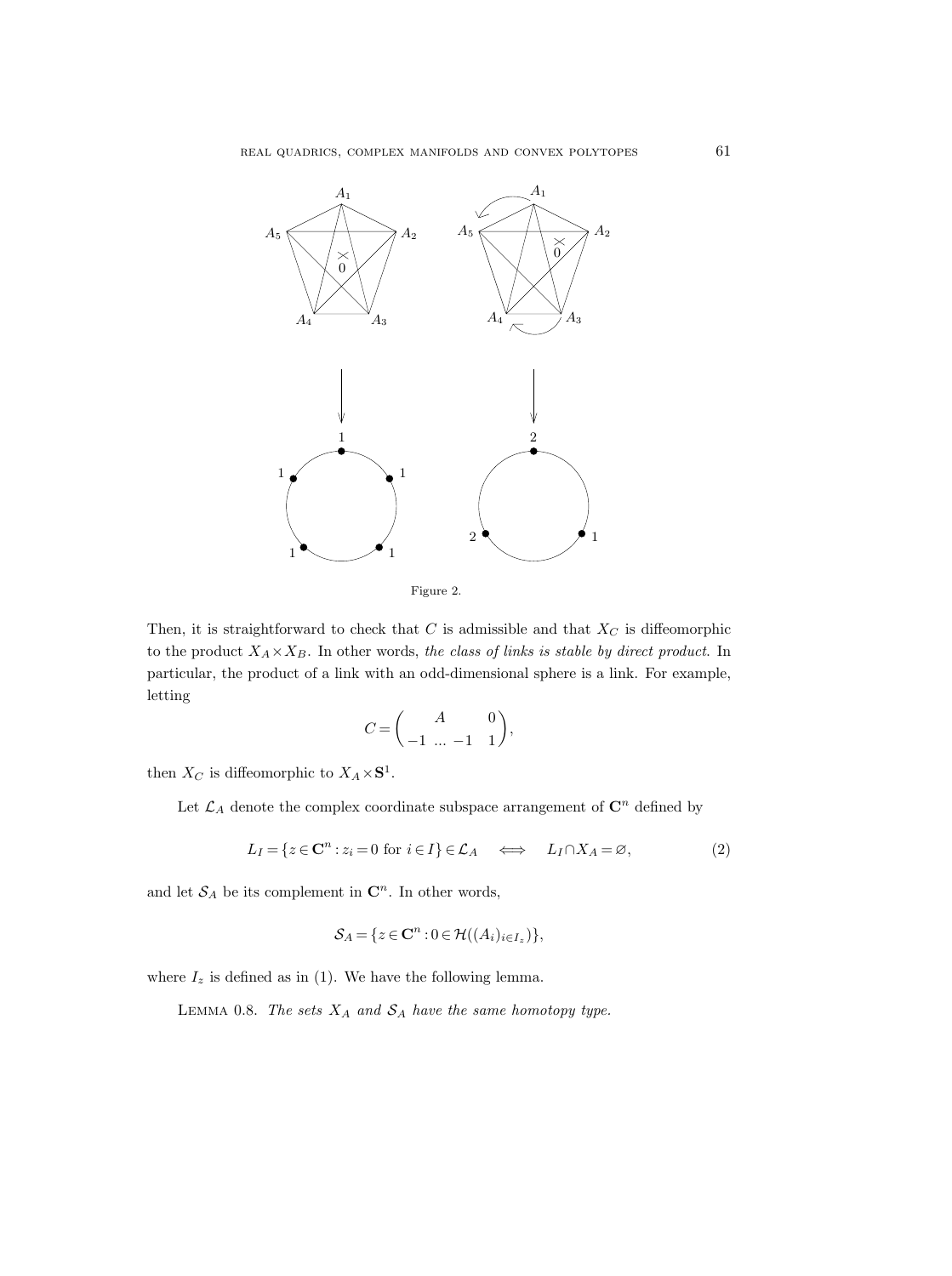*Proof.* This is an argument of foliations and convexity already used in [11], [27], [30] and [31]. We sketch the proof and refer to these articles for more details.

Let  $\mathcal F$  be the smooth foliation of  $\mathcal S_A$  given by the action

$$
(z,T) \in \mathcal{S}_A \times \mathbf{R}^p \longmapsto (z_i e^{\langle A_i, T \rangle})_{i=1}^n \in \mathcal{S}_A.
$$

Let  $z \in S_A$  and let  $F_z$  be the leaf passing through z. Consider now the map

$$
f_z: w \in F_z \longmapsto ||w||^2 = \sum_{i=1}^n |w_i|^2.
$$

Using the strict convexity of the exponential map, it is easy to check that each critical point of  $f_z$  is indeed a local minimum, and that  $f_z$  cannot have two local minima and thus cannot have two critical points (see [11] for more details). Now as  $z \in S<sub>A</sub>$ , then, by definition, 0 is in the convex hull of  $(A_i)_{i \in I_z}$ . This implies that  $F_z$  is a closed leaf and does not accumulate onto  $0 \in \mathbb{C}^n$  (see [30] and [31, Lemma 2.12] for more details). Therefore, the function  $f_z$  has a global minimum, which is unique by the previous argument. Finally, a straightforward computation shows that the minimum of  $f<sub>z</sub>$  is the point w of  $F<sub>z</sub>$  such that

$$
\sum_{i=1}^{n} A_i |w_i|^2 = 0.
$$

In particular  $w/||w||$  belongs to  $X_A$ .

As a consequence of all that, the foliation  $\mathcal F$  is trivial and the space  $\mathcal S_A$  can be identified with  $X_A \times \mathbf{R}^+_* \times \mathbf{R}^p$ . More precisely, the map

$$
\Phi_A: (z, T, r) \in X_A \times \mathbf{R}^p \times \mathbf{R}_*^+ \longmapsto r(z_i e^{\langle A_i, T \rangle})_{i=1}^n \in \mathcal{S}_A
$$

is a global diffeomorphism.

Let  $A \in \mathcal{A}$ . The real torus  $({\bf S}^1)^n$  acts on  ${\bf C}^n$  by

$$
(u, z) \in (\mathbf{S}^1)^n \times \mathbf{C}^n \longmapsto (u_1 z_1, ..., u_n z_n) \in \mathbf{C}^n.
$$
 (3)

 $\Box$ 

Let X be a subset of  $\mathbb{C}^n$ , which is invariant by the action (3). We define the *natural* torus action on X as the restriction of (3) to X. In particular, every link  $X_A$  for  $A \in \mathcal{A}$ is endowed with a natural torus action, as well as  $S^{2n-1}$ ,  $D^{2n}$  and  $\overline{D^{2n}}$ .

Definition 0.9. Let  $A, B \in \mathcal{A}$ . We say that  $X_A$  and  $X_B$  are equivariantly diffeo*morphic*, and we write  $X_A \underset{\text{eq}}{\sim} X_B$ , if there exists a diffeomorphism between  $X_A$  and  $X_B$ respecting the natural torus actions on  $X_A$  and  $X_B$ .

More generally, we say that  $X_A$  and  $X_B\times (\mathbf{S}^1)^k$  are *equivariantly diffeomorphic*, and write  $X_A \sim_{\text{eq}} X_B \times (\mathbf{S}^1)^k$ , if there exists a diffeomorphism between  $X_A$  and  $X_B \times (\mathbf{S}^1)^k$  respecting the natural torus actions on  $X_A$  and on  $X_B\times(\mathbf{S}^1)^k$  (seen as a subset of  $\mathbf{C}^n\times\mathbf{C}^k$ ).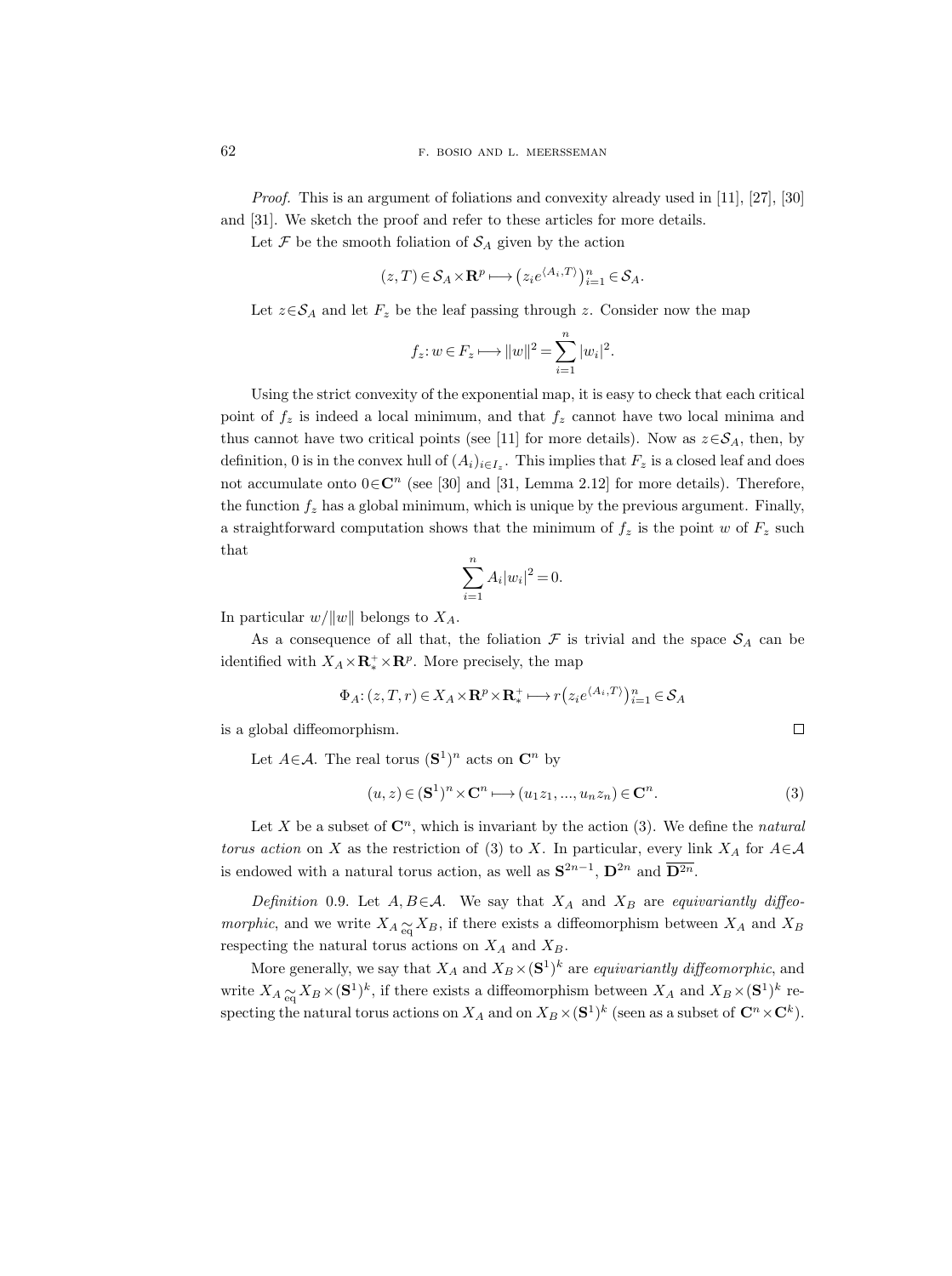LEMMA 0.10. There exist  $k \in \mathbb{N}$  and  $B \in \mathcal{A}$  such that  $X_A$  is equivariantly diffeomorphic to  $X_B \times (\mathbf{S}^1)^k$  and  $X_B$  is 2-connected.

*Proof.* Assume that  $X_A \cap \{z \in \mathbb{C}^n : z_1 = 0\}$  is vacuous. Let

$$
A_i = \begin{pmatrix} a_i \\ \tilde{A}_i \end{pmatrix}.
$$

As  $A_1$  is not zero by the weak hyperbolicity condition, we may assume without loss of generality that  $a_1 \neq 0$ . Then, there exists an equivariant diffeomorphism

$$
z \in X_A \longmapsto \left(\frac{z_1}{|z_1|}, \frac{z_2}{\sqrt{1-|z_1|^2}}, \dots, \frac{z_n}{\sqrt{1-|z_1|^2}}\right) \in \mathbf{S}^1 \times X_B,
$$

where  $B$  is defined as

$$
B = \left(\tilde{A}_2 - \tilde{A}_1 \frac{a_2}{a_1}, \dots, \tilde{A}_n - \tilde{A}_1 \frac{a_n}{a_1}\right).
$$

Now, B is admissible since, at each point, the system  $(S_B)$  has rank p. We may continue this process until we have  $X_A \underset{\text{eq}}{\sim} X_B \times (\mathbf{S}^1)^k$ , where the manifold  $X_B \subset \mathbf{C}^{n-k}$ intersects each coordinate hyperplane of  $\mathbb{C}^{n-k}$  (note that  $X_B$  may be reduced to a point). This means that the subspace arrangement  $\mathcal{L}_B$  has complex codimension at least 2 in  $\mathbb{C}^n$ and thus, by transversality,  $S_B$  is 2-connected. By Lemma 0.8, this implies that  $X_B$  is 2-connected. П

We will denote by  $\mathcal{A}_0$  the set of admissible matrices giving rise to a 2-connected link. More generally, let  $k \in \mathbb{N}$ . We will denote by  $\mathcal{A}_k$  the set of admissible matrices giving rise to a link with fundamental group isomorphic to  $\mathbf{Z}^k$ . Of course, by Lemma 0.10, the set A is the disjoint union of all of the  $A_k$ 's for  $k \in \mathbb{N}$ . Still from Lemma 0.10, observe that k is exactly the number of coordinate hyperplanes of  $\mathbb{C}^n$  lying in  $\mathcal{L}_A$ .

The action (3) induces the following action of  $S^1$  onto a link  $X_A$ :

$$
(u, z) \in \mathbf{S}^1 \times X_A \longmapsto uz \in X_A. \tag{4}
$$

We call this action the *diagonal action* of  $S^1$  onto  $X_A$ . We have the following lemma.

LEMMA 0.11. Let  $A \in \mathcal{A}$ . Then the Euler characteristic of  $X_A$  is zero.

*Proof.* The diagonal action is the restriction to  $X_A$  of a free action of  $S^1$  onto  $S^{2n-1}$ , so is free. Therefore, we may construct a smooth non-vanishing vector field on  $X_A$  from a constant unit vector field on  $S^1$ .  $\Box$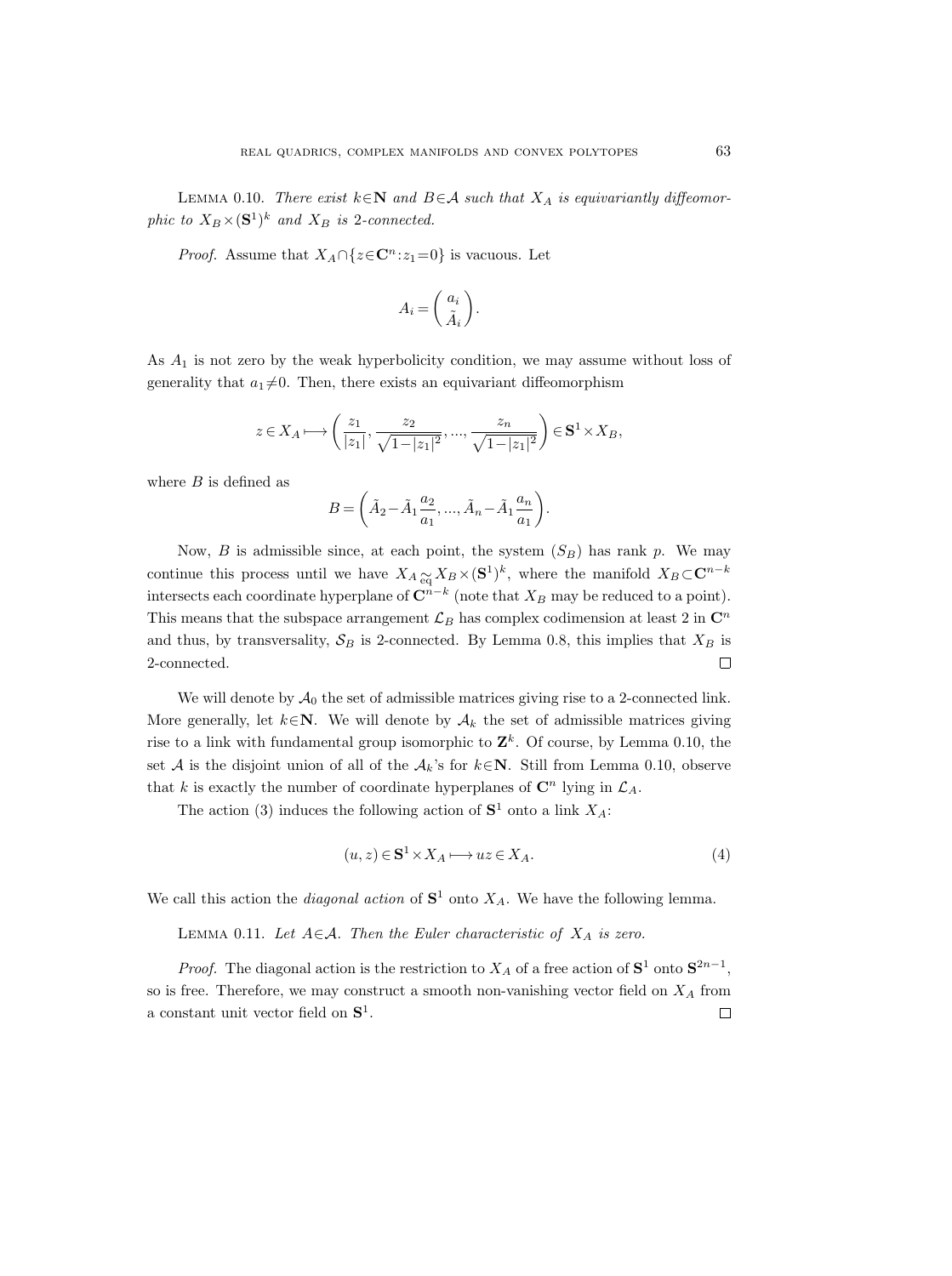The quotient space of  $X_A$  by the natural torus action is given by the positive solutions of the system

$$
A \cdot r = 0, \quad \sum_{i=1}^{n} r_i = 1. \tag{5}
$$

By the weak hyperbolicity condition, it has maximal rank. We may thus parametrize its set of solutions by

$$
r_i = \langle v_i, u \rangle + \varepsilon_i, \quad u \in \mathbf{R}^{n-p-1},
$$

for some  $v_i \in \mathbb{R}^{n-p-1}$  and some  $\varepsilon_i \in \mathbb{R}$ . Projecting onto  $\mathbb{R}^{n-p-1}$ , this gives an identification of the quotient of  $X_A$  by the action (3) as

$$
\{u \in \mathbf{R}^{n-p-1} : \langle v_i, u \rangle \geqslant -\varepsilon_i\}.
$$
\n
$$
(6)
$$

LEMMA 0.12. Let  $A \in \mathcal{A}_k$ . The identification of the quotient space of  $X_A$  defined in (6) is a realization of a (full) simple convex polytope of dimension  $n-p-1$  with  $n-k$ facets.

We denote by  $P_A$  the convex polytope corresponding to (6). We call it the *associate* polytope of  $X_A$ . We denote by  $P_A^*$  the dual of  $P_A$ , which is thus a simplicial polytope.

*Proof.* As this set is the quotient space of the compact manifold  $X_A$  by the action of a compact torus, it is a compact subset of  $\mathbb{R}^{n-p-1}$ .

Using (6), it is a bounded intersection of half-spaces, i.e. a realization of a (full) convex polytope of dimension  $n-p-1$ .

For every subset I of  $\{1, ..., n\}$ , let

$$
Z_I = \{ z \in \mathbf{C}^n : z_i = 0 \text{ if and only if } i \in I \}.
$$

Let  $z \in X_A$  and define  $I_z$  as in (1). Then, for every z' belonging to the orbit of z, we have  $I_z = I_{z'}$ , and thus the action respects each set  $Z_{I_z}$ . Moreover, the action induces a trivial foliation of  $X_A \cap Z_{I_z}$ .

It follows from all this that each  $k$ -face of  $P_A$  corresponds to a set of orbits of points z with fixed  $I_z$ , i.e. to a set  $X_A \cap Z_{I_z}$ . In particular, there is a numbering of the faces of  $P_A$  such that each j-face is numbered by the  $(n-p-1-j)$ -tuple I of the corresponding  $Z_I$ . As a first consequence, the number of facets of  $P_A$  is exactly equal to the number of coordinate hyperplanes of  $\mathbb{C}^n$  whose intersection with  $X_A$  is non-vacuous, that is, it is equal to  $n-k$  (see the remark just after the proof of Lemma 0.10). As a second consequence of this numbering, each vertex v corresponds to an  $(n-p-1)$ -tuple I, and each facet having  $v$  as vertex corresponds to a singleton of  $I$ : each vertex is thus attached to exactly  $n-p-1$  facets, i.e. the convex polytope is simple.  $\Box$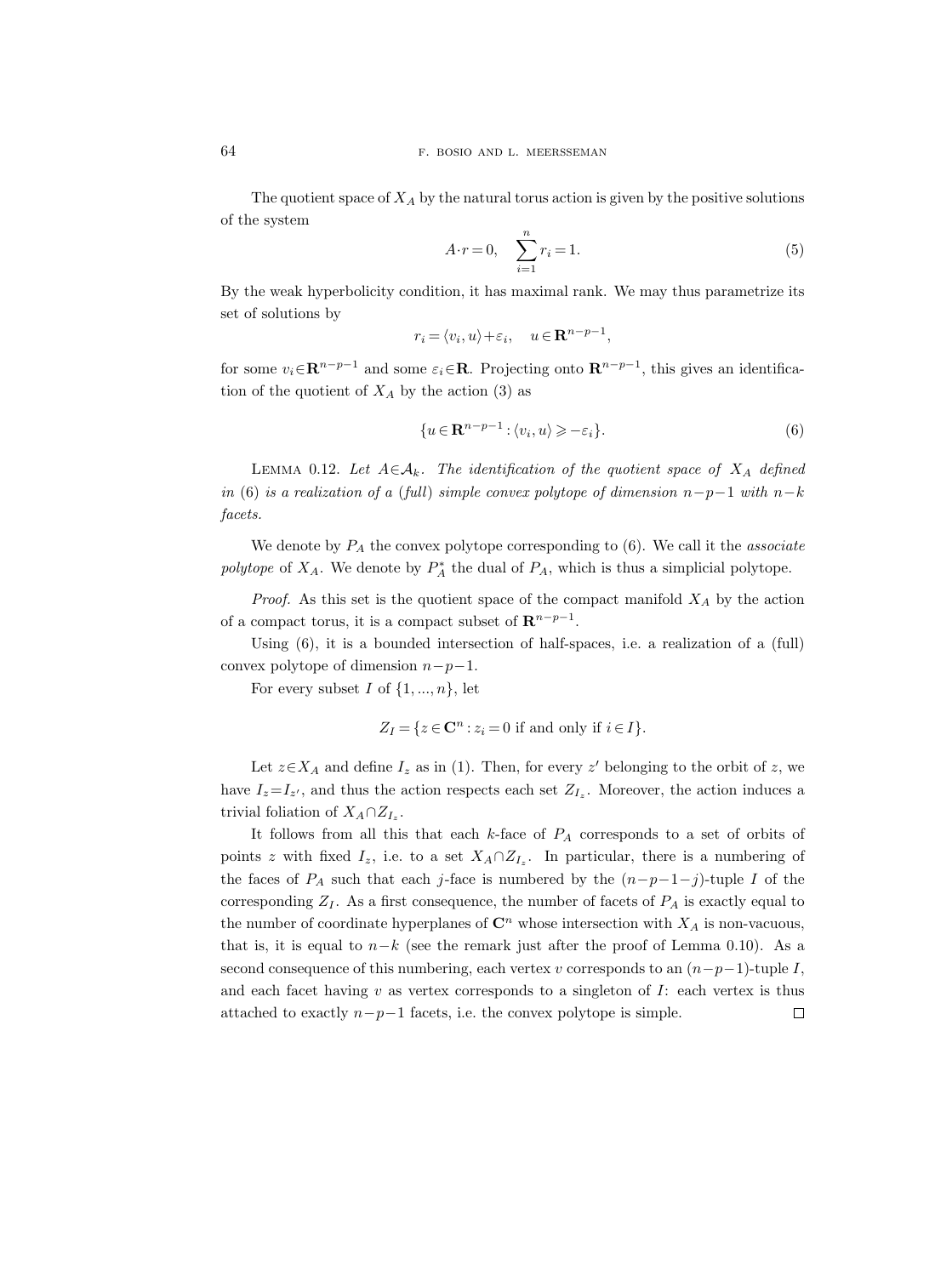Following the numbering introduced in the proof of the previous lemma, we will see  $P_A$  as a poset whose elements are subsets of  $\{1, ..., n\}$  satisfying

$$
I \in P_A \iff L_I \cap X_A \neq \emptyset \iff Z_I \subset \mathcal{S}_A \iff 0 \in \mathcal{H}((A_i)_{i \in I^c}), \tag{7}
$$

where  $I^c = \{1, ..., n\} \setminus I$ . We equip  $P_A$  with the order coming from the inclusion of faces. Of course  $\mathcal{P}_{A}^*$  will be seen as the same set, but with the reversed order.

Let  $(v_1, ..., v_n)$  be a set of vectors of some  $\mathbb{R}^q$ . Following [4], a Gale diagram of  $(v_1, ..., v_n)$  is a set of points  $(w_1, ..., w_n)$  in  $\mathbb{R}^{n-q-1}$  satisfying, for all proper subsets I of  $\{1, ..., n\},\$ 

$$
0 \in \text{Relint}(\mathcal{H}(w_i)_{i \in I}) \iff \mathcal{H}(v_i)_{i \in I^c} \text{ is a proper face of } \mathcal{H}(v_1, ..., v_n),
$$
 (8)

where  $\text{Relint}(\cdot)$  denotes the relative interior of a set.

Now, consider (6). Notice that we may assume that the  $\varepsilon_i$ 's are positive, taking as  $(\varepsilon_1, ..., \varepsilon_n)$  a particular solution of (5). Under this assumption, let  $B_i = v_i/\varepsilon_i$  for i between 1 and n. The convex hull of  $(B_1, ..., B_n)$  is a realization of  $P_A^*$ . Using (8) and the weak hyperbolicity condition, it is easy to prove the following result.

LEMMA 0.13. (Cf. [30, Lemma VII.2]) The set  $(A_1, ..., A_n)$  is a Gale diagram of  $(B_1, ..., B_n).$ 

Notice that if  $(A_1, ..., A_n)$  is a Gale diagram of two different sets  $(B_1, ..., B_n)$  and  $(C_1, ..., C_n)$ , and if  $\mathcal{H}(B_1, ..., B_n)$  is a simplicial polytope, then  $\mathcal{H}(C_1, ..., C_n)$  is also simplicial and is combinatorially equivalent to  $\mathcal{H}(B_1, ..., B_n)$ . We now have the following result.

THEOREM 0.14. (Realization theorem; see [30, Theorem 14]) Let P be a simple convex polytope. Then, for every  $k \in \mathbb{N}$ , there exists  $A(k) \in \mathcal{A}_k$  such that  $P_{A(k)} = P$ . In particular, every simple convex polytope can be realized as the associate polytope of some 2-connected link.

*Proof.* Let P be a simple polytope and let  $P^*$  be its dual. Realize  $P^*$  in  $\mathbb{R}^q$  (with  $q = \dim P^*$  as the convex hull of its vertices  $(v_1, ..., v_n)$ .

Let us start with k=0. By Lemma 0.13, it is sufficient to find  $A(0) \in \mathcal{A}_0$  such that  $A(0)$  is a Gale diagram of  $P^*$ .

This can be done by taking a Gale transform  $([17, p. 84])$  of  $(v_1, ..., v_n)$ , that is by taking the transpose of a basis of the solutions of

$$
\begin{cases} \sum_{i=1}^{n} x_i v_i = 0, \\ \sum_{i=1}^{n} x_i = 0. \end{cases}
$$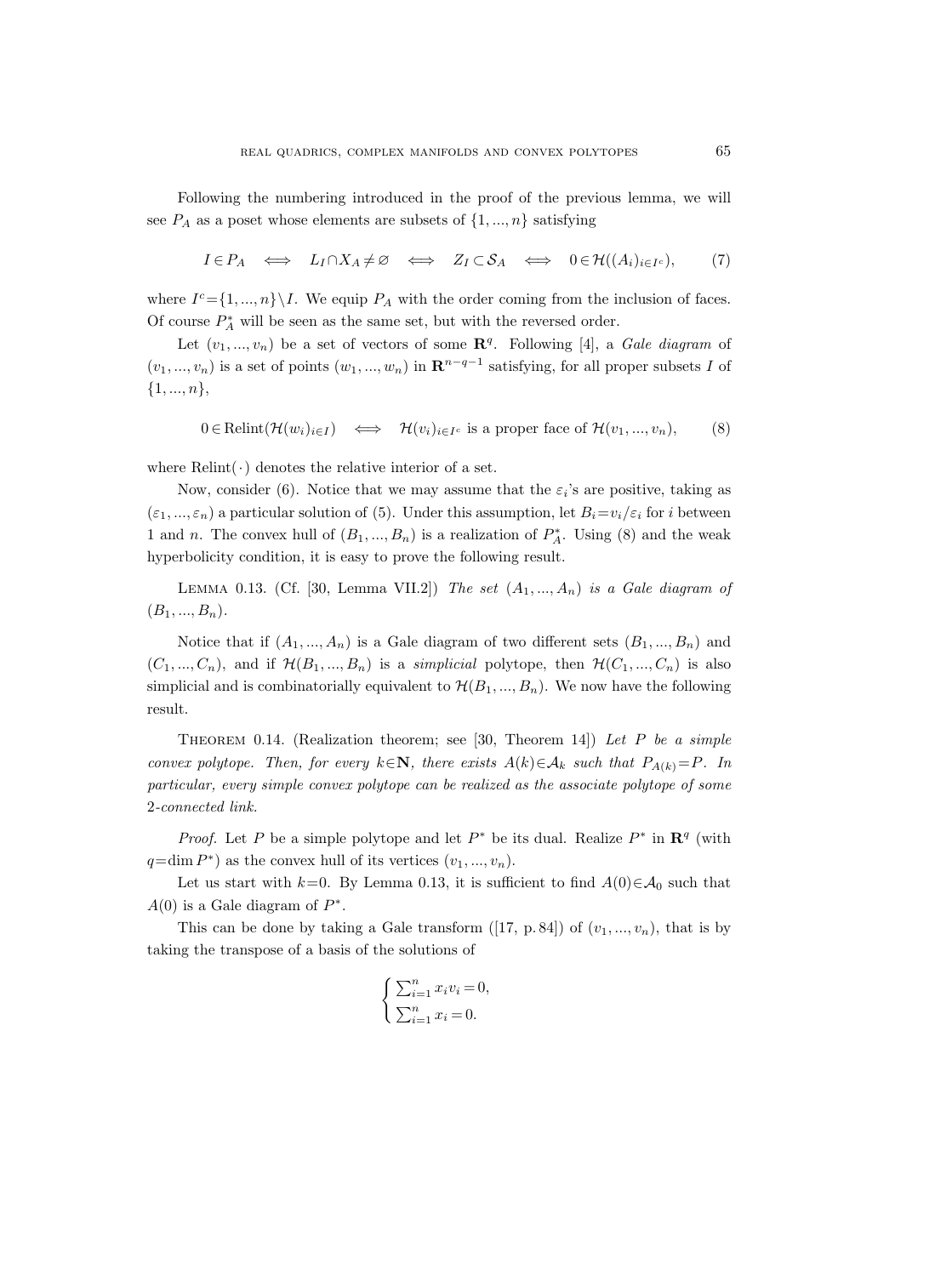We thus obtain *n* vectors  $(A_1, ..., A_n)$  in  $\mathbb{R}^{n-q-1}$ . Set  $A(0) = (A_1, ..., A_n)$  and  $p=n-q-1$ . We have now to check that  $A(0) \in \mathcal{A}_0$ . By (8), the Gale transform  $(A_1, ..., A_n)$  satisfies the Siegel condition. Assume that 0 belongs to the relative interior of  $\mathcal{H}(A_i)_{i\in I}$  for some  $I = \{i_1, ..., i_r\}$  with  $r \leq p$ . Then  $\mathcal{H}(v_i)_{i \in I^c}$  is a proper face of  $P^*$ , so it has dimension less than  $q=n-p-1$ . But it has  $n-r$  vertices. Since  $n-r\geqslant n-p$ , this face cannot be simplicial, yielding a contradiction. The weak hyperbolicity condition is fulfilled.

Finally, as  $P^* = P^*_{A(0)}$  has n vertices, the link  $X_{A(0)}$  intersects each coordinate hyperplane of  $\mathbb{C}^n$ , so it is 2-connected (see Lemma 0.8).

Now, using the construction detailed in Example 0.7, we can find  $A(k)\in\mathcal{A}_k$ , for every k, such that  $P_{A(k)}=P$ . П

Note that, when  $P^*$  is the *n*-simplex, the previous construction (for a 2-connected link) yields  $p=0$ , and the corresponding  $X_A$  is the standard sphere of  $\mathbb{C}^{n-1}$ .

To finish with these preliminaries, we discuss now the relationship between links and moment-angle complexes coming from simple polytopes. These complexes were first introduced in [12]. We follow [9, §6].

Let P be a simple convex polytope with set of facets  $\mathcal{F} = \{F_1, ..., F_n\}$ . For each facet  $F_i$ , denote by  $T_{F_i}$  the 1-dimensional coordinate subgroup of the *n*-torus  $T_{\mathcal{F}} \simeq (\mathbf{S}^1)^n$ corresponding to  $F_i$ . Then, assign to every face G the coordinate subtorus

$$
T_G = \prod_{F_i \supset G} T_{F_i} \subset T_{\mathcal{F}}.
$$

For every point  $q \in P$ , denote by  $G(q)$  the unique face containing q in its relative interior.

Then, the moment-angle complex  $\mathcal{Z}_P$  is the identification space

$$
\mathcal{Z}_P = (T_{\mathcal{F}} \times P) / \sim,
$$

where  $(t_1, p) \sim (t_2, q)$  if and only if  $p=q$  and  $t_1 t_2^{-1} \in T_{G(q)}$ .

The moment-angle complex depends only on the combinatorial type of P and comes naturally equipped with a continuous action of  $T<sub>F</sub>$  on it, with orbit space P. It is a topological manifold ([9, Lemma 6.2]).

The next lemma follows from this definition and from the previous description of the action of  $({\bf S}^1)^n$  onto a link.

LEMMA 0.15. Let  $X_A$  be a 2-connected link with associate polytope P. Then  $X_A$  is equivariantly homeomorphic to  $\mathcal{Z}_P$ .

Moreover, Buchstaber and Panov prove that  $\mathcal{Z}_P$  is a smooth manifold such that the natural torus action is smooth. In fact, Buchstaber and Panov give several ways of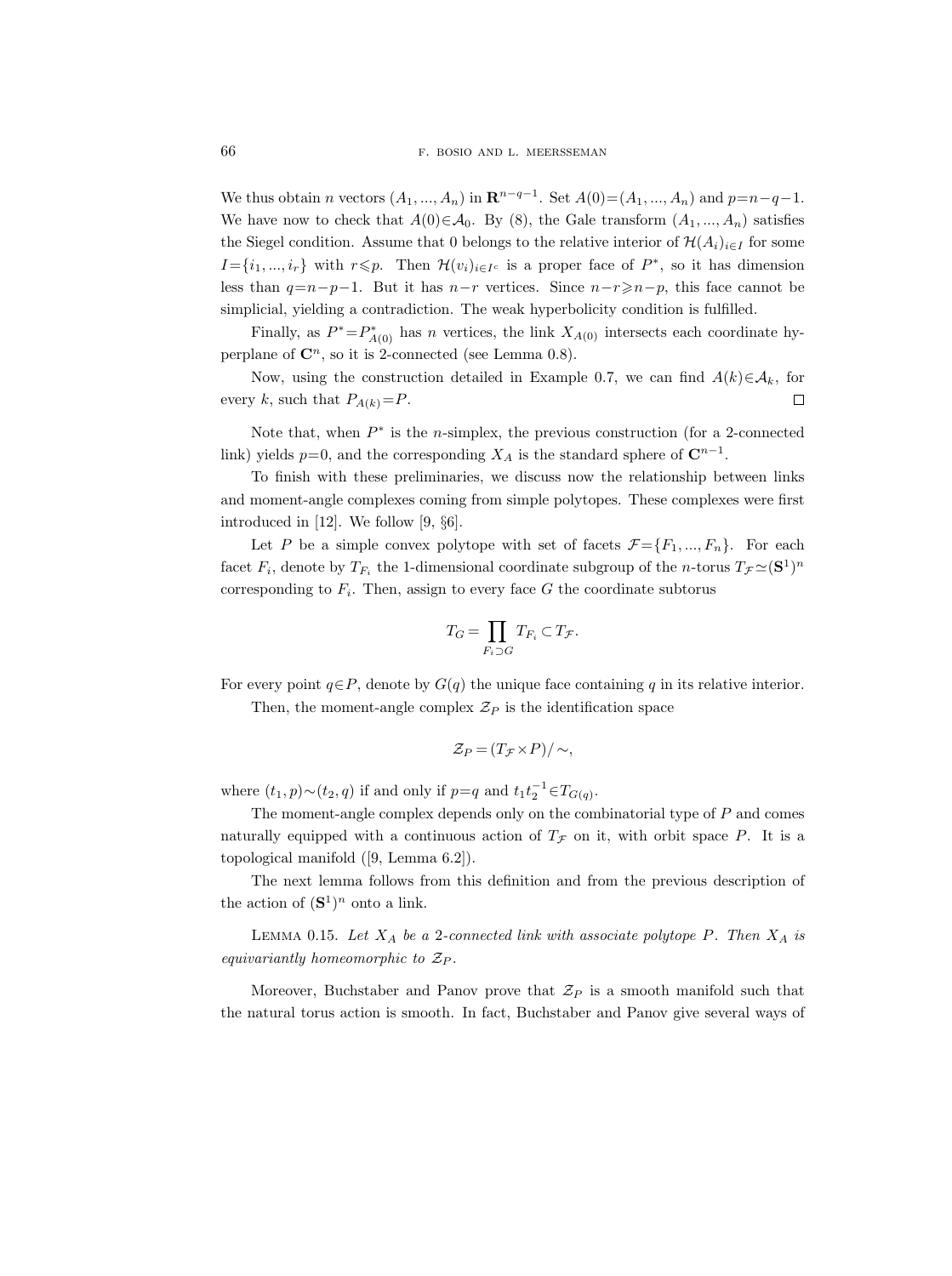endowing  $\mathcal{Z}_P$  with such a structure. Let us just describe one of them. The moment-angle manifold  $\mathcal{Z}_P$  may be equivariantly realized in  $(\overline{\mathbf{D}})^{2n}$  as

$$
\bigcup_{I} \{ (z_1, ..., z_n) \in (\overline{\mathbf{D}})^{2n} : |z_i| = 1 \text{ for } i \notin I \},\
$$

where  $I$  runs over all proper faces of  $P$  (following the numbering of the faces previously defined). This is a sort of manifold with corners, and it is possible to equivariantly "straighten the angles" (compare with [6, Proposition 2.3]). Notice that this smooth structure is compatible with the torus action in the following sense.

Definition 0.16. A smooth structure on  $\mathcal{Z}_P$  is compatible with the torus action if

(i) the torus action is smooth;

(ii) for every *closed* face F of P, the set  $\pi^{-1}(F)$  (where  $\pi: \mathcal{Z}_P \to P$  is the natural projection) is a smooth invariant submanifold of  $\mathcal{Z}_P$  with trivial invariant normal bundle.

On the other hand, Lemma 0.15 gives also a smooth compatible structure on  $\mathcal{Z}_P$ : that of a link (point (ii) of Definition 0.16 is checked in Proposition 1.1). Nevertheless, it is not clear neither that these two smooth manifolds are equivariantly diffeomorphic, nor that the different smooth structures on  $\mathcal{Z}_P$  described in [9] are the same. Indeed, Buchstaber and Panov do not touch the following question.

Question 0.17. Does there exist a unique smooth structure on  $\mathcal{Z}_P$  compatible with the torus action (up to equivariant diffeomorphism)?

We give an affirmative answer to this question in  $\S 4$  (Corollary 4.7).

# Part I. Elementary surgeries, flips and wall-crossing

# 1. Submanifolds of  $X_A$  given by a face of  $P_A$

Let  $A \in \mathcal{A}$  and F be a proper face of  $P_A$  numbered by I. Then, we may associate a link with F and A, which we will denote by  $X_F$  (by a slight abuse of notation), smoothly embedded in  $X_A$ . To do this, just recall by (7) that

$$
B = (A_j)_{j \in I^c}
$$

is admissible and thus gives rise to a link  $X_B$  in  $\mathbb{C}^{n-b}$ , where b is the cardinality of I. Now,  $X_B$  is naturally embedded into  $X_A$  as  $X_F$  by defining

$$
X_F = L_I \cap X_A,\tag{9}
$$

where  $L_I$  was defined in (2). Moreover, the natural torus action of  $({\bf S}^1)^n$  onto  $X_A$  gives, by restriction to  $L_I$ , the natural torus action of  $({\bf S}^1)^{n-b}$  onto  $X_F \underset{\text{eq}}{\sim} X_B$ .

We have the following result.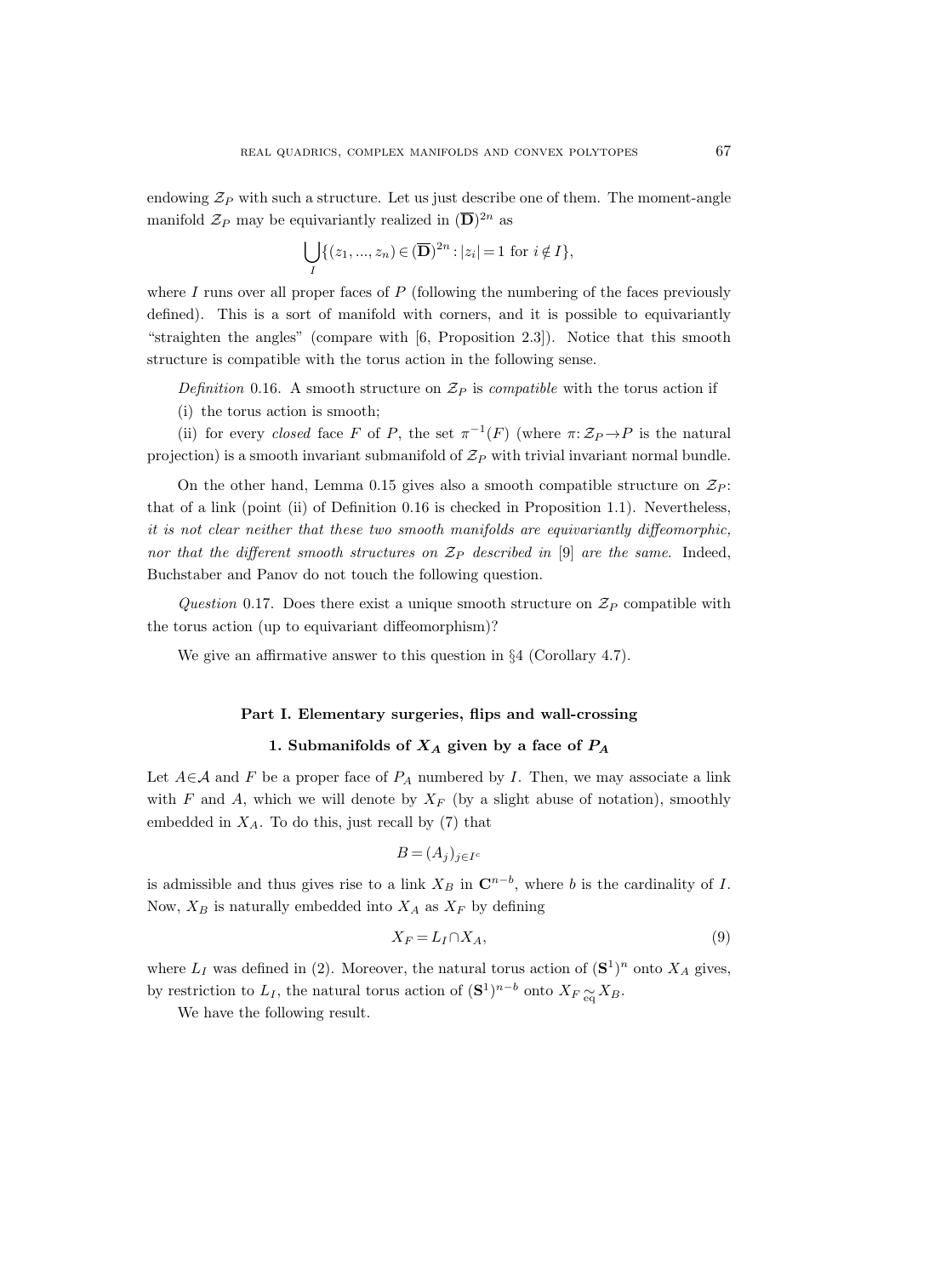PROPOSITION 1.1. Let  $A \in \mathcal{A}$  and F be a face of  $P_A$  of codimension b. Then,

(i)  $X_F$  is a smooth submanifold of codimension 2b of  $X_A$  which is invariant under the natural torus action;

(ii) the quotient space of  $X_F$  by the natural torus action is  $F \subset P_A$ ;

(iii)  $X_F$  has trivial invariant tubular neighborhood in  $X_A$ .

*Proof.* The points (i) and (ii) are direct consequences of the definition (9) of  $X_F$ . Let us prove (iii). For  $\varepsilon > 0$ , define

$$
L_I^{\varepsilon} = \{ z \in \mathbf{C}^n : \sum_{i \in I} |z_i|^2 < \varepsilon \}
$$

and

$$
W_F^\varepsilon = X_A \cap L_I^\varepsilon.
$$

For simplicity, assume that  $I = \{1, ..., b\}$ . Set  $y_j = z_j$  for  $1 \leq j \leq b$ , and  $w_j = z_{b+j}$  for  $1\leq j$ ≤n−b. For  $\varepsilon>0$  sufficiently small, the map

$$
\pi\hbox{:}\,(y,w)\,{\in}\, W_F^\varepsilon\longmapsto\frac{1}{\sqrt{\varepsilon}}\,y\,{\in}\,\mathbf{D}^{2b}
$$

is a smooth submersion. Indeed, a straightforward computation shows that the previous map is a submersion as soon as  $W_F^\varepsilon$  does not intersect any of the sets

$$
\{w_j = 0 : b + j \in J\},\
$$

for J satisfying  $F \cap F_J = \emptyset$  (cf. the proof of Lemma 0.3). As this submersion has compact fibers, it is a locally trivial fiber bundle by Ehresmann's lemma. It is even a trivial bundle, since  $\mathbf{D}^{2b}$  is contractible. Notice now that the action of  $(\mathbf{S}^1)^n$  onto  $W_F^{\varepsilon}$  can be decomposed into an action of  $({\bf S}^1)^b$  leaving the y-coordinates fixed and an action of  $({\bf S}^1)^{n-b}$  leaving the w-coordinates fixed. The fibers of the previous submersion are invariant with respect to the action of  $({S}^1)^{n-b}$ , whereas the disk  $D^{2b}$  is invariant with respect to the action of  $({\bf S}^1)^b$ . All this implies that  $W_F^{\varepsilon}$  is equivariantly diffeomorphic to  $X_F \times \mathbf{D}^{2b}$  endowed with its natural torus action.  $\Box$ 

In the case where F is a simplicial face, we can identify precisely  $X_F$ .

PROPOSITION 1.2. Let  $A \in \mathcal{A}_0$ . Then, the following statements are equivalent:

(i)  $X_A$  is equivariantly diffeomorphic to the unit euclidean sphere  $S^{2n-1}$  of  $C^n$ equipped with the action induced by the standard action of  $({\bf S}^1)^n$  on  ${\bf C}^n$ ;

- (ii)  $X_A$  is diffeomorphic to  $S^{2n-1}$ ;
- (iii)  $X_A$  has the homotopy type of  $S^{2n-1}$ ;
- (iv)  $P_A$  is the  $(n-1)$ -simplex.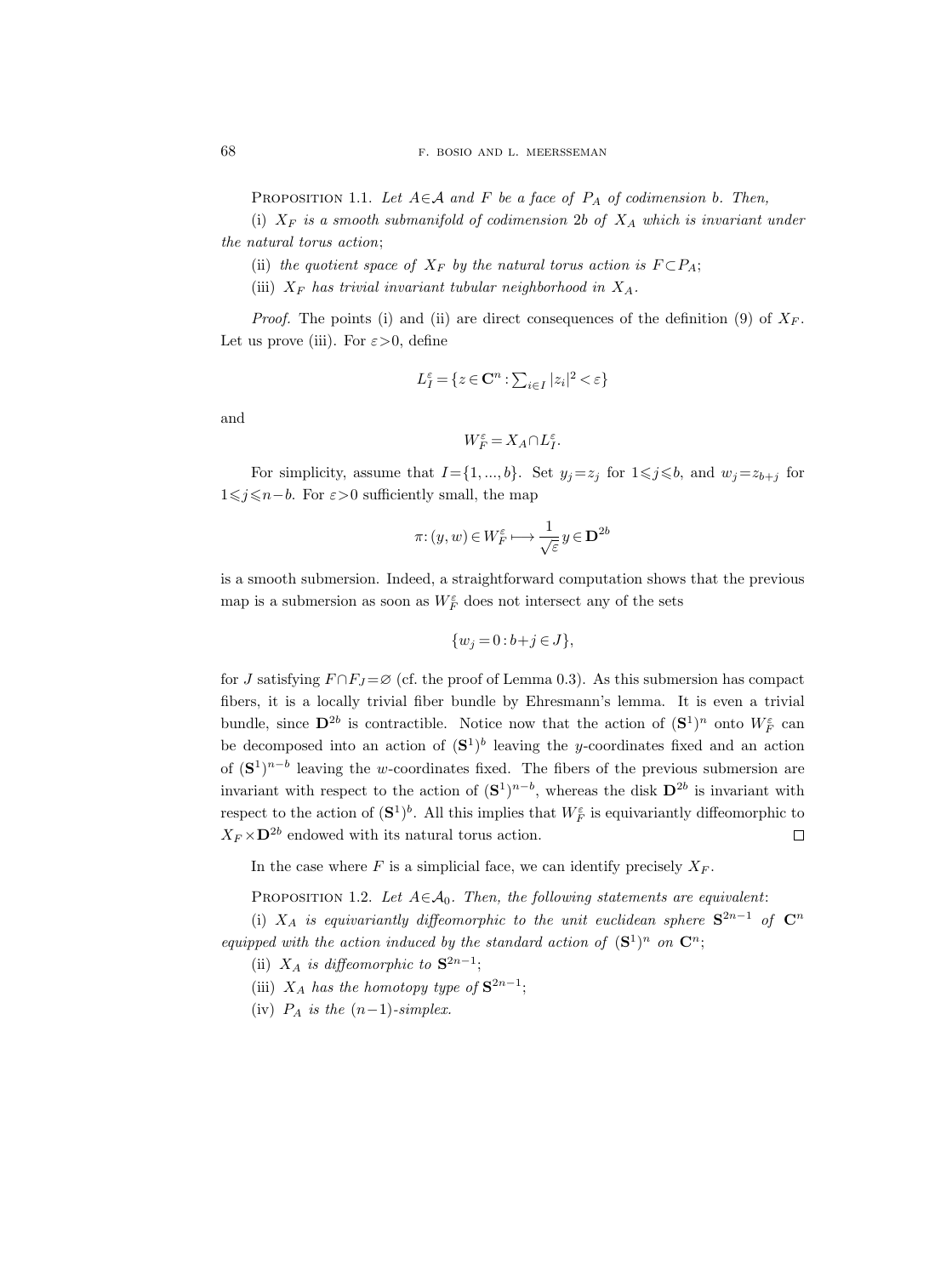*Proof.* When  $p=0$ , the link  $X_A$  is the unit euclidean sphere  $S^{2n-1}$  of  $C^n$ , and the natural torus action comes from the standard action of  $(S^1)^n$  on  $C^n$ . On the other hand, when  $P_A$  is the  $(n-1)$ -simplex, we have  $p=0$ , since the dimension of  $P_A$  is  $n-p-1$ ; in this way, we get an equivalence between (i) and (iv).

Of course, (i) implies (ii) and (ii) implies (iii). So assume now that  $X_A$  is a homotopy sphere of dimension  $2n-1$ . Recall that a polytope with n vertices is k-neighbourly if its k-skeleton coincides with the k-skeleton of an  $(n-1)$ -simplex (cf. [17, Chapter 7]). In particular, an  $(n-1)$ -simplex is  $(n-2)$ -neighbourly.

Applying Lemma 1.3 below gives that  $P_A^*$  is  $(n-2)$ -neighbourly. But, its dimension being  $n-p-1$ , this implies that p equals 0 and that it is the  $(n-1)$ -simplex. Therefore (iii) implies (iv).  $\Box$ 

LEMMA 1.3. Let  $A \in \mathcal{A}_0$ . Then, the link  $X_A$  is 2k-connected if and only if  $P_A^*$  is a  $(k-1)$ -neighbourly polytope.

*Proof.* Assume that  $P_A^*$  is  $(k-1)$ -neighbourly. This means that every subset of  $\{1, ..., n\}$  of cardinalilty less than k, numbers a face of  $P_A^*$ . Using (2) and (7), this means that every coordinate subspace of  $\mathcal{L}_A$  has at least complex codimension  $k+1$ . By transversality, this implies that  $S_A$  is 2k-connected and thus, by Lemma 0.8, the link  $X_A$ is 2k-connected.

Now, assume moreover that  $P_A^*$  is *not* k-neighbourly. Then, there exists a coordinate subspace  $L_I$  in  $\mathcal{L}_A$  of codimension  $k+1$ . The unit sphere  $S^{2k+1}$  of the complementary coordinate subspace  $L_{I^c}$  lies in  $S_A$  and is not null-homotopic in  $S_A$ . Therefore,  $S_A$  and thus  $X_A$  are not  $(2k+1)$ -connected.  $\Box$ 

COROLLARY 1.4. Let  $A \in \mathcal{A}$ . Then  $P_A$  is the  $(n-p-1)$ -simplex if and only if  $X_A$ is equivariantly diffeomorphic to  $S^{2n-2p-1}\times (S^1)^p$ .

*Proof.* Assume that  $P_A$  is the  $(n-p-1)$ -simplex. Since the polytope  $P_A$  has  $n-p$ facets, we know that  $A \in \mathcal{A}_p$ . By Lemma 0.10, there exists  $B \in \mathcal{A}_0$  such that

$$
X_A \underset{\text{eq}}{\sim} X_B \times (\mathbf{S}^1)^p.
$$

Now, this implies that  $P_B = P_A$ , so that  $P_B$  is the  $(n-p-1)$ -simplex. We conclude by Proposition 1.2.

The converse is obvious by Proposition 1.2.

COROLLARY 1.5. Let F be a simplicial face of  $P_A$  of codimension b. Then  $X_F$  is equivariantly diffeomorphic to  $S^{2n-2p-2b-1}\times (S^1)^p$ .

 $\Box$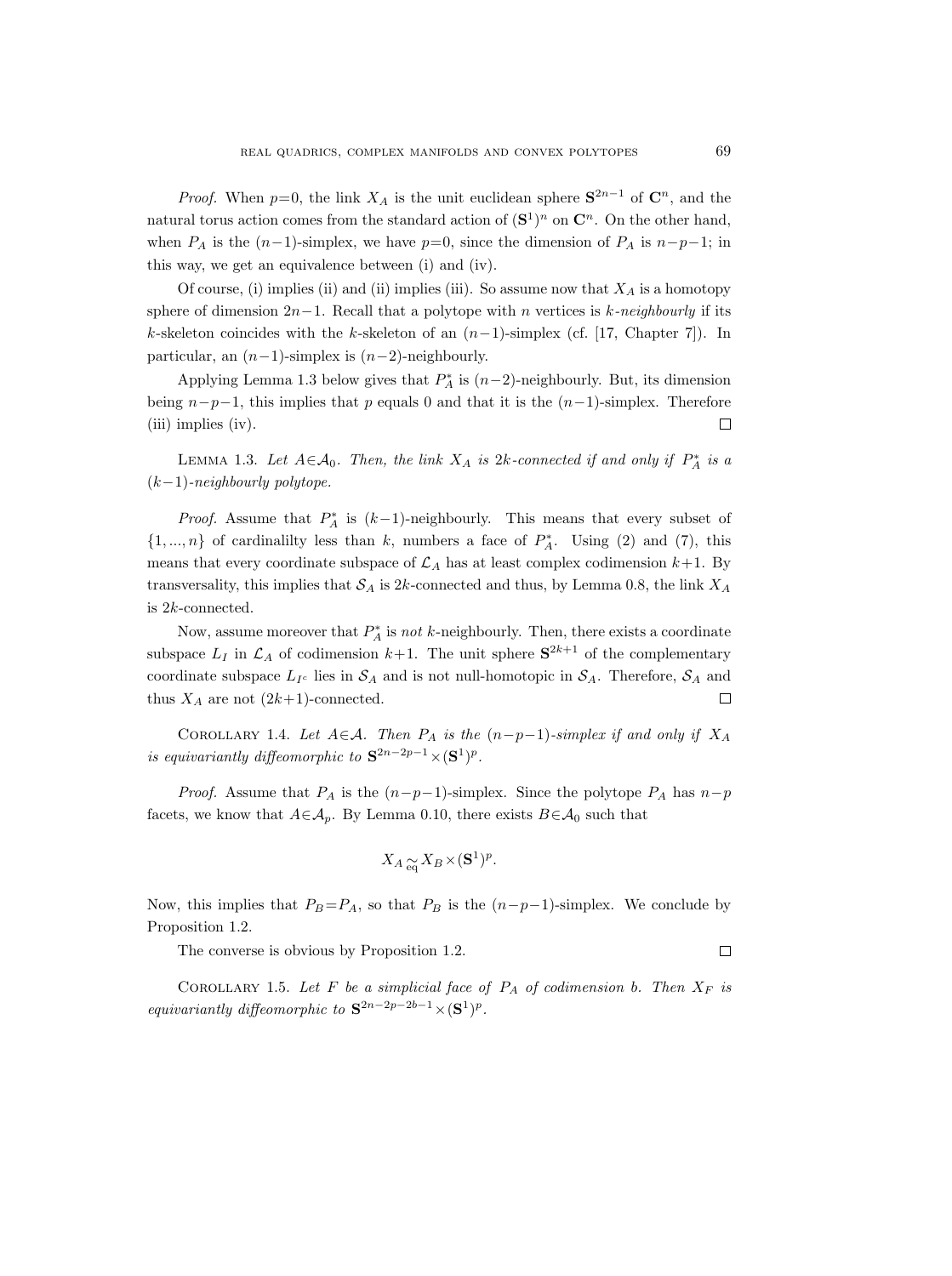#### 70 F. BOSIO AND L. MEERSSEMAN

## 2. Flips of simple polytopes

We will make use of the notion of flips of simple polytopes. This section is deeply inspired by [38, §3] (see also [29]). The main difference is that we only deal with combinatorial types of simple polytopes.

Definition 2.1. Let  $P$  and  $Q$  be two simple polytopes of the same dimension  $q$ . Let W be a simple polytope of dimension  $q+1$ . We say that W is a *cobordism* between P and Q if P and Q are disjoint facets of W. In addition, if  $W \setminus (P \sqcup Q)$  contains no vertex, we say that W is a *trivial* cobordism; if  $W \setminus (P \sqcup Q)$  contains a unique vertex, we say that  $W$  is an *elementary* cobordism.

In the next section, we will relate this notion of cobordism of polytopes to the classical notion of cobordism of manifolds (here of links) via Theorem 0.14. This will justify the terminology.

Notice that the existence of a trivial cobordism between P and Q implies that  $P=Q$ ; notice also that a cobordism of simple polytopes may be decomposed into a finite number of elementary cobordisms.

Now, let  $W$  be an elementary cobordism between  $P$  and  $Q$ , and let  $v$  denote the unique vertex of  $W \setminus (P \sqcup Q)$ . An edge attached to v has another vertex which may belong to P or Q. Let us say that, among the  $q+1$  edges attached to v, a of them join P and b of them join Q.

Definition 2.2. (Cf. [38, §3.1]) We call the index of v, or the index of the cobordism, the couple of integers  $(a, b)$ , where a (respectively, b) is the number of edges of W attached to  $v$  and joining  $P$  (respectively,  $Q$ ).

Let  $P$  and  $Q$  be two simple polytopes of the same dimension  $q$ . Assume that there exists an elementary cobordism W between them and let  $(a, b)$  denote its index. Then we say that  $Q$  is obtained from P by performing a flip of type  $(a, b)$  on P, or that P undergoes a  $flip$  of type  $(a, b)$ .

An example of a flip of type (1, 2) is illustrated in Figure 3.

Notice that if Q is obtained from P by a flip of type  $(a, b)$ , then obviously P is obtained from  $Q$  by a flip of type  $(b, a)$ . Note also that we have the obvious relation  $a+b=q+1$ , with  $1\leqslant a\leqslant q$  and  $1\leqslant b\leqslant q$ .

LEMMA 2.3. Every simple convex q-polytope can be obtained from the  $q$ -simplex by a finite number of flips.

*Proof.* Let P be a simple convex q-polytope. Consider the product  $P \times [0, 1]$  and cut off one vertex of  $P \times \{1\}$  by a generic hyperplane. The resulting polytope, say W, is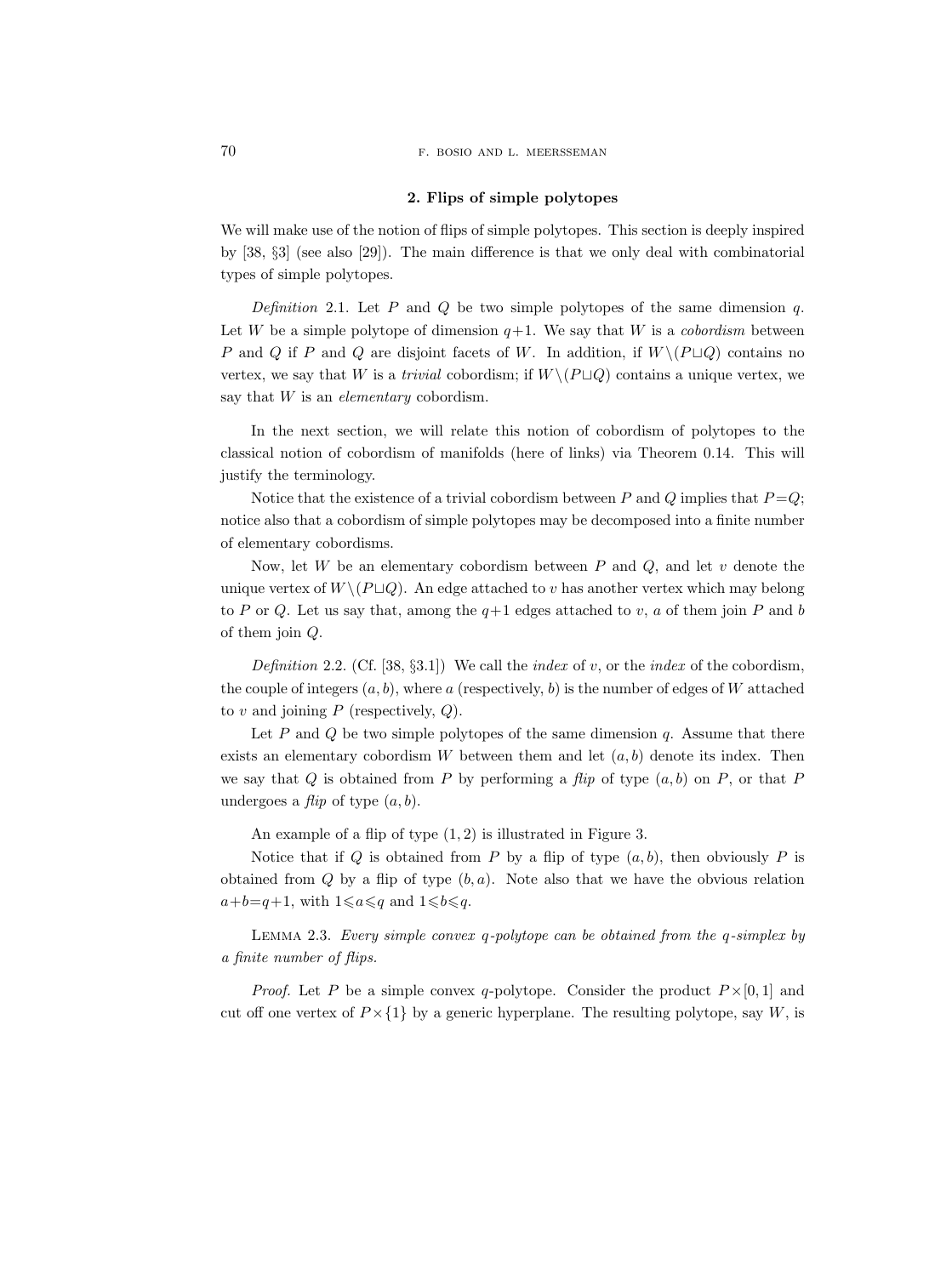



simple and realizes a cobordism between P (seen as  $P \times \{0\}$ ) and the q-simplex (seen as the simplicial facet created by the cut). As observed after Definition 2.1, this cobordism may be decomposed into a finite number of elementary cobordisms, that is of flips.  $\Box$ 

Following [38, §3.2], it is possible to give a more precise description of a flip of type  $(a, b)$ . We use the same notation as before. Let  $F_1, ..., F_{q+1}$  be the facets of W attached to the vertex v. As W is simple, a sufficiently small neighborhood of v in W is PLisomorphic to the neighborhood of a point in a  $(q+1)$ -simplex. As a consequence, each facet  $F_i$  contains all the edges attached to v but one. Assume that  $(F_1, ..., F_b)$  contain all the edges joining P, whereas  $(F_{b+1},..., F_{q+1})$  contain all the edges joining Q. Let

$$
F_P = P \cap F_1 \cap \dots \cap F_b \quad \text{and} \quad F_Q = Q \cap F_{b+1} \cap \dots \cap F_{q+1}.
$$

The face  $F_1 \cap ... \cap F_b$  (respectively,  $F_{b+1} \cap ... \cap F_{q+1}$ ) is a pyramid with base  $F_P$  (respectively,  $F_Q$ ) and apex v. As these faces are simple as convex polytopes, this implies that  $F_P$ and  $F_Q$  are simplicial. More precisely, if  $a=1$  (respectively,  $b=1$ ), then  $F_P$  (respectively,  $F_Q$ ) is a point, and  $F_P \cap F_{q+1} = \emptyset$  (respectively,  $F_Q \cap F_1 = \emptyset$ ). Otherwise,  $F_P$  is a simplicial face of strictly positive dimension  $q-b=a-1$  with facets  $F_P \cap F_{b+1}, ..., F_P \cap F_{q+1}$ (respectively,  $F_Q$  is a simplicial face of strictly positive dimension  $b-1$  with facets  $F_Q \cap F_1, ..., F_Q \cap F_b$ .

In Figure 4,  $F_P$  is a point and  $F_Q$  is a segment. There are three facets, namely  $F_1$ ,  $F_2$  and  $F_3$ , containing v.

The flip destroys the face  $F_P$  and creates the face  $F_Q$  in its place. Continuously, the face  $F_P$  is homothetically reduced to a point and then this point is inflated to the face  $F_Q$ . In a more static way of thinking, a trivial neighborhood of  $F_P$  in P is cut off, and a closed trivial neighborhood of  $F_Q$  in  $Q$  is glued. In particular, the simple polytope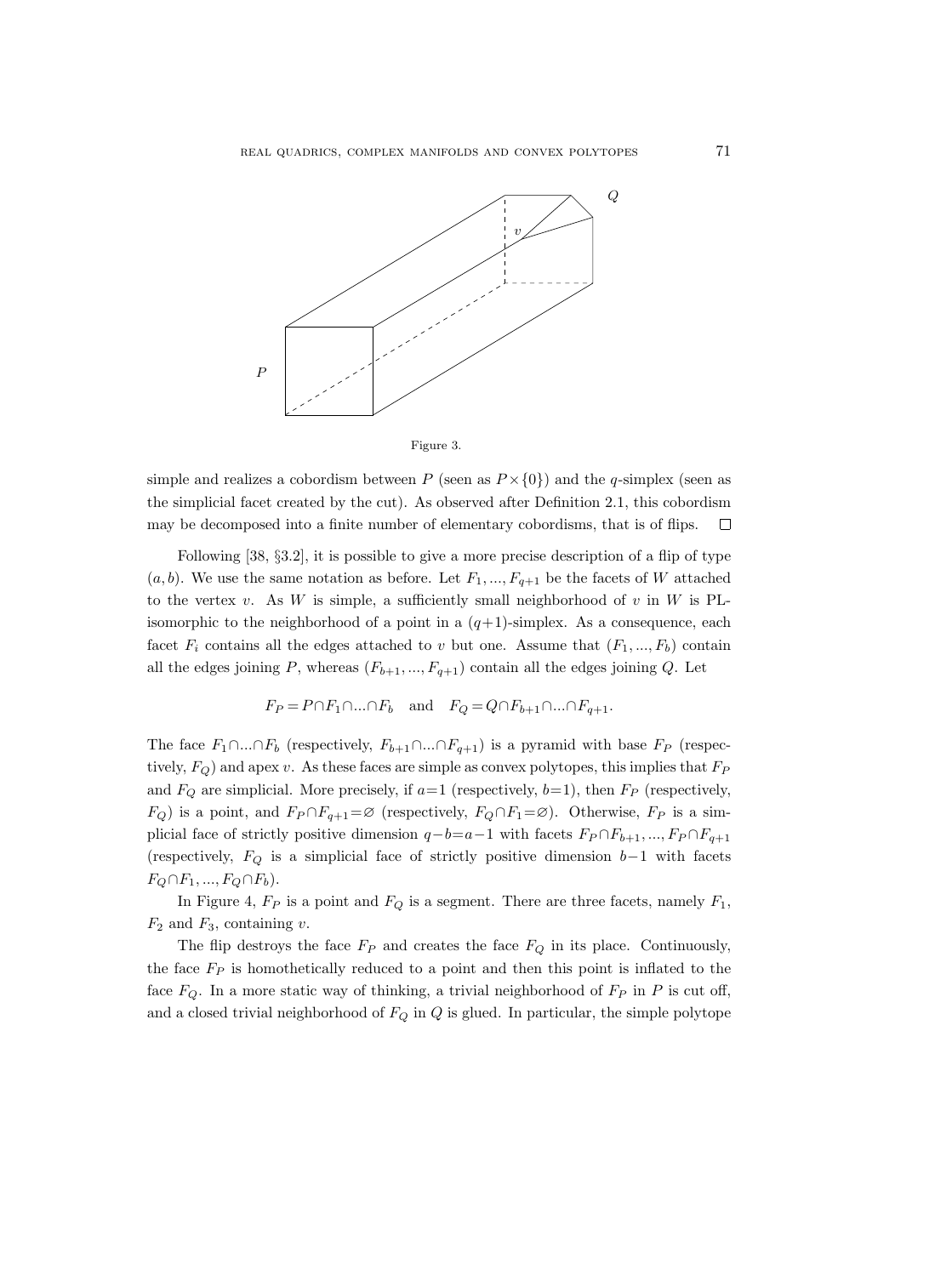

Figure 5.

obtained from  $P$  by cutting off a neighborhood of  $F_P$  by a hyperplane and the polytope obtained from  $Q$  by cutting off a neighborhood of  $F_Q$  by a hyperplane are the same. Let us denote this polytope by T.

Definition 2.4. The simple convex polytope  $T$  will be called the *transition polytope* of the flip between P and Q.

Remark 2.5. This definition is not the same as that of transition polytope in [38].

Notice that  $T$  has just one extra facet (with respect to  $P$  and  $Q$ ), except for the special case of index  $(1, 1)$ . Let us call this extra facet  $F$ .

Figure 5 describes a flip of type  $(2, 2)$ . We simply drew the initial state  $P$  and the final state  $Q$ , and indicated the two edges  $F_P$  of vertices  $A$  and  $B$ , and  $F_Q$  of vertices  $A$ and  $B'$ .

To visualize the 4-dimensional cobordism between  $P$  and  $Q$ , just perform the following homotopy: move the hyperplane supporting the upper facet of the cube to the bottom, in order to contract the edge  $AB$  to its lower vertex  $A$ ; then, move the hyper-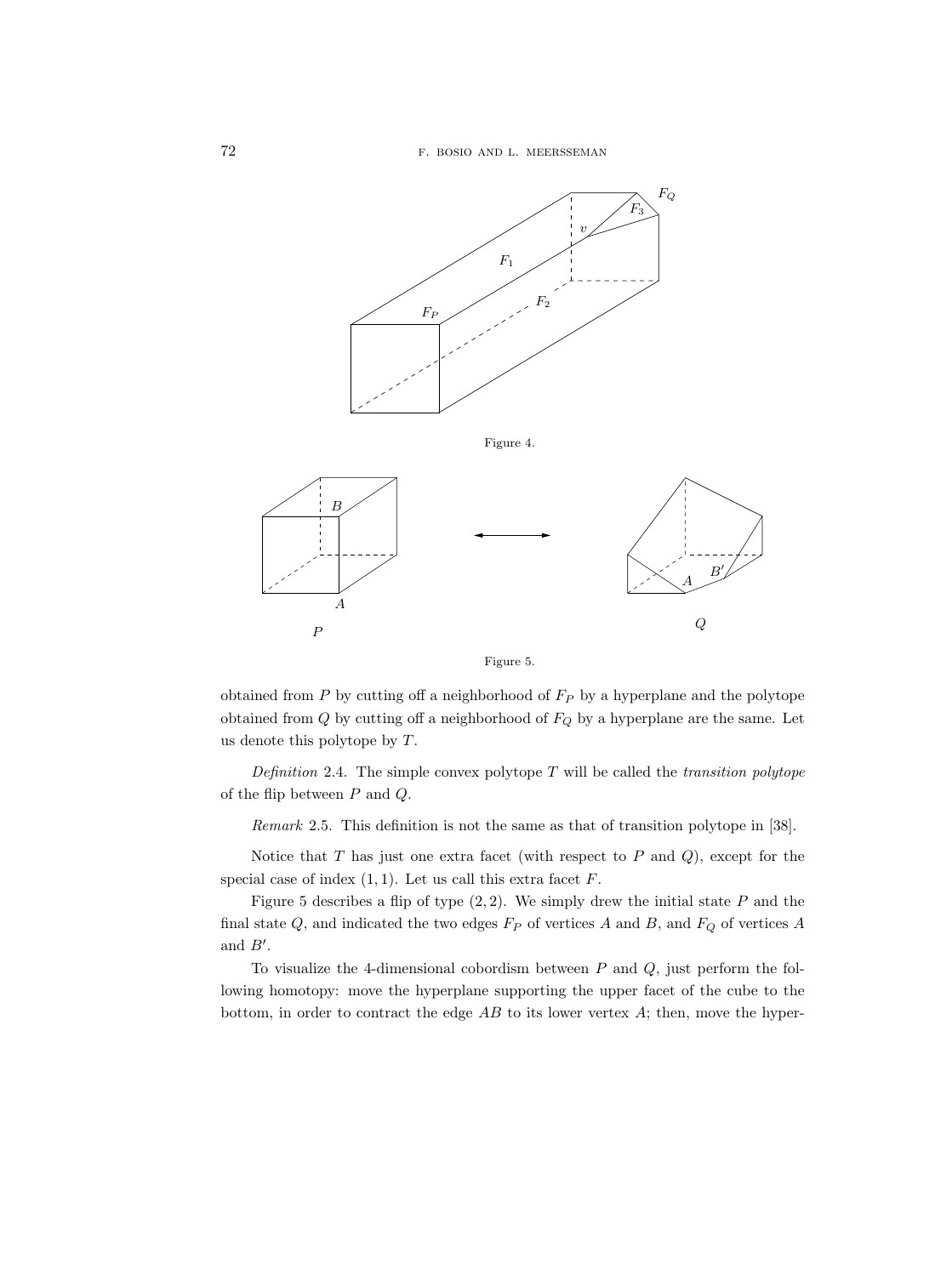

Figure 6.

plane supporting the right facet of the cube to the right, in order to inflate the transverse edge  $AB'$ , keeping A fixed. The transition polytope T is depicted in Figure 6.

PROPOSITION 2.6. (i) The extra facet F of T is  $F_P \times F_Q$ , that is a product of an  $(a-1)$ -simplex by a  $(b-1)$ -simplex.

(ii) A neighborhood of  $F_P$  in P (respectively,  $F_Q$  in Q) is  $F_P \times C(F_Q)$  (respectively,  $\mathcal{C}(F_P) \times F_Q$ ), where  $\mathcal{C}(F_Q)$  (respectively,  $\mathcal{C}(F_P)$ ) denotes the pyramid with base  $F_Q$  (re $spectively, F_P$ ).

*Proof.* Assume that P is a simplex. Cut off a neighborhood of  $F_P$  by a hyperplane. The created facet is a product of the simplex  $F_P$  by a simplex S of complementary dimension, whereas the cut part is  $F_P \times C(S)$ , with the notation introduced in the statement of the proposition. Then both statements follow, since the neighborhood of a simplicial face in a simple convex polytope is PL-homeomorphic to the neighborhood of a face of the same dimension in a simplex.  $\Box$ 

In particular,  $P$  and  $Q$  can be recovered from  $T$  (up to exchange of  $P$  and  $Q$ ): the face poset of P is obtained from that of T by identifying two faces  $A \times B$  and  $A \times B'$  of  $F_P \times F_Q$ , and the face poset of Q is obtained from that of T by identifying two faces  $A\times B$  and  $A'\times B$  of  $F_P\times F_Q$ .

Combining this observation with Proposition 2.6 yields the following result.

COROLLARY 2.7. Let  $Q$  and  $Q'$  be obtained from  $P$  by a flip of type  $(a, b)$  along the same simplicial face  $F_P$ . Then  $Q=Q'$ .

Given a simple convex polytope  $T$  with a facet  $F$  which is a product of simplices  $S_{a-1}\times S_{b-1}$ , we may define two posets from the poset of the faces of T making the identifications explained just before Corollary 2.7. These two posets may or may not be the face posets of some simple convex polytopes  $P$  and  $Q$  (see the examples below). In the case they are, we write  $P = T / S_{a-1}$  and  $Q = T / S_{b-1}$ . Of course, in the case of a flip, with the same notation as before, we have  $P = T / F_P$  and  $Q = T / F_Q$ . The next result is a reformulation of Corollary 2.7 which will be useful in the sequel.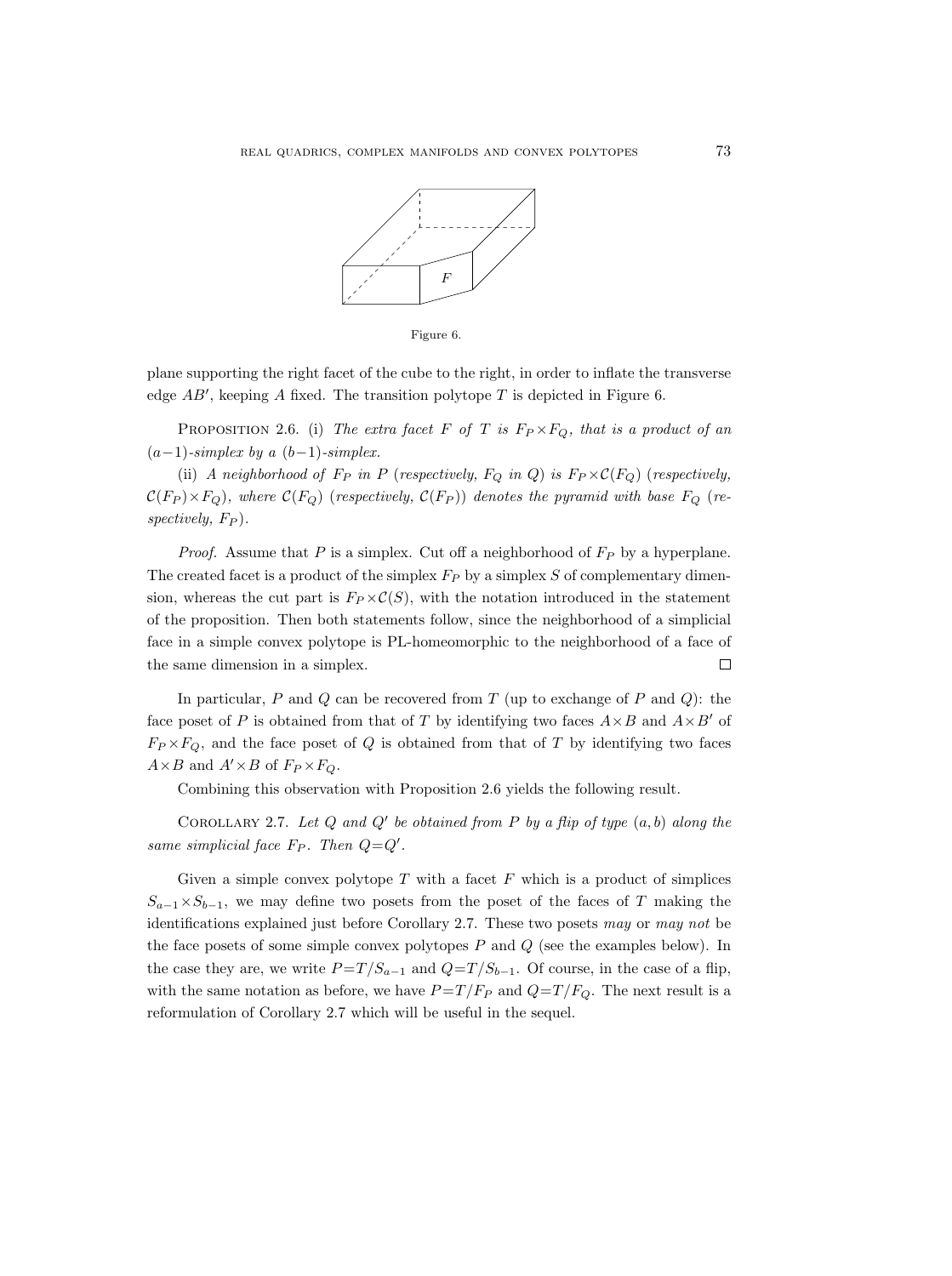

Figure 7.

COROLLARY 2.8. Let  $Q$  be obtained from  $P$  by a flip along  $F_P$  and let  $T$  be the transition polytope. Let P' and Q' be two simple convex polytopes satisfying  $P' = T/F_F$ and  $Q'=T/F_Q$ . Then  $P=P'$  and  $Q=Q'$ .

Let us describe another way of visualizing a flip. Let  $P$  be a simple polytope and  $F_P$  a simplicial face of P of dimension  $a-1$ . Let Q be a simple polytope and assume that Q is obtained from P by performing a flip on  $F_P$ . Cutting off  $F_P$  by a hyperplane, one obtains the transition polytope T. Consider now a simplex  $\Delta$  of the same dimension as P and an  $(a-1)$ -face F' of  $\Delta$ . Cutting off F' by a hyperplane, one obtains, with the notation of Proposition 2.6, the polytope  $F' \times S$ , where S is the maximal simplicial face of  $\Delta$  without intersection with F'. It follows from Proposition 2.6 and Corollary 2.8 that the polytope Q is the gluing of  $T = P \setminus (F_P \times C(S))$  and  $\Delta \setminus (F_P \times C(S)) = F' \times S$ .

Finally, from all that precedes, a complete combinatorial characterization of a flip may easily be derived. In the following statement, we consider also flips of type  $(q+1, 0)$ , that is destructions of a  $q$ -simplex.

PROPOSITION 2.9.  $([38, Theorem 3.4.1])$  Let Q be a simple polytope obtained from P by a flip of type  $(a, b)$ . Using the same notation as before, the following properties hold:

- (i) if  $a\neq 1$ , then the facets  $P \cap F_{b+1}, ..., P \cap F_{q+1}$  undergo flips of index  $(a-1,b)$ ;
- (ii) the facets  $P \cap F_1, ..., P \cap F_b$  undergo flips of index  $(a, b-1);$
- (iii) the other facets keep the same combinatorial type.

It is however important to remark that the notion of "combinatorial flip" is not well defined in the class of simple polytopes: the result of cutting off a neighborhood of a simplicial face of a simple polytope and gluing the neighborhood of another simplex in its place may not be a convex polytope. Let us give three examples of this crucial fact.

Example 2.10. Let  $P$  be the 3-simplex (see Figure 7). Then, the result of cutting off an edge AB and gluing a transverse edge in its place (that is the result of a "combinatorial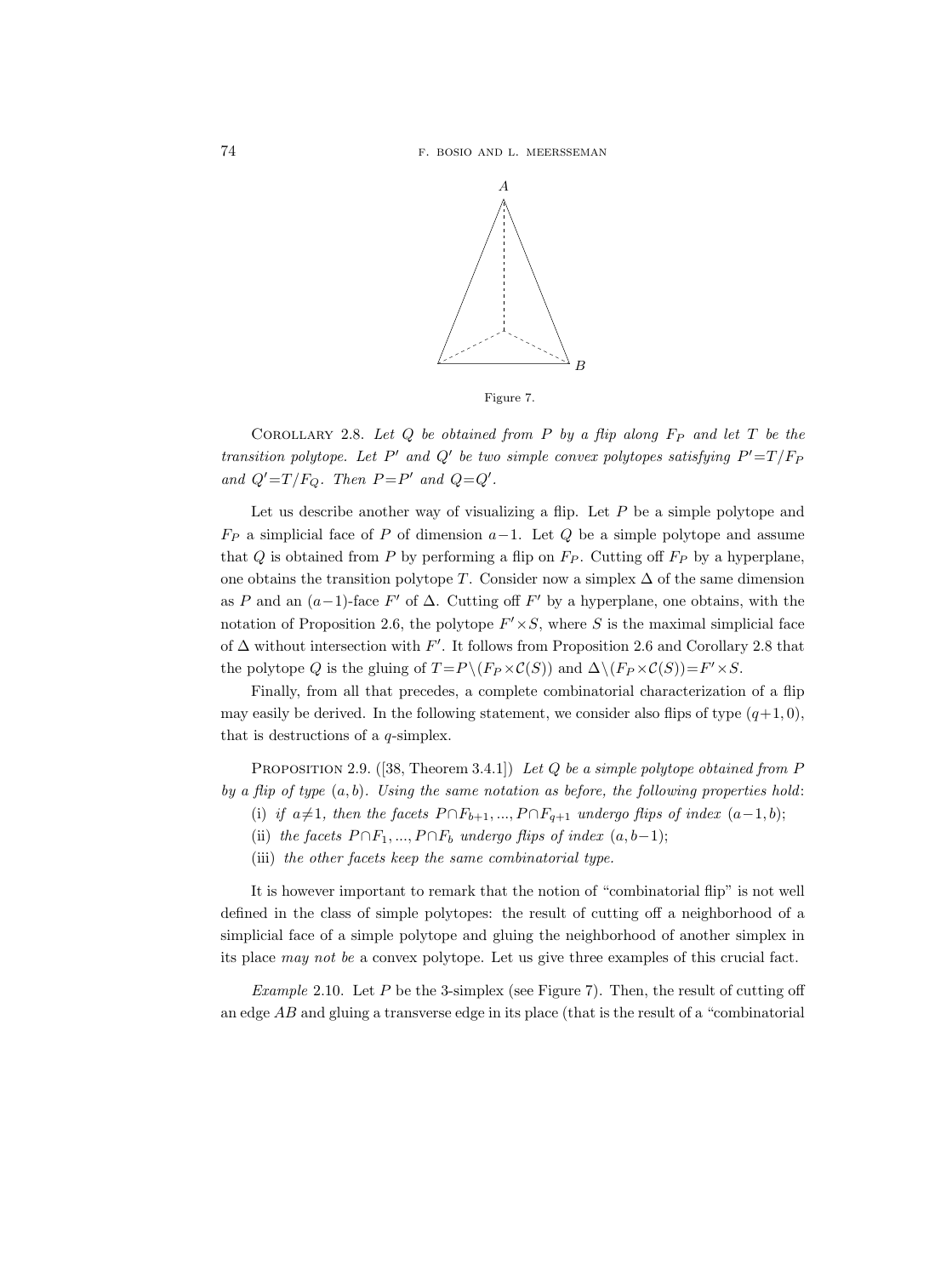

Figure 9.

2-flip") is not the combinatorial type of a 3-polytope.

Example 2.11. More generally, let  $P$  be a simple convex polytope and  $F_P$  a simplicial face of dimension q, with  $q>2$ . Then, we cannot perform a flip along a strict face of  $F_P$ .

Example 2.12. Consider the polytope illustrated in Figure 8 (the "hexagonal book"). Then, the 2-flip along the edge AB does not exist.

We finish this section with the following result.

PROPOSITION 2.13. Let  $P$  be a simple convex polytope and  $Q$  be obtained from  $P$ by a flip of type  $(a, b)$ . Let W be the elementary cobordism between P and Q. Assume that P has d facets. Then W has  $d+2$  facets if  $a\neq 1$ , and  $d+3$  facets if  $a=1$ .

*Proof.* In the special case where  $a=b=1$ , we have that  $P=Q$  is the segment and W is the pentagon (see Figure 9). Thus,  $d=2$  and W has  $d+3$  facets.

Assume that a and b are both different from 1. Then  $P$  and  $Q$  have the same number d of facets and there is a one-to-one correspondence between the facets of P and the facets of  $Q$ : according to Proposition 2.9, each facet of  $P$  is transformed through a flip (case (i) or (ii)) or just shifted (case (iii)) to a facet of  $Q$ . There are d facets of W which realize the previous trivial and elementary cobordisms. Adding 2 to this number, taking P and Q into account, gives that W has  $d+2$  facets.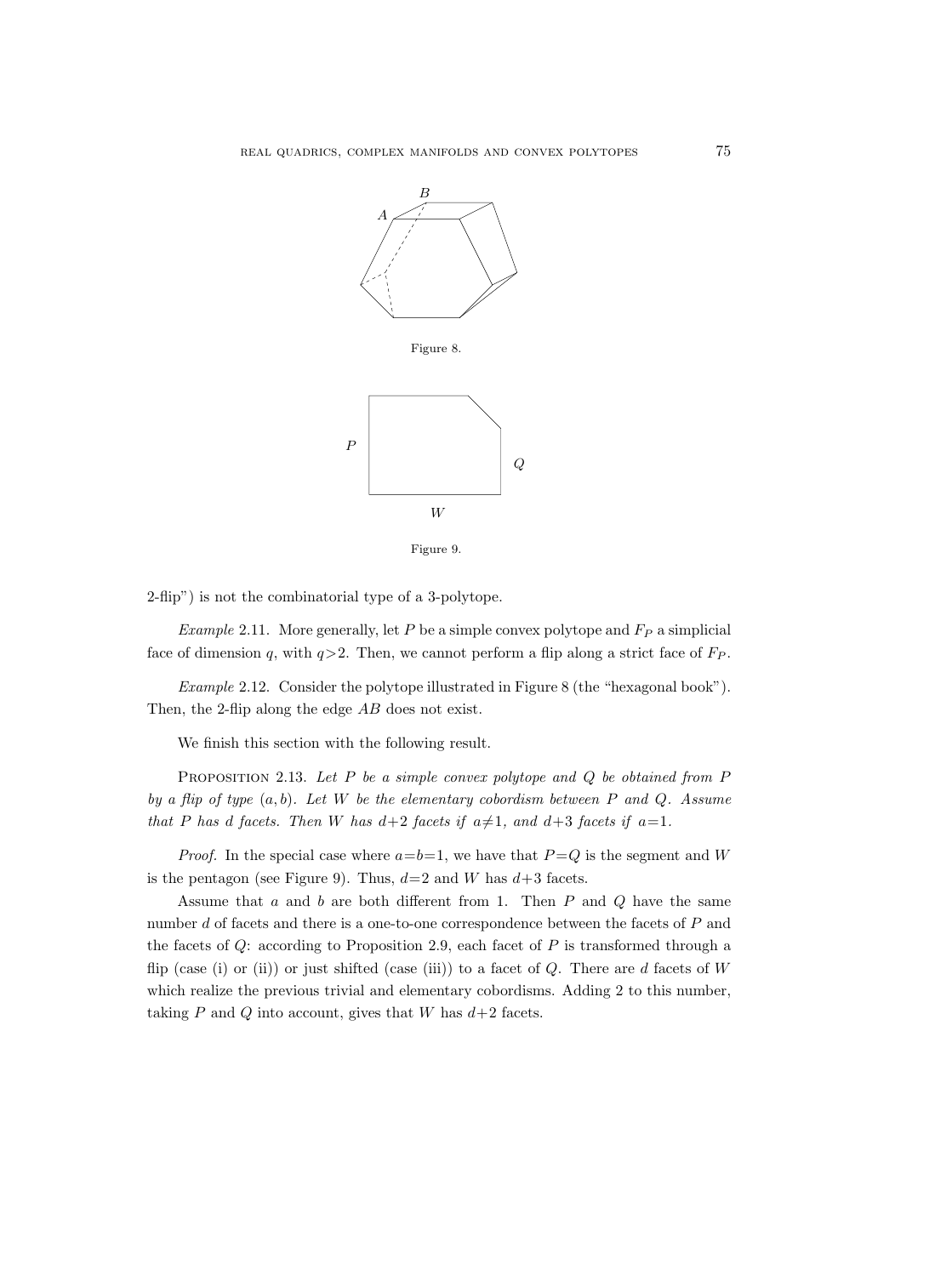Now assume that  $a=1$  and  $b\neq 1$ . Then, as before, the d facets of P correspond to d facets of W realizing cobordisms with d facets of Q. But this time Q has  $d+1$  facets, and this extra facet belongs to an extra facet of  $W$  which does not intersect  $P$ . Adding the two facets  $P$  and  $Q$  gives thus  $d+3$  facets for  $W$ .

Finally, when  $b=1$  and  $a\neq 1$ , the polytope Q has  $d-1$  facets; switching the roles of P and Q in the previous case yields that W has  $(d-1)+3=d+2$  facets.  $\Box$ 

## 3. Elementary surgeries

In this section, we translate the notions of cobordism and flip of simple polytopes at the level of the links, by introducing elementary surgeries on links. Notice that "equivariant surgeries" of moment-angle complexes (up to equivariant homeomorphism) were considered in [9, §§6.23–6.25] in connection with the so-called bistellar moves of simplicial complexes. Bistellar moves are dual operations to flips of simple polytopes.

We will make use several times of the following result.

THEOREM 3.1. (Extension of equivariant isotopies) Let  $M$  and  $V$  be smooth compact manifolds endowed with a smooth torus action. Let  $f: V \times [0, 1] \rightarrow M$  be an equivariant isotopy. Then f can be extended to an equivariant diffeotopy  $F: M \times [0, 1] \rightarrow M$  such that  $F_t|_V \equiv f_t$  for  $0 \leq t \leq 1$ .

A proof of this fact in the non-equivariant case can be found in [19, Chapter 8]. Now, we may assume that the diffeotopy extending an equivariant isotopy is also equivariant (see [7, §VI.3]), so that this theorem holds in the equivariant setting.

Let  $A \in \mathcal{A}$  and F be a *simplicial* face of  $P_A$  of codimension b. As explained in §1, it gives rise to an invariant submanifold  $X_F$  of  $X_A$  (see definition (9)) with trivial invariant tubular neighborhood.

By Corollary 1.5, as F is simplicial of codimension b, we have that  $X_F$  is equivariantly diffeomorphic to  $S^{2a-1} \times (S^1)^p$  (where  $a=n-p-b$ ).

But now, we can perform an equivariant surgery on  $X_A$  as follows: choose a closed invariant tubular neighborhood

$$
\nu: X_F \times \overline{\mathbf{D}^{2b}} \longrightarrow \overline{W}_F,
$$

where  $W_F \subset X_A$  is an open (invariant) neighborhood of  $X_F$ . Then fix an equivariant identification

$$
\xi: \mathbf{S}^{2a-1} \times (\mathbf{S}^1)^p \longrightarrow X_F.
$$

Finally, set

$$
\phi\!\equiv\!\nu\!\circ\!(\xi,\mathrm{id})\!: \mathbf{S}^{2a-1}\!\times\!(\mathbf{S}^1)^p\!\times\!\overline{\mathbf{D}^{2b}}\!\longrightarrow\!\overline{W}_F.
$$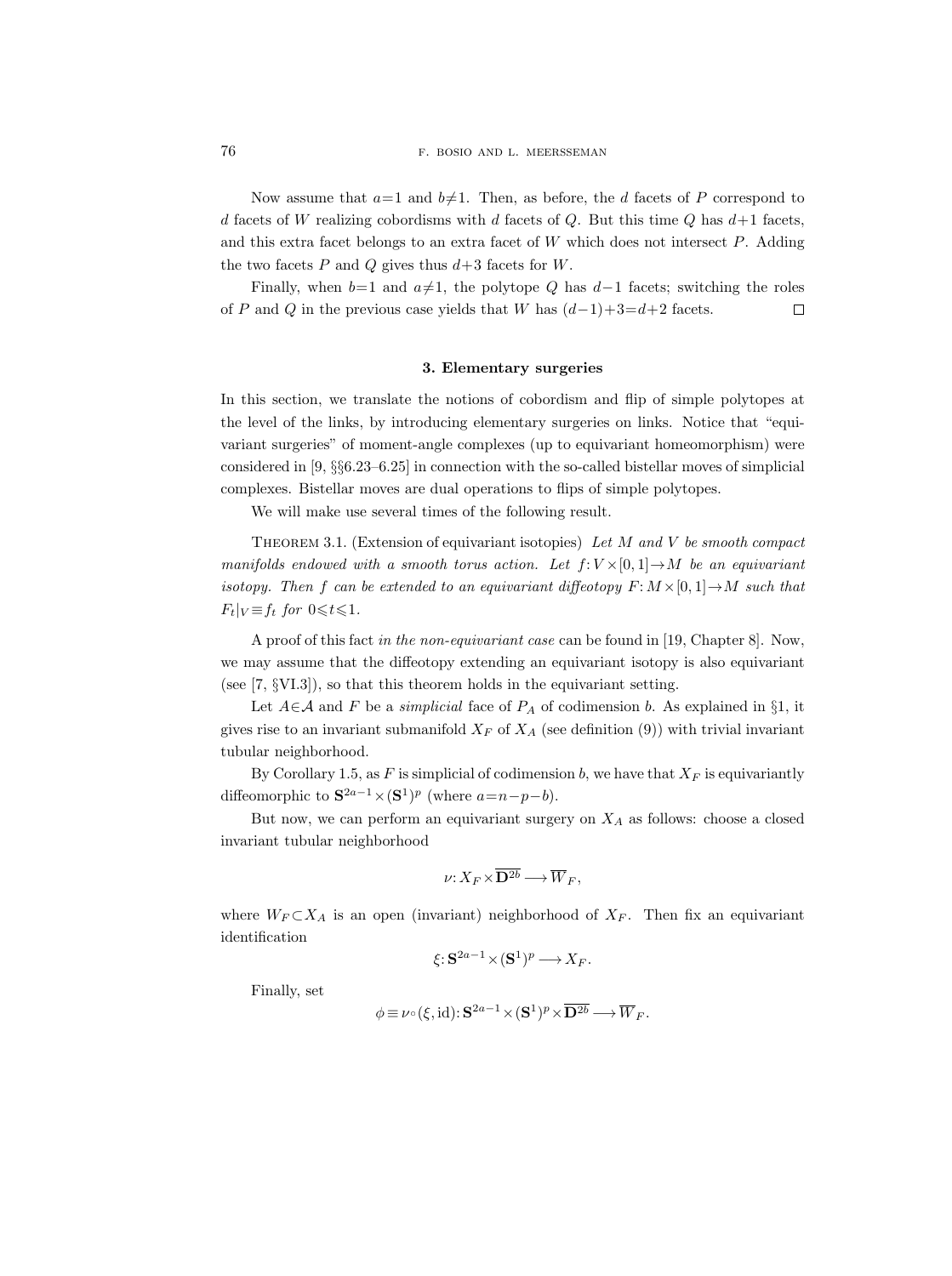We call  $\phi$  a standard product neighborhood of  $X_F$ .

Then, remove  $W_F$  and glue  $\overline{D^{2a}} \times (S^1)^p \times S^{2b-1}$  by  $\phi$  along the boundary. We thus obtain a topological manifold Y. Since the natural torus actions on  $\overline{D^{2a}} \times (S^1)^p \times S^{2b-1}$ and on  $S^{2a-1} \times (S^1)^p \times D^{2b}$  coincide on their common boundary, this topological manifold supports a continuous action of  $(\mathbf{S}^1)^n$  which extends the natural torus action on  $X_A \backslash W_F$ . Using invariant collars for the boundary of  $X_A \backslash W_F$  and for the boundary of  $\mathbf{D}^{2a} \times (\mathbf{S}^1)^p \times$  $S^{2b-1}$ , we may smooth Y as well as the action in such a way that the natural inclusions of  $X_A \backslash W_F$  and  $\overline{D^{2a}} \times (S^1)^p \times S^{2b-1}$  in it are equivariant embeddings. As a consequence of Theorem 3.1, it can be proven that, up to equivariant diffeomorphism, there are no other differentiable structure and smooth action on  $Y$  satisfying this property (see [19, Chapter 8] for the non-equivariant case). The manifold Y endowed with such a differentiable structure and such a smooth torus action, is the result of our surgery.

Here is a combinatorial description of this surgery. Recall that  $P_A$  identifies with the quotient of  $X_A$  by the natural torus action. The neighborhood  $W_F$  then corresponds to a neighborhood of F in  $P_A$ . Consider now a simplex  $\Delta$  of the same dimension as  $P_A$  and a face  $F'$  of  $\Delta$  of the same dimension as F. By Corollary 1.4, the link  $X_{\Delta}$  corresponding to  $\Delta$  is equivariantly diffeomorphic to  $S^{2n-2p-1}\times (S^1)^p$ , and a neighborhood  $W_{F'}$  of  $X_{F'}$ (coming from a neighborhood of  $F'$  in  $\Delta$ ) is equivariantly diffeomorphic to  $W_F$ . The complement  $X_{\Delta}\backslash W_{F'}$  is equivariantly diffeomorphic to

$$
(\mathbf{S}^{2n-2p-1} \backslash (\mathbf{S}^{2a-1} \times \mathbf{D}^{2b})) \times (\mathbf{S}^1)^p = \overline{\mathbf{D}^{2a}} \times \mathbf{S}^{2b-1} \times (\mathbf{S}^1)^p.
$$

The surgery consists of removing  $W_F$  from  $X_A$  and  $W_{F'} \sim_{\mathfrak{m}} W_F$  from  $X_{\Delta}$ , and of gluing the resulting manifolds along their boundary:

$$
(X_A \backslash W_F) \cup_{\psi} (X_{\Delta} \backslash W_{F'}).
$$
\n<sup>(10)</sup>

The map  $\psi$  may be written as  $\phi \circ (\phi')^{-1}$ , where  $\phi$  (respectively,  $\phi'$ ) is a standard product neighborhood of  $X_F$  in  $X_A$  (respectively, of  $X_{F'}$  in  $X_{\Delta}$ ).

We conclude from this description and from Corollary 2.8 that, at the level of the associate polytope, this surgery coincides exactly with a flip.

Definition 3.2. Let  $A \in \mathcal{A}$ . Let  $(a, b)$  be a couple of positive integers with  $a+b=n-p$ . Let  $F$  be a simplicial face of  $P_A$  of codimension b. The equivariant transformation

$$
(X_A\backslash (\mathbf{S}^{2a-1}\!\times\!(\mathbf{S}^1)^p\!\times\!\mathbf{D}^{2b}))\!\cup_{\phi}(\overline{\mathbf{D}^{2a}}\!\times\!(\mathbf{S}^1)^p\!\times\!\mathbf{S}^{2b-1})
$$

of  $X_A$  is called *elementary surgery* of type  $(a, b)$  along  $X_F$ . Here,  $S^{2a-1} \times (S^1)^p \times D^{2b}$ is embedded in  $X_A$  by means of a standard product neighborhood  $\phi$ , and the gluing is made along the common boundary by the restriction of  $\phi$  to this boundary.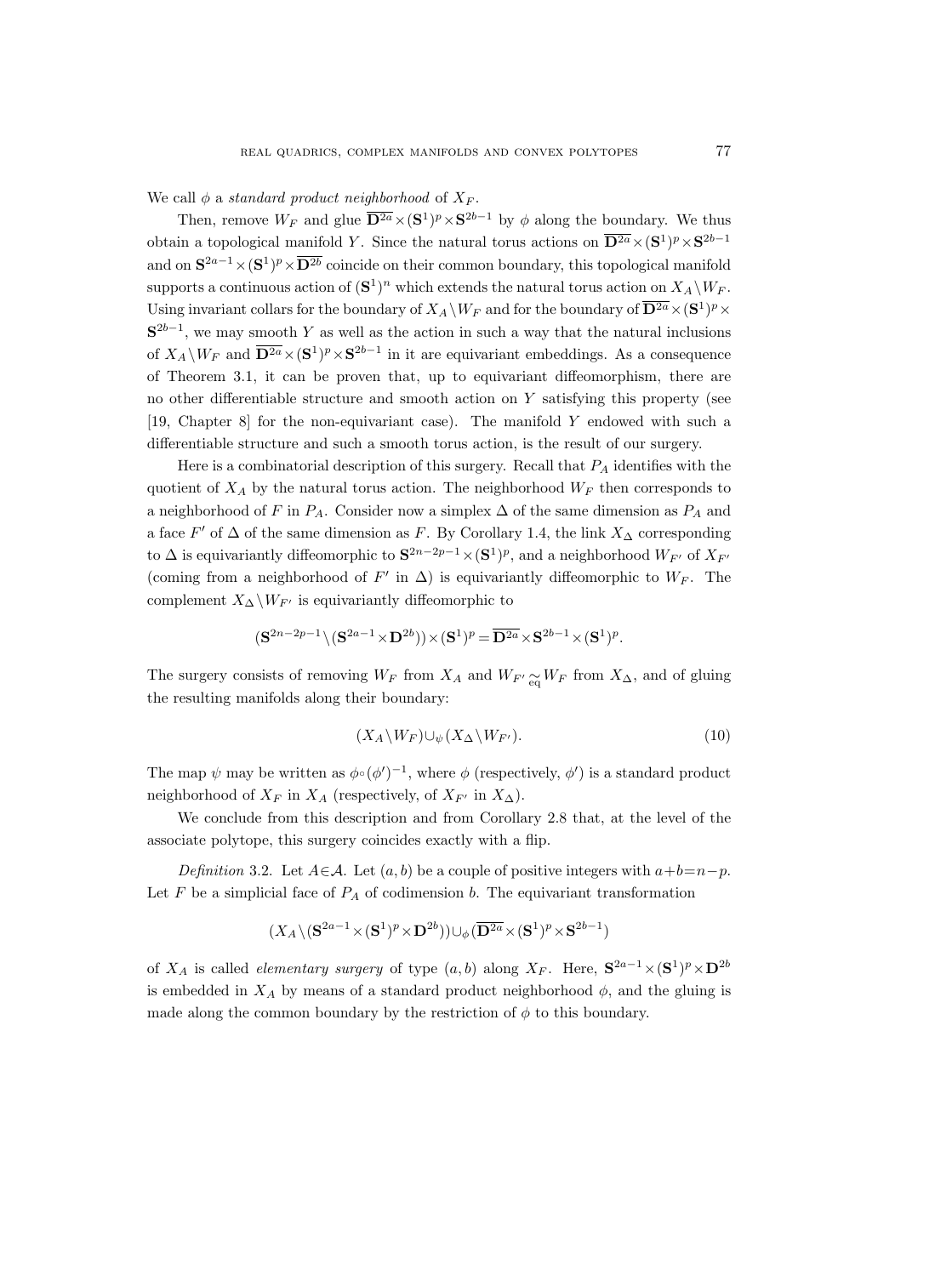In the particular case where  $a=1$ , we restrict the definition of elementary surgery to the case where  $X_A$  is equivariantly diffeomorphic to  $X_B \times S^1$  and where the surgery is made as follows:

$$
((X_B \setminus ((\mathbf{S}^1)^p \times \mathbf{D}^{2b})) \times \mathbf{S}^1) \cup_{\phi} ((\mathbf{S}^1)^p \times \mathbf{S}^{2b-1} \times \overline{\mathbf{D}^2}).
$$

These surgeries depend a priori on the choice of  $\phi$ . But, in fact, we have the following lemma.

LEMMA 3.3. The result of an elementary surgery is independent of the choice of  $\phi$ . In other words, given two standard product neighborhoods  $\phi$  and  $\phi'$ , the manifolds

$$
X_{\phi} = (X_A \setminus (\mathbf{S}^{2a-1} \times (\mathbf{S}^1)^p \times \mathbf{D}^{2b})) \cup_{\phi} (\overline{\mathbf{D}^{2a}} \times (\mathbf{S}^1)^p \times \mathbf{S}^{2b-1})
$$

and

$$
X_{\phi'}=(X_A\backslash (\mathbf{S}^{2a-1}\!\times\!(\mathbf{S}^1)^p\!\times\!\mathbf{D}^{2b}))\!\cup_{\phi'} (\overline{\mathbf{D}^{2a}}\!\times\!(\mathbf{S}^1)^p\!\times\!\mathbf{S}^{2b-1})
$$

are equivariantly diffeomorphic.

*Proof.* It is enough to prove that  $\phi$  and  $\phi'$  are equivariantly isotopic. As in the non-equivariant case, the uniqueness of gluing for isotopic diffeomorphisms is a direct consequence of Theorem 3.1.

Now, any two invariant tubular neighborhoods of  $X_F$  are equivariantly isotopic by [7, §VI.2]. Thus, we may assume that

$$
\phi(\mathbf{S}^{2a-1} \times (\mathbf{S}^1)^p \times \overline{\mathbf{D}^{2b}}) = \phi'(\mathbf{S}^{2a-1} \times (\mathbf{S}^1)^p \times \overline{\mathbf{D}^{2b}})
$$

and that the map  $f = \phi' \circ \phi^{-1}$  is of the form

$$
(z, e^{it}, w) \in \mathbf{S}^{2a-1} \times (\mathbf{S}^1)^p \times \overline{\mathbf{D}^{2b}} \longmapsto (f_1(z, e^{it}), f_2(z, e^{it}), A(z, e^{it}) \cdot w),
$$

where A is a smooth invariant map from  $S^{2a-1} \times (S^1)^p$  to the group of matrices  $SO(2b)$ , and  $i$ , in this proof, stands for the imaginary unit. Moreover, the equivariance of  $f$ implies that each matrix  $A(z, e^{it})$  is of the form

$$
\begin{pmatrix} e^{i\theta_1} & 0 \\ & \ddots & \\ 0 & e^{i\theta_b} \end{pmatrix}.
$$

We may thus easily equivariantly isotope  $f$  to

$$
(z, e^{it}, w) \in \mathbf{S}^{2a-1} \times (\mathbf{S}^1)^p \times \overline{\mathbf{D}^{2b}} \longmapsto (f_1(z, e^{it}), f_2(z, e^{it}), w),
$$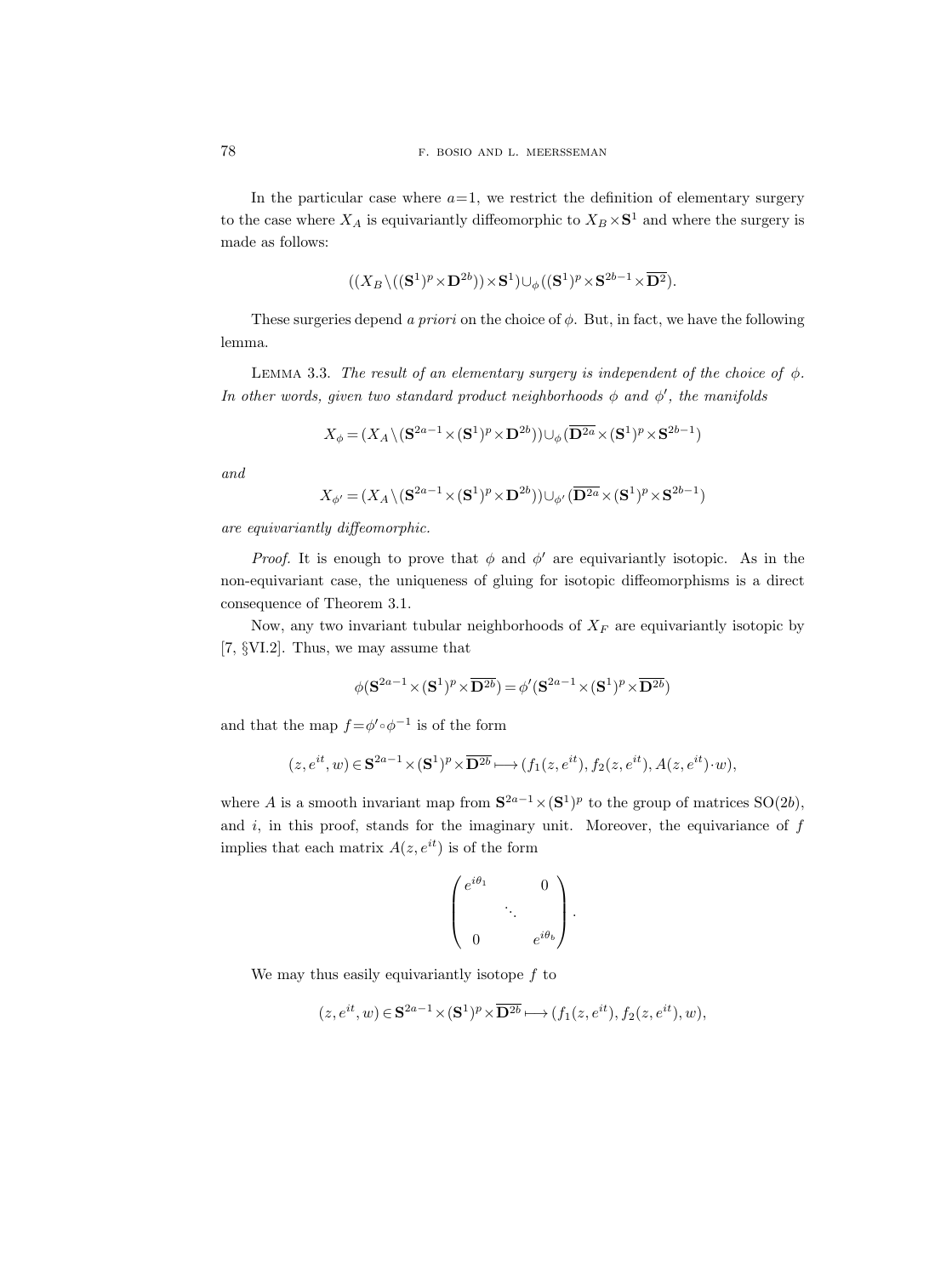and it is enough to prove that the equivariant diffeomorphism  $\tilde{f} = (f_1, f_2)$  of  $S^{2a-1} \times (S^1)^p$ is equivariantly isotopic to the identity.

Still by equivariance, we have

$$
\tilde{f}(z, e^{it}) = e^{it}\tilde{f}(z, 1),
$$

so we may equivariantly isotope  $\tilde{f}$  to a map of the form

$$
(z, e^{it}) \in \mathbf{S}^{2a-1} \times (\mathbf{S}^1)^p \longmapsto (h(z), e^{it}) \in \mathbf{S}^{2a-1} \times (\mathbf{S}^1)^p,
$$

where h is an equivariant diffeomorphism of  $S^{2a-1}$ . Finally, using Lemma 3.4 (stated and proved below),  $h$  and thus  $f$  are equivariantly isotopic to the identity. This is enough to show the result.  $\Box$ 

LEMMA 3.4. Let h be an equivariant diffeomorphism of the sphere  $S^{2a-1}$ . Then f is equivariantly isotopic to the identity.

*Proof.* We proceed by induction on a. For  $a=1$ , the map h is a translation so the result is clear. Assume the result true for some  $a \geq 1$ , and let h be an equivariant diffeomorphism of  $S^{2a+1}$ . By equivariance, the submanifold

$$
X = \{ z \in \mathbf{S}^{2a+1} : z_{a+1} = 0 \} \approx \mathbf{S}^{2a-1}
$$

is invariant by  $h$ . We shall construct two invariant tubular neighborhoods of  $X$ . First, consider, for  $0 < \varepsilon < 1$ ,

$$
X_{\varepsilon} = \{ z \in \mathbf{S}^{2a+1} : |z_{a+1}|^2 \leqslant \varepsilon \} \underset{\text{eq}}{\sim} \mathbf{S}^{2a-1} \times \overline{\mathbf{D}^2},
$$

and the equivariant bundle map

$$
z\in X_\varepsilon \overset{\xi}{\longmapsto} \frac{1}{\sqrt{1-|z_{a+1}|^2}}(z_1,...,z_a,0)\in X.
$$

Secondly, let f be the restriction of  $h^{-1}$  to X. Set  $\overline{X}_{\varepsilon} = f^* X_{\varepsilon}$  (pull-back bundle by f), and let  $\tilde{f}$  denote the natural map between  $\tilde{X}_{\varepsilon}$  and  $X_{\varepsilon}$ . The map  $h \circ \tilde{f}$  defines the second tubular neighborhood of X in  $S^{2a+1}$ .

By [7, §VI.3], there exists an equivariant isotopy of tubular neighborhoods

$$
H: X_{\varepsilon} \times [0,1] \longrightarrow \mathbf{S}^{2a+1},
$$

with  $H_0 \equiv \mathrm{id}$  and  $H_1(X_\varepsilon) \equiv h \circ \tilde{f}(X_\varepsilon) \equiv h(X_\varepsilon)$ . In particular,  $H_1$  differs from h by an equivalence of equivariant bundles:

$$
X_{\varepsilon} \xrightarrow{h^{-1} \circ H_1} X_{\varepsilon}
$$

$$
\downarrow \varepsilon
$$

$$
X \xrightarrow{f} X.
$$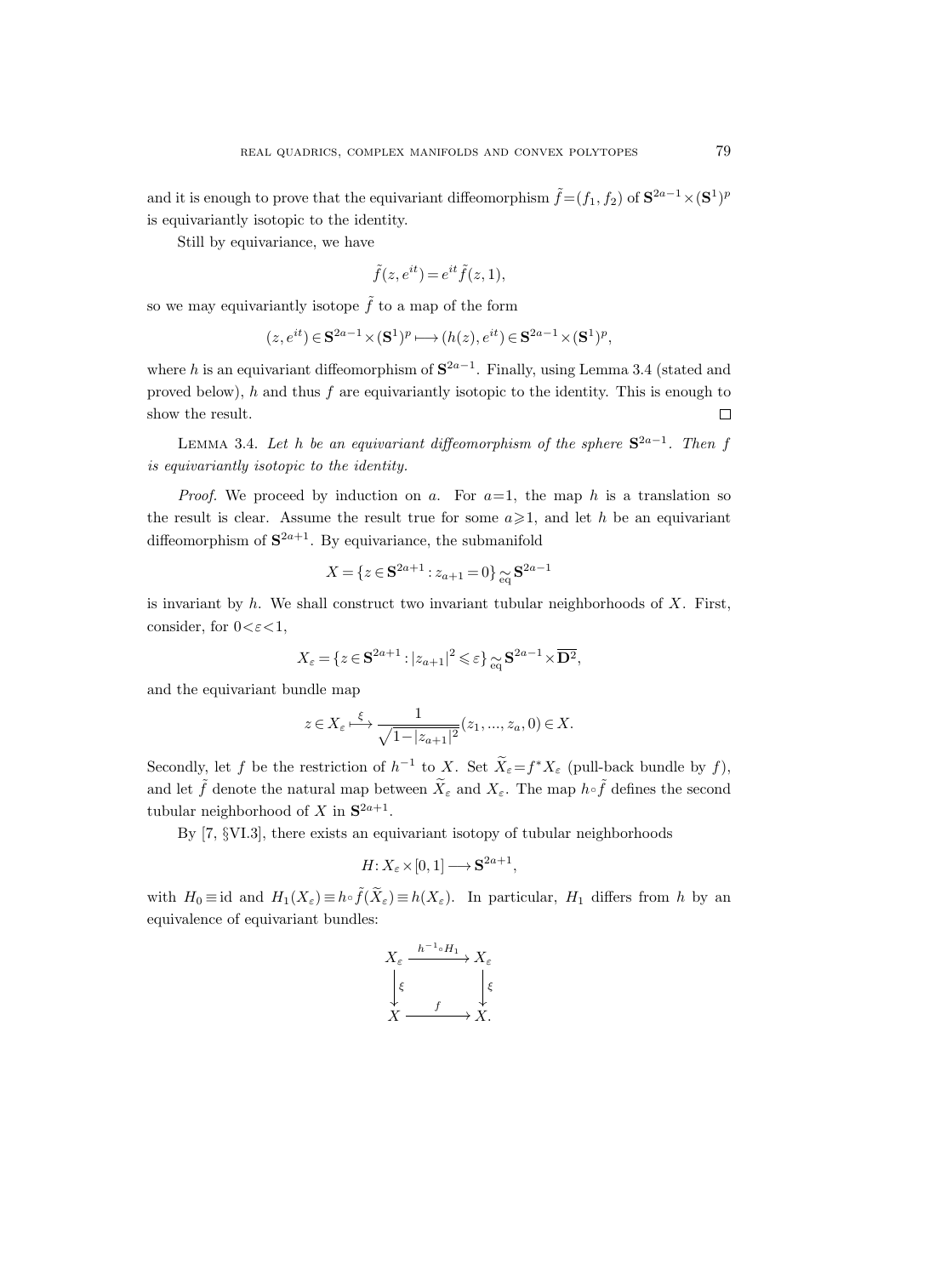Since  $X_{\widetilde{eq}} S^{2a-1}$ , by induction, the map f is equivariantly isotopic to the identity and it is easy to lift this isotopy to an isotopy  $G$  between  $H_1$  and  $h$ .

Combining  $H$  and  $G$ , we obtain an equivariant isotopy

$$
F: [0,1] \times X_{\varepsilon} \longrightarrow \mathbf{S}^{2a+1}
$$

such that  $F_0$  is the natural inclusion map and  $F_1 \equiv h|_{X_\varepsilon}$ .

By Theorem 3.1,  $F$  extends to an equivariant diffeotopy between some map  $g$ , with  $g|_{X_{\varepsilon}} \equiv h$ , and the identity. As this construction can be achieved for any choice of  $0 < \varepsilon < 1$ , we may assume that  $g \equiv h$  on the whole sphere.  $\Box$ 

We note that the result of such a surgery may or may not be a link. Indeed, in Examples 2.10, 2.11 and 2.12, we may perform elementary surgeries, but the quotient space of the new manifold by the action of the real torus cannot be identified with a simple polytope, therefore the new manifold is not a link.

Consider now the following more subtle case. Let  $X_A$  be a link and let  $Q$  be the simple convex polytope obtained from  $P_A$  by performing a flip of type  $(a, b)$  along some simplicial face  $F$ . Then, call  $Y$  the manifold obtained from  $X_A$  by performing an elementary surgery of type  $(a, b)$  along  $X_F$ . As the surgery is equivariant, the manifold Y is endowed with a smooth action of the real torus on it. It follows from Corollary 2.8 that the quotient space of Y by this action can be identified with  $Q$ . This means that this quotient space is in bijection with Q, that the orbit over a point in the interior of Q is  $({\bf S}^1)^n$ , whereas the orbit over a point in the interior of a facet of Q is  $({\bf S}^1)^{n-1}$ , and so on. The resulting polytope is still called associate polytope. Finally, each closed face of Q corresponds to an invariant submanifold of Y with trivial invariant tubular neighborhood. In fact, every such face  $S$  is obtained from a face  $R$  of  $P_A$  by a certain flip, as precised in Proposition 2.9. The corresponding invariant submanifold  $Y<sub>S</sub>$  is thus obtained from  $X_R$  by performing the corresponding elementary surgery. More precisely, if we write

$$
Y = (X_A \backslash W_F) \cup_{\psi} (X_{\Delta} \backslash W_{F'})
$$

as in (10), then we have

$$
Y_S = (X_R \setminus (W_F \cap X_R)) \cup_{\psi} (X_{R'} \setminus (W_{F'} \cap X_{R'}))
$$

for some well-chosen face  $R'$  of  $\Delta$ . Let

$$
\nu: X_R \times \mathbf{D}^{2b'} \longrightarrow W_R \subset X_A
$$

be a trivial invariant tubular neighborhood of  $X_R$  (we denote the codimension of  $X_R$ in  $X_A$  by b'). We assume that  $W_R$  is small enough to have

$$
\nu^{-1}(W_R \cap W_F) = (X_R \cap W_F) \times \mathbf{D}^{2b'}.
$$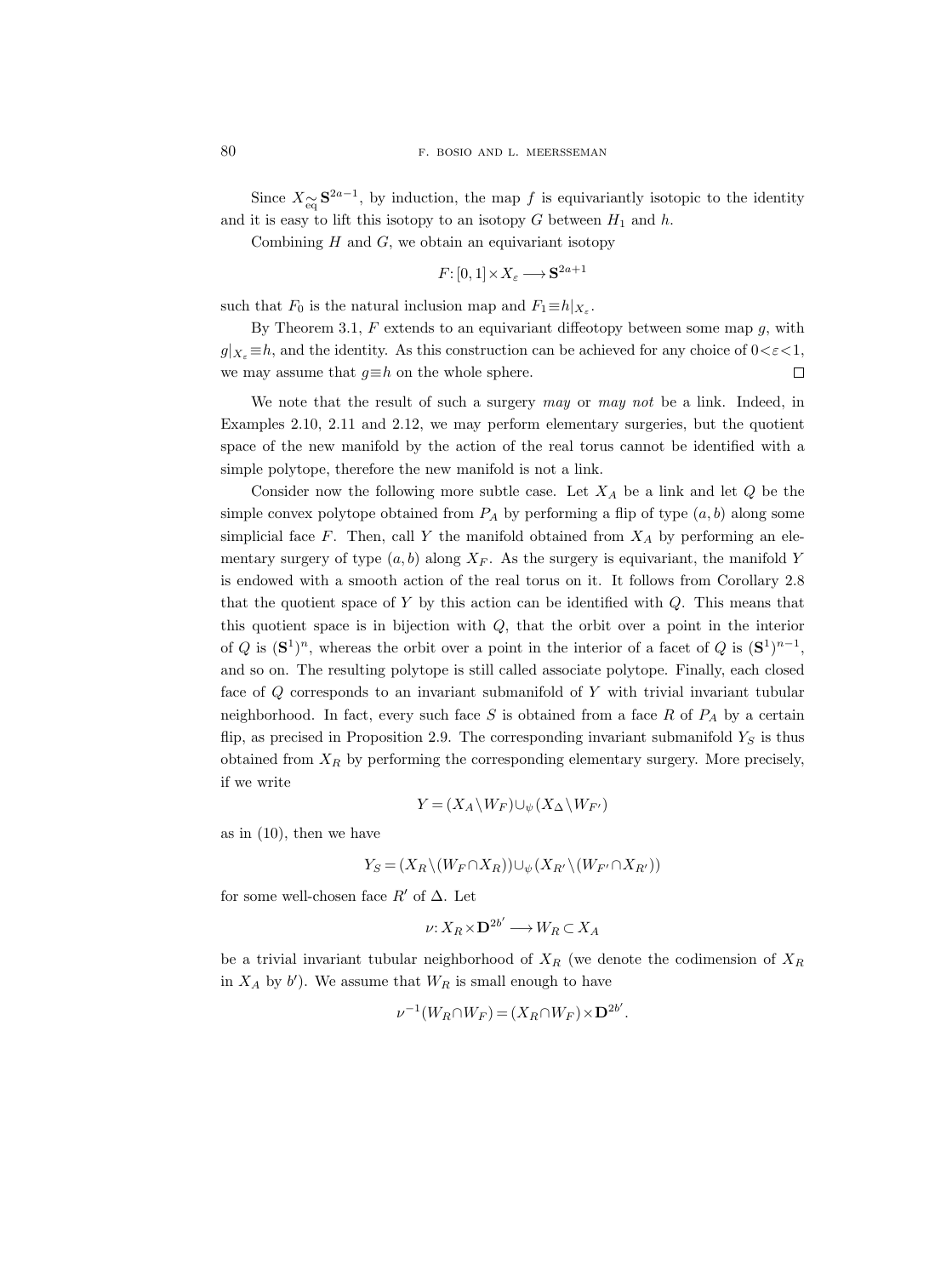Then the composition

$$
(X_{R'}\cap W_{F'})\!\times\!\mathbf{D}^{2b'}\!\stackrel{(\psi,\mathrm{id})}{\longmapsto}\!\big(X_R\!\cap\!W_F\big)\!\times\!\mathbf{D}^{2b'}\!\stackrel{\psi^{-1}}{\longmapsto}\!W_{F'}
$$

can be extended to a (trivial) invariant tubular neighborhood

$$
\nu' : X_{R'} \times \mathbf{D}^{2b'} \longrightarrow W_{R'} \subset X_{\Delta},
$$

since  $\psi^{-1} \circ \nu$  maps  $X_R \cap W_F$  onto  $X_{R'} \cap W_{F'}$ . Finally, set  $\nu_S \equiv \nu \cup_{\psi} \nu'$ . Then  $\nu_S$  maps

$$
((X_R \backslash W_F) \times \mathbf{D}^{2b'}) \cup_{(\psi, \mathrm{id})} ((X_{R'} \backslash W_{F'}) \times \mathbf{D}^{2b'}) = Y_S \times \mathbf{D}^{2b'}
$$

to  $(W_R \backslash W_F) \cup_{\psi} (W_{R'} \backslash W_{F'}),$  that is  $\nu_S$  is a trivial invariant tubular neighborhood of  $Y_S$ .

Assume that  $Y_S$  is equivariantly diffeomorphic to some  $S^{2a'-1} \times (S^1)^{p'}$ . Then we may perform an elementary surgery corresponding to this choice of  $Y<sub>S</sub>$ . In particular, we may perform an elementary surgery corresponding to any choice of a flip of  $Q$ , as soon as the corresponding invariant submanifold of  $Y$  is equivariantly diffeomorphic to some  $S^{2a'-1} \times (S^1)^{p'}$ . In this case, we say that the flip is good.

We may then repeat this process and construct manifolds obtained from a link by a finite number of elementary surgeries corresponding to good flips of the associate polytope.

Nevertheless, it is not clear a priori that  $Y$ , as well as the manifolds obtained from  $Y$ , are equivariantly diffeomorphic to a link, that is to a transverse intersection of special real quadrics.

Definition 3.5. A *pseudolink* is a manifold obtained from a link by a finite number of elementary surgeries corresponding to good flips of the associate polytopes.

We will now see that every flip is good.

PROPOSITION 3.6. Let X be a pseudolink such that its associate polytope  $P$  is a  $d\text{-simplex}$ . Then X is, up to product with circles, equivariantly diffeomorphic to the unit euclidean sphere  $S^{2d+1}$  of  $C^{d+1}$  endowed with the natural action of  $(S^1)^{d+1}$  on it.

*Proof.* The proof is by induction on d. If  $d=0$ , then X is obviously a product of circles, and the proposition is satisfied.

Assume now that the proposition is true for simplices of dimension at most d and consider a pseudolink X whose associate polytope P is a  $(d+1)$ -simplex. Then P can be seen as a pyramid with a  $d$ -simplex  $P'$  as base, and can be decomposed into a closed neighborhood of  $P'$  glued along the common boundary with a closed neighborhood of a 0-simplex  $v$  (a point). This means that X is equivariantly diffeomorphic to the gluing of an invariant closed neighborhood of  $X'_P$  with an invariant closed neighborhood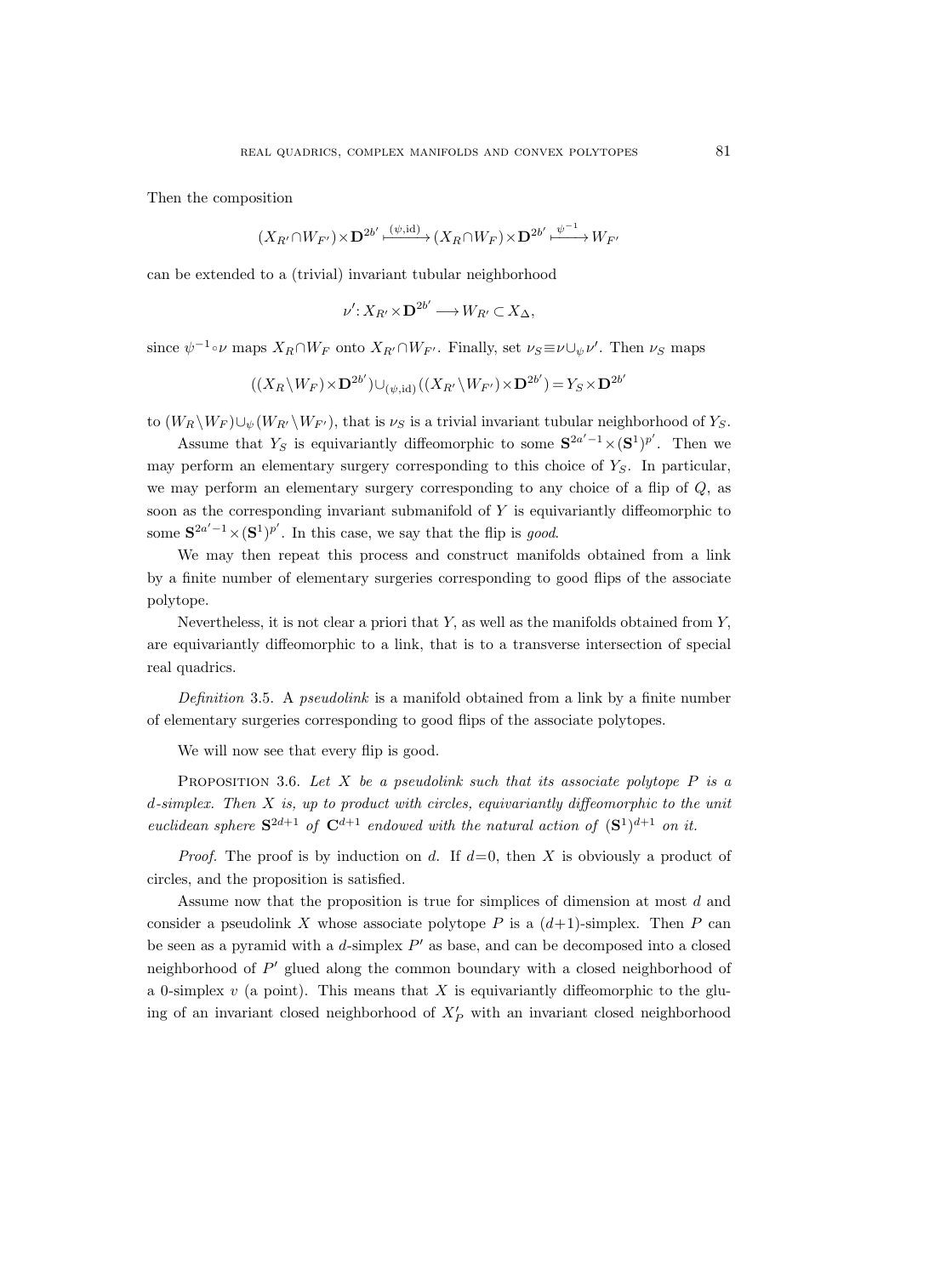of  $X_v$  by the identity along the common boundary. We may assume that these neighborhoods are tubular and thus trivial. Using the induction hypothesis and standard product neighborhoods, we may write

$$
X_{\widetilde{\mathrm{eq}}}(\mathbf{S}^{2d+1} \!\times\! (\mathbf{S}^1)^p \!\times\! \overline{\mathbf{D}^2}) \cup_{\phi} (\overline{\mathbf{D}^{2b}} \!\times\! (\mathbf{S}^1)^p \!\times\! \mathbf{S}^1)
$$

for some  $p\geqslant 0$  and some equivariant diffeomorphism  $\phi$  of  $S^{2d+1}\times (S^1)^{p+1}$ . By Lemma 3.4, we may assume that  $\phi$  is the identity. Therefore X is, up to product with circles, equivariantly diffeomorphic to the unit euclidean sphere  $S^{2d+3}$  of  $C^{d+2}$  endowed with the natural action of  $({\bf S}^1)^{d+2}$  on it.  $\Box$ 

Corollary 3.7. Every flip of the associate polytope of a pseudolink is good.

We finish this section with a proposition which will be useful in the sequel.

PROPOSITION 3.8. Let  $A \in \mathcal{A}_k$  and  $B \in \mathcal{A}_l$ . Assume that  $X_B$  is obtained from  $X_A$ by performing an elementary surgery of type  $(a, b)$  corresponding to a flip.

- (i) If  $1 < a < n$  or  $a = b = 1$ , then  $k=l$ ;
- (ii) if  $a=1\neq b$ , then  $k=l+1$ ;
- (iii) if  $a=n\neq1$ , then  $k=l-1$ .

*Proof.* As the links  $X_A$  and  $X_B$  have the same dimensions, as well as  $P_A$  and  $P_B$ , the numbers n and p are the same for both links. This implies that  $k$  (respectively, l) is equal to n minus the number of facets of  $P_A$  (respectively,  $P_B$ ) (see Lemma 0.12). Now, the result easily follows from the fact that a flip of type  $(a, b)$  does not create nor destroy any facet if  $1 < a < n$  or  $a=b=1$  (see Figure 9 on page 75), creates a facet if  $a=1 \neq b$  and destroys a facet if  $a=n\neq1$  (see Proposition 2.9).  $\Box$ 

## 4. The rigidity theorem

We are now in position to prove the following result.

- THEOREM 4.1. (Rigidity theorem) (i) Every pseudolink is a link.
- (ii) Let  $A, B \in A_k$  for some k. Then  $X_A \underset{\text{eq}}{\sim} X_B$  if and only if  $P_A = P_B$ .

Remark 4.2. Statement (ii) is easily deduced from Lemma 0.15 if we replace equivariant diffeomorphism by equivariant homeomorphism. The difficulty is related to the possibility that there exist several smooth structures on  $\mathcal{Z}_P$  compatible with the torus action (cf. Lemma 0.15 and the subsequent discussion). We will prove that this is not the case, but as a consequence of Theorem 4.1.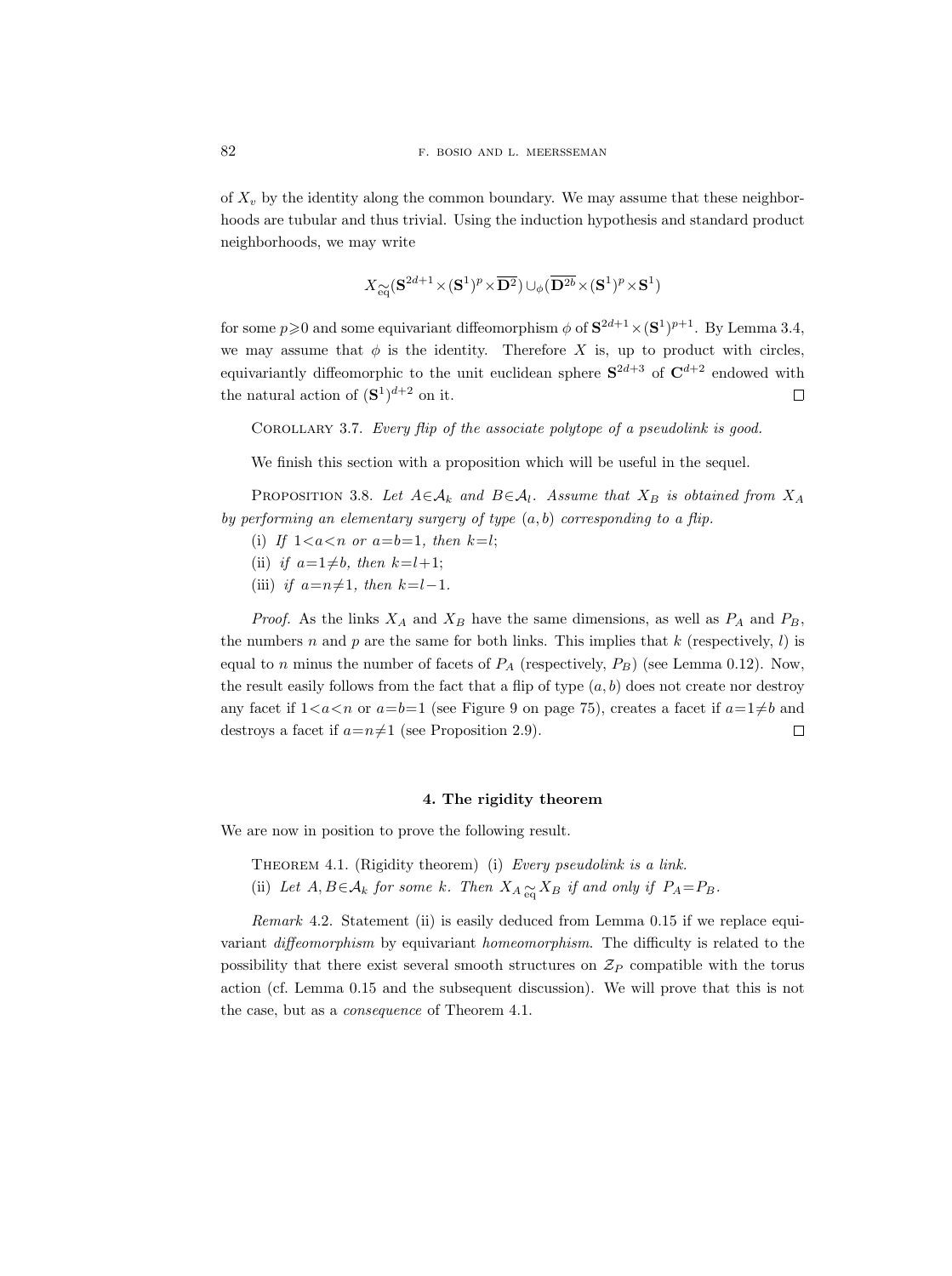Remark 4.3. Let  $p=0$  and  $n\geqslant 2$ . Then  $X_A$  is the unit euclidean sphere  $S^{2n-1}$  of  $C^n$ . We may perform an equivariant surgery as follows:

$$
(X_A\backslash (\mathbf{S}^1\times \mathbf{D}^{2n-2}))\cup (\overline{\mathbf{D}^2}\times \mathbf{S}^{2n-3})=(\overline{\mathbf{D}^2}\times \mathbf{S}^{2n-3})\cup (\overline{\mathbf{D}^2}\times \mathbf{S}^{2n-3})=\mathbf{S}^2\times \mathbf{S}^{2n-3}.
$$

This surgery looks like an elementary surgery of type  $(1, n-1)$ . In particular, it is easy to check that the quotient space of  $S^2 \times S^{2n-1}$  by the induced torus action can be identified with the prism with an  $(n-2)$ -simplex as base, i.e. the simple convex polytope obtained from the  $(n-1)$ -simplex  $P_A$  by a flip of type  $(1, n-1)$ . Nevertheless, this is not an elementary surgery by Definition 3.2  $(X<sub>A</sub>$  is simply-connected) and the resulting manifold is not a link by Theorem 4.1, but a quotient of a link by an action of  $S^1$ . The simply-connected link corresponding to the prism with an  $(n-2)$ -simplex as base is

$$
\begin{aligned} ((\mathbf{S}^{2n-1}\backslash (\mathbf{S}^1 \times \mathbf{D}^{2n-2})) \times \mathbf{S}^1) \cup (\mathbf{S}^1 \times \mathbf{S}^{2n-3} \times \overline{\mathbf{D}^2}) \\ &\quad = (\overline{\mathbf{D}^2} \times \mathbf{S}^1 \times \mathbf{S}^{2n-3}) \cup (\mathbf{S}^1 \times \overline{\mathbf{D}^2} \times \mathbf{S}^{2n-3}) = \mathbf{S}^3 \times \mathbf{S}^{2n-3}.\end{aligned}
$$

*Proof of Theorem 4.1.* Let P be a convex simple polytope. Call the *length* of P the minimal number of flips necessary to pass from the simplex (of the same dimension as  $P$ ) to P. This number exists by Lemma 2.3.

The proof is by induction on the length of the associate polytope. More precisely, the induction hypothesis (at order  $l$ ) is that statements (i) and (ii) are true for links and pseudolinks with associate polytopes of length less than or equal to l. This hypothesis is satisfied at order 0 by Propositions 1.2 and 3.6.

Assume the hypothesis at order  $l$ , and consider a pseudolink  $X$  with associate polytope P of length  $l+1$ . Then, if P undergoes some well-chosen flip, we obtain a simple convex polytope Q with length l. As usual, let  $(a, b)$  denote the type of flip and F the simplicial face along which the flip is made. Remark that this implies that  $P$  is obtained from Q by performing a flip of type  $(b, a)$  along some simplicial face  $F'$ . Perform an elementary surgery of type  $(a, b)$  along the submanifold of X corresponding to F. We recover a pseudolink Y whose associate polytope is  $Q$ . By induction, Y is a link  $X_A$  for A belonging to some  $A_k$ . Define

$$
k' = \begin{cases} k, & \text{if } 1 < a < n \text{ or } a = b = 1, \\ k+1, & \text{if } a = 1 \neq b, \\ k-1, & \text{otherwise.} \end{cases}
$$

In the last case, notice that  $k-1$  is positive: X is obtained from  $X_A$  by an elementary surgery of type  $(1, n)$ , so, by Definition 3.2, the link  $X_A$  is not simply-connected. By Theorem 0.14, there exists  $B \in \mathcal{A}_{k'}$  such that  $P_B$  is equal to P. Perform an elementary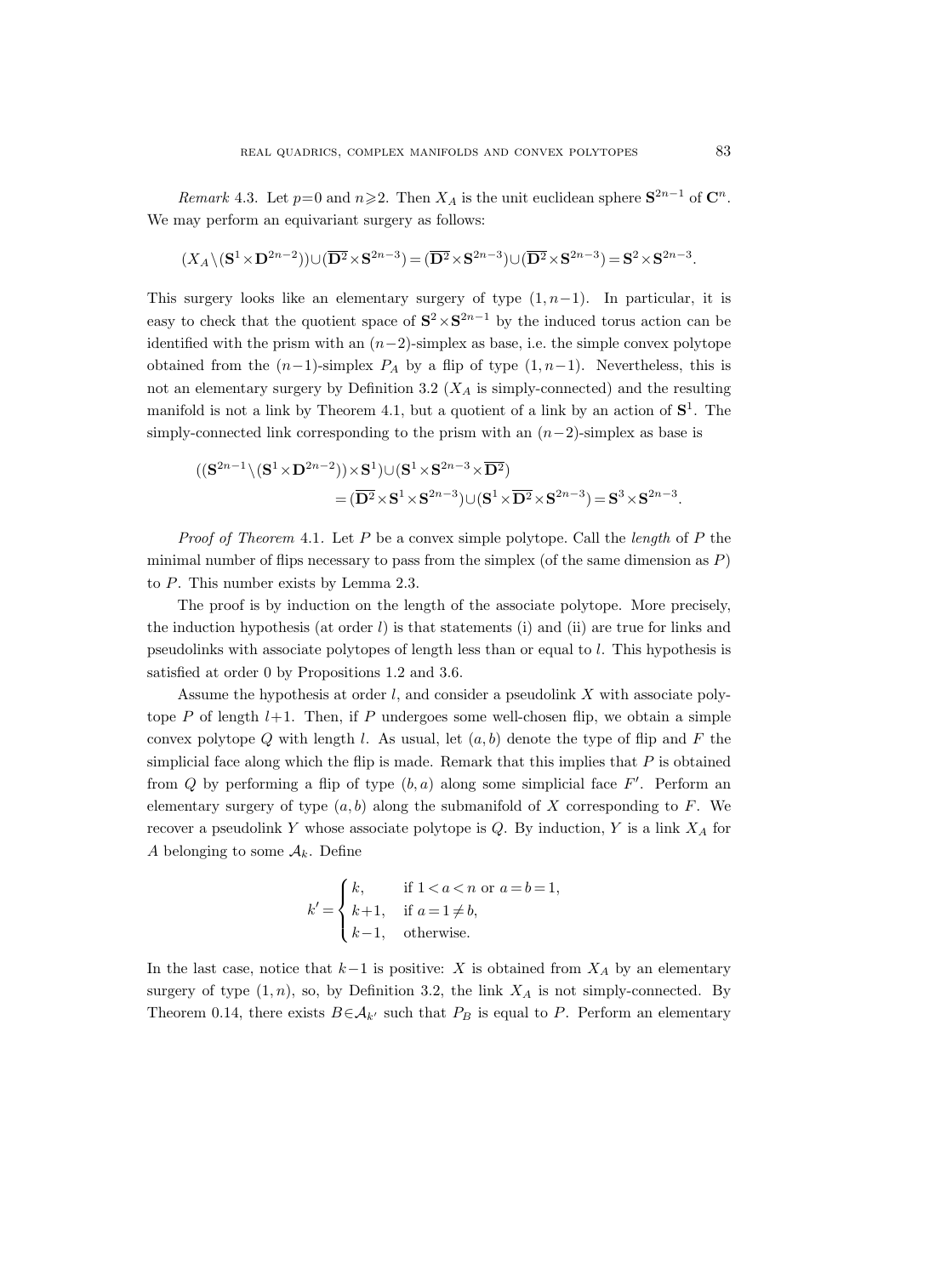surgery of type  $(a, b)$  along the submanifold of  $X_B$  corresponding to F. By induction, the result of this surgery is a link  $X_{A'}$ . Due to the choice of k', we have  $A' \in \mathcal{A}_k$  by Proposition 3.8. Therefore, the second statement of the induction hypothesis implies that  $X_{A} \sim_{\mathfrak{m}} X_A$ .

The conclusion is that both  $X_B$  and X are obtained from the same link  $X_{A\text{O}}\underset{\text{eq}}{\sim} X_A$ by performing an elementary surgery of type  $(b, a)$  along the same invariant submanifold (the submanifold corresponding to  $F'$  in  $Q$ ). Therefore,  $X_B$  and  $X$  are equivariantly diffeomorphic and  $X$  is a link. This proves the first statement for associate polytopes of length l+1. Moreover, if one now considers any link  $X_C$  with  $P_C = P$  and  $C \in \mathcal{A}_{k'}$ , then the same proof implies that  $X_{B} \underset{\text{eq}}{\sim} X_C$ . As these considerations do not depend on the value of  $k'$ , this proves one implication of statement (ii). But the converse is easy: two equivariantly diffeomorphic links have the same combinatorics of orbits, that is they have the same associate polytope. The statements are thus valid for length  $l+1$ .  $\Box$ 

COROLLARY 4.4. Let  $A \in \mathcal{A}_k$  and  $B \in \mathcal{A}_0$ . Then  $X_A \underset{\text{eq}}{\sim} X_B \times (\mathbf{S}^1)^k$  if and only if  $P_A = P_B$ .

*Proof.* By Lemma 0.10, there exists  $A' \in \mathcal{A}_0$  such that the link  $X_A$  is equivariantly diffeomorphic to  $X_{A'} \times (\mathbf{S}^1)^k$ . In particular, this implies that  $P_{A'} = P_A$ . The statement then follows by applying Theorem 4.1.  $\Box$ 

COROLLARY 4.5. Let  $\Phi$ : [0, 1]  $\rightarrow$  A $\cap M_{n,p}(\mathbf{R})$  be a continuous path of admissible matrices of the same dimensions. Set  $A_t = \Phi(t)$  for all  $t \in [0, 1]$ . Then  $X_{A_0}$  is equivariantly diffeomorphic to  $X_{A_1}$ .

*Proof.* Let  $I \subset \{1, ..., n\}$  be such that 0 belongs to the convex hull of  $(((A_0)_i)_{i\in I})$ . Then 0 belongs to the convex hull of  $(((A_t)_i)_{i\in I})$  for all  $t\in [0,1]$ , otherwise there would be a time  $t_0$  at which the weak hyperbolicity condition would be broken, and the path  $\Phi$ would not be a path of admissible matrices. As a consequence of Lemma 0.13 and condition (8), the associate polytopes  $P_{A_t}$  are all equal. Moreover this implies that all the  $X_{A_t}$ 's belong to the same  $A_k$ . We may thus conclude, by Theorem 4.1, that  $X_{A_0}$  $\Box$ and  $X_{A_1}$  are equivariantly diffeomorphic.

COROLLARY 4.6. Let  $A, B, C \in \mathcal{A}$ . Then  $X_C \underset{\text{eq}}{\simeq} X_A \times X_B$  (up to product with circles) if and only if  $P_C = P_A \times P_B$ .

Proof. It is an immediate consequence of Example 0.7 and Theorem 4.1, noting that, in Example 0.7, we have  $P_C = P_A \times P_B$ .  $\Box$ 

Finally, we give a positive answer to Question 0.17.

Corollary 4.7. There exists a unique smooth compatible structure on the momentangle manifold  $\mathcal{Z}_P$  (in the sense of Definition 0.16): that of the corresponding link.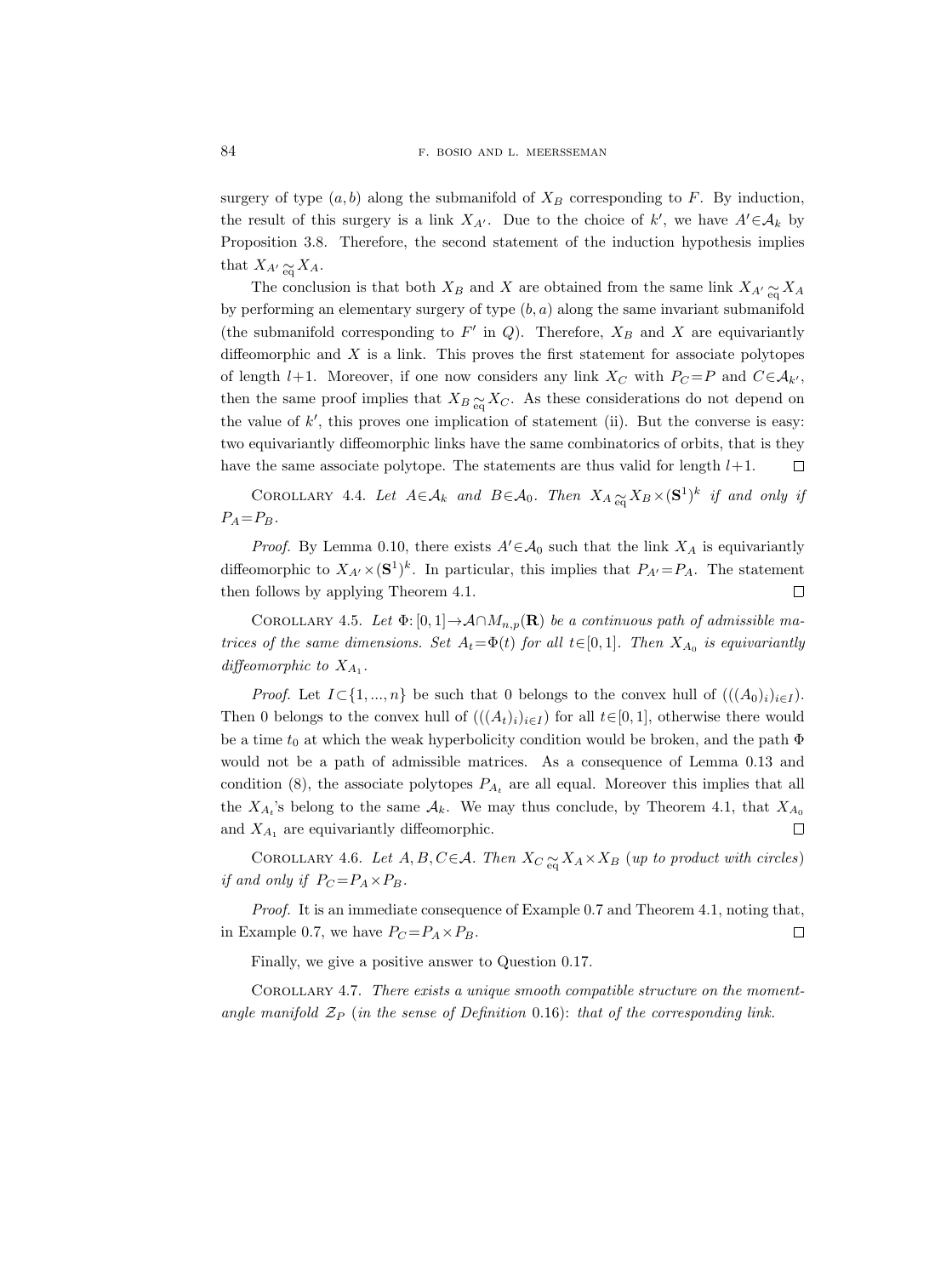Proof. First, notice that the structure of link is compatible with the torus action by Proposition 1.1.

Now, put a compatible smooth structure on  $\mathcal{Z}_P$ . By performing a finite number of equivariant surgeries corresponding to well-chosen flips of  $P$  on this smooth manifold (this is possible by Definition 0.16 (ii)), we obtain a smooth compatible structure on  $\mathcal{Z}_{\Delta}$ , where  $\Delta$  is the simplex of the same dimension as P. Remark that the proof of Proposition 3.5 works in this case, so that  $\mathcal{Z}_\Delta$ , endowed with this smooth structure, is equivariantly diffeomorphic to a sphere. This implies that  $\mathcal{Z}_P$  is a pseudo-link. So it is a link by Theorem 4.1.  $\Box$ 

The second statement of Theorem 4.1 is definitely false if we replace equivariant diffeomorphism by diffeomorphism. A counterexample is given in [26, p. 242]. We will see other interesting counterexamples in §6 (see Example 6.2).

We may now merge the two previous sections in the following theorem, which is a direct consequence of the description of flips given in §2, of the description of elementary surgeries given in §3 and of Theorem 4.1.

THEOREM 4.8. Let  $A, B \in \mathcal{A}$  have the same dimensions n and p. Assume that  $P_B$ is obtained from  $P_A$  by performing a flip of type  $(a, b)$  along some simplicial face F. Then  $X_B$  is obtained (up to equivariant diffeomorphism) from  $X_A$  by performing an elementary surgery of type  $(a, b)$  along some  $X_F$ .

As noted above, the converse of Theorem 4.8 is false. Indeed, in Examples 2.10, 2.11 and 2.12, we may perform elementary surgeries which will not correspond to flips. In other words, the class of links (up to equivariant diffeomorphism) is not stable under elementary surgeries.

COROLLARY 4.9. Let  $A \in \mathcal{A}$ . Then  $X_A$  is obtained (up to equivariant diffeomorphism) from  $S^{2n-2p-1}\times (S^1)^p$  by performing a finite number of elementary surgeries.

*Proof.* Let W be the simple polytope obtained from the product  $P_A \times [0, 1]$  by cutting off a neighborhood of a vertex of  $P_A \times \{1\}$  by a hyperplane (cf. Lemma 2.3). Then W is a cobordism between  $P_A$  and the simplex of dimension  $n-p-1$ . If it is trivial, then  $P_A$  is the  $(n-p-1)$ -simplex, otherwise it can be decomposed into a finite number of elementary cobordisms. Now apply Theorem 4.8 for each elementary cobordism, and conclude in both cases by Corollary 1.4.  $\Box$ 

COROLLARY 4.10. Let  $A, B \in \mathcal{A}$  have the same dimensions n and p. Assume that  $X_B$ is obtained from  $X_A$  by an elementary surgery. Then there exists an equivariant cobordism between  $X_A \times (\mathbf{S}^1)^2$  and  $X_B \times (\mathbf{S}^1)^2$ .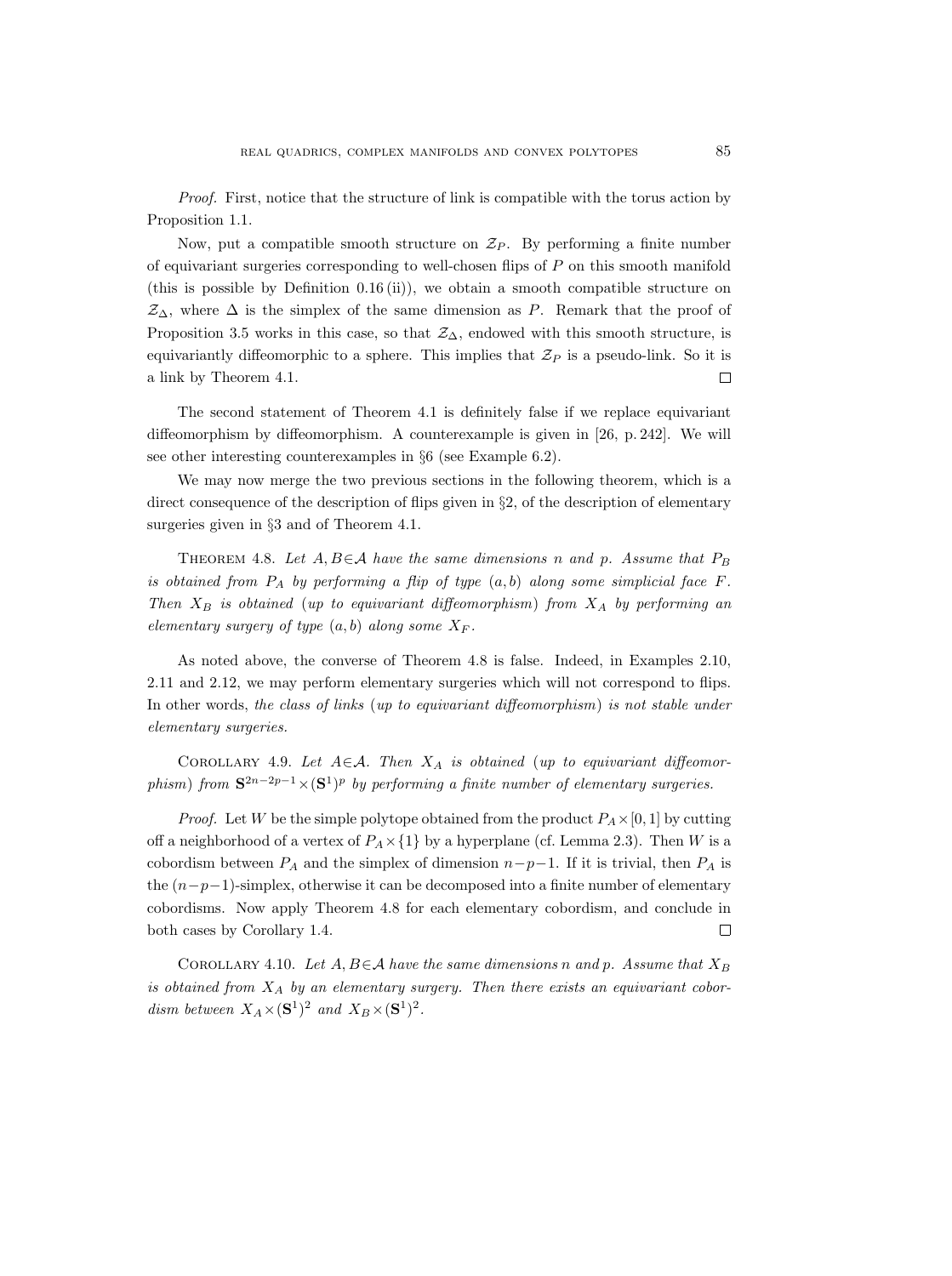

*Proof.* Let  $k \in \mathbb{N}$  be such that  $A \in \mathcal{A}_k$ . Let  $(a, b)$  be the type of the elementary surgery transforming  $X_A$  into  $X_B$ . Let W be the corresponding elementary cobordism between  $P_A$  and  $P_B$ . We define

$$
l = \begin{cases} k-1, & \text{if } a=1, \\ k, & \text{otherwise} \end{cases}
$$

(note that if  $a=1$ , then  $k>0$  by Definition 3.2). By use of Theorem 0.14, there exists a link  $X_C$  such that  $P_C = W$  and  $C \in \mathcal{A}_l$ . By Lemma 0.12 and Proposition 2.13, we know that  $P_C$  has  $n-l+2$  facets. As it has dimension  $n-p$ , C is a configuration of  $n+2$ points in  $\mathbb{R}^{p+1}$ , so  $X_C$  has dimension  $2n-p+2$ . Using the fact that  $P_A$  and  $P_B$  are disjoint facets of  $P_C$ , and that  $X_A$  and  $X_B$  have dimension  $2n-p-1$ , we may embed, by Proposition 1.1, the link  $X_A \times S^1$  (respectively,  $X_B \times S^1$ ) as a smooth submanifold of  $X_C$  of codimension 2 with trivial normal bundle. The manifold obtained from  $X_C$ by removing an open trivial tubular neighborhood of each of these submanifolds is an equivariant cobordism between  $X_A \times (\mathbf{S}^1)^2$  and  $X_B \times (\mathbf{S}^1)^2$ .  $\Box$ 

#### 5. Wall-crossing

We will now use the previous results to resolve the wall-crossing problem (compare with [6, §4]). Let us start with an example to make the next explanations clearer.

Example 5.1. Consider the links related to the three admissible configurations illustrated in Figure 10 (the vertices of each configuration are numbered clockwise).

Here  $n=5$  and  $p=2$ . Note that B and C are translations of A in  $\mathbb{R}^2$ .

Nevertheless, the corresponding links are very different. From [25] (see Example 0.5)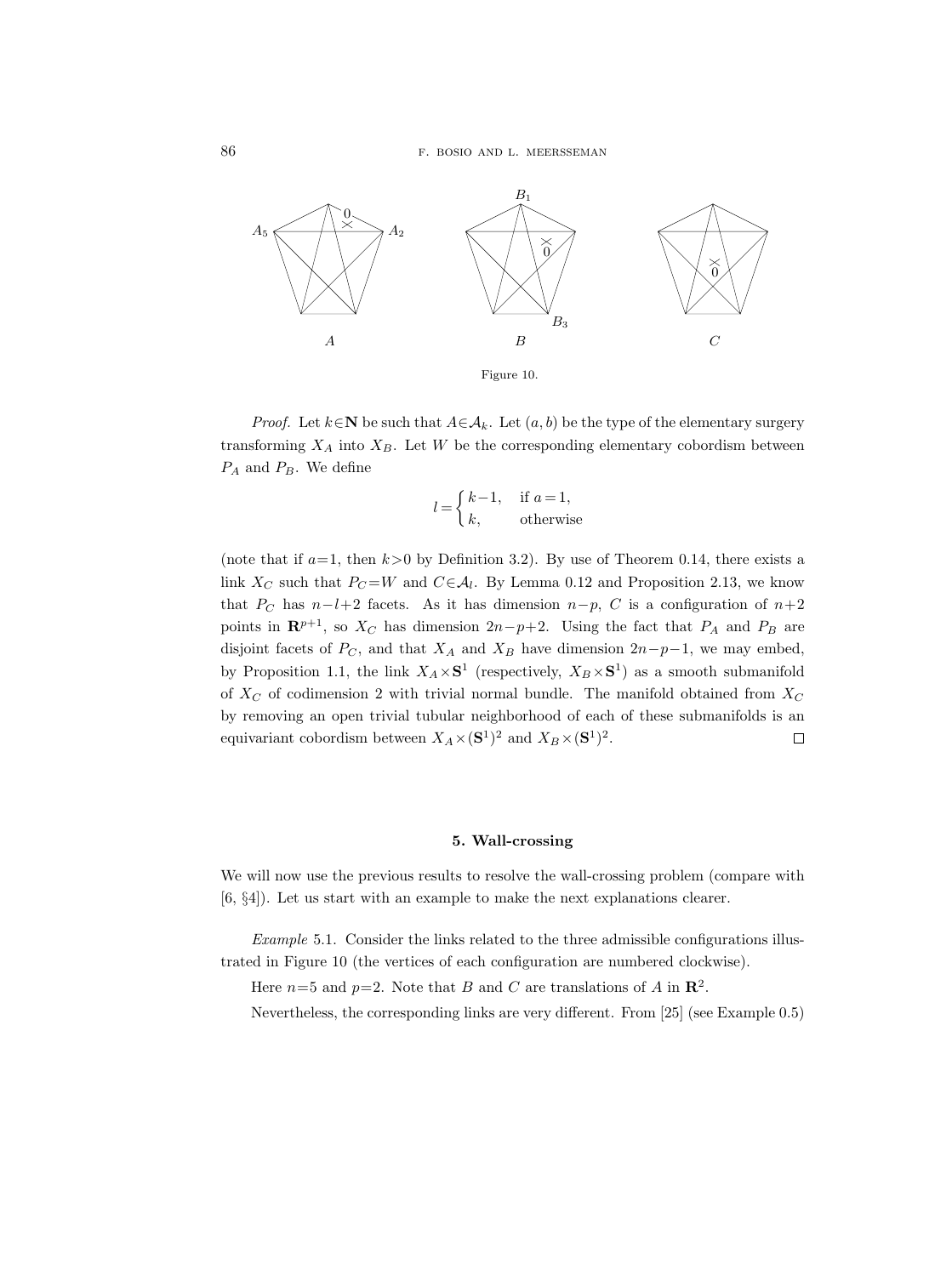or [28], we can conclude that

$$
X_{A \underset{\text{eq}}{\text{eq}}} \mathbf{S}^{5} \times \mathbf{S}^{1} \times \mathbf{S}^{1},
$$
  
\n
$$
X_{B \underset{\text{eq}}{\text{eq}}} \mathbf{S}^{3} \times \mathbf{S}^{3} \times \mathbf{S}^{1},
$$
  
\n
$$
X_{C \underset{\text{eq}}{\text{eq}}} \#(5) \mathbf{S}^{3} \times \mathbf{S}^{4},
$$

where  $\#(5)S^3 \times S^4$  denotes the connected sum of five copies of  $S^3 \times S^4$ . By Corollary 4.5, as long as we move the configuration  $A$  smoothly without breaking the weak hyperbolic condition, i.e. without crossing a wall, the link  $X_A$  remains unchanged. But to go from A to B we have to cross the wall  $A_2A_5$ , and to go from B to C we have to cross the wall  $B_1B_3$ ; finally notice that we cannot pass directly from A to C with a single wall-crossing. The best we can do is to perform two wall-crossings.

Definition 5.2. Let  $A \in \mathcal{A}$ . A wall of A is a hyperplane of  $\mathbb{R}^p$  passing through p vectors of A and no more than  $p$  (the data of the hyperplane is thus equivalent to the data of the p vectors) and which does not support a facet of  $\mathcal{H}(A)$ .

From the definition, the intersection of the set  $\{A_1, ..., A_n\}$  with each open half-space defined by the wall is not vacuous.

Definition 5.3. Let  $A, B \in \mathcal{A}$  have the same dimensions n and p. Let W be a wall of A. We say that  $B$  is obtained from A by crossing the wall  $W$  if

(i) the configuration B is a translate of A by some vector v of  $\mathbb{R}^p$ ;

(ii) the configuration  $A+tv$  is admissible for every  $t\in[0,1]$ , except for one value  $t_0 \in ]0,1[$ ;

(iii) at  $t_0$ , the point  $0 \in \mathbb{R}^p$  belongs to the translate of W by  $t_0v$  and does not belong to any other wall.

In other words, the point 0 "moves" continuously in the direction  $-v$  and crosses the wall  $W$ , hence the terminology.

Let  $A \in \mathcal{A}$  and W be a wall of A. Then W splits  $\mathbb{R}^p$  into two open half-spaces containing the  $n-p$  vectors of A not belonging to W. More precisely, one of the two open half-spaces, let us denote it by  $W^+$ , contains 0 and a vectors of A, whereas the other, that we call  $W^-$ , contains b vectors of A. We say that the wall W is of type  $(a, b)$ . We have  $a+b=n-p$  with  $1\leq a\leq n-p-1$  and  $1\leq b\leq n-p-1$ .

Now, let  $B$  be obtained from  $A$  by crossing  $W$ . If, by abuse of notation, we still call  $W^+$  and  $W^-$  the open half-spaces of  $\mathbb{R}^p$  separated by the translate of W, then  $W^+$ still contains a vectors of  $B$  (which are exactly the translates of the a vectors of  $A$  lying in  $W^+$ ) and  $W^-$  contains b vectors of B, but now 0 lies in  $W^-$ . In particular, before the wall-crossing,  $0$  belongs to the convex hull of the set consisting of the  $p$  vectors of the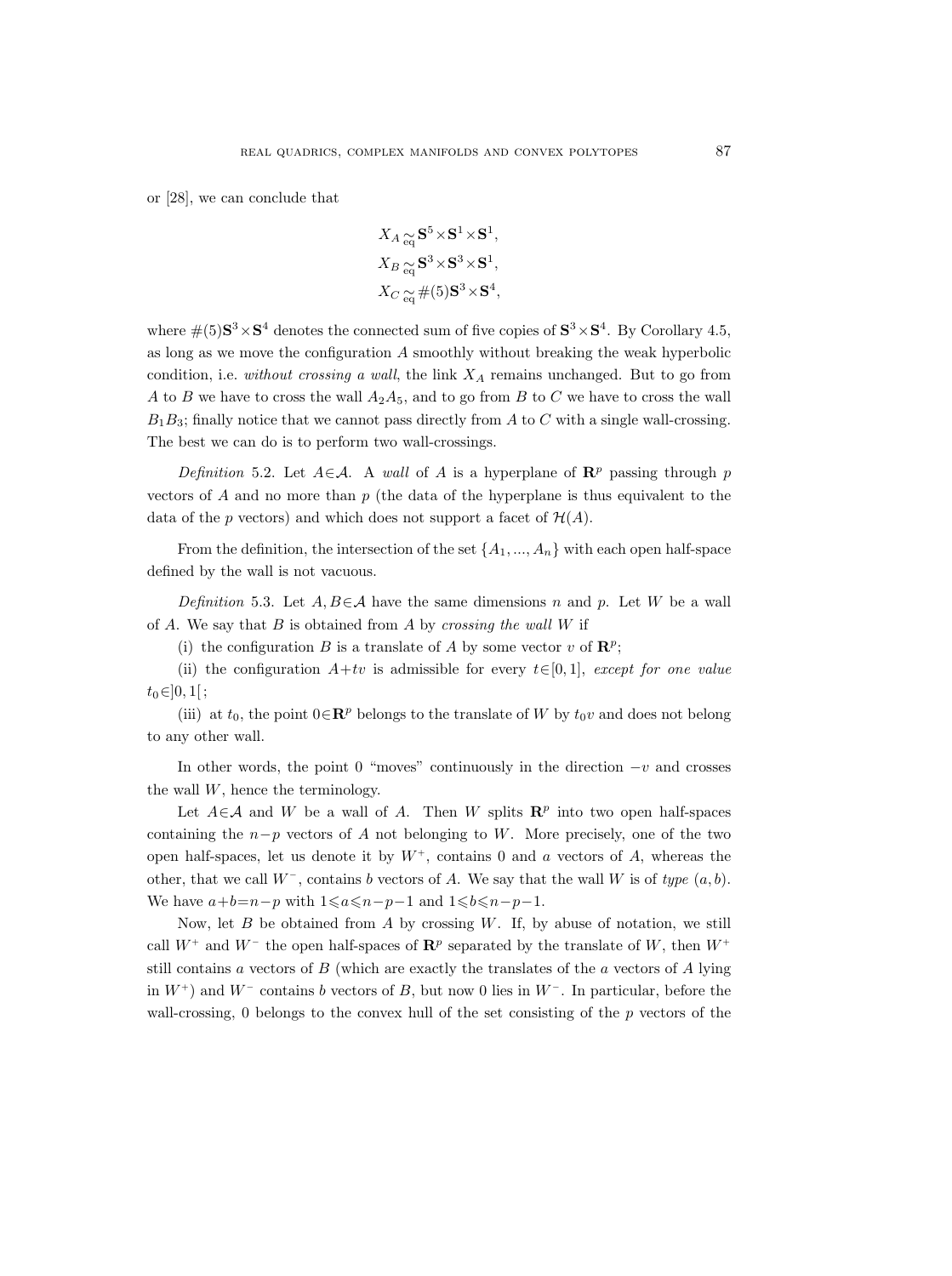wall W and any vector of  $W^+$ ; after crossing the wall, 0 belongs to the convex hull of the set consisting of the p vectors of the wall W and any vector of  $W^-$ .

THEOREM 5.4. (Wall-crossing theorem) Let  $A, B \in \mathcal{A}$  with the same dimensions n and p. Assume that  $p>0$ . Then, the following conditions are equivalent:

(i) the convex polytope  $P_B$  is obtained from  $P_A$  by a flip of type  $(a, b)$  along the simplicial face  $F_J$ ;

(ii) there exists  $X_{B'} \underset{\text{eq}}{\sim} X_B$  and  $X_{A'} \underset{\text{eq}}{\sim} X_A$  such that  $X_{B'}$  is obtained from  $X_{A'}$  by a single wall-crossing of  $A'$ , which is of type  $(a, b)$ .

In the particular case where  $p=0$ , the notion of wall is meaningless. This explains the restriction  $p>0$  in the statement of Theorem 5.4.

Combining this result with Theorem 4.8 yields the following corollary.

COROLLARY 5.5. Under the same hypotheses,  $X_B$  is obtained from  $X_A$  by an elementary surgery of type  $(a, b)$  along  $X_{FJ}$ .

In other words, the class of links (up to equivariant diffeomorphism) is not stable under elementary surgeries but is stable under elementary surgeries coming from wallcrossings.

Proof of Theorem 5.4. The argument is purely combinatorial. Assume (i). Then we can form the simple convex polytope  $P_C$  having  $P_A$  and  $P_B$  as separated facets and one single extra vertex of index  $(a, b)$ . Let  $k \in \mathbb{N}$  be such that  $A \in \mathcal{A}_k$ . We define an integer l as in the proof of Corollary 4.10:

$$
l = \begin{cases} k-1, & \text{if } a=1, \\ k, & \text{otherwise} \end{cases}
$$

(the assumption  $p>0$  excludes the case  $a=b=1$ ). Note that  $P<sub>C</sub>$  has dimension  $n-p$  and it has  $n+2-l$  facets by Proposition 2.13. By Theorem 0.14, there exists a link  $X_C$  corresponding to  $P_C$  with  $C \in \mathcal{A}_l$ . We know that C is a configuration of  $n+2$  vectors of  $\mathbb{R}^{p+1}$ , say  $C=(C_0, ..., C_{n+1})$ . We may assume that  $C_+=C\setminus\{C_0\}$  satisfies  $X_{C_+} \underset{\text{eq}}{\sim} X_A \times S^1$  and that  $C = C \setminus \{C_{n+1}\}$  satisfies  $X_{C-} \underset{\text{eq}}{\sim} X_B \times S^1$  (see Corollary 4.10). Moreover, as  $P_A \cap P_B$ is vacuous (as a face of  $P_C$ ), we have that  $C \setminus \{C_0, C_{n+1}\}\$ is not admissible. We say that  ${C_0, C_{n+1}}$  is *indispensable*. In particular, this means that there exists a hyperplane of  $\mathbb{R}^{p+1}$  passing through 0 which strictly separates  $\{C_0, C_{n+1}\}$  from  $\overline{C} = C \setminus \{C_0, C_{n+1}\}.$ Scaling each vector of  $\overline{C}$  by a strictly positive real number if necessary, we may assum general states in  $\sigma_{xy}$  is stated, particle for  $\mathbb{R}^{p+1}$  without changing the equivariant diffeomorphism type of  $X_C$  (see Corollary 4.5).

Under this assumption, the convex hull of  $C_+$  is a pyramid with base  $\overline{C}$ , apex  $C_{n+1}$  and containing 0. In particular,  $C_{n+1}$  is indispensable. This implies that, if we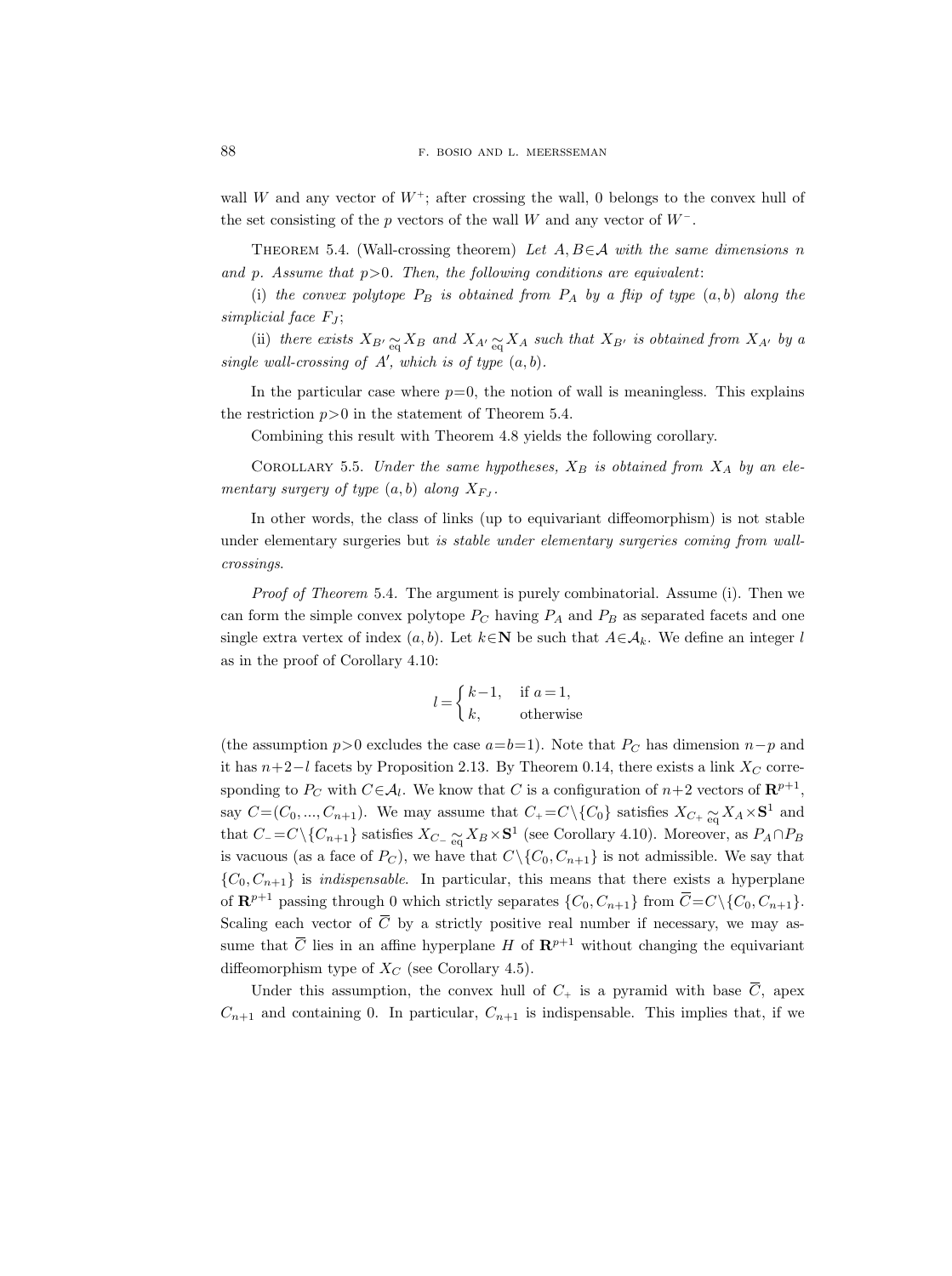

Figure 11.

project 0 onto the hyperplane H by letting  $\bar{0}=H\cap (0C_{n+1})$  (where  $(0C_{n+1})$  denotes the line passing through the origin and the point  $C_{n+1}$ , then identifying H with  $\mathbb{R}^p$  and  $\bar{0}$ with the zero of  $\mathbb{R}^p$  yields an admissible configuration A' of n vectors in  $\mathbb{R}^p$  satisfying  $X_{A'} \underset{\text{eq}}{\sim} X_A$  (cf. Lemma 0.10).

Performing the same transformation on the convex hull of C−, viewed as a cone over  $\overline{C}$  with apex  $C_0$ , we obtain an admissible configuration  $B'$  of n vectors in  $\mathbb{R}^p$ satisfying  $X_{B'} \underset{eq}{\sim} X_B$  and such that  $B'$  is obtained from A' by a translation.

Figure 11 should illustrate this construction. Taking  $\bar{0}$  as  $O_1$  (respectively,  $O_2$ ) gives the configuration  $A'$  (respectively,  $B'$ ).

From the construction, there is a translation sending the configuration  $A'$  to  $B'$ . Let us now prove that this translation induces exactly one wall-crossing and characterizes it.

LEMMA 5.6. Let  $I \subset \{1, ..., n\}$  be of cardinality p. Assume that  $\{A'_i : i \in I\}$  defines a wall W of  $A'$ . Then W is crossed when changing from  $A'$  to  $B'$  if and only if 0 is in the convex hull of  $\{C_0, C_{n+1}\} \cup \{C_i : i \in I\}.$ 

*Proof.* The proof is direct. Let W be a wall of  $A'$  defined by I. The hyperplane passing through W and 0, let us call it  $H_1$ , separates  $\mathbb{R}^{p+1}$  into two open half-spaces. Clearly, W is crossed when changing from  $A'$  to  $B'$  if and only if  $C_0$  and  $C_{n+1}$  do not belong to the same open half-space. If this is the case, then  $H_1$  cuts the segment  $[C_0, C_{n+1}]$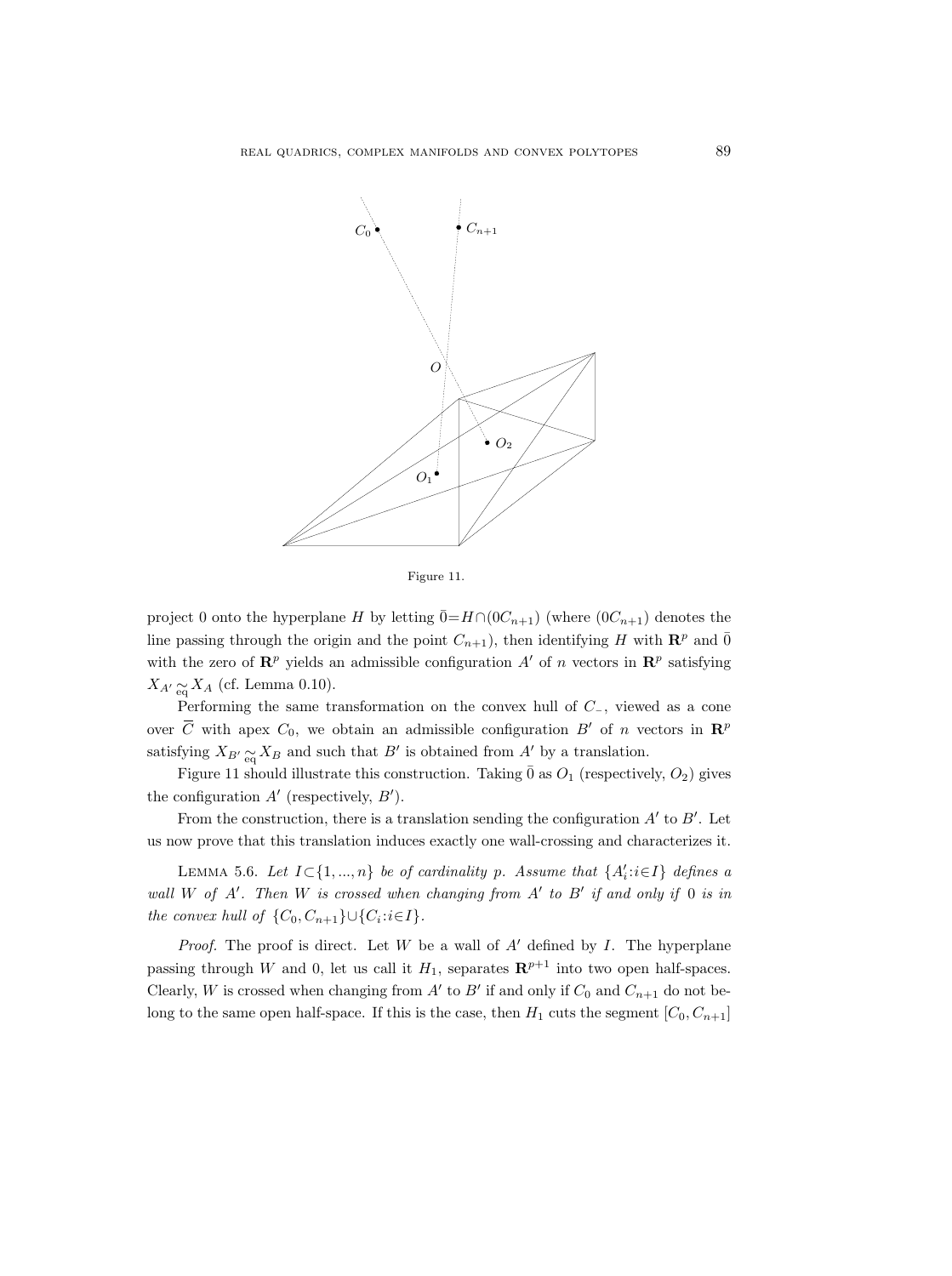in one point  $C_{t_0}$ , and 0 belongs to the convex hull of  $\{C_{t_0}\}\cup\{C_i:i\in I\}$ . Therefore, 0 is in  $\Delta$ , the convex hull of  $\{C_0, C_{n+1}\} \cup \{C_i : i \in I\}$ .

Conversely, assume that  $C_0$  and  $C_{n+1}$  belong to the same open half-space defined by  $H_1$ . Then, the intersection of  $\Delta$  and  $H_1$  is included in W, and thus it does not contain 0.  $\Box$ 

Now, by Lemma 0.13 and condition (8), a set of  $p+2$  vertices of C including  $C_0$  and  $C_{n+1}$  and containing 0 in its convex hull, corresponds to a vertex of  $P<sub>C</sub>$  which neither belongs to  $P_A$  nor to  $P_B$ . As the flip transforming  $P_A$  into  $P_B$  is elementary, there exists only one such simplex, and thus  $B'$  is obtained from  $A'$  by a single wall-crossing along the wall  $W_J$  corresponding to the extra vertex of  $P_C$ . Let us determine the type of the wall.

Let I be the set of indices defining W. As before, let  $W^+$  (respectively,  $W^-$ ) be the open half-space containing  $\bar{0}$  (respectively, not containing  $\bar{0}$ ) before performing the wall-crossing. A point  $A'_i$  belongs to  $W^+$  if and only if the convex hull of  $\{A'_i\} \cup \{A'_j : j \in I\}$ in  $\mathbf{R}^p$  contains  $\overline{0}$ . Since 0 belongs to the segment  $[\overline{0}, C_{n+1}]$ , this is the case if and only if the convex hull of  $\{C_{n+1}\}\cup\{C_i\}\cup\{C_j : j\in I\}$  contains 0 in  $\mathbb{R}^{p+1}$ . Through condition (8), this determines a vertex v of  $P_A \subset P_C$ . Moreover, since 0 belongs to the convex hull of  $\{C_0, C_{n+1}\} \cup \{C_j : j \in I\}$ , by Lemma 5.6, and to the convex hull of  $\{C_0, C_{n+1}\} \cup \{C_i\}$  $\cup$ {C<sub>j</sub>:j∈I}, we know, still by (8), that there is an edge from v to the extra vertex of P<sub>C</sub> (that is the vertex of  $P_C \setminus (P_A \sqcup P_B)$ ). As this vertex has index  $(a, b)$ , the wall W separates A' into a vectors belonging to  $W^+$  and b vectors belonging to  $W^-$ .

Conversely, assume (ii). Let us define a new admissible configuration as follows. Let

$$
C_i = \begin{pmatrix} A'_i \\ -1 \end{pmatrix} \in \mathbf{R}^{p+1}, \quad 1 \leqslant i \leqslant n,
$$

and let  $\bar{0}=(0,-1)\in\mathbf{R}^p\times\mathbf{R}$ . Consider the hyperplane  $H=\mathbf{R}^p\times\{1\}\subset\mathbf{R}^{p+1}$ . Let  $C_0$  be the intersection of H with the line (0 $\overline{0}$ ). We may now move  $\overline{0}$  inside  $\mathbb{R}^p \times \{-1\}$  without moving the points  $C_i$  to realize the wall-crossing from A' to B'. Define  $C_{n+1}$  as the intersection of H with  $\overline{00}$  after the translation of  $\overline{0}$ . Then C is obviously an admissible configuration. We obtain exactly the same picture as before.

Moreover,  $C \setminus \{C_{n+1}\}\$ is an admissible configuration which is a pyramid with base  $\overline{C} = (C_1, ..., C_n)$  and apex  $C_0$ , thus

$$
X_{C \setminus \{C_{n+1}\}} = X_C \cap \{z : z_{n+1} = 0\} \underset{\text{eq}}{\sim} X_{A'} \times \mathbf{S}^1.
$$

In the same way,

$$
X_{C \setminus \{C_0\}} = X_C \cap \{z : z_0 = 0\} \underset{\text{eq}}{\sim} X_{B'} \times \mathbf{S}^1.
$$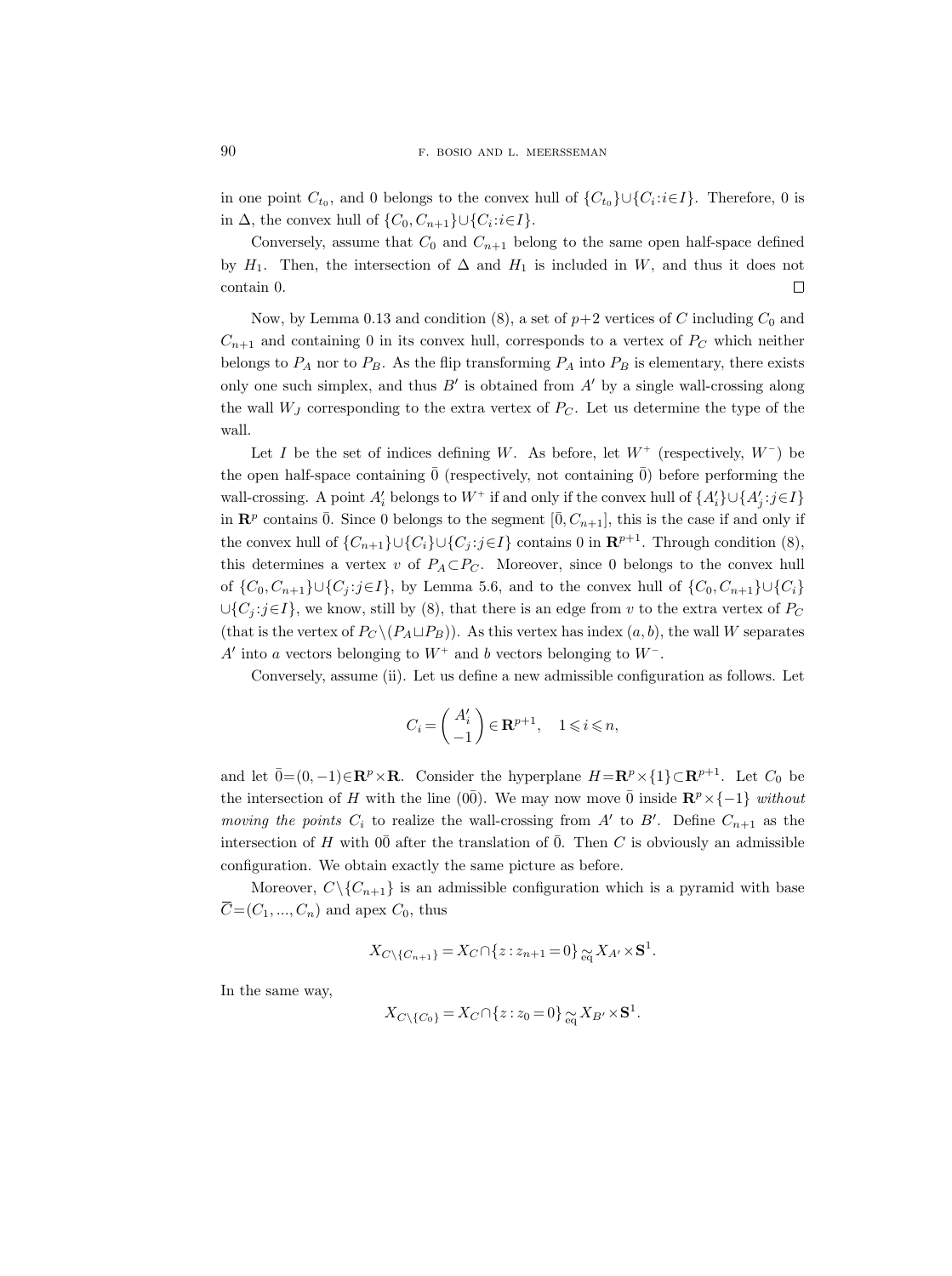

Figure 12.

From the construction, we obviously have  $X_{\overline{C}} = \emptyset$ . Therefore  $P_C$  is a cobordism between  $P_{A'}$  and  $P_{B'}$ . But, as above, using Lemmas 0.13, 5.6 and condition (8), it is straightforward to check that  $P_C$  has a single extra vertex which is of index  $(a, b)$ , and that  $P_C$  is an elementary cobordism between  $P_A$  and  $P_B$  along some simplicial face  $F_J$ .  $\Box$ 

COROLLARY 5.7. Let  $A \in \mathcal{A}$ . Then there exists  $A' \in \mathcal{A}$  such that

(i) the link  $X_A$  is equivariantly diffeomorphic to  $X_{A'}$ ;

(ii) the configuration  $A'$  is obtained by wall-crossings from a configuration  $A''$  satisfying  $X_{A''} \underset{\text{eq}}{\sim} \mathbf{S}^{2n-2p-1} \times (\mathbf{S}^1)^p$ .

*Proof.* Let  $A'$  be a generic perturbation of A, that is a small perturbation of A whose convex hull is simplicial. In this situation, a hyperplane of  $\mathbb{R}^p$  contains at most p vertices of A'. By Corollary 4.5, we may assume that  $X_{A}$ <sub>'</sub>  $\underset{\text{eq}}{\sim} X_A$ . For simplicity, assume that the convex hull of  $(A'_1, ..., A'_p)$  is a facet of  $\mathcal{H}(A'_1, ..., A'_n)$ . Consider the region  $\mathcal{R}$ of  $\mathbb{R}^p$  defined as follows:  $\mathcal R$  is the union of the simplices whose vertices are constituted by p-1 points among  $(A'_1, ..., A'_p)$  and two points among  $(A'_{p+1}, ..., A'_n)$ .

The shaded region in Figure 12 is an example of such an  $\mathcal{R}$ .

Notice that a point of  $\mathcal{H}(A'_1, ..., A'_n)$  which is sufficiently close to the center of  $\mathcal{H}(A'_1, ..., A'_p)$  does not belong to  $\mathcal{R}$ . Define  $A''$  as an admissible configuration obtained as a translate of  $A'$  such that 0 does not belong to the corresponding translate of  $R$ . In particular,  $A''$  is obtained from  $A'$  by wall-crossings. Then  $A''_1$ , ...,  $A''_p$  are indispensable points of A'', so, by Lemma 0.10, we have that  $A''\in\mathcal{A}_k$  for  $k\geq p$ . This implies that  $P_{A}$ <sup>n</sup> has dimension  $n-p-1$  and has at most  $n-p$  facets. Therefore,  $k=p$  and  $P_A$  is the  $(n-p-1)$ -simplex. Thus, by Corollary 1.4, we have  $X_{A''} \underset{\text{eq}}{\sim} \mathbf{S}^{2n-2p-1} \times (\mathbf{S}^1)^p$ .  $\Box$ 

Remark 5.8. Generically, we may take  $A'=A$ .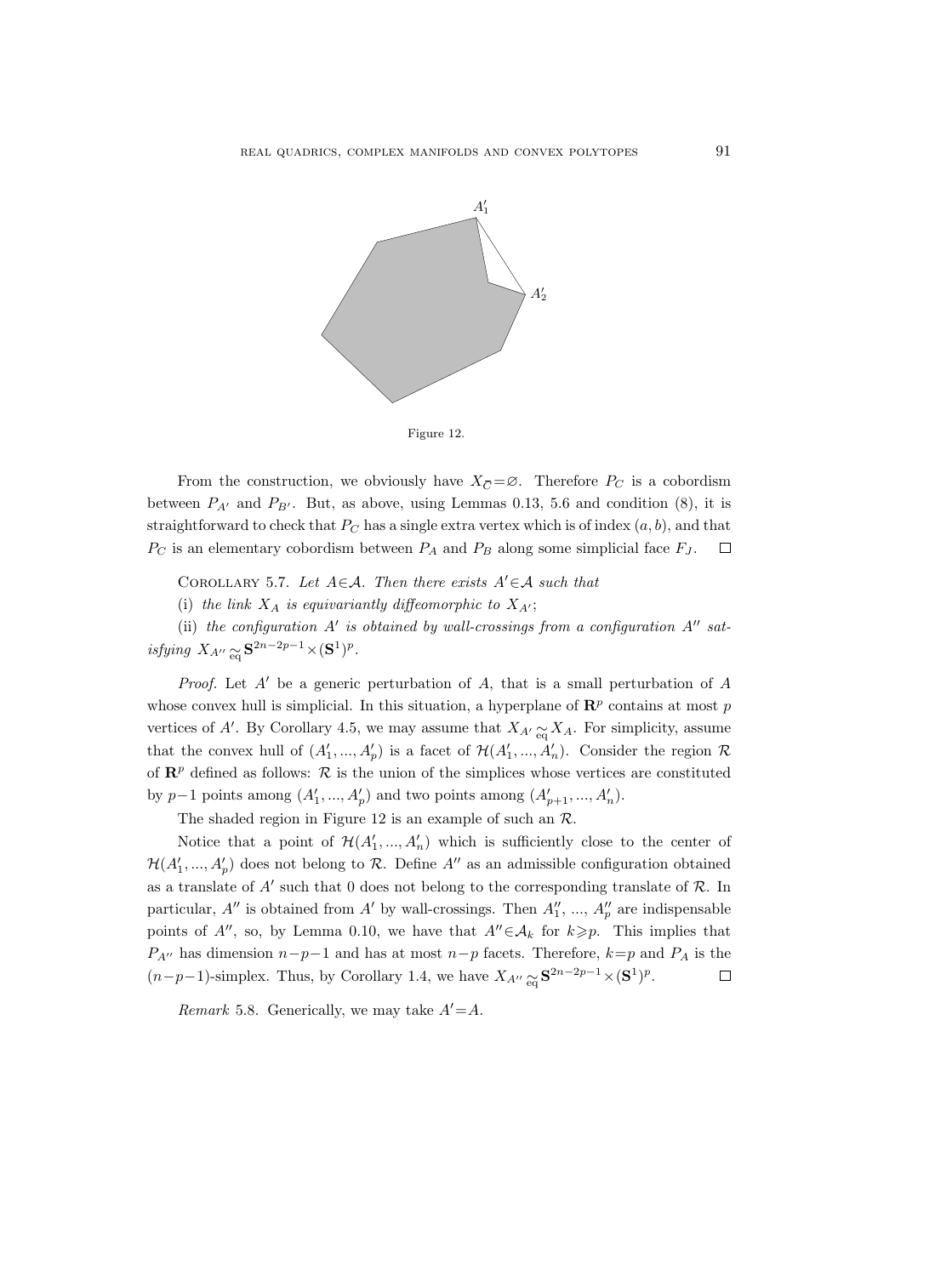### 92 F. BOSIO AND L. MEERSSEMAN

## 6. Elementary surgery of type  $(1, n)$

Let  $X_A$  be a link. Assume that  $P_A$  is obtained from the simplex (of the same dimension) by uniquely performing flips of type  $(1, n)$ . Then, in this case, we may explicitely describe the diffeomorphism type of the link. First, we have the following lemma.

LEMMA 6.1. Let  $A \in \mathcal{A}_k$  with  $k>1$ . Let  $X_B$  be obtained from  $X_A$  by performing an elementary surgery of type  $(1, n)$  along some invariant submanifold corresponding to a vertex. Then the diffeomorphism type of  $X_B$  is independent of the choice of the vertex on which the flip occurs.

*Proof.* Let v and v' be two vertices of  $P_A$ . We want to prove that, if  $X_B$  and  $X_{B'}$ denote the links obtained from  $X_A$  by performing an elementary surgery of type  $(1, n)$ along  $X_v$  (respectively,  $X_{v'}$ ), then these two links are diffeomorphic. It is enough to show this in the case where v and v' belong to the same edge E. Let us describe  $X_E$ . By Corollary 1.5, the link  $X_E$  is diffeomorphic to  $S^3 \times (S^1)^p$ . The real torus  $(S^1)^{p+2}$  $S^1 \times S^1 \times T$  acts on  $X_E$  in the following manner: decompose  $S^3$  as the union of two solid tori  $({\bf S}^1 \times {\bf D}^2) \cup ({\bf D}^2 \times {\bf S}^1)$ . Then  ${\bf S}^1 \times {\bf S}^1$  acts on each solid torus in the natural way (that is the first factor by translations on  $S<sup>1</sup>$  and the second factor tangentially to each circle on  $\mathbf{D}^2$ ) and this describes the induced action on  $\mathbf{S}^3$ ; finally, T acts by translations on  $(\mathbf{S}^1)^p$ . Therefore,  $X_v$  is exactly given as  $(\mathbf{S}^1 \times \{0\}) \times (\mathbf{S}^1)^p$ , that is as the core circle of the first solid torus product with  $({\bf S}^1)^p$ ; similarly,  $X_{v'}$  is exactly given as  $({0} \times S^1) \times (S^1)^p$ , that is as the core circle of the second solid torus product with  $(S^1)^p$ . There exists an isotopy in  $S^3$  which sends  $S^1 \times \{0\}$  to  $\{0\} \times S^1$ , and this isotopy can be extended by the identity on  $({\bf S}^1)^p$  to obtain an isotopy in  $X_E$  sending  $X_v$  to  $X_{v'}$ . Moreover, as it is the identity on  $({\bf S}^1)^p$ , it maps the circle which will be filled by a 2-disk in the surgery giving  $X_B$ , to the circle which will be filled by a 2-disk in the surgery giving  $X_{B'}$ . Therefore, the two elementary surgeries give the same result, that is  $X_B$  is diffeomorphic to  $X_{B}$ .  $\Box$ 

Of course, in the previous lemma, the class of  $X_B$  modulo equivariant diffeomorphisms depends on the vertex on which the surgery occurs: generally, the corresponding flips give different polytopes so, by Theorem 4.1, different equivariant smooth classes of links. Here is such an example.

Example 6.2. Consider the polyhedron shown in Figure 13 (the "hexagonal book"). Let  $X_A$  be the corresponding link, with  $A \in \mathcal{A}_1$ . Then, we may perform an elementary surgery of type  $(1, 3)$  on  $X_A$  in three ways, corresponding to the three vertices A, B and  $C$  indicated in the picture. By Lemma 6.1, the resulting manifolds are all diffeomorphic; however, by Theorem 4.1, no two of them are equivariantly diffeomorphic. In particular,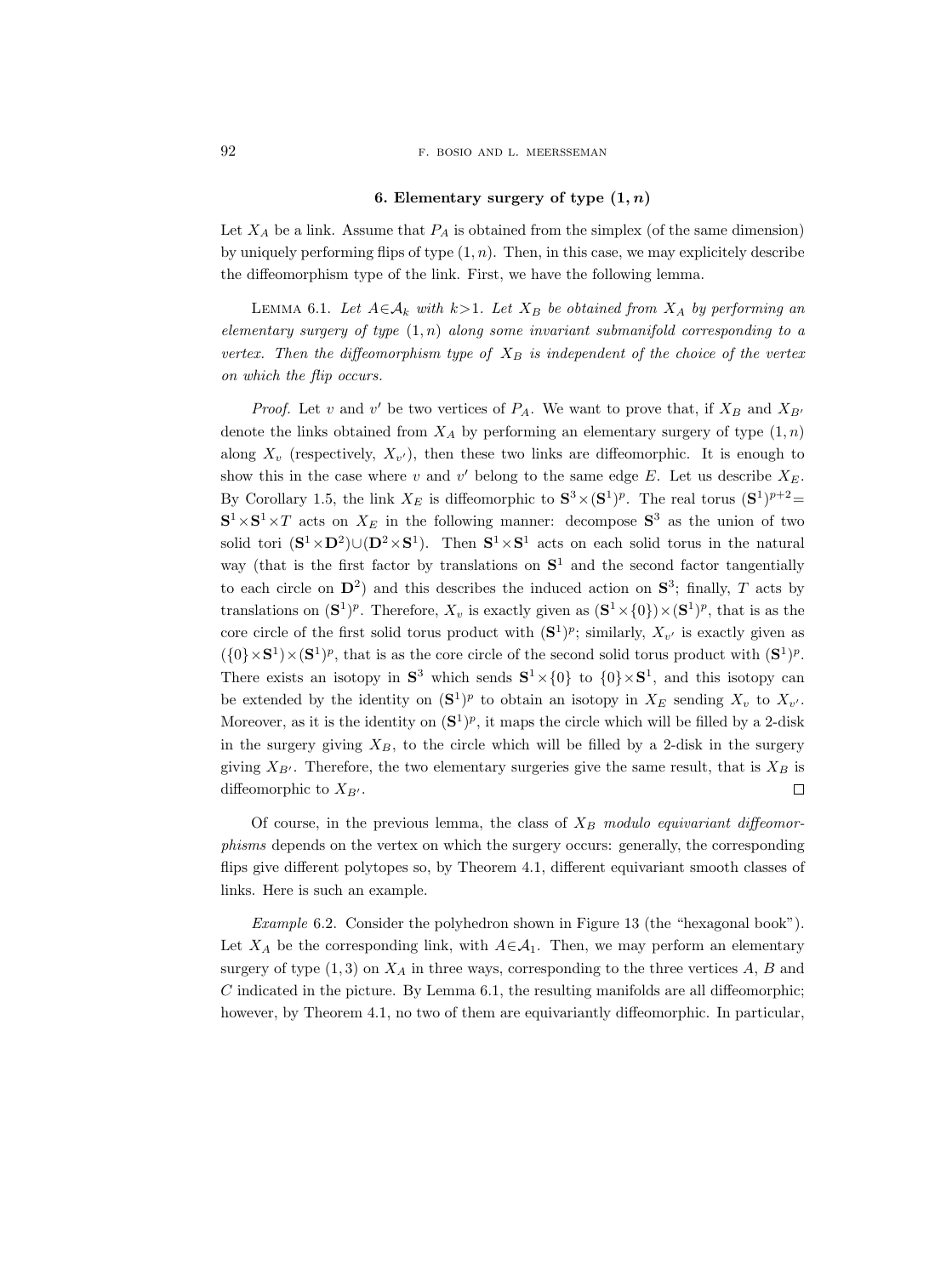

Figure 13.

this gives an example of a manifold which admits three different "structures of link".

We may now describe explicitely the links corresponding to polytopes obtained from the simplex (of the same dimension) by cutting off vertices.

THEOREM 6.3. (See [28]) Let  $X_A$  be a simply-connected link such that  $P_A$  is obtained from the q-simplex (of the same dimension) by l flips of type  $(1, n)$  (we assume that  $l > 0$ ). Then  $X_A$  is diffeomorphic to the following connected sum of products of spheres:

$$
X_A \simeq \frac{l}{j=1} \, j \binom{l+1}{j+1} \mathbf{S}^{2+j} \times \mathbf{S}^{2q+l-j-1}.
$$

The proof of Theorem 6.3 is done for polygons in [28, Theorem 3.4], but the proof of this generalization is the same. Notice that Theorem 6.3 shows that, for any dimension of the associate polytope and for any value of  $p$ , there exist infinite families which are connected sums of products of spheres, as in Example 0.5.

Going back to Example 6.2, we see that the manifold

$$
\#(10)\mathbf{S}^3 \times \mathbf{S}^8 \#(20)\mathbf{S}^4 \times \mathbf{S}^7 \#(19)\mathbf{S}^5 \times \mathbf{S}^6
$$

admits three different actions of  $({\bf S}^1)^8$  with a convex polyhedron as quotient.

This example can be easily generalized as follows.

Example 6.4. Consider the *l*-gonal book  $P_l$  for  $l>3$ . It is obtained from the tetrahedron by  $l-3$  flips of type  $(1, 3)$ . By Theorem 6.3, it thus gives rise to a 2-connected link diffeomorphic to

$$
X_l = \frac{l-3}{j-1} j \binom{l-2}{j+1} \mathbf{S}^{2+j} \times \mathbf{S}^{2+l-j}
$$

Consider an *l*-gonal facet of  $P_l$ . Number its vertices as indicated in Figure 14.

The simple convex polyhedra obtained from  $X_{l-1}$  by cutting off a vertex  $v_i$  are all different when i ranges from 1 to  $|l/2|$  (where  $|\cdot|$  denotes the integer part). One of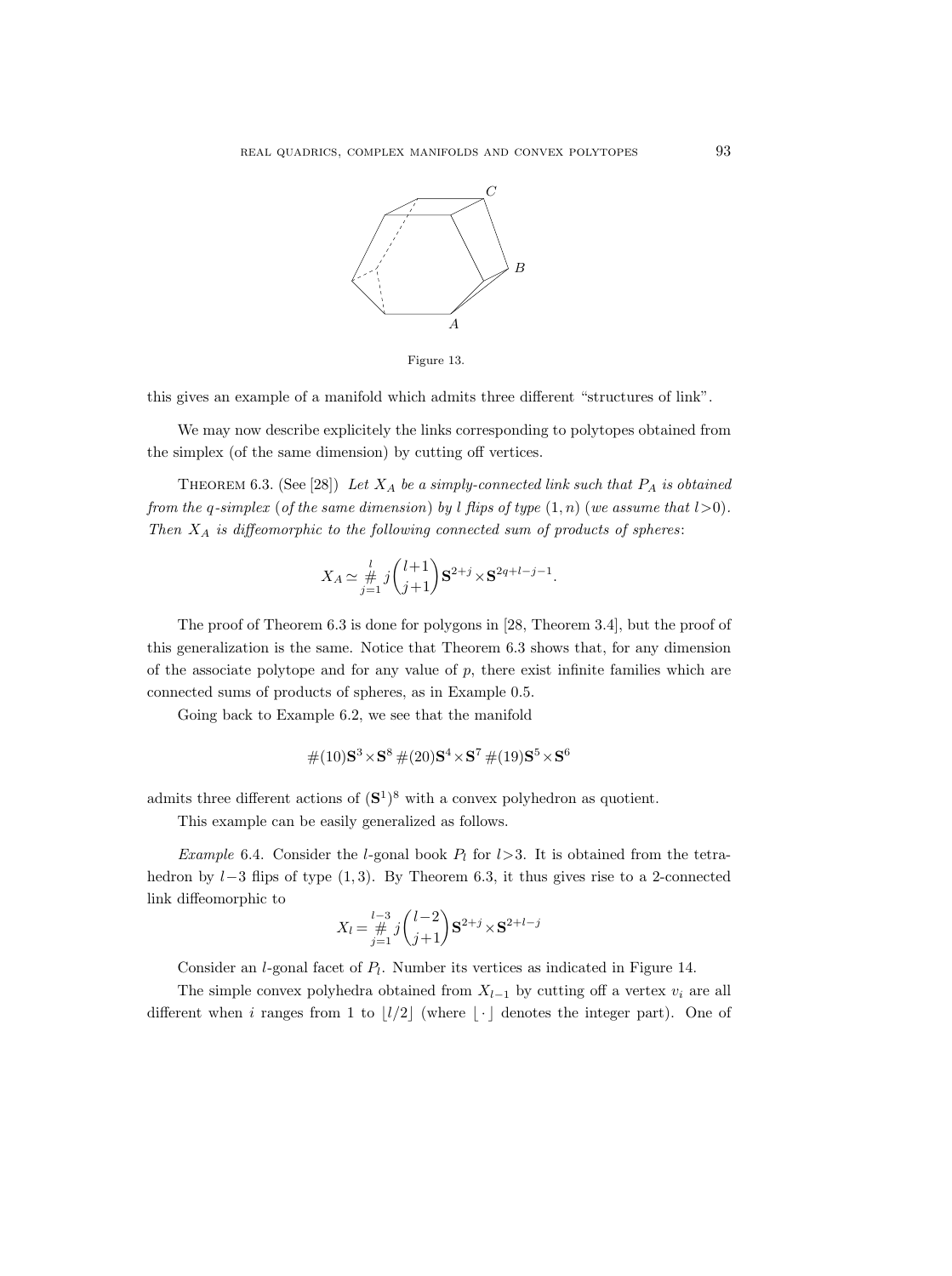

these polyhedra being the  $l$ -gonal book, we have, by Lemma 6.1, that the corresponding links are all diffeomorphic to  $X_l$ .

In other words, the manifold  $X_l$  admits at least  $\lfloor l/2 \rfloor$  link structures. Therefore, the number of link structures that  $X_l$  has, tends to infinity when l tends to infinity. Notice that the dimension of  $X_l$  is  $l+4$ .

# Part II. The cohomology ring of a link

Thanks to Theorems 0.14 and 4.1, there is exactly one 2-connected link (up to equivariant diffeomorphism) associated with any simple convex polytope (recall that we always consider a convex polytope only up to combinatorial equivalence). In this part, we give an explicit formula for the cohomology ring of a 2-connected link in terms of its associate polytope. We use this formula to show that the cohomology of a link can have arbitrary amount of torsion.

# 7. Notation and auxiliary results

We denote by  $P$  a simple convex polytope and by  $X$  the associated 2-connected link, that is we drop the subscript A referring to the choice of a matrix.

Furthermore, we denote by

- $\bullet$  d the dimension of P;
- *n* the number of facets of  $P$ ;
- $\partial P$  the boundary of P (we consider it as a cell complex);

•  $P_b$  the barycentric subdivision of  $\partial P$  (in the same way, the barycentric subdivision of a simplicial complex  $\Gamma$  will be denoted by  $\Gamma_b$ ; if a set I numbers a simplex  $\sigma$  of  $\Gamma$ , then we number the center of  $\sigma$  in  $\Gamma_b$  by the same set I, that is we identify a simplex of  $\Gamma$  and its center in  $\Gamma_b$ );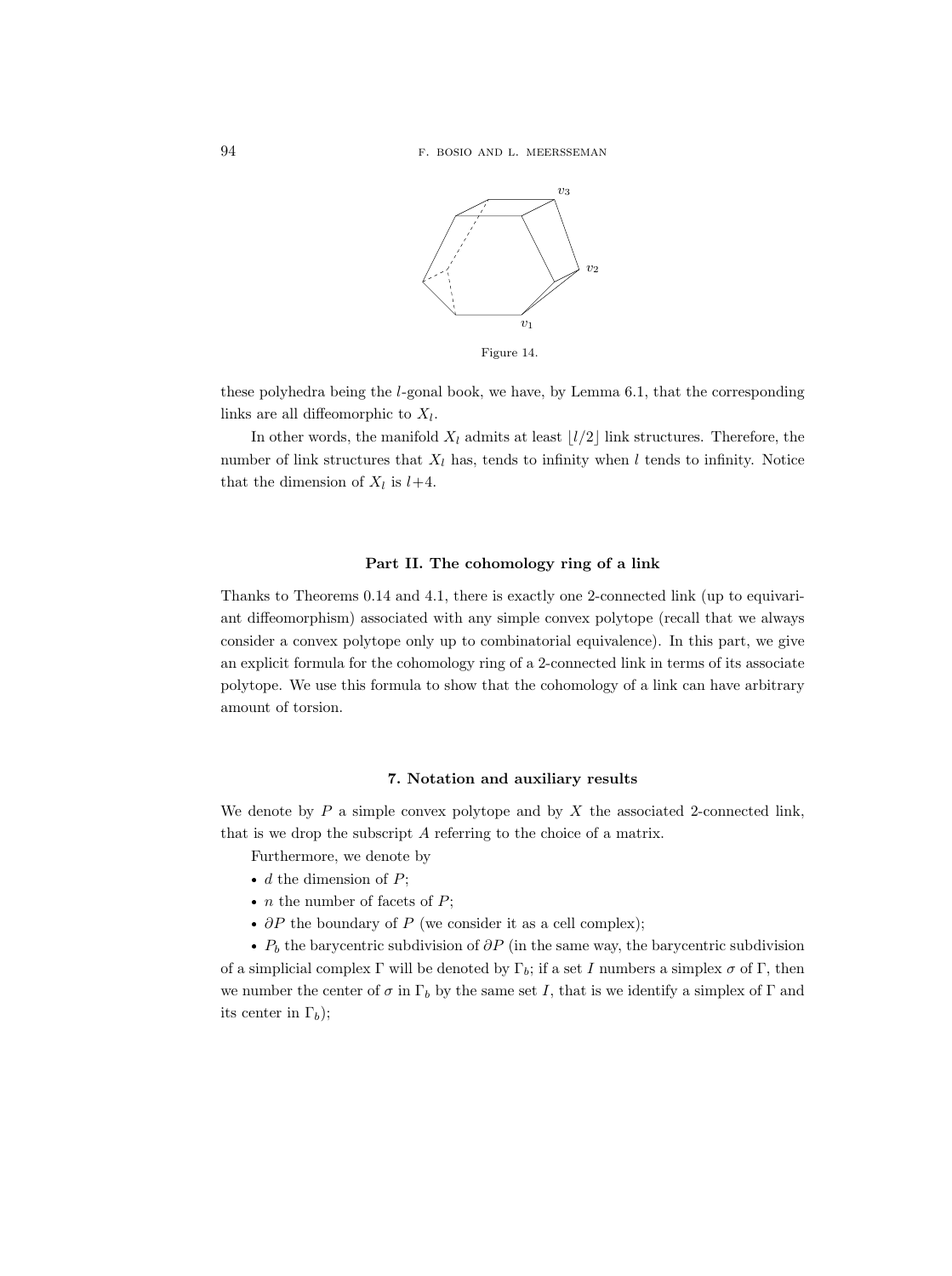F the set of the facets of P (we identify it with the set  $\{1, ..., n\}$ , i.e. we see it as an ordered set);

•  $\mathcal I$  a subset of  $\mathcal F$  (we also see it as an ordered set);

- $|\mathcal{I}|$  the cardinality of  $\mathcal{I};$
- $\overline{\bar{\mathcal{I}}}$  the complement of  $\overline{\mathcal{I}}$  in  $\mathcal{F}$ ;

•  $F_{\mathcal{I}}$  the intersection of the facets of P that are in  $\mathcal{I}$  (it is either empty or a face of  $P$ );

•  $P_{\mathcal{I}}$  the union of the facets of P that are in  $\mathcal{I};$ 

IJ the set  $I\cup J$  (with I and J two *disjoint* subsets of  $\mathcal{F}$ ) endowed with the following order: every element of  $I$  is less than every element of  $J$ ;

- $\varepsilon_{IJ}$  the sign of the permutation sending IJ onto  $I\cup J$ ;
- $P^*$  the dual polytope of P (we then consider  $\mathcal F$  as its vertex set);
- $P^*_{\mathcal{I}}$  the maximal simplicial subcomplex of  $P^*$  with vertex set  $\mathcal{I};$
- $\Delta_I$  either the simplicial face of  $P^*$  with vertex set  $I\subset\mathcal{F}$  or the empty set, that is

$$
\Delta_I = \begin{cases} P_I^*, & \text{if } P_I^* \text{ is a simplex,} \\ \varnothing, & \text{otherwise;} \end{cases}
$$

-  $\delta_i^j$  the Kronecker symbol;

•  $H_i(A, \mathbf{Z})$  (respectively,  $\widetilde{H}_i(A, \mathbf{Z})$ ) the *i*th homology group (respectively, reduced homology group) of a manifold or a simplicial complex  $A$  with coefficients in  $Z$  (by convention, we set  $H_{-1}(\emptyset, \mathbf{Z}) = \mathbf{Z}$ ;

•  $H^i(A, \mathbf{Z})$  (respectively,  $\widetilde{H}^i(A, \mathbf{Z})$ ) the *i*th cohomology group (respectively, reduced cohomology group) of a manifold or a simplicial complex A with coefficients in Z.

Definition 7.1. For a non-empty face  $F$  of  $P$ , the vector space underlying the affine space in which  $F$  has non-empty interior will be called the (vector) space of  $F$ . By abuse of notation, we will still denote the space of  $F$  by  $F$ . No confusion should arise from this.

Definition 7.2. A proper face of P will be called an  $\mathcal{I}\text{-}face$  (respectively, an  $\overline{\mathcal{I}}\text{-}face$ ) if every facet of P containing it is in  $\mathcal I$  (respectively, in  $\mathcal I$ ).

We now prove some preliminary results on simple polytopes.

LEMMA 7.3. Let P be a simple polytope and let  $\mathcal{I}\subset\mathcal{F}$ . Then, a non-empty intersection of elements of  $\mathcal I$  is an  $\mathcal I$ -face.

Proof. This comes directly from the fact that the neighborhood of a face in a simple polytope is the product of this face by a simplex. Hence, for every face  $F$  of  $P$ , there is a unique subset  $\mathcal I$  such that  $F_{\mathcal I}=F$  and  $F$  is an  $\mathcal I$ -face.  $\Box$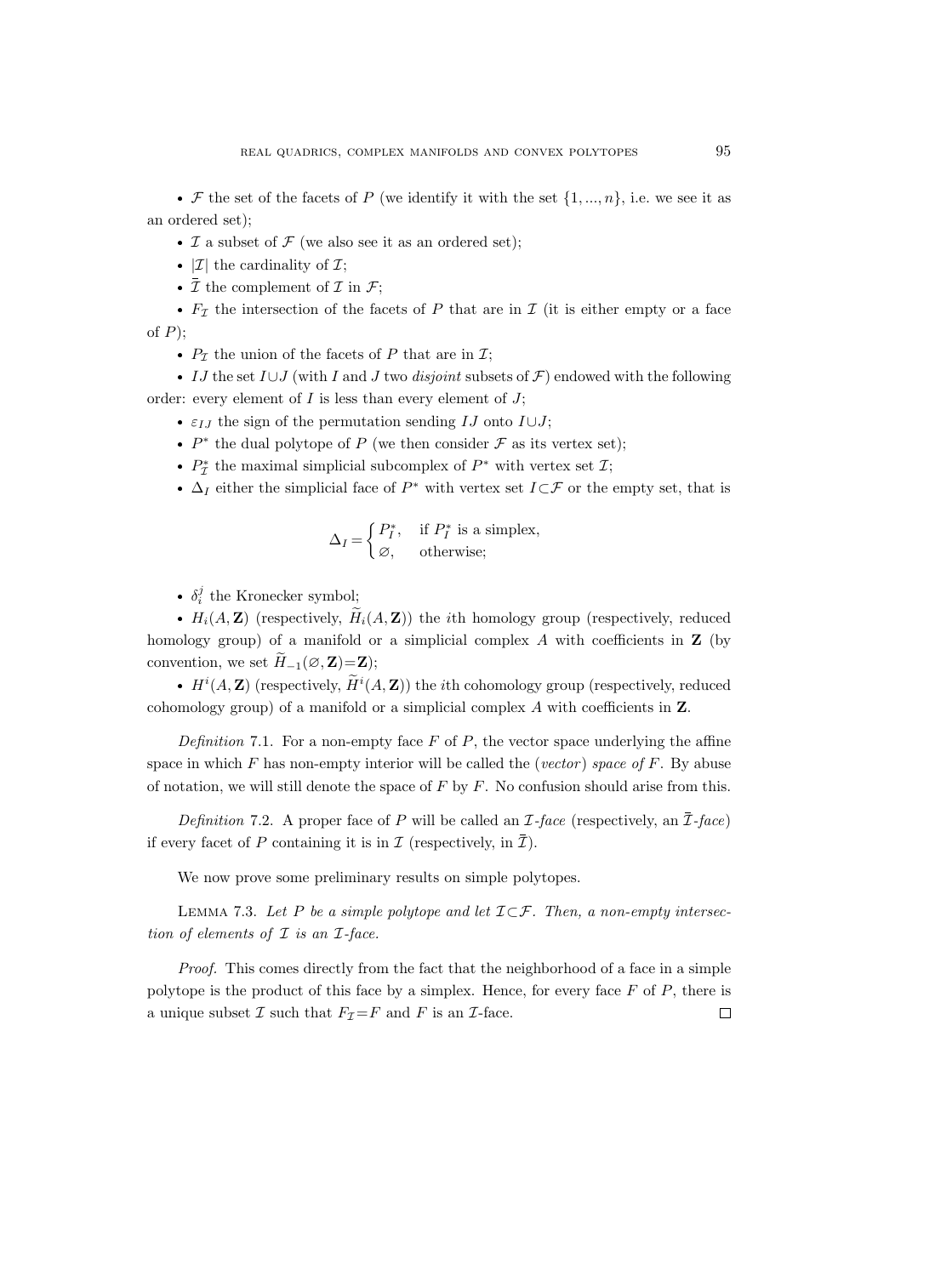

Figure 15.

Lemma 7.3 is false for non-simple polytopes. In Figure 15, the polytope is a pyramid with rectangular base and apex  $v$ , whereas the set  $\mathcal I$  consists of two faces whose intersection is  $v$ . Nevertheless,  $v$  is not an  $\mathcal{I}\text{-face}$ .

LEMMA 7.4. Let P be a simple polytope. Consider a subset  $\mathcal I$  of  $\mathcal F$ . Then,

- (i) the complex  $(P_{\mathcal{I}}^{*})_{b}$  is a deformation retract of  $P_{\mathcal{I}}$ ;
- (ii) the set  $P<sub>I</sub>$  has the same homotopy type as its interior in  $\partial P$ .

*Proof.* The barycentric subdivision of  $\partial P$  is a simplicial complex whose vertices are all the (non-empty) faces of P. By Lemma 7.3, the complex  $(P_{\mathcal{I}}^{*})_{b}$  is isomorphic to the subcomplex of this subdivision associated to  $\mathcal I$ -faces. Each point M of  $P_{\mathcal I}$  belongs to a unique minimal simplex of  $P_b$ , and this simplex has at least one vertex belonging to  $(P_{\mathcal{I}}^*)_b$ (the center of the minimal face which contains it). Take the barycentric coordinates of M in this simplex. We may then construct a retraction of  $P_{\mathcal{I}}$  on  $(P_{\mathcal{I}}^*)_b$  by cancelling the bad barycentric coordinates (i.e. coordinates associated with vertices which do not belong to  $(P_{\mathcal{I}}^{*})_{b}$ ).

To prove (ii), just remark that the previous construction also yields a retraction of the interior of  $P_{\mathcal{I}}$  onto  $(P_{\mathcal{I}}^*)_b$ .  $\Box$ 

COROLLARY 7.5. The set  $P^*_{\overline{\mathcal{I}}}$  is a deformation retract of  $\partial P^* \backslash P^*_{\mathcal{I}}$ .

*Proof.* Following the proof of Lemma 7.4, there exists a retraction of  $P_{\mathcal{I}}=(P_{\mathcal{I}})_b$  onto  $(P_{\mathcal{I}}^{*})_{b}$ , hence of  $P_{b}^{*} \setminus (P_{\mathcal{I}}^{*})_{b}$  onto  $P_{b} \setminus (P_{\mathcal{I}})_{b}$ . But this last set is exactly the interior of  $P_{\mathcal{I}}$ . The conclusion follows then by Lemma 7.4. $\Box$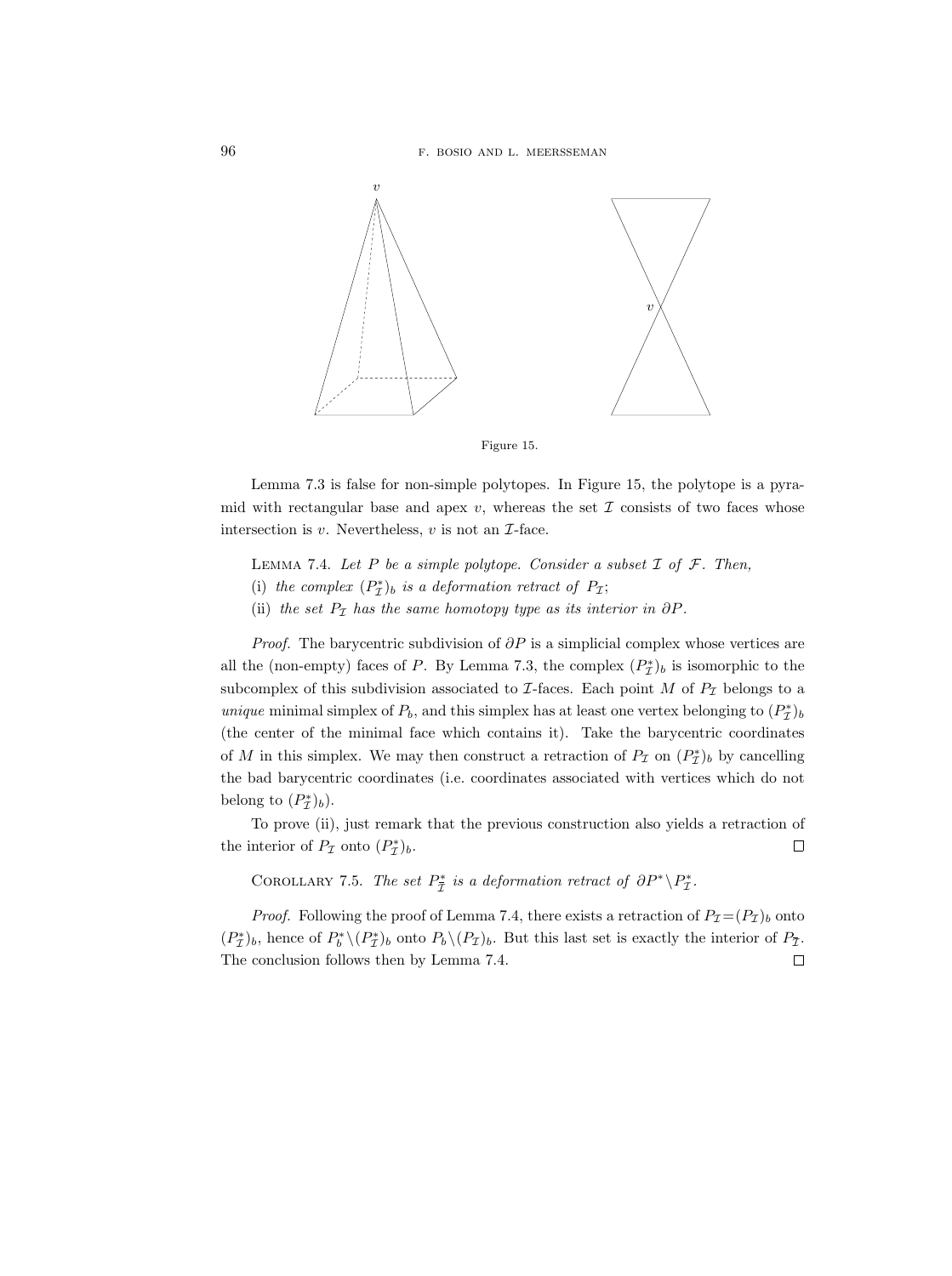### 8. Orientation

In this section, we fix some conventions of orientation. They are necessary to obtain a cohomology formula with sign. Let us start with the orientation of  $\partial P$ . We consider P as being realized in  $\mathbb{R}^d$ . We orient  $\mathbb{R}^d$  and thus obtain an orientation of P.

## 8.1. Orientation of a facet and of a boundary

Recall that if we consider an oriented polytope, there is a canonical orientation of its boundary by stating that for any facet  $F$  of this polytope, a basis consisting of the normal outward pointing vector followed by a positively oriented basis of the space of the facet is a positively oriented basis of the space of the polytope.

# 8.2. Orientation of a face of P

Consider an ordered set  $(H_1, ..., H_k)$  of facets of P with non-empty intersection. Then  $F_{(H_1,...,H_k)}$  denotes the intersection of these facets endowed with the following orientation: taking a basis  $(v_1, ..., v_k, \mathcal{B})$  of the space of P, where  $v_j$  denotes the normal outward pointing vector of  $H_j$  and  $\beta$  is a basis of the space of our face, we state that both bases have the same orientation. Remark that even a 0-dimensional face has two "orientations".

Remark 8.1. To orient a face of  $P$  is equivalent to order the set of facets containing it. In particular, given an orientation of a convex polytope, there is no canonical orientation of the faces which are not facets.

Definition 8.2. A d-tuple  $(H_1, ..., H_d)$  of facets of P with non-empty intersection will be called *direct* if  $(v_1, ..., v_d)$  is a positively oriented basis. It will be called *undirect* otherwise.

## 8.3. Orientation of an intersection

Consider an *n*-dimensional oriented vector space  $E$  and two oriented subspaces  $F$  and  $F'$ , of strictly positive dimensions  $d$  and  $d'$ , respectively, and whose sum is  $E$ . Then the vector space  $F \cap F'$  is oriented with the convention that if  $\mathcal{B}=(v_1, ..., v_{d+d'-n})$  is a basis of  $F \cap F'$ ,  $(w_1, ..., w_{n-d'}, v_1, ..., v_{d+d'-n})$  is a positive basis of F and  $(v_1, ..., v_{d+d'-n}, w'_1, ..., w'_{n-d})$  a positive basis of  $F'$ , then the basis  $\mathcal{B}$  of  $F \cap F'$  and the basis

$$
(w_1,...,w_{n-d'},v_1,...,v_{d+d'-n},w'_1,...,w'_{n-d})\\
$$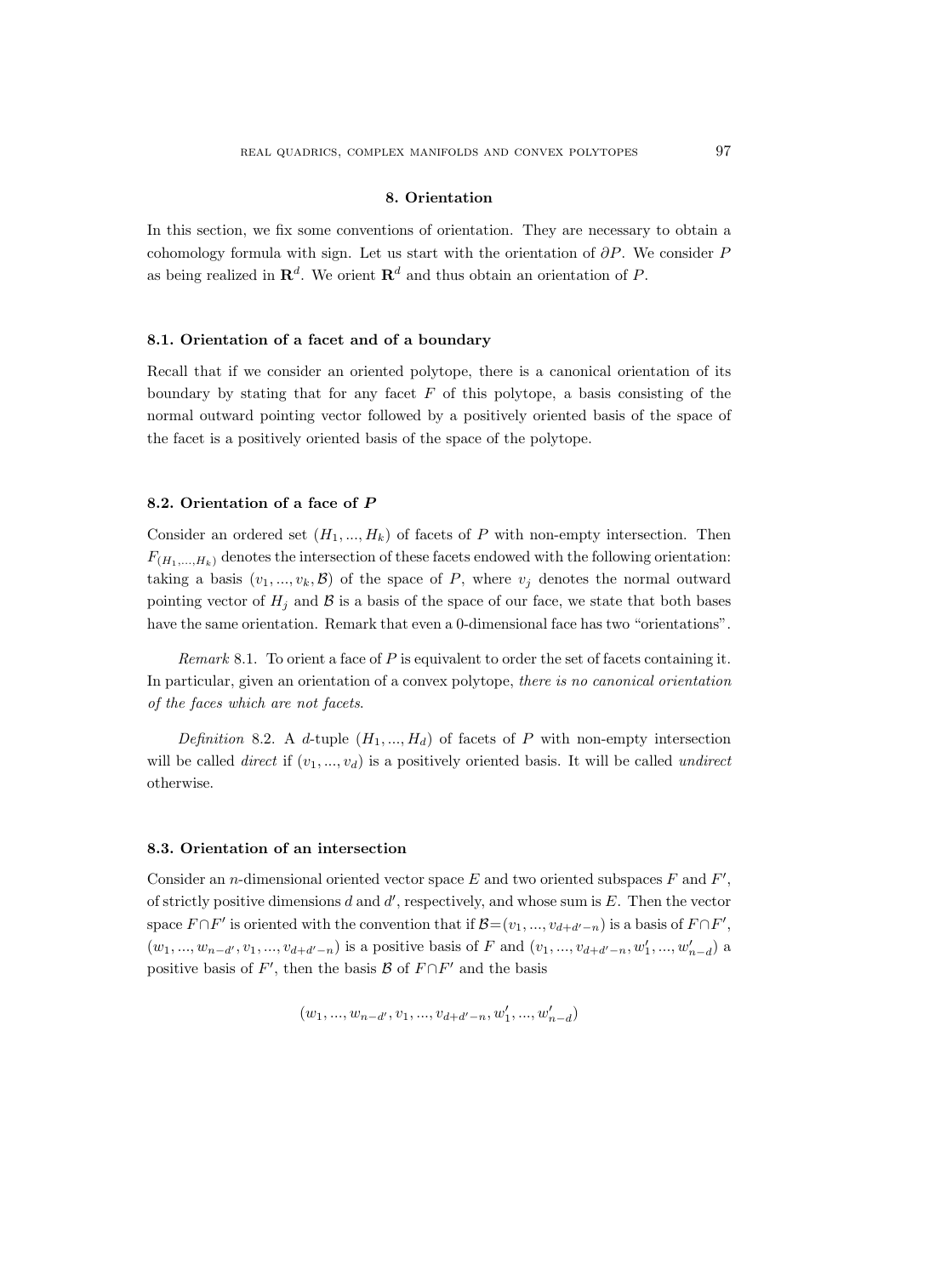have the same sign. In the special case where  $F \cap F'$  is reduced to  $\{0\}$ , we state that  $F \cap F'$  is positively oriented if  $(w'_1, ..., w'_{n-d}, w_1, ..., w_{n-d'})$  is a positive basis of  $\mathbb{R}^d$ . This convention is taken to guarantee the statement of Lemma 8.4 (below) in this special case.

Remark 8.3. With this definition, the orientations of  $F \cap F'$  and  $F' \cap F$  may differ.

The previous convention is a generalization of the convention of orientation of a face, since we have the following result.

LEMMA 8.4. With the orientation conventions above,  $F_{IJ}$  is equal to  $F_I \cap F_J$  as an oriented face.

*Proof.* Let  $v_i$  (respectively,  $v'_i$ ) denote the normal outward pointing vector of the ith facet of I (respectively, J). We may assume that  $F_I$  and  $F_J$  are orthogonal. Let  $\beta$ be a basis of  $F_I \cap F_J$ . Then  $(v_1, ..., v_k, v'_1, ..., v'_{k'}, \mathcal{B})$  is a positive basis of  $\mathbb{R}^d$  if and only if  $(v'_1, ..., v'_{k'}, \mathcal{B})$  is a positive basis of  $F_I$ , whereas  $(v'_1, ..., v'_{k'}, \mathcal{B}, v_1, ..., v_k)$  is a positive basis of  $\mathbf{R}^d$  if and only if  $(\mathcal{B}, v_1, ..., v_k)$  is a positive basis of  $F_J$ . The claim follows then easily.  $\Box$ 

LEMMA 8.5. Let  $P$  be an oriented polytope. Let  $F$  be a face of  $P$ . Fix an orientation of  $F$ . With the orientation conventions above, the oriented boundary of  $F$  is given by

$$
\partial F = \sum_{\substack{H \in \mathcal{F} \\ F \cap H \neq F, \varnothing}} F \cap H,
$$

where  $F$  is considered as an oriented polytope and  $H$  is endowed with the canonical orientation of ∂P.

*Proof.* We may find  $\langle I \rangle = (i_1, ..., i_k)$  such that  $F_{\langle I \rangle} = F$  as oriented faces (the angles mean that the order on I may be different from its natural order). Now, set  $\mathcal{F}=(i_1, ..., i_n)$ (as ordered sets) up to an even permutation. For  $k < j \le n$ , the oriented face  $F_{\{I\}\{i_i\}}$  is a facet of  $F_{\langle I\rangle}$  (if non-empty) which is easily seen to be positively oriented with respect to the convention about the orientation of a facet. Therefore,

$$
\partial F = \sum_{k < j \leqslant n} F_{\langle I\rangle \{i_j\}}.
$$

The result follows now by Lemma 8.4.

8.4. Orientation of a simplicial face of  $P^*$ 

We orient  $\Delta_I$  for  $I\subset\mathcal{F}$  by stating that if  $i_0\lt\ldots\lt i_k$  are the ordered elements of I, then the basis  $\overrightarrow{e_0e_1},...,\overrightarrow{e_0e_k}$  is a positively oriented basis of the space of  $\Delta_E$  (where the  $e_i$ 's are the vertices of  $\Delta_I \subset P_I^* \subset \mathbf{R}^d$ .

 $\Box$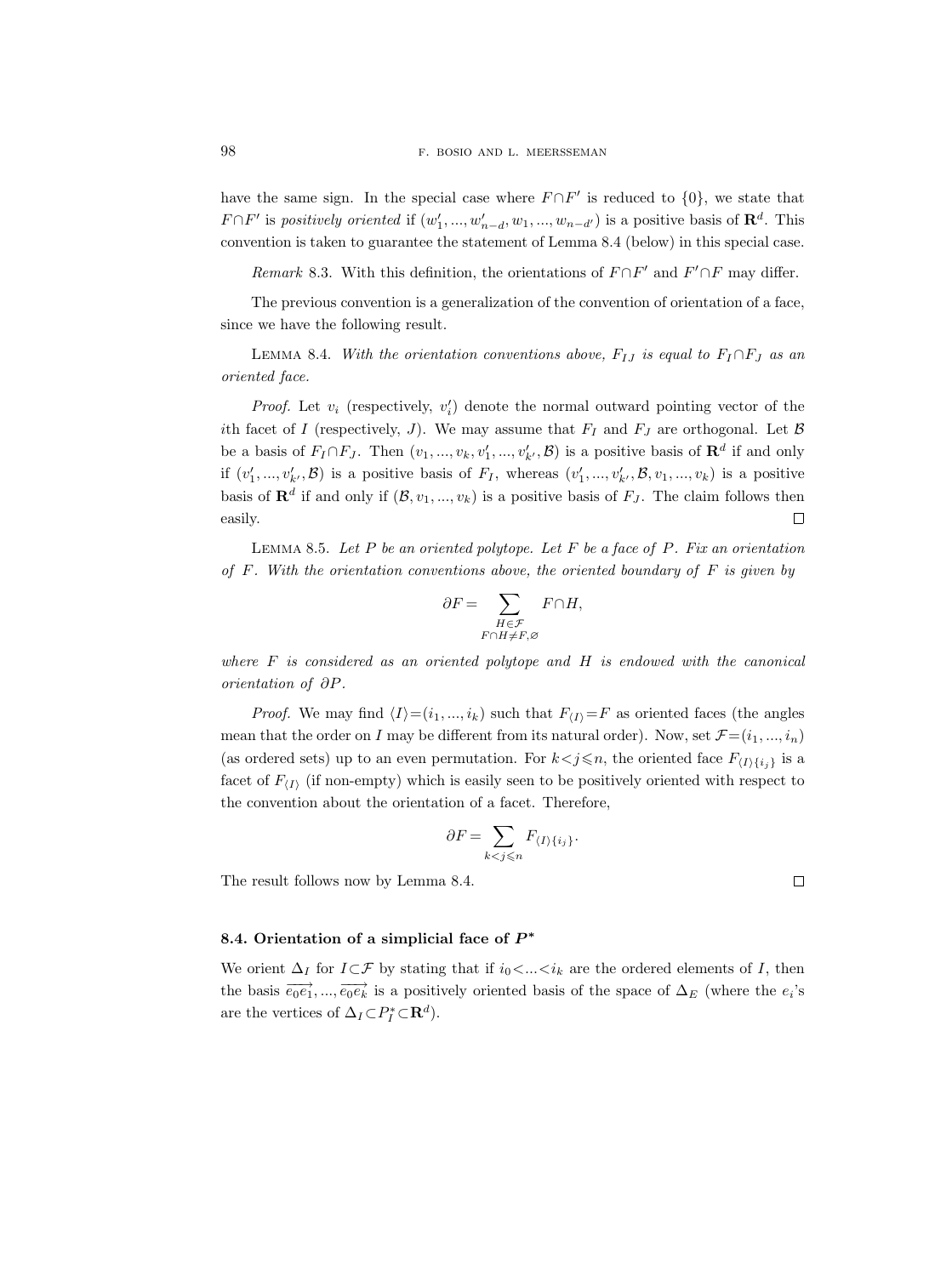Remark 8.6. We recall that, in the sequel, a subset I of  $\mathcal F$  will always be considered as an ordered set, with the order induced from the order of  $\mathcal F$ . In particular, the simplex  $\Delta_I$  is thus an oriented simplex (if non-empty), as well as the face  $F_I$  (if non-empty).

#### 9. Alexander duals

To prove the cohomology theorem (Theorem 10.1), we need to compute explicit Alexander duals of simplicial cycles. We make use of [1, vol. 3, Chapter XIII]. We first recall this construction in our context.

Let  $I = \{i_0, ..., i_k\} \subset \mathcal{F}$ . The star dual  $F_I^*$  of  $F_I$  is defined as the maximal subcomplex of the barycentric subdivision  $P_b = P_b^*$  of  $\partial P$  whose vertices are the centers of the faces of P containing  $F_I$  (see [1, vol. 1, pp. 143–144]). An orientation is fixed on  $F_I^*$  by demanding that the intersection number of  $F_I$  with  $F_I^*$  is  $+1$  ([1, vol. 3, pp. 11–17]).

LEMMA 9.1. The star dual of  $F_I$  is the barycentric subdivision of the oriented simplex  $(-1)^{kd} \Delta_I$ .

*Proof.* The set of proper faces of P containing  $F_I$  is the set  $\{F_J : J \subset I\}$ , so, using the duality between  $P$  and  $P^*$ , the star dual of  $F_I$  is, up to sign, the maximal complex of  $P_b^*$  with vertex set  $\{J : J \subset I\}$ , that is the barycentric subdivision of  $\Delta_I$ .

To compute the sign, let B be a positive basis of  $F_I$ . By §8, this means that the set  $\mathcal{B}_0 = (v_{i_0}, ..., v_{i_k}, \mathcal{B})$  is a positive basis of  $\mathbb{R}^d$ . On the other hand, assuming that 0 belongs to P and multiplying each normal vector  $v_i$  by a positive scalar if necessary, we may realize  $P^*$  as the convex hull of the points  $(v_1, ..., v_n)$ . We see, following the conventions of §8, that a positive basis of  $\Delta_I$  is given by  $\mathcal{B}' = (\overrightarrow{v_{i_0} v_{i_1}}, ..., \overrightarrow{v_{i_0} v_{i_k}})$ . By [1, vol. 1, pp. 143–144], the barycentric subdivision of  $\Delta_I$  is the star dual of  $F_I$  if and only if the set  $(v_{i_0}, \mathcal{B}, \mathcal{B}')$  is a positive basis of  $\mathbb{R}^d$ , which is equivalent to asking for  $(v_{i_0}, \mathcal{B}, v_{i_1}, ..., v_{i_k})$  to be a positive basis. Comparing it to  $\mathcal{B}_0$ , we have that its sign is  $(-1)^{k(d-k-1)}$ . Hence the statement holds.  $\Box$ 

Let c be a (cellular) k-cycle of  $P_{\mathcal{I}}$ . Assume that  $k < d-1$ . In  $\partial P$ , the cycle c is thus a boundary. Indeed, it can be written

$$
c = \sum_{|I|=d-k-1} a_I \partial F_I = \partial \left( \sum_{|I|=d-k-1} a_I F_I \right) = \partial C, \quad a_I \in \mathbf{Z}.
$$

Since we are interested in the homology class  $[c] \in \widetilde{H}_k(P_{\mathcal{I}}, \mathbf{Z})$ , we may assume that  $a_I$  is zero if  $F_I$  is in  $P_I$ , that is if  $I \cap \mathcal{I}$  is non-empty. This means that we may assume that  $a_I$ is non-zero only if  $I\subset\overline{\mathcal{I}}$ .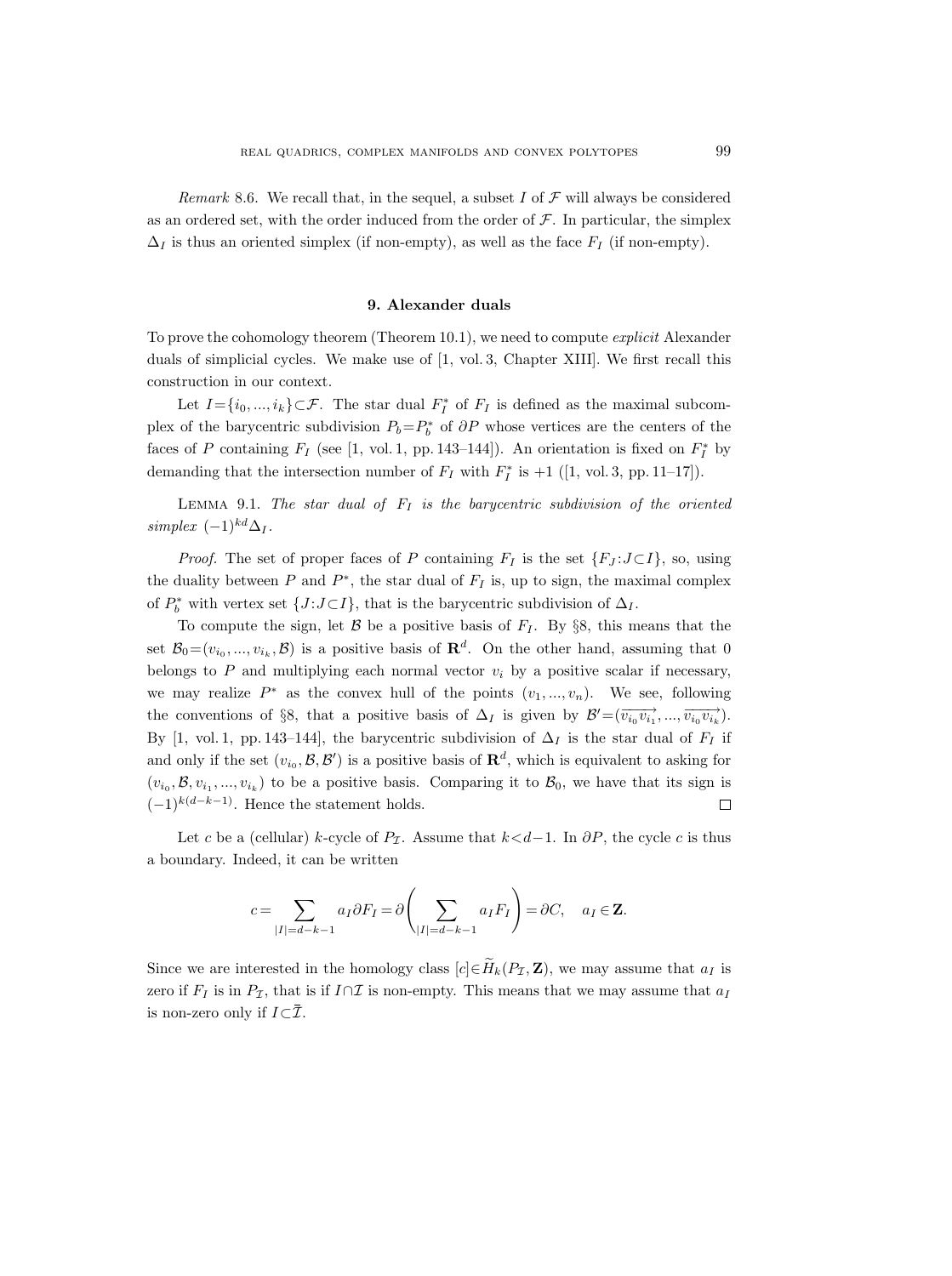Consider the star dual of C, that is the  $(d-k-2)$ -cochain

$$
C^* = \sum_{\substack{|I|=d-k-1\\I\subset \overline{\mathcal{I}}}} a_I F_I^*.
$$

From now on, we see  $C^*$  as a *cochain*, that is we identify each simplex  $\Delta_I$  with the cochain taking value 1 on  $\Delta_I$ . Then  $C^*$  is a cocycle in  $\partial P^* \backslash P^*_{\mathcal{I}}$ . The cohomology class of  $C^*$  in  $\overline{H}^{d-k-2}(\partial P^*\backslash P_{\mathcal{I}}^*,\mathbf{Z})$  is the Alexander dual of [c].

Using Lemma 9.1, Corollary 7.5 and the fact that  $C^*$  is geometrically realized in  $P_{\overline{\mathcal{I}}}^*$ , we conclude the following result.

LEMMA 9.2. The Alexander dual of the class  $[\sum a_I \partial F_I] \in \widetilde{H}_k(P_{\mathcal{I}}, \mathbf{Z})$  is the class  $(-1)^{d(k+1)} \left[ \sum a_I \Delta_I \right] \in \tilde{H}^{d-k-2}(P^*_{\tilde{I}}, \mathbf{Z}).$ 

## 10. The cohomology theorem

We may now state the cohomology theorem.

THEOREM 10.1. (Cohomology theorem) For any  $i$ , we have an isomorphism

$$
H^{i}(X,\mathbf{Z}) \simeq \bigoplus_{\mathcal{I}\subset\mathcal{F}}\widetilde{H}_{d+|\mathcal{I}|-i-1}(P_{\mathcal{I}},\mathbf{Z}).
$$

We denote by  $\psi([c])$  the preimage by this isomorphism of a class [c] in any factor of the right-hand side. Moreover, consider two classes  $[c] \in \overline{H}_k(P_{\mathcal{I}}, \mathbf{Z})$  and  $[c'] \in \overline{H}_{k'}(P_{\mathcal{J}}, \mathbf{Z})$ , and denote by [c]∩[c'] their intersection class in  $H_{k+k'-d+1}(P_{\mathcal{I}\cap\mathcal{J}}, \mathbf{Z})$ . Then, the cup product of their images by  $\psi$  is given by

$$
\psi([c]) \smile \psi([c']) = \begin{cases} \varepsilon \psi([c] \cap [c']). & \text{if } \mathcal{I} \cup \mathcal{J} = \mathcal{F}, \\ 0, & \text{otherwise,} \end{cases}
$$

where

$$
\varepsilon = \begin{cases} 1, & \text{if } \mathcal{I} = \mathcal{F} \text{ or } \mathcal{J} = \mathcal{F}, \\ \varepsilon_{IJ} \varepsilon_{\overline{\mathcal{I}} \setminus I, \overline{\mathcal{J}} \setminus J}, & \text{otherwise.} \end{cases}
$$

Remark 10.2. The following formula for the homology groups of  $X$  in terms of  $P^*$ also holds:

$$
H_i(X,\mathbf{Z}) \simeq \bigoplus_{\mathcal{I}\subset \mathcal{F}} \widetilde{H}_{i-|\mathcal{I}|-1}(P_{\mathcal{I}}^*,\mathbf{Z}).
$$

In some cases, this formula is easier to use to compute the homology groups. We will prove this formula at the same time as the formula of Theorem 10.1.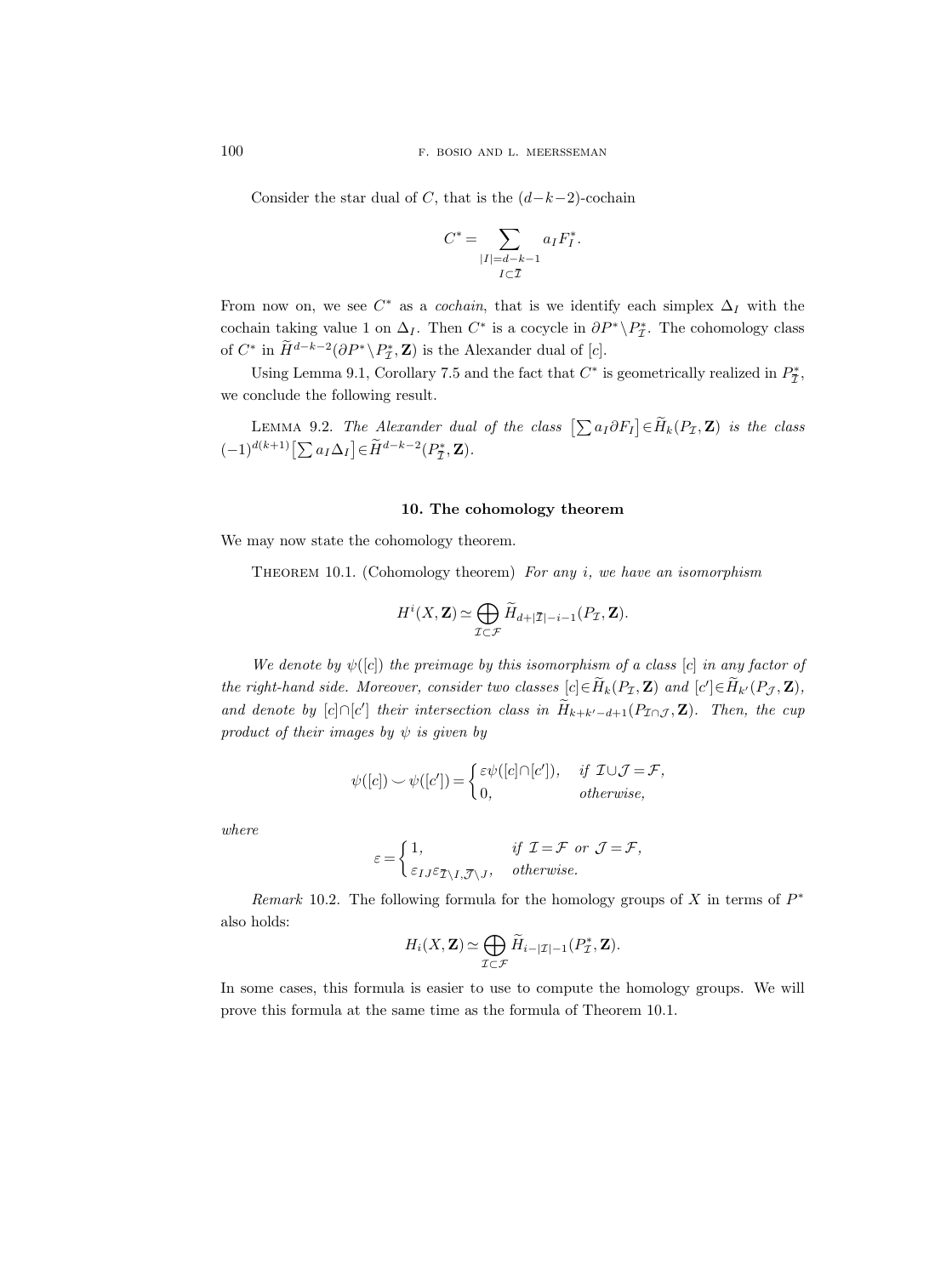

Figure 16.

Remark 10.3. If  $\mathcal I$  and  $\mathcal J$  are complementary in  $\mathcal F$  and we take classes  $[c] \in \widetilde{H}_k(P_{\mathcal I}, \mathbf Z)$ and  $[c'] \in \widetilde{H}_{k'}(P_{\mathcal{J}}, \mathbf{Z})$  with  $k+k'=d-2$ , then their intersection class in  $\widetilde{H}_{-1}(\emptyset, \mathbf{Z}) \simeq \mathbf{Z}$  is their linking number. In particular, *Poincaré duality on*  $X$  is given by Alexander duality on ∂P.

Example 10.4. Let P be the cube. Number its facets in the following way: 1, 2 and 3 denote three faces adjacent to a vertex  $v$  (as in Figure 16), whereas 1' (respectively, 2' and 3') is the opposite face to 1 (respectively, 2 and 3). The order on  $\mathcal F$  is given by

$$
1 < 2 < 3 < 1' < 2' < 3'.
$$

The sets  $P_{\{1,2,1',2'\}}$ ,  $P_{\{1,3,1',3'\}}$  and  $P_{\{2,3,2',3'\}}$  have the homotopy type of a circle. Set  $c_{12}=\partial F_3$ ,  $c_{13}=\partial F_2$  and  $c_{23}=\partial F_1$ . Then  $[c_{12}]$  (respectively,  $[c_{13}]$  and  $[c_{23}]$ ) is a generator of  $H_1(P_{\{1,2,1',2'\}}, \mathbf{Z})$  (respectively,  $H_1(P_{\{1,3,1',3'\}}, \mathbf{Z})$  and  $H_1(P_{\{2,3,2',3'\}}, \mathbf{Z}))$ ).

The sets  $P_{\{1,1'\}}$ ,  $P_{\{2,2'\}}$  and  $P_{\{3,3'\}}$  have the homotopy type of a pair of points. Set  $c_1=\partial F_{32}, c_2=\partial F_{31}$  and  $c_3=\partial F_{21}$ . Then  $[c_1]$  (respectively,  $[c_2]$  and  $[c_3]$ ) is a generator of  $H_0(P_{\{1,1'\}}, \mathbf{Z})$  (respectively,  $H_0(P_{\{2,2'\}}, \mathbf{Z})$  and  $H_0(P_{\{3,3'\}}, \mathbf{Z})$ ).

Finally, set  $c=\partial F_{132}$  and consider the generator [c] of  $H_{-1}(\varnothing, \mathbf{Z})$ .

Theorem 10.1 gives the cohomology groups of  $X$ , which are as follows:

|                  | $\widetilde{H}^i(X,\mathbf{Z})$                                                                                 |
|------------------|-----------------------------------------------------------------------------------------------------------------|
| 1, 2, 4, 5, 7, 8 | 10}                                                                                                             |
|                  | $\mathbf{Z} \cdot \psi([c_{12}]) \oplus \mathbf{Z} \cdot \psi([c_{13}]) \oplus \mathbf{Z} \cdot \psi([c_{23}])$ |
| 6                | $\mathbf{Z}\cdot \psi([c_1])\oplus \mathbf{Z}\cdot \psi([c_2])\oplus \mathbf{Z}\cdot \psi([c_3])$               |
| Q                | $\mathbf{Z} \cdot  c $                                                                                          |

and the only non-zero cup products are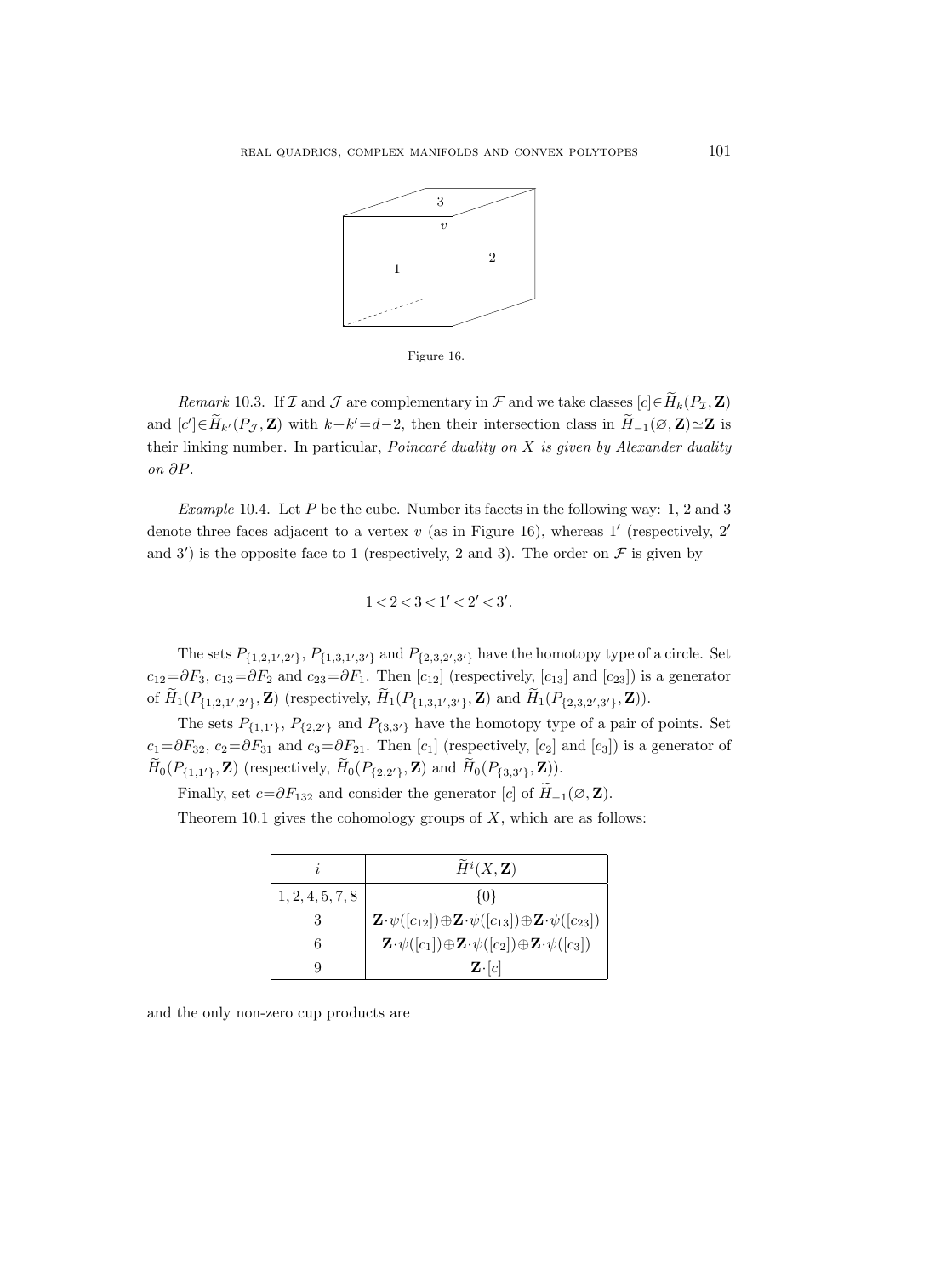102 F. BOSIO AND L. MEERSSEMAN

$$
\psi([c_{12}]) \sim \psi([c_3]) = -\psi([c_{13}]) \sim \psi([c_2]) = \psi([c_{23}]) \sim \psi([c_1]) = [c],
$$
  

$$
\psi([c_{12}]) \sim \psi([c_{13}]) = \psi([c_1]),
$$
  

$$
\psi([c_{12}]) \sim \psi([c_{23}]) = \psi([c_2]),
$$
  

$$
\psi([c_{13}]) \sim \psi([c_{23}]) = \psi([c_3]).
$$

By Corollary 4.6 and Example 0.7, we know that X is the product of spheres  $S^3 \times S^3 \times S^3$ . We here recover its cohomology ring.

*Proof of Theorem* 10.1 and Remark 10.2. We use the fact that  $X$  has the same homotopy type as the moment-angle complex  $\mathcal{Z}_P$  (Lemma 0.15). Buchstaber and Panov proved ([9, Theorems 7.6 and 7.7] for the case over a field, [3] for the general case; see also [35, Theorem 4.7]) that there exists an isomorphism of bigraded algebras

$$
H^*(X,\mathbf{Z})\simeq H\Big[\bigwedge[u_1,...,u_n]\otimes \mathbf{Z}[P^*],d\Big],
$$

where  $\mathbf{Z}[P^*]$  is the Stanley–Reisner ring of  $P^*$  [36, Chapter II], that is the polynomial ring  $\mathbf{Z}[v_1, ..., v_n]$  modulo the ideal generated by  $v_{i_1} \dots v_{i_k} \notin P^*$  (where the  $v_i$ 's are considered as abstract variables in the polynomial ring and as vertices of  $P^*$ ). The bigrading on the left-hand side is explained in [9, §7]. On the right-hand side, we have

bideg  $u_i = (-1, 2)$ , bideg  $v_i = (0, 2)$ ,  $du_i = v_i$  and  $dv_i = 0$ .

From this isomorphism, Buchstaber and Panov proved ([9, Proposition 8.18]) that

$$
H_i(X,\mathbf{Z})\simeq \bigoplus_{\mathcal{I}\subset \mathcal{F}}\widetilde{H}_{i-|\mathcal{I}|-1}(P_{\mathcal{I}}^*,\mathbf{Z}),
$$

which is exactly the formula of Remark  $10.2^{1}$ 

By Poincaré duality, we have

$$
H^i(X, \mathbf{Z}) \simeq H_{n+d-i}(X, \mathbf{Z}) \simeq \bigoplus_{\mathcal{I} \subset \mathcal{F}} \widetilde{H}_{d+|\overline{\mathcal{I}}|-i-1}(P_{\mathcal{I}}^*, \mathbf{Z}) \simeq \bigoplus_{\mathcal{I} \subset \mathcal{F}} \widetilde{H}_{d+|\overline{\mathcal{I}}|-i-1}(P_{\mathcal{I}}, \mathbf{Z}),
$$

since  $P_{\mathcal{I}}$  and  $P_{\mathcal{I}}^*$  are homotopically equivalent, by Lemma 7.4.

To obtain a more geometric formulation of Theorem 10.1, define isomorphisms

$$
[\partial F_I] \in \widetilde{H}_k(P_{\mathcal{I}}, \mathbf{Z}) \longmapsto (-1)^{d(k+1)} [\Delta_I] \in \widetilde{H}^{d-k-2}(P_{\overline{\mathcal{I}}}^*, \mathbf{Z})
$$

$$
\longmapsto u_{\overline{\mathcal{I}} \setminus I} v_I \in H^{|\overline{\mathcal{I}}|+d-k-1} [\bigwedge [u_1, ..., u_n] \otimes \mathbf{Z}[P^*], d]
$$

 $(1)$  To be more precise, this formula is proved *over a field* in [9, Proposition 8.18], since at that time the previous isomorphism of bigraded algebras was known only over a field. The same proof works over the integers, once one has the isomorphism over the integers.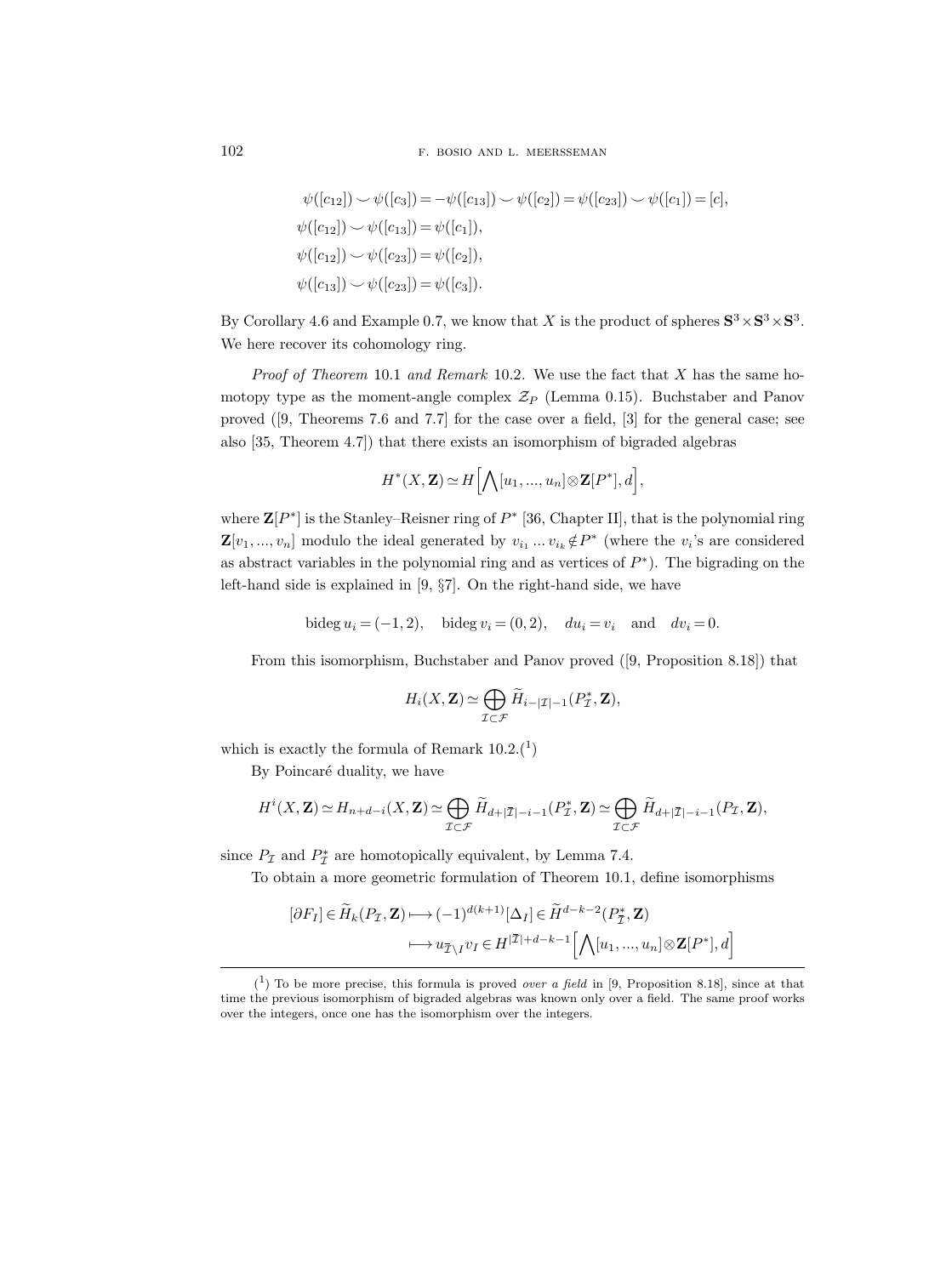and

$$
[\partial P] \in \widetilde{H}_{d-1}(P, \mathbf{Z}) \longmapsto 1 \in H^0\Big[\bigwedge [u_1, ..., u_n] \otimes \mathbf{Z}[P^*], d\Big],
$$

where  $v_I$  stands for  $v_{i_1} \dots v_{i_{d-k-1}}$  and the same convention is used on u. The first arrow is the Alexander duality described in Lemma 9.2 and the second arrow is a well-defined isomorphism by [2, Theorem 1] (see also [35, Lemma 4.5 and Theorem 5.1]).

Set  $R = \bigwedge [u_1, ..., u_n] \otimes \mathbf{Z}[P^*]$ . From these isomorphisms we may transfer the wedge product on R to a product on the homology classes of the  $P<sub>\mathcal{I}</sub>$ 's. We just handle the non-trivial cases. Let  $\mathcal I$  and  $\mathcal J$  be two proper subsets of  $\mathcal F$  whose union is  $\mathcal F$ . Let k and k' be less than d−1. Let  $I \subset \overline{I}$  with  $|I| = d-k-1$  and  $J \subset \overline{J}$  with  $|J| = d-k'-1$ . Note that

$$
\varepsilon \cdot \varepsilon_{IJ} \cdot u_{(\overline{\mathcal{I}} \cup \overline{\mathcal{J}}) \setminus (I \cup J)} v_{IJ} = u_{\overline{\mathcal{I}} \setminus I, \overline{\mathcal{J}} \setminus J} v_{IJ},
$$

where  $\varepsilon$  is defined in the statement of Theorem 10.1. We then obtain the following commutative diagram:

$$
\begin{aligned}\n[\partial F_I] \otimes [\partial F_J] &\in \widetilde{H}_k(P_{\mathcal{I}}) \otimes \widetilde{H}_{k'}(P_{\mathcal{J}}) \longrightarrow \varepsilon[\partial F_{IJ}] \in \widetilde{H}_{k+k'-d+1}(P_{\mathcal{I}\cap\mathcal{J}}) \\
&\downarrow \downarrow \\
[u_{\overline{\mathcal{I}} \setminus I} v_I] \otimes [u_{\overline{\mathcal{J}} \setminus J} v_J] \in H^p(R) \otimes H^q(R) \longrightarrow [u_{\overline{\mathcal{I}} \setminus I, \overline{\mathcal{J}} \setminus J} v_{IJ}] \in H^{p+q}(R),\n\end{aligned}
$$

where  $p = |\overline{\mathcal{I}}| + d - k - 1$  and  $q = |\overline{\mathcal{J}}| + d - k' - 1$ . Now, let

$$
c = \sum_{\substack{|I| = d-k-1 \\ I \subset \overline{\mathcal{I}}}} a_I \partial F_I, \quad a_I \in \mathbf{Z},
$$

represent a class of  $\widetilde{H}_k(P_{\mathcal{I}}, \mathbf{Z})$  and

$$
c' = \sum_{\substack{|J| = d - k' - 1 \\ J \subset \overline{J}}} b_J \partial F_J, \quad b_J \in \mathbf{Z},
$$

represent a class of  $\widetilde{H}_{k'}(P_{\mathcal{J}}, \mathbf{Z}).$ 

We want to compute the intersection class of  $[c]$  and  $[c']$ . These two classes are naturally realized in the boundaries of  $P<sub>\mathcal{I}</sub>$  and  $P<sub>\mathcal{J}</sub>$ , but do not meet transversely. We can nevertheless "push" them in the interior of these sets so that they do.

Definition 10.5. For each facet H, consider an affine function  $l_H$  on the space of P which is zero on H and positive on  $P \backslash H$ . For  $\varepsilon > 0$ , set  $H_{\varepsilon} = l_H^{-1}(\varepsilon) \cap P$ , and for a face H of P, set  $F_{\varepsilon} = \bigcap_{H \supset F} H_{\varepsilon}$ .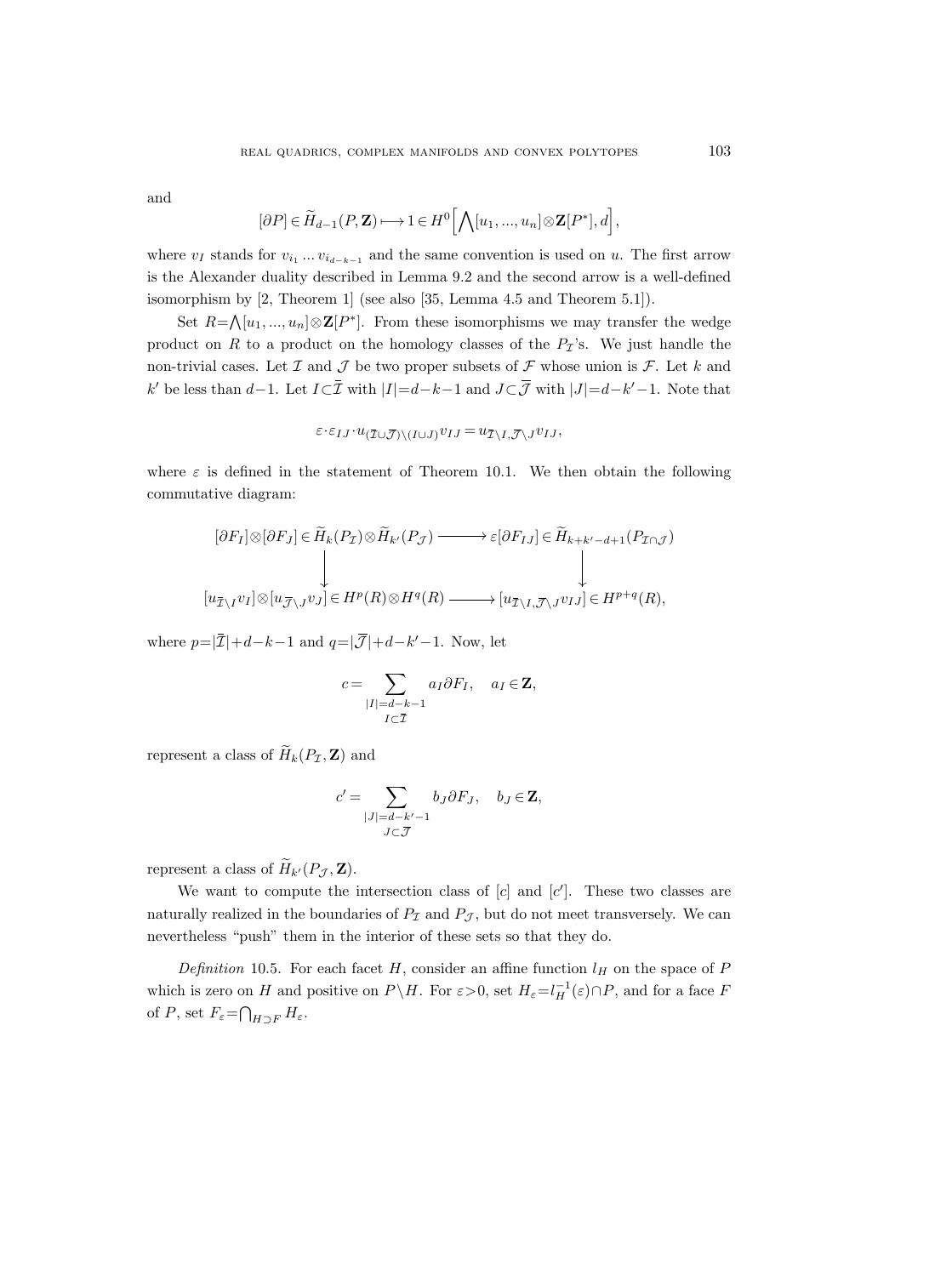The following lemma is clear.

LEMMA 10.6. Let  $F$  and  $F'$  be two faces of  $P$  that are not contained in a common facet and have non-empty intersection. Then, if  $\varepsilon$  is small enough,  $\partial F_{\varepsilon}$  and  $\partial F_{\varepsilon}'$  meet transversely and their intersection is  $\partial (F \cap F')_{\varepsilon}$ . Moreover, this works for oriented faces.

We now can compute the homology class of the intersection of our two cycles. For this, consider for every facet  $H$  of  $P$  an affine function on the space of  $P$  which is zero on H and positive on  $P \backslash H$ .

Take  $\varepsilon > 0$  small enough. Define  $[c_{\varepsilon}]$  as follows: for an element I of  $\overline{I}$  and a facet H of I meeting  $F_I$ , call  $(F_I \cap H)_{H,\varepsilon}$  the set  $(F_I \cap H)_{\varepsilon}$  when we consider H as a simple polytope and restrict the affine functions of the facets meeting  $H$  to the facets of  $H$ . Just remark now that

$$
[c] = \Big[ \sum a_I (F_I \cap H)_{H,\varepsilon} \Big],
$$

where the sum runs over  $H \in \mathcal{I}$  and  $I \in \bar{\mathcal{I}}$  such that  $F_I \cap H \neq \emptyset$ , since the cycle in the brackets above is homotopic to  $\sum a_I F_I \cap H$ .

Of course, the same is true for  $[c']$ . But these cycles meet transversely and, thanks to Lemma 10.6, their intersection can be written as

$$
[c] \cap [c'] = \Big[ \sum a_I b_J (F_I \cap F_J \cap H)_{H,\varepsilon} \Big],
$$

where the sum runs over every  $H \in \mathcal{I}$ ,  $I \in \overline{\mathcal{I}}$  and  $J \in \overline{\mathcal{J}}$  such that  $F_I \cap F_J \cap H \neq \emptyset$ ; thus, by Lemmas 8.4 and 8.5, we get

$$
[c] \cap [c'] = \sum a_I b_J [\partial F_{IJ}],
$$

 $\Box$ 

and this completes the proof.

Remark 10.7. Theorem 10.1 can also be obtained, by use of Alexander duality, directly from Baskakov's formula [2, Theorem 1]. However, it is not possible to obtain a formula with sign using only Baskakov's result as stated in [2]. On the other hand, in a previous version of this paper, Theorem 10.1 was obtained from Goresky–MacPherson's [16] and de Longueville's [24] formulas about the cohomology ring of the subspace arrangement S defined in §0 (see also [9, §8.2]). The proof was based on Alexander duality too, but was much more involved.

#### 11. Applications to the topology of the links

In this section we make use of the previous results on the cohomology ring of a 2-connected link  $X$  to investigate how complicated the topology of a link can be. We will see that the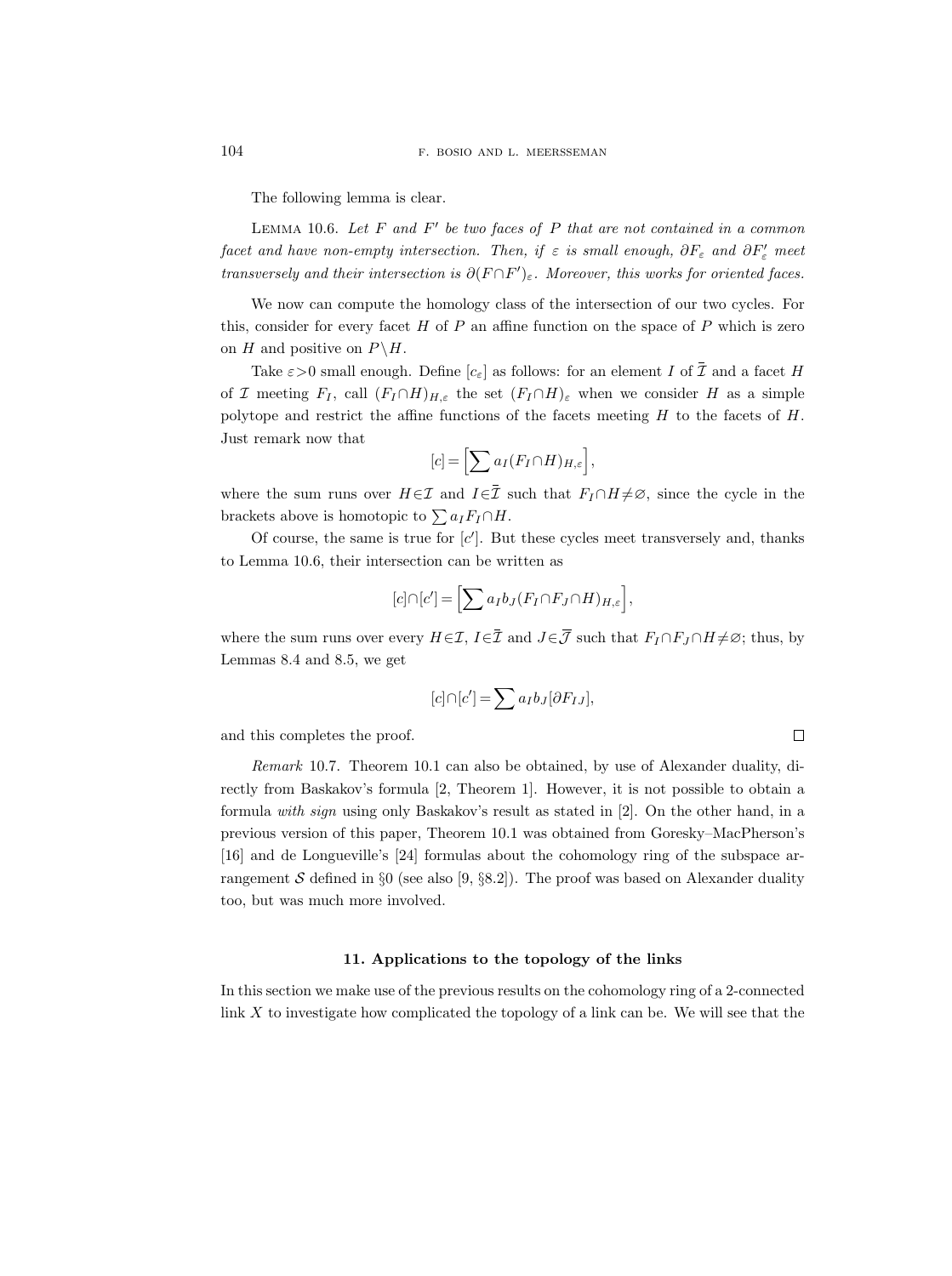complexity increases when the dimension  $d$  of the associate polytope  $P$  increases, and that the topology of a link may finally be "arbitrarily complicated".

For  $d=0$  the unique 2-connected link is a point, for  $d=1$  it is  $S^3$  (this is the case  $p=0$  and  $n=2$ ). For the polygons, the situation is not so easy, and the links are products of odd-dimensional spheres or connected sums of products of spheres: this case was completely described in [28] (cf. Theorem 6.3). In higher dimensions, the only known case is the special case where  $p=2$  ([25], [26]), where the same type of manifolds is obtained (cf. Example 0.5). On the other hand, the generalization of McGavran's results stated as Theorem  $6.3$  shows that, for any value of  $d$ , there is an infinite number of examples where the link is a connected sum of products of spheres. This leads naturally to the following question, whose positive answer was stated as a conjecture in [30].

Question A. Is it true that any 2-connected link may be decomposed into a product of odd-dimensional spheres and connected sums of products of spheres?

A weaker version of this question is the following.

Question  $A'$ . At least, is it true that the cohomology ring of a 2-connected link is isomorphic to the cohomology ring of a product of odd-dimensional spheres and connected sums of products of spheres?

This supposes to resolve first the following (easier?) question.

Question  $A''$ . Is it true that the homology of a 2-connected link is always without any torsion?

An immediate application of Theorem 10.1 is that the answer is positive if  $d \leq 4$ .

COROLLARY 11.1. If the polytope  $P$  has dimension at most 4, then the homology of the associated manifold is torsion-free.

*Proof.* In this case, every homology group of the form  $\widetilde{H}_k(P_{\mathcal{I}}, \mathbf{Z})$  is torsion-free, as  $P<sub>\mathcal{T}</sub>$  lies in  $\partial P$ , which is a sphere of dimension  $\leqslant 3$  (see [1, vol. 3, Chapter XIII, §4.12]). So is a direct sum of such groups as are the cohomology groups of X by Theorem 10.1.  $\Box$ 

We emphasize that this result, obtained as an easy consequence of Theorem 10.1, cannot be easily deduced from the classical form of the Goresky–MacPherson formula (for example in the version of [24]) applied to the complement of the subspace arrangement  $\mathcal{S}$ , since the dimension of the complex  $\Delta$ , on which the homology computations have to be done, can be much greater than 3. Therefore, this corollary illustrates all the interest in having a formula in terms of subsets of the associate polytope.

We will now prove that, even in dimension 3, the answer to Questions A and  $A'$ is negative. To see this, we will first compute how the cohomology of a link  $X$  changes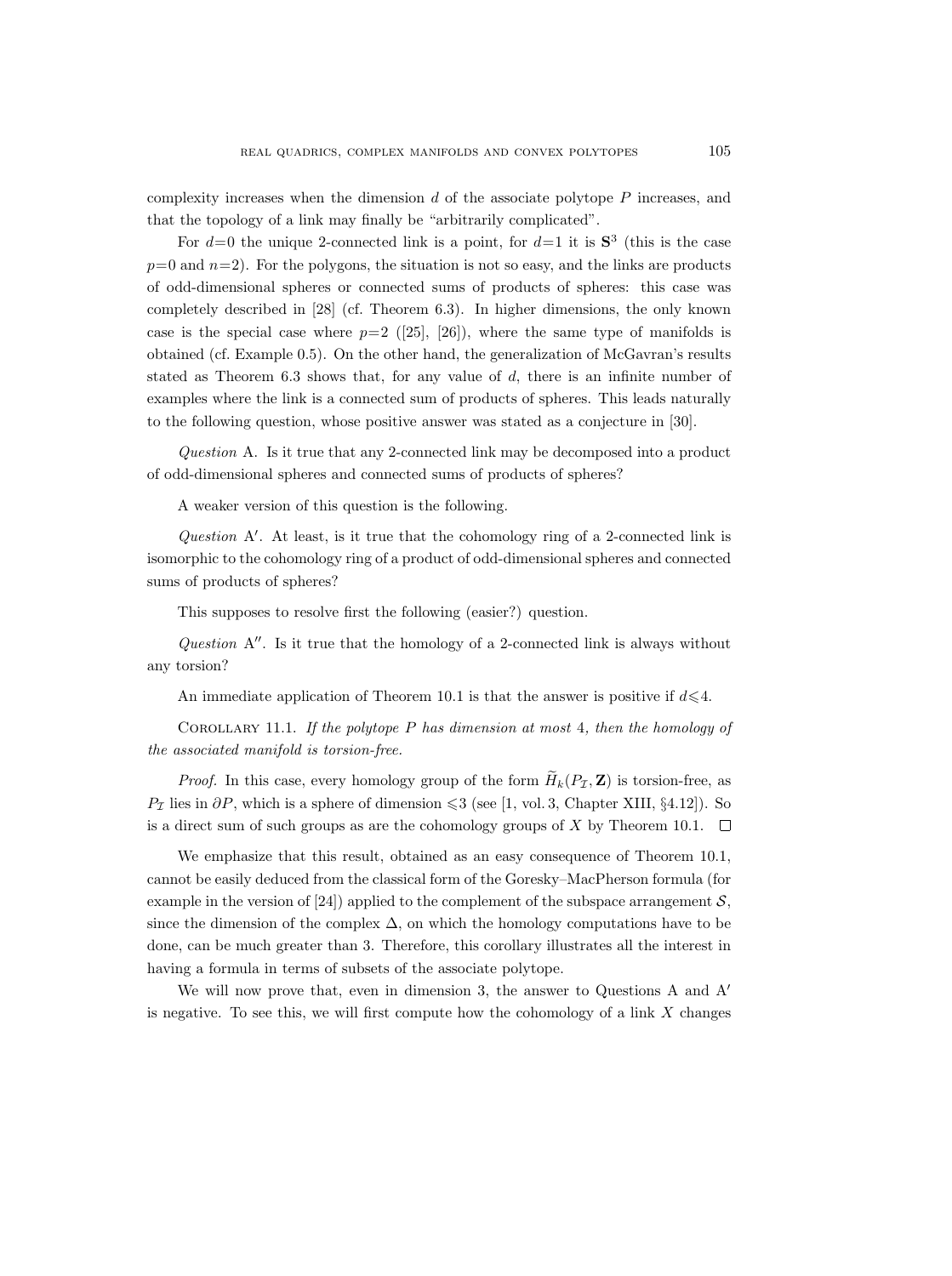when performing an elementary surgery of type  $(1, n)$  on  $X \times S<sup>1</sup>$ , that is when performing a vertex cutting on P. Recall that, by Lemma 6.1, the diffeomorphism type of the new link  $X'$  is independent of the choice of the vertex to be cut off.

PROPOSITION 11.2. Let X and X' be as above. Assume that  $d \geq 2$ . Then

$$
H^{0}(X', \mathbf{Z}) \simeq H^{n+d+1}(X', \mathbf{Z}) \simeq \mathbf{Z},
$$
  
\n
$$
H^{1}(X', \mathbf{Z}) \simeq H^{2}(X', \mathbf{Z}) \simeq H^{n+d-1}(X', \mathbf{Z}) \simeq H^{n+d}(X', \mathbf{Z}) \simeq 0,
$$
  
\n
$$
H^{i}(X', \mathbf{Z}) \simeq H^{i}(X, \mathbf{Z}) \oplus H^{i-1}(X, \mathbf{Z}) \oplus \mathbf{Z}^{\binom{n-d}{i-2d+1}} \oplus \mathbf{Z}^{\binom{n-d}{i-2d}}, \quad \text{for } 3 \leq i \leq n+d-4,
$$

where  $\binom{l}{k} = 0$  if  $k < 0$  or  $k > l$ . Moreover, the product is given by the following rules considering two cohomology classes  $[c]$  and  $[c']$  of  $X'$ .

Rule 1: If one of [c] and [c'] is in  $H^0(X',\mathbf{Z})$  or  $H^{n+d+1}(X',\mathbf{Z})$ , then the product is the obvious one. Assume that this is not the case. Then denote by  $S_{i,j}$ , for  $3 \leq i \leq n+d-2$ and  $1 \leq j \leq 4$ , the terms of the sum above, when they exist, that is

$$
H^i(X',\mathbf{Z}) = S_{i,1} \oplus S_{i,2} \oplus S_{i,3} \oplus S_{i,4}.
$$

For  $j=1,2$ , decompose  $S_{i,j}$  as  $\bigoplus_{\mathcal{I}\subset\mathcal{F}} S_{\mathcal{I},j}$ , as in Theorem 10.1. Finally, denote by  $S_j$ , for  $1 \leq j \leq 4$ , the sum of the  $S_{i,j}$ 's when i varies. We assume that [c] is in  $S_{\mathcal{I},j}$  and [c'] in  $S_{\mathcal{J},j'}$ .

Rule 2: If  $\{j, j'\}\neq \{1\}, \{1, 2\}, \{3, 4\}$  then  $[c] \setminus [c'] = 0$ . Call  $\varphi_1$  and  $\varphi_2$  the applications of  $H^i(X, \mathbf{Z})$  in  $S_{i,1}$  and  $S_{i+1,2}$ .

Rule 3: If  $j=j'=1$ , then we may assume that  $[c]=\varphi_1([c_1])$  and  $[c']=\varphi_1([c_1'])$ . Then  $[c] \smile [c'] = \varphi_1([c_1] \smile [c_1'])$ .

Rule 4: If  $j=1$  and  $j'=2$ , then we may assume that  $[c]=\varphi_1([c_1])$  and  $[c']=\varphi_2([c_2'])$ . Then  $[c] \smile [c'] = \varphi_2([c_1] \smile [c_2'])$ .

Rule 5: The cup product from  $S_3 \times S_4$  to  $H^{n+d+1}(X,\mathbf{Z}) \simeq \mathbf{Z}$  is a unimodular bilinear form, which is diagonal in the canonical bases (when these bases are suitably ordered). Note that the product vanishes when the dimensions do not correspond.

In particular, if the cohomology of  $X$  has no torsion, then neither has the cohomology of  $X'$ .

Remark 11.3. The isomorphisms are not completely canonical. Some judicious choices have to be made to obtain the desired rules about the cup product.

*Proof of Proposition 11.2.* Let v be the cut vertex,  $\mathcal{F}_v$  be the set of the facets of P that contain v, and F be the "new" facet (we will not distinguish a facet of  $P$ , even in  $\mathcal{F}_v$ , from the "same" facet of  $P'$ ).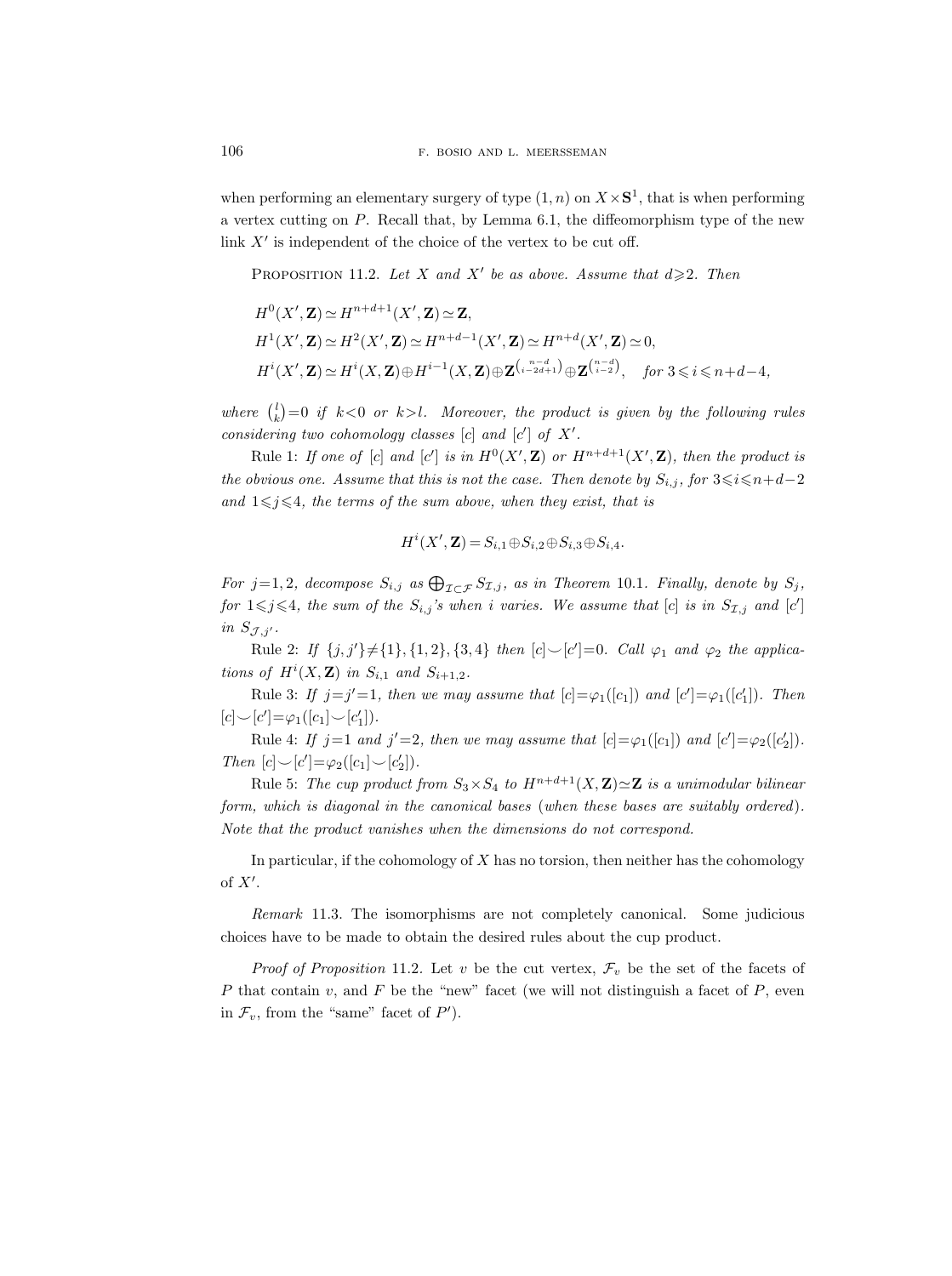*Notation* 11.4. For a subset  $\mathcal I$  of  $\mathcal F$ , we will denote by  $\mathcal I_2$  the subset of the facets of P' having the same elements as  $\mathcal{I}$ . Then, set  $\mathcal{I}_1 = \mathcal{I}_2 \cup \{F\}$ .

Let  $\mathcal{I}\subset\mathcal{F}$  be such that the intersection of  $\mathcal I$  with  $\mathcal{F}_v$  is proper and non-empty; then v belongs to the topological boundary of  $P_{\mathcal{I}}$ , and both  $P'_{\mathcal{I}_1}$  and  $P'_{\mathcal{I}_2}$  are homotopy equivalent to  $P_{\mathcal{I}}$ . Therefore, the three sets have the same reduced homology groups.

Consider now a subset  $\mathcal I$  of  $\mathcal F$  that contains  $\mathcal F_v$ . Then  $P'_{\mathcal I_1}$  is homotopy equivalent to  $P_{\mathcal{I}}$ , hence has the same reduced homology groups, and  $P'_{\mathcal{I}_2}$  is homotopy equivalent to  $P_{\mathcal{I}}$ minus a point. Therefore, if  $\mathcal{I} \neq \mathcal{F}$ , then the reduced homology groups of  $P'_{\mathcal{I}_2}$  are isomorphic to the ones of  $P_{\mathcal{I}}$ , except for  $H_{d-2}(P'_{\mathcal{I}_2}, \mathbf{Z})$  which is isomorphic to  $H_{d-2}(P_{\mathcal{I}}, \mathbf{Z}) \oplus \mathbf{Z}$ . If  $\mathcal{I} = \mathcal{F}$ , then  $P'_{\mathcal{I}_2}$  is contractible, hence has no reduced homology.

Consider now a subset  $\mathcal I$  of  $\mathcal F$  that is disjoint from  $\mathcal F_v$ . Then  $P'_{\mathcal I_2}$  is homotopy equivalent to  $P_{\mathcal{I}}$ , hence has the same reduced homology groups, and  $P'_{\mathcal{I}_1}$  is homotopy equivalent to the disjoint union of  $P_{\mathcal{I}}$  with a point. Therefore, if  $\mathcal{I}\neq\emptyset$ , then the reduced homology groups of  $P'_{\mathcal{I}_1}$  are isomorphic to the ones of  $P_{\mathcal{I}}$ , except for  $H_0(P'_{\mathcal{I}_2}, \mathbf{Z})$  which is isomorphic to  $\widetilde{H}_0(P_{\mathcal{I}}, \mathbf{Z}) \oplus \mathbf{Z}$ . If  $\mathcal{I} = \varnothing$ , then  $P'_{\{F\}} = F$  is contractible and has no reduced homology.

Let *i* be an integer. Then, the above results allow us to compute  $H^{i}(X', \mathbf{Z})$ :

$$
H^{i}(X', \mathbf{Z}) \simeq \bigoplus_{\mathcal{I} \subset \mathcal{F}} \widetilde{H}_{d+|\overline{\mathcal{I}}_{1}|-i-1}(P'_{\mathcal{I}_{1}}, \mathbf{Z}) \oplus \bigoplus_{\mathcal{I} \subset \mathcal{F}} \widetilde{H}_{d+|\overline{\mathcal{I}}_{2}|-i-1}(P'_{\mathcal{I}_{2}}, \mathbf{Z})
$$

$$
\simeq \bigoplus_{\mathcal{I} \subset \mathcal{F}} \widetilde{H}_{d+|\overline{\mathcal{I}}|-i-1}(P'_{\mathcal{I}_{1}}, \mathbf{Z}) \oplus \bigoplus_{\mathcal{I} \subset \mathcal{F}} \widetilde{H}_{d+|\overline{\mathcal{I}}|-i}(P'_{\mathcal{I}_{2}}, \mathbf{Z}),
$$
norphic to

which is isomorphic to

Example 6. Show that

\n
$$
\bigoplus_{\substack{\mathcal{I}\subset\mathcal{F}\\ \mathcal{I}\cap\mathcal{F}_{v}\neq\varnothing}} \widetilde{H}_{d+|\overline{\mathcal{I}}|-i-1}(P_{\mathcal{I}},\mathbf{Z})\oplus \bigoplus_{\substack{\mathcal{I}\subset\mathcal{F}\\ \mathcal{I}\neq\varnothing}} (\widetilde{H}_{d+|\overline{\mathcal{I}}|-i-1}(P_{\mathcal{I}},\mathbf{Z})\oplus \mathbf{Z}^{\delta_{i+1}^{d+|\overline{\mathcal{I}}|}})
$$
\n
$$
\oplus \bigoplus_{\substack{\mathcal{I}\subset\mathcal{F}\\ \mathcal{I}\subset\mathcal{F}\\ \mathcal{I}\supset\mathcal{F}_{v}}} \widetilde{H}_{d+|\overline{\mathcal{I}}|-i}(P_{\mathcal{I}},\mathbf{Z})\oplus \bigoplus_{\substack{\mathcal{I}\subset\mathcal{F}\\ \mathcal{I}\subset\mathcal{F}\\ \mathcal{I}\neq\mathcal{F}}} (\widetilde{H}_{d+|\overline{\mathcal{I}}|-i}(P_{\mathcal{I}},\mathbf{Z})\oplus \mathbf{Z}^{\delta_{d-2}^{d+|\overline{\mathcal{I}}|-i}})
$$
\nally to

\n
$$
\widehat{\mathbf{P}} \cong \bigoplus_{\substack{\mathcal{I}\subset\mathcal{I}\\ \mathcal{I}\neq\mathcal{F}}} \widehat{\mathbf{P}} \cong \bigoplus_{\substack{\mathcal{I}\subset\mathcal{I}\\ \mathcal{I}\neq\mathcal{F}}} \widehat{\mathbf{P}} \cong \bigoplus_{\substack{\mathcal{I}\subset\mathcal{I}\\ \mathcal{I}\neq\mathcal{I}}} \widehat{\mathbf{P}} \cong \bigoplus_{\substack{\mathcal{I}\subset\mathcal{I}\\ \mathcal{I}\neq\mathcal{I}}} \widehat{\mathbf{P}} \cong \bigoplus_{\substack{\mathcal{I}\subset\mathcal{I}\\ \mathcal{I}\neq\mathcal{I}}} \widehat{\mathbf{P}} \cong \bigoplus_{\substack{\mathcal{I}\subset\mathcal{I}\\ \mathcal{I}\neq\mathcal{I}}} \widehat{\mathbf{P}} \cong \bigoplus_{\substack{\mathcal{I}\subset\mathcal{I}\\ \mathcal{I}\neq\mathcal{I}}} \widehat{\
$$

and finally to

$$
\bigoplus_{\substack{\mathcal{I}\subset\mathcal{F}\\ \mathcal{I}\neq\varnothing}} \widetilde{H}_{d+|\mathcal{\bar I}|-i-1}(P_{\mathcal{I}},\mathbf{Z})\oplus\bigoplus_{\substack{\mathcal{I}\subset\mathcal{F}\\ \mathcal{I}\neq\mathcal{F}}} \widetilde{H}_{d+|\mathcal{\bar I}|-i}(P_{\mathcal{I}},\mathbf{Z})\oplus\bigoplus_{\substack{\mathcal{I}\subset\mathcal{F}\\ \mathcal{I}\cap\mathcal{F}_v=\varnothing}}\mathbf{Z}^{\delta_{i-d+1}^{\mid\mathcal{I}\mid}\oplus}\bigoplus_{\substack{\mathcal{I}\subset\mathcal{F}\\ \mathcal{I}\supset\mathcal{F}_v\\ \mathcal{I}\neq\varnothing}}\mathbf{Z}^{\delta_{i-d+1}^{\mid\mathcal{I}\mid}\oplus}\bigoplus_{\substack{\mathcal{I}\subset\mathcal{F}\\ \mathcal{I}\supset\mathcal{F}_v\\ \mathcal{I}\neq\varnothing}}\mathbf{Z}^{\delta_{i-d+2}^{\mid\mathcal{I}\mid}.
$$

The first sum

$$
\bigoplus_{\substack{\mathcal{I}\subset\mathcal{F}\\ \mathcal{I}\neq\varnothing}} \widetilde{H}_{d+|\bar{\mathcal{I}}|-i-1}(P_{\mathcal{I}},\mathbf{Z})
$$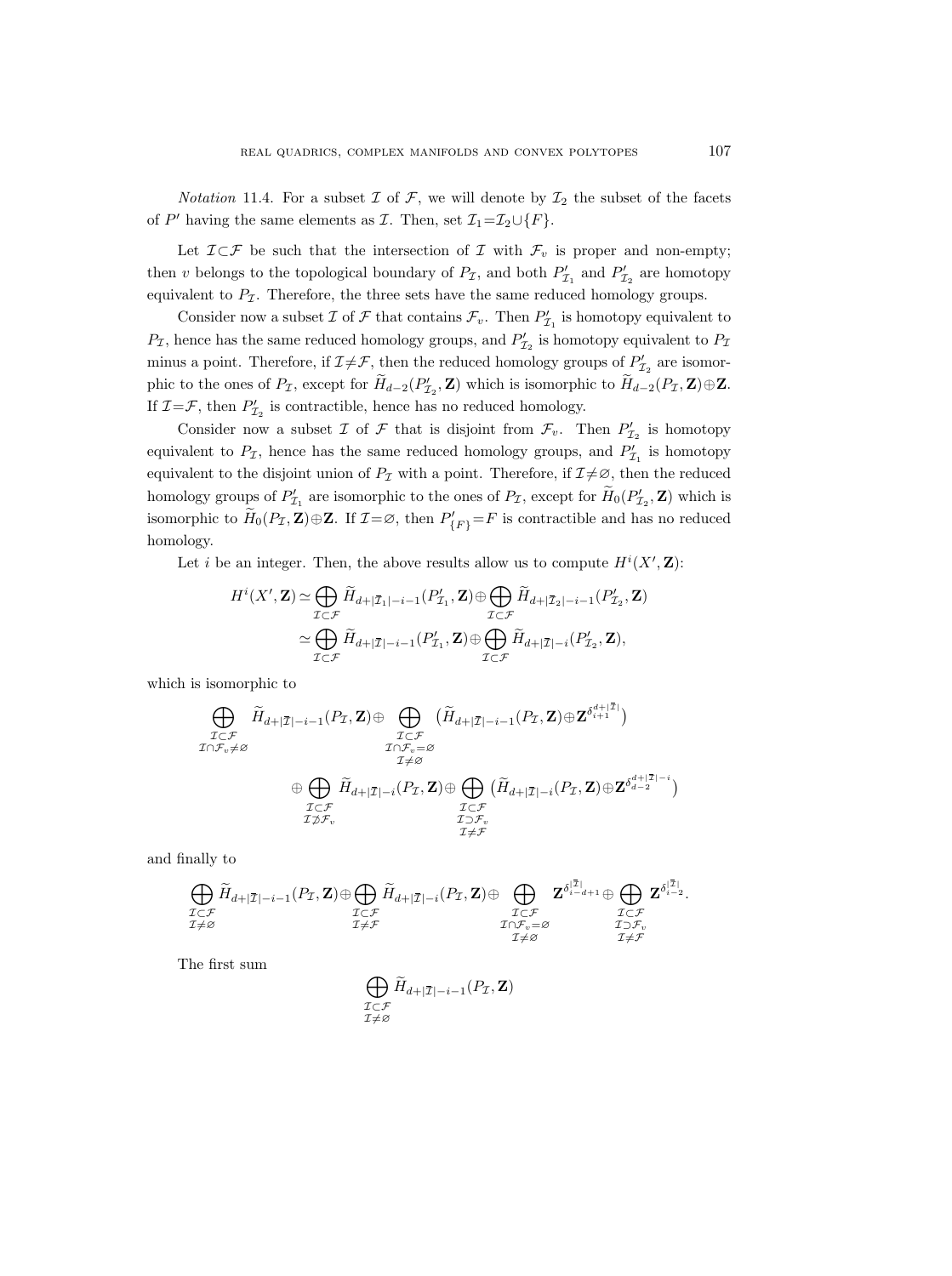is isomorphic to  $H^i(X, \mathbf{Z})$ , except when  $d+n-i-1=-1$ , that is  $i=d+n$ . Also, the second sum

> Æ I⊂F  $\mathcal{I} \!\neq\! \mathcal{F}$  $H_{d+|\bar{\mathcal{I}}|-i}(P_{\mathcal{I}},\mathbf{Z})$

is isomorphic to  $H^{i-1}(X, \mathbf{Z})$ , except when  $d-i=d-1$ , that is  $i=1$ .

On the other hand,

$$
\sum_{\substack{\mathcal{I}\subset\mathcal{F}\\ \mathcal{I}\cap\mathcal{F}_v=\varnothing\\ \mathcal{I}\neq\varnothing}} \delta_{i-d+1}^{|\mathcal{\bar I}|}
$$

is the number of non-empty subsets of  $\mathcal{F} \backslash \mathcal{F}_v$  having  $n-i+d-1$  elements. It is  $\binom{n-d}{n-i+d-1}$ , except when  $n-i+d-1=0$ , that is  $i=n+d-1$ , in which case this sum is zero.

We also have that

$$
\sum_{\substack{\mathcal{F}_v \subset \mathcal{I} \subset \mathcal{F}\\ \mathcal{I} \neq \mathcal{F}}} \delta_{i-2}^{|\mathcal{\bar I}|} = \sum_{\substack{\mathcal{\bar I} \subset \mathcal{F}\\ \mathcal{\bar I} \cap \mathcal{F}_v = \varnothing}} \delta_{i-2}^{|\mathcal{\bar I}|}
$$

is the number of non-empty subsets of  $\mathcal{F}\backslash\mathcal{F}_v$  having  $i-2$  elements. It is  $\binom{n-d}{i-2}$ , except when  $i-2=0$ , that is  $i=2$ , in which case this sum is zero.

Putting all these results together, being  $(n-d)-(n-i+d-1)=i-2d+1$ , we get the isomorphisms of the proposition.

Let us now describe the cup product. Rule 1 is obvious.

To continue, we have to clearly define the sums  $S_j$ , because they derive from isomorphims which are not, as we shall see right now, canonical.

Look first at the isomorphism  $H_0(P'_{\mathcal{I}_1}, \mathbf{Z}) \simeq H_0(P_{\mathcal{I}}, \mathbf{Z}) \oplus \mathbf{Z}$ , where  $\mathcal I$  is non-empty and does not meet  $\mathcal{F}_v$ . This isomorphism is canonical when (non-reduced) homology is concerned, but the cycles that are added (multiples of the singleton  $\langle v \rangle$ ) are not cycles in reduced homology. Look now at the isomorphism  $\overline{H}_{d-2}(P'_{\mathcal{I}_2}, \mathbf{Z}) \simeq \overline{H}_{d-2}(P_{\mathcal{I}}, \mathbf{Z}) \oplus \mathbf{Z}$ , where  $\mathcal{I} \neq \mathcal{F}$  and  $\mathcal{I}$  contains  $\mathcal{F}_v$ . The projection of  $H_{d-2}(P_{\mathcal{I}_2}, \mathbf{Z})$  over  $H_{d-2}(P_{\mathcal{I}}, \mathbf{Z})$  is canonical (hence so is its kernel, which is the factor **Z**), but the inclusion of  $H_{d-2}(P_{\mathcal{I}}, \mathbf{Z})$ in  $\widetilde{H}_{d-2}(P'_{\mathcal{I}_2}, \mathbf{Z})$  is not.

Consider a non-empty subset  $\mathcal I$  of  $\mathcal F$  disjoint from  $\mathcal F_v$ . Choose any reduced homology class in  $\widetilde{H}_0(P'_{\mathcal{I}_1}, \mathbf{Z})$ , whose value on the connected component F of  $P'_{\mathcal{I}_1}$  is equal to 1, and call  $[c_1]$  this class. It is clear that the groups  $\mathbf{Z} \cdot [c_1]$  and  $H_0(P_\mathcal{I}, \mathbf{Z})$ , whose inclusion in  $\widetilde{H}_0(P'_{\mathcal{I}_1}, \mathbf{Z})$  follows from the inclusion  $P_{\mathcal{I}} \subset P'_{\mathcal{I}_1}$ , give the desired isomorphism. Doing this for every  $\mathcal{I}$ , we thus have

$$
S_3 = \bigoplus_{\substack{\mathcal{I} \subset \mathcal{F} \\ \mathcal{I} \cap \mathcal{F}_v = \varnothing \\ \mathcal{I} \neq \varnothing}} \mathbf{Z} \cdot [c_{\mathcal{I}}].
$$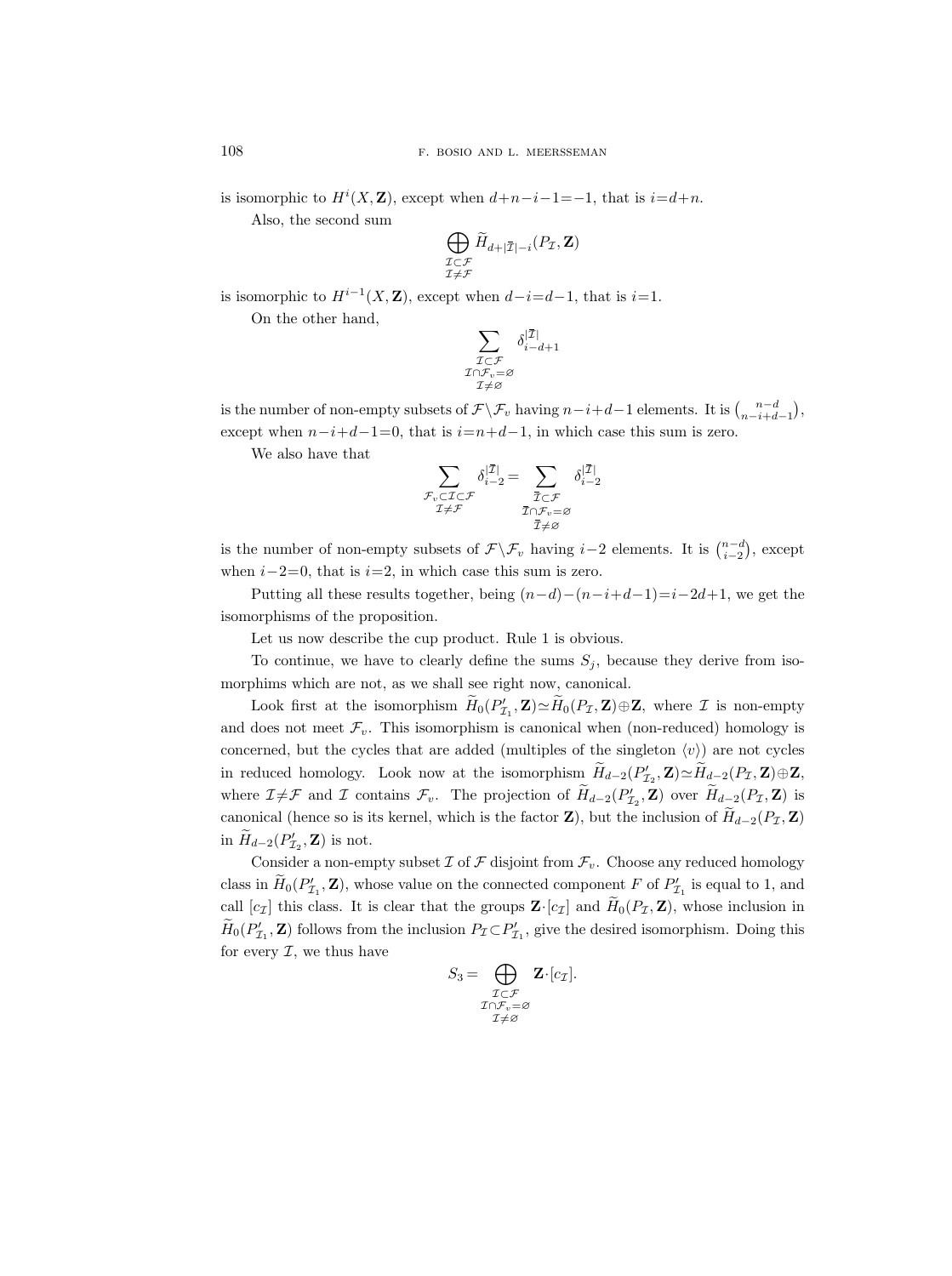Consider now  $\overline{\mathcal{I}}$ . It is a proper subset of  $\mathcal{F}$  which contains  $\mathcal{F}_v$ . The linking operation on  $\hat{H}_0(P'_{\mathcal{I}_1}, \mathbf{Z}) \times \hat{H}_{d-2}(P'_{\bar{\mathcal{I}}_1}, \mathbf{Z})$  is well defined, and the subgroup of the homology classes that are not linked with  $[c_1]$  is isomorphic to  $H_{d-2}(P_{\bar{T}}, \mathbf{Z})$ . As a consequence,  $H_{d-2}(P_{\bar{T}_1}, \mathbf{Z})$  is the direct sum of this subgroup with the group generated by the class  $[c'_{\overline{Z}}]$  of a sphere that surrounds  $F$  (this group is also the kernel of the projection coming from the inclusion  $P'_{\overline{\mathcal{I}}_1} \subset P_{\overline{\mathcal{I}}}$ ). We thus obtain

$$
S_4 = \bigoplus_{\substack{\mathcal{I} \subset \mathcal{F} \\ \mathcal{I} \cap \mathcal{F}_v = \varnothing \\ \mathcal{I} \neq \varnothing}} \mathbf{Z} \cdot [c_{\mathcal{I}}'].
$$

Rule 5 is now clear. More precisely, if we take  $[c_{\mathcal{I}}]$  and  $[c'_{\overline{\mathcal{J}}}]$  as explained above, the cup product of the corresponding cohomology classes is zero if  $\mathcal{I}\neq\mathcal{J}$ . Indeed, if  $\mathcal{I}\neq\mathcal{J}$ , then  $I \cup \overline{\mathcal{J}} \neq \mathcal{F}$  or  $\mathcal{I} \cap \overline{\mathcal{J}} \neq \emptyset$ . By Theorem 10.1, the cup product is automatically zero in the first case; in the second case, it lies in  $\widetilde{H}_{-1}(\mathcal{I}\cap\overline{\mathcal{J}},\mathbf{Z})$ . As this group is reduced to zero, the cup product is zero too. On the other hand, the cup product of the classes associated to  $[c<sub>\mathcal{I}</sub>]$  and  $[c'_{\overline{\mathcal{I}}}]$  is, up to sign, the top class of  $X'$  (more precise choices allow to exactly obtain the top class). This gives Rule 5.

For Rule 2, remark first that if both [c] and [c'] are in  $S_j$ , with  $j\neq 1$ , then the union of the corresponding subsets of  $\mathcal{F} \cup \{F\}$  is not all of  $\mathcal{F} \cup \{F\}$  (indeed, F is not in this union if  $j=2$  or  $j=4$ , and  $\mathcal{F}_v$  does not intersect the union if  $j=3$ ). We then just have to see that  $[c] \setminus [c']$  vanishes if  $j \leq 2$  and  $j' \geq 3$ .

Consider first a class  $[c'_{\overline{I}}]$  in  $S_4$ . It is realized by a  $(d-2)$ -sphere which surrounds F. Remark that every (reduced) homology class in a  $P<sub>\mathcal{I}</sub>$  can be realized by a cycle which is far away from v (except if  $\mathcal{I} = \mathcal{F}$ , but then the corresponding class is in  $H^0(X', \mathbf{Z})$  and Rule 1 applies). As F (and thus the sphere realizing  $[c'_{\overline{I}}]$ ) can be thought of very close to v, they do not intersect (neither are they linked). Hence, if  $[c']$  is in  $S_4$  and  $[c]$  is in  $S_{j'}$ , with  $j' \leq 2$ , then  $[c] \smile [c'] = 0$ .

Consider now a class  $[c_{\mathcal{I}}]$  in  $S_3$ . Let  $\mathcal{J} \neq \mathcal{F}$  and let  $[a_{\mathcal{J}}]$  be a class of  $\widetilde{H}_k(P'_{\mathcal{J}_2}, \mathbf{Z})$ . By arguments similar to those used in the proof of Rule 5, we have that the intersection class  $[c_{\mathcal{I}}] \cap [a_{\mathcal{J}}]$  corresponds to a non-trivial cohomology class of X' if and only if  $[a_{\mathcal{J}}]$ is a multiple of  $[c'_{\overline{J}}]$ . But such a class is not in  $S_2$ , and thus the cup product of a class of  $S_2$  with a class of  $S_3$  is always zero.

Rules 3 and 4 derive from our Theorem 10.1. Assume that  $F$  is the greatest element for the order that we consider on  $\mathcal{F} \cup \{F\}.$ 

Given a proper non-empty subset I of F, and  $[a] \in \widetilde{H}_k(P_{\mathcal{I}}, \mathbf{Z})$ , recall that  $\psi([a])$  is its image in  $H^{|\mathcal{I}|+d-k-1}(X,\mathbf{Z})$ . Let  $\psi_i([a])=\varphi_i(\psi([a]))$  for  $i=1,2$ . Via our isomorphisms, [a] is identified with some classes  $[a_j] \in \overline{H}_k(P'_{\mathcal{I}_j}, \mathbf{Z})$  for  $j = 1, 2$ . Denoting by  $\psi'$  the application on X' which is equivalent to  $\psi$  on X, we have  $\psi_j([a]) = \psi'([a_j])$  for  $j = 1, 2$ .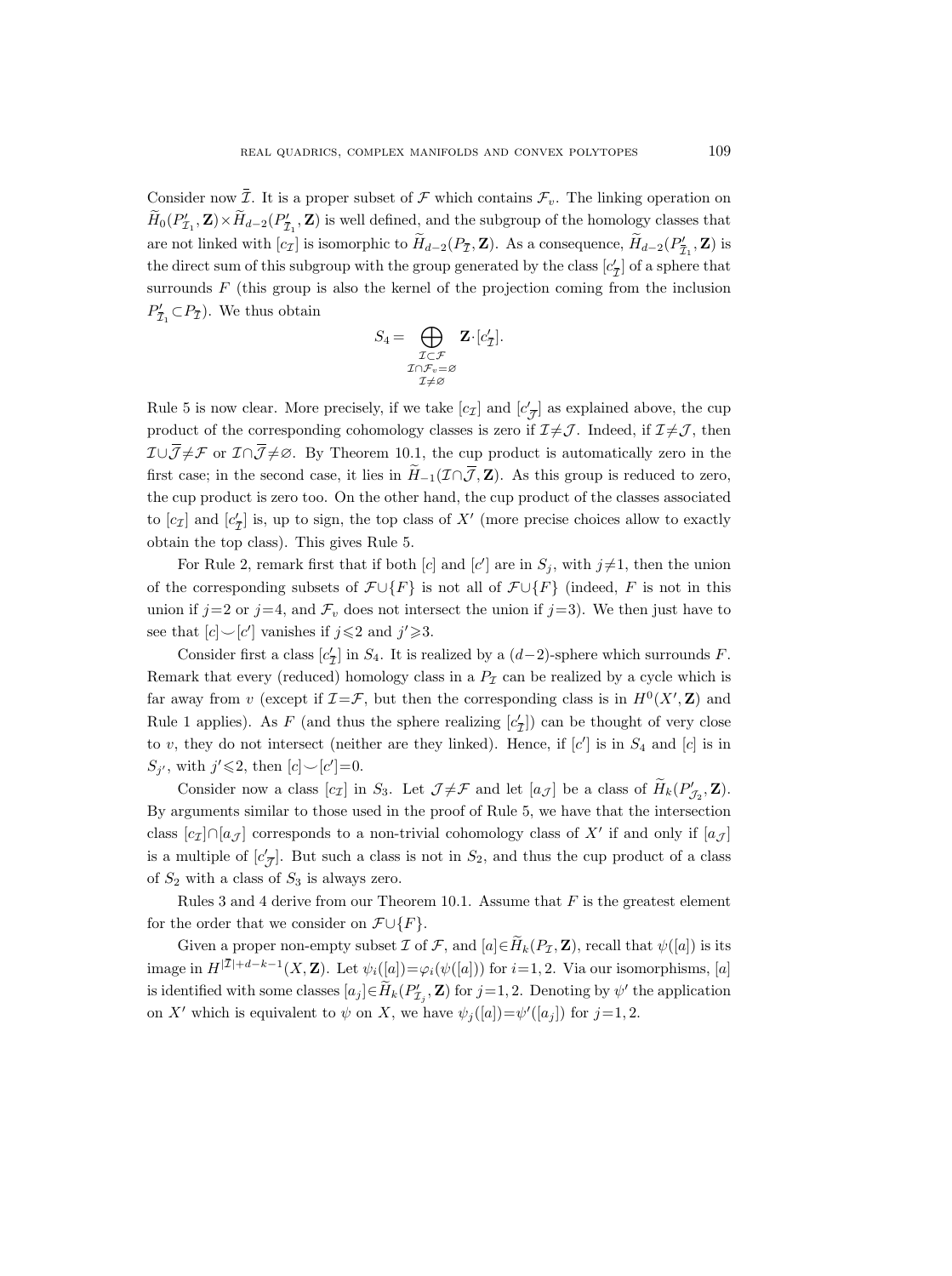



Consider now  $[a] \in \widetilde{H}_k(P_{\mathcal{I}}, \mathbf{Z})$  and  $[b] \in \widetilde{H}_{k'}(P_{\mathcal{J}}, \mathbf{Z})$  (*I* and *J* proper and non-empty) with  $a=\partial F_I$  and  $b=\partial F_J$ . Assume moreover that  $\mathcal{I}\cup\mathcal{J}=\mathcal{F}$  (otherwise, cup products are zero). Remark that  $[a_1] \cap [b_j] = ([a] \cap [b])_j$  for  $j=1,2$ . We then compute

$$
\psi_1([a]) \smile \psi_1([b]) = \psi'([a_1]) \smile \psi'([b_1]) = \varepsilon_{IJ} \varepsilon_{\bar{\mathcal{I}}_1 \backslash I, \bar{\mathcal{J}}_1 \backslash J} \psi'([a_1] \cap [b_1]),
$$

that is, using the definitions  $\mathcal{I}_1 = \mathcal{I} \cup \{F\}$  and  $\mathcal{J}_1 = \mathcal{J} \cup \{F\}$ ,

$$
\psi_1([a]) \smile \psi_1([b]) = \varepsilon_{IJ} \varepsilon_{\overline{I} \setminus I, \overline{J} \setminus J} \psi'(([a] \cap [b])_1)
$$
  
= 
$$
\varphi_1(\varepsilon_{IJ} \varepsilon_{\overline{I} \setminus I, \overline{J} \setminus J} \psi([a] \cap [b]))
$$
  
= 
$$
\varphi_1(\psi([a]) \smile \psi([b])).
$$

Rule 3 follows from this and Rule 4 by similar computations.

Example 11.5. Consider the cube as a simple polytope. By Corollary 4.6, the associated manifold is the product of three 3-spheres (cf. Example 10.4). Cut now a vertex. The resulting simple polytope has dimension 3 and seven facets, hence the associated manifold X has dimension 10. Note also a  $\mathfrak{S}_3$ -symmetry. Let us compute its cohomology ring as an application of Proposition 11.2.

Number the "cut face" by 0, the faces adjacent to 0 by 1, 2 and 3 (see Figure 17), and the faces "opposite" to 1, 2, and 3 by  $1', 2'$  and 3', respectively.

The cohomology groups of  $X$  are free, and the corresponding Betti numbers are given in the following table:

|                                                                               |  |  |  |  |  | 11234456789101 |
|-------------------------------------------------------------------------------|--|--|--|--|--|----------------|
| $\mid b_i(X)\mid 1\mid 0\mid 0\mid 6\mid 6\mid 2\mid 6\mid 6\mid 0\mid 0\mid$ |  |  |  |  |  |                |

Denote by  $\lambda_i$ , for  $1 \leq i \leq 3$ , the cohomology classes which generate  $H^3(\mathbf{S}^3 \times \mathbf{S}^3 \times \mathbf{S}^3, \mathbf{Z})$ , and by  $\lambda_{ij}$  the cup product  $\lambda_i \sim \lambda_j$ . For l=1,2 let  $\lambda_{i,l}$  (respectively,  $\lambda_{ij,l}$ ) be  $\varphi_l(\lambda_i)$ (respectively,  $\varphi_l(\lambda_{ij})$ ). The expression  $e_{\mathcal{I}}$ , for some  $\mathcal{I} \subset \{0, 1, 2, 3, 1', 2', 3'\}$ , denotes the

 $\Box$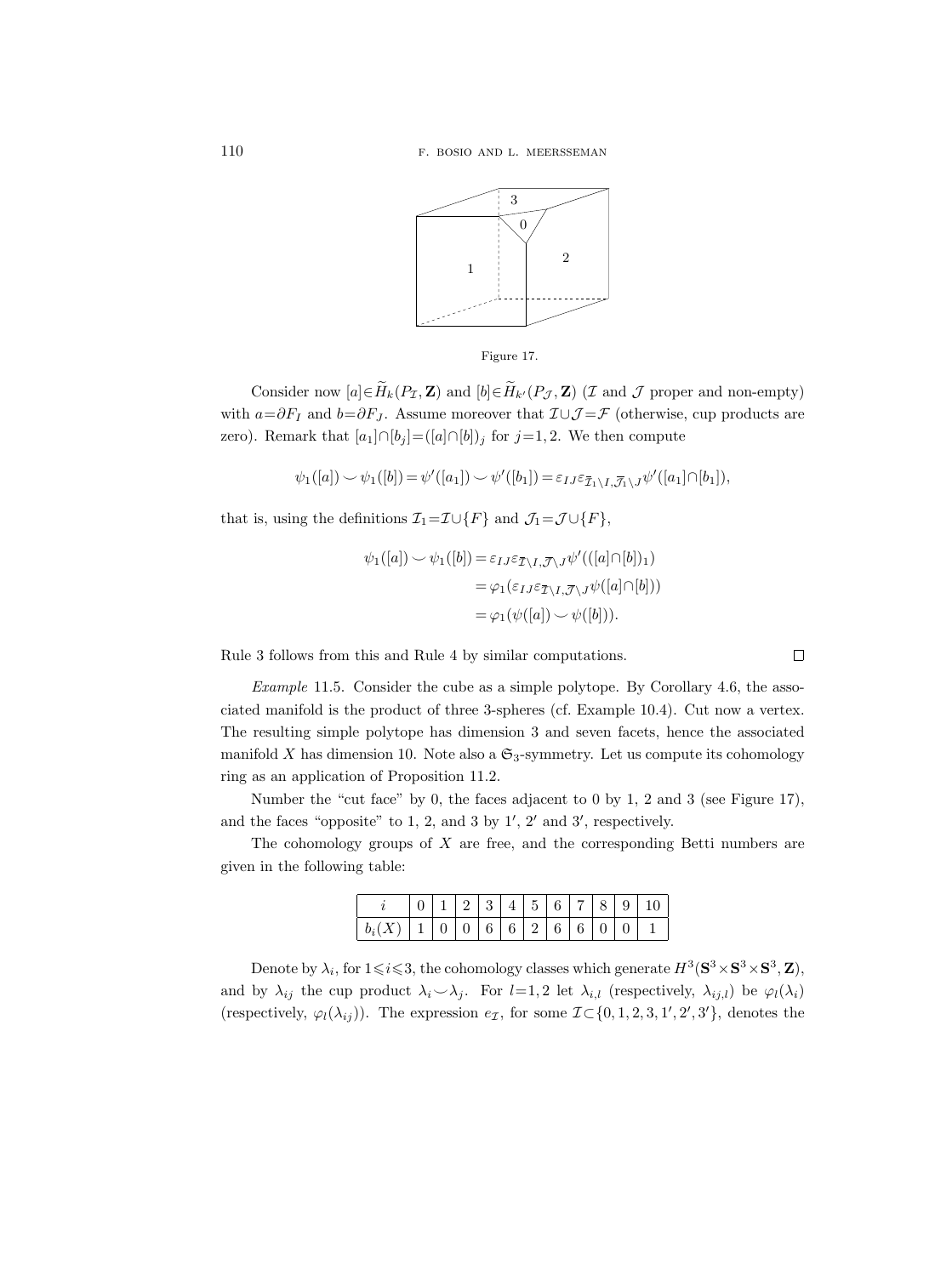generator of a cohomology class of  $P<sub>\mathcal{I}</sub>$ , and will only be used when  $P<sub>\mathcal{I}</sub>$  has only one non-zero reduced homology group and when this group is isomorphic to  $\mathbf{Z}$  (e.g.  $P_{\mathcal{I}}$  has the homotopy type of a circle). Finally, by  $\sigma$  we denote a permutation of the set  $\{1, 2, 3\}$ . Letting  $\sigma$  vary among the permutations of  $\{1, 2, 3\}$ , we have

- $H^3(X, \mathbf{Z})$  is generated by  $\lambda_{\sigma(1),1}$  and  $e_{123\sigma(1)/\sigma(2)}$ ;
- $H^4(X, \mathbf{Z})$  is generated by  $\lambda_{\sigma(1),2}$  and  $e_{123\sigma(1)}$ ;
- $H^5(X, \mathbf{Z})$  is generated by  $e_{123}$  and  $e_{01'2'3'}$ ;
- $H^6(X, \mathbf{Z})$  is generated by  $\lambda_{\sigma(1)\sigma(2),1}$  and  $e_{0\sigma(1)'\sigma(2)'}$ ;
- $H^7(X, \mathbf{Z})$  is generated by  $\lambda_{\sigma(1)\sigma(2),2}$  and  $e_{0\sigma(1)}$ .

The products of these generators are zero except for the following products:

- (i)  $\lambda_{\sigma(1),1} \! \smile \! \lambda_{\sigma(2),1} = \! \lambda_{\sigma(1)\sigma(2),1};$
- (ii)  $\lambda_{\sigma(1),1}\smile \lambda_{\sigma(2),2}=\lambda_{\sigma(1)\sigma(2),2}$  and  $\lambda_{\sigma(2),1}\smile \lambda_{\sigma(1),2}=\lambda_{\sigma(1)\sigma(2),2};$

(iii) the products which give the top class, i.e.  $\lambda_{\sigma(1),1} \sim \lambda_{\sigma(2)\sigma(3),2}$ ,  $e_{\mathcal{I}} \sim e_{\bar{\mathcal{I}}}$  and  $\lambda_{\sigma(1)\sigma(2),1}\smile\lambda_{\sigma(3),2}.$ 

It is easy to check that, in the previous example, the cohomology ring of the associated link is isomorphic neither to that of a sphere, nor to that of a connected sum of sphere products, nor to that of the product of such manifolds. The answer to Questions A and  $A'$  is thus negative even in dimension 3. Notice that the exact diffeomorphism type of the link of the previous example is not clear. We may ask the following question.

Question. Describe this manifold more precisely: for instance, can it be decomposed into a connected sum of manifolds?

In dimension 3, we may in fact characterize precisely which simple polytopes give rise to connected sums of sphere products as links, and which manifolds appear in this way. We have the following result.

PROPOSITION 11.6. Let  $P$  be a simple polyhedron. Then, the following statements are equivalent:

(i) the cohomology ring of the associated link  $X$  is isomorphic to that of a connected sum of sphere products;

- (ii) the link  $X$  is diffeomorphic to a connected sum of sphere products;
- (iii) there exists  $l>0$  such that X is diffeomorphic to

$$
\frac{1}{j=1} \, j \binom{l+1}{j+1} \mathbf{S}^{2+j} \times \mathbf{S}^{6+l-j-1};
$$

(iv) there exists  $l>0$  such that P is obtained from the 3-simplex by cutting off l well-chosen vertices.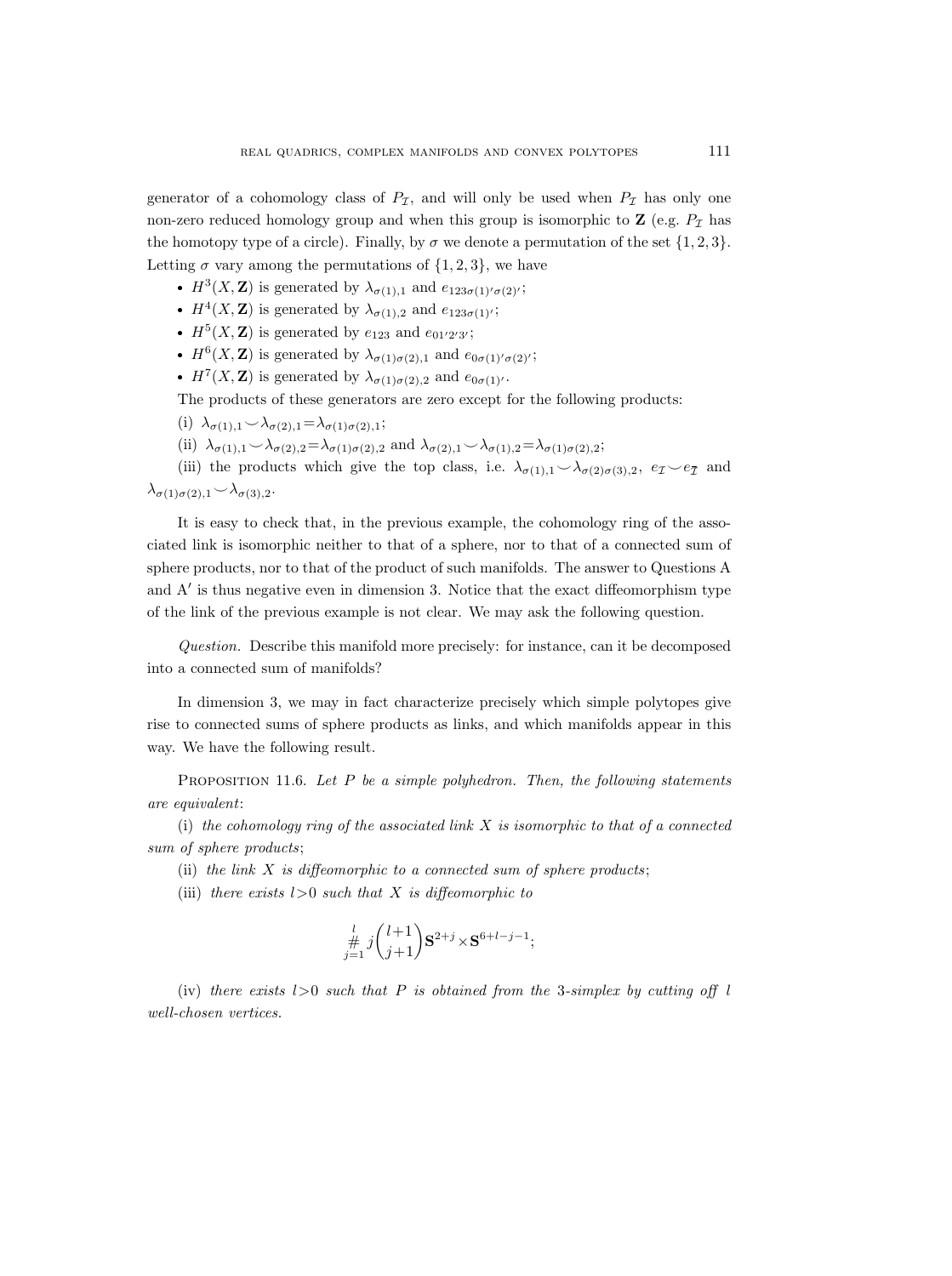*Proof.* By application of Theorem 6.3, we know that (iv) implies (iii), and of course (iii) implies (ii), and (ii) implies (i), so it is sufficient to prove that (i) implies (iv). We assume thus that the cohomology ring of the associated link  $X$  is isomorphic to that of a connected sum of sphere products.

Definition 11.7. Let  $\mathcal I$  be a subset of  $\mathcal F$ . We say that  $\mathcal I$  is a 1-cycle of facets of  $P$  if  $K_{\mathcal{I}}$  is a cycle (i.e. a connected graph all of whose vertices are bivalent).

A 1-cycle of facets can also be viewed as the data of an integer  $k \geqslant 3$  and an injective map from  $\mathbf{Z}_k$  into I, such that the images of two elements meet if and only if the two elements are equal or consecutive in  $\mathbf{Z}_k$ , and if moreover any triple of facets do not have any common vertex. The integer  $k$  is then called the *length* of the 1-cycle of facets.

*Claim.* Let F and F' be any two disjoint facets of P. Then  $\mathcal{F} \setminus \{F, F'\}$  contains a 1-cycle of facets.

To see this, consider the set  $\mathcal{I}_F$  of facets that meet F (except for F itself). Consider the maps  $\phi$  from  $\mathbf{Z}_k$  into  $\mathcal{I}_F$  having the following properties:

(i) for all  $i \in \mathbf{Z}_k$ ,  $\phi(i)$  meets  $\phi(i+1)$ ;

(ii) for all  $i \in \mathbf{Z}_k$ , consider the segment on  $\phi(i)$  joining the centers of the edges  $\phi(i)\cap\phi(i-1)$  and  $\phi(i)\cap\phi(i+1)$ . We require the polygon obtained by concatenation of all these segments to be non-trivial in the homology of  $P_{\partial} \setminus (F \cup F')$ .

There exist such maps: order  $\mathcal{I}_F$  such that the bijective order-preserving map from  $\mathbf{Z}_{|\mathcal{I}_F|}$  to  $\mathcal{I}_F$  satisfies (i). Then this map also satisfies (ii), since the polygon obtained from it is homotopic to the boundary of F. Moreover, let us prove that a minimal subset of  $\mathcal{I}_F$  fulfilling these conditions is a 1-cycle of facets.

First, such a minimal subset cannot contain exactly three globally meeting facets, as in this case the polygon considered in the point (ii) would be contained in a contractible subset (the union of the three facets) of  $P_{\partial} \setminus (F \cup F')$ , which is not allowed.

Assume now that in this minimal subset  $\{C_1, ..., C_k\}$ , the facet  $C_1$  meets  $C_j$ , for some  $2 < j < k$ . Then  $\{C_1, ..., C_j\}$  and  $\{C_1, C_j, C_{j+1}, ..., C_k\}$  satisfy (i), and one of them satisfies (ii), as the polygon of  $C_1, ..., C_k$  is homologically the sum of the polygons of these two subsets. This gives a contradiction, and the proof of the claim is completed.

We denote by  $(*)$  the property, for a simple 3-dimensional polytope, that all its 1-cycles of facets have length 3.

Assume that P does not satisfy  $(*)$ . Then we can take a 1-cycle of facets  $\mathcal I$  of P of length  $k\geqslant 4$ . In particular,  $I_1$  and  $I_3$  are disjoint. The complement of  $P_{\mathcal{I}}$  in P has two connected components  $\mathcal X$  and  $\mathcal Y$ .

The group  $H_1(P_\mathcal{I}, \mathbf{Z})$  is isomorphic to  $\mathbf{Z}$ , generated by the class of the "polygon"  $T$ whose vertices are the centers of the intersections of facets of  $\mathcal{I}$ .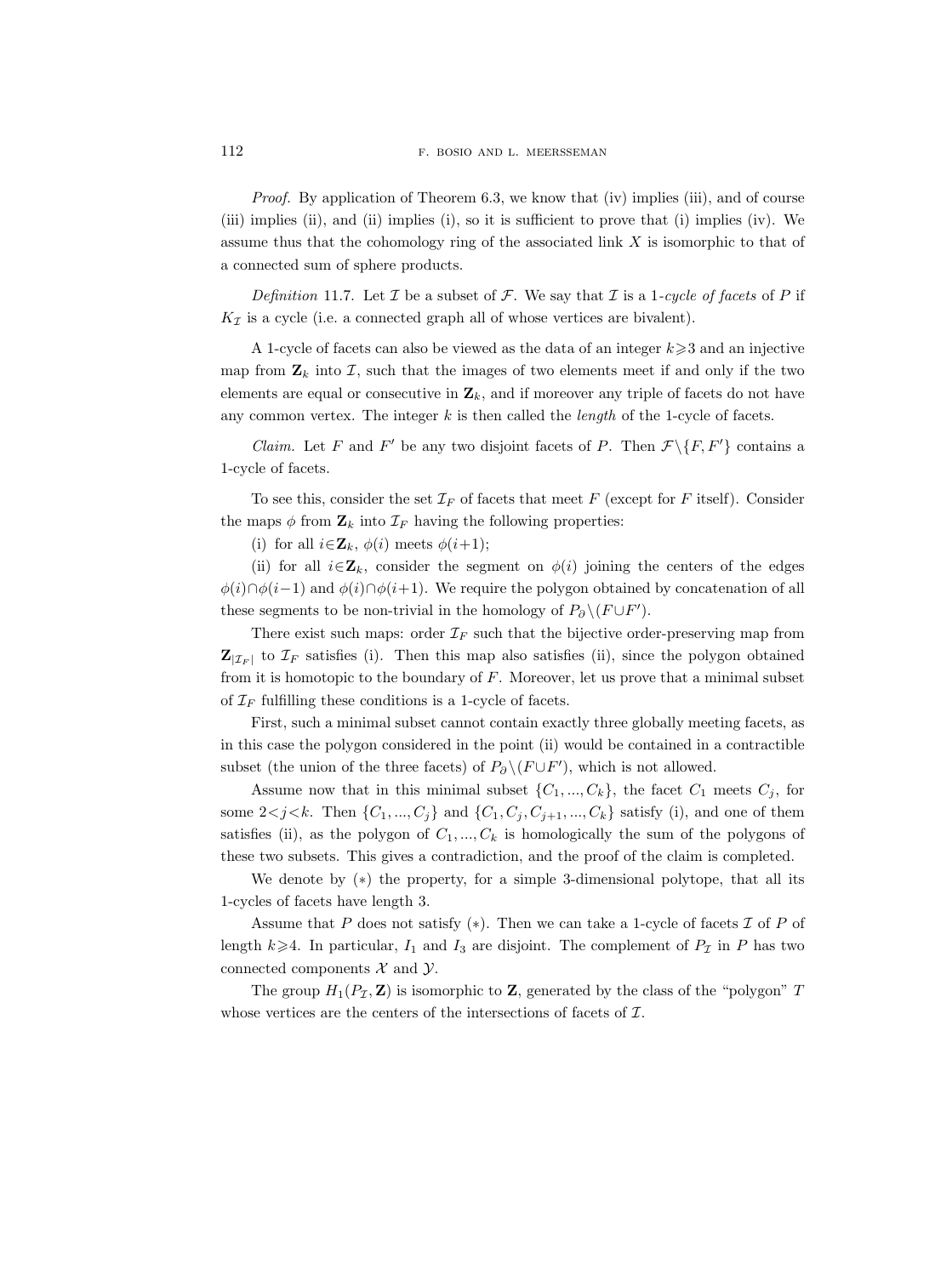

Figure 18.

Consider now  $\mathcal{J} = \{I_1, I_3\} \cup (\mathcal{F} \setminus \mathcal{I})$ . The group  $H_1(P_{\mathcal{J}}, \mathbf{Z})$  is isomorphic to **Z** too, generated by the class of a cycle  $T'$  which is decomposed as follows: for  $i=1$  or  $i=3$ , let  $x_i$  (respectively,  $y_i$ ) be in the intersection of  $I_i$  with  $\mathcal X$  (respectively,  $\mathcal Y$ ). Consider a segment in  $I_i$  joining  $x_i$  to  $y_i$ , and a path in the interior of  $\mathcal X$  (respectively,  $\mathcal Y$ ) joining  $x_1$  to  $x_3$  (respectively,  $y_1$  to  $y_3$ ). The cycle T' is obtained by the concatenation of these four paths.

Figure 18 illustrates such a situation. Here,  $P$  is the cube with the same numbering of facets as in Example 10.4. The 1-cycle of facets is  $\mathcal{I} = \{1, 2, 1', 2'\}$ , so  $\mathcal{J} = \{1, 3, 1', 3'\}$ , whereas  $\mathcal{X}=3$  and  $\mathcal{Y}=3'$ .

Now  $\mathcal{I} \cup \mathcal{J} = \mathcal{F}$  and  $\mathcal{I} \cap \mathcal{J} = \{I_1, I_3\}$ . On  $I_3$  and  $I_1$ , the intersection of T and T' is exactly one point. In particular, the intersection class of these two cycles in  $H_0(I_1\cup I_3, \mathbf{Z})$ cannot be zero. By Theorem 10.1, the class  $\psi([T])$  (respectively,  $\psi([T'])$ ) is non-trivial of dimension  $|\bar{\mathcal{I}}|+1$  (respectively,  $|\bar{\mathcal{J}}|+1$ ). Still by Theorem 10.1, the cup product  $\psi([T]) \smile \psi([T'])$  is a non-trivial cohomology class.

This class does not belong to the top-dimensional cohomology group of  $X$ , since the top class corresponds to the generator of  $H_{-1}(\mathcal{O}, \mathbf{Z})$ . This means that the cohomology ring of X is not isomorphic to that of a connected sum of sphere products, yielding a contradiction. The polytope P has only 1-cycles of facets of length 3.

We now have to show the converse, i.e. if P satisfies  $(*)$ , then P is obtained from the tetrahedron by vertex cutting. Remark that a polyhedron which is obtained from the tetrahedron by vertex cutting has (at least) two disjoint triangular facets (except if it is the tetrahedron itself).

Assume that  $P$  has a triangular face. Then, if  $P$  is not itself the tetrahedron, we can perform a flip of type  $(3,1)$  along this face so that it disappears. The resulting polytope Q satisfies (∗) too, as we cannot have created new 1-cycles of facets. It has one face less than  $P$ , and  $P$  is obtained from  $Q$  by vertex cutting.

Hence, by induction on the number of facets, we just have to show that a polytope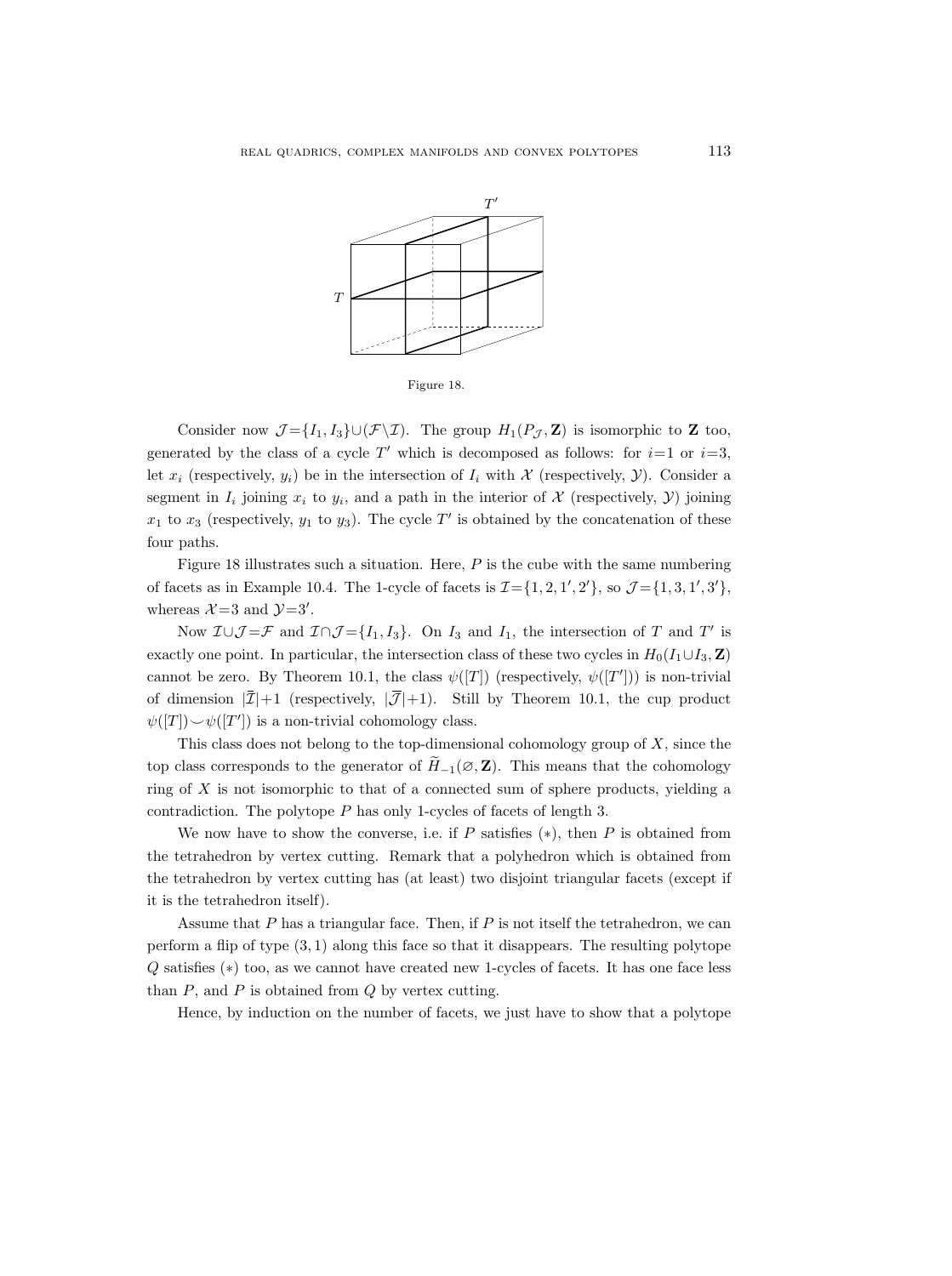having the property  $(*)$  has necessarily a triangular face. Consider a polytope P fulfilling  $(*)$ . If P is not a tetrahedron, it has two disjoint facets and, according to the claim, a 1-cycle of facets  $(F_1, F_2, F_3)$  of length 3. Now, the plane H passing through the centers of the intersections  $F_i \cap F_j$  intersects no other facet. The intersections  $P^+$  and  $P^-$  of P with the two half-spaces delimited by  $H$  are simple convex polytopes satisfying  $(*)$  and with a triangular face  $H \cap P$ . If  $P^+$  is P itself, then P has a triangular face. Otherwise,  $P^+$  has strictly less faces than P and, by induction, is obtained from the tetrahedron by vertex cutting. As it cannot be the tetrahedron (because  $F_1 \cap F_2 \cap F_3$  is empty), it has two disjoint triangular facets, and in particular one which is disjoint from  $H \cap P$ . This facet is also a triangular facet of  $P$ , which completes the proof.  $\Box$ 

In higher dimension, the simple polytopes obtained from the simplex (of the same dimension) by cutting off vertices, still give rise to links whose cohomology ring is isomorphic to that of a connected sum of products of spheres, by Theorem 6.3. Nevertheless, they are not the only ones, and a nice characterization of all the polytopes having this property does not seem to exist. In particular, the results of [26] recalled in Example 0.5 give examples of connected sums of products of spheres which cannot be obtained by Theorem 6.3. We use the notation of Example 0.5. Let  $n=10$  and  $n_1=\dots=n_5=2$ . Then, the associated link X is diffeomorphic to  $\#(5)S^7 \times S^{10}$ . Since X is 6-connected, it is not diffeomorphic to one of the links obtained by Theorem 6.3: none of them is 3-connected. Moreover, we may construct other examples. To do that, recall that an (even-dimensional) polytope is called *neighbourly* if every subset of cardinality  $d/2$  determines a face, and that such a polytope is simplicial (see  $\S 2$  and  $[17]$ ). A polytope whose dual is neighbourly is therefore simple and is called a *dual neighbourly* polytope. Here, we will only consider the even-dimensional case.

PROPOSITION 11.8. Assume that  $P$  is dual neighbourly and of even dimension. Then the cohomology ring of  $X$  is isomorphic to the one of a connected sum of sphere products.

*Proof.* We try to compute the reduced homology groups of  $P_{\mathcal{I}}$ , for  $\mathcal I$  proper and nonempty. Recall that this set is homotopy equivalent to the subcomplex of  $P^*$  corresponding to the maximal subcomplex whose vertices are those related to the facets of  $\mathcal{I}$ . For  $k< d/2-1$ , the  $(k+1)$ -skeleton of  $P^*$  is complete, by definition of neighbourlyness, hence  $P_{\mathcal{I}}$  has trivial reduced  $k$ -(co)homology.

The torsion part of  $H_{d/2-1}(P_{\mathcal{I}}, \mathbf{Z})$  is isomorphic to the torsion part of the group  $\hat{H}^{d/2}(P_{\mathcal{I}}, \mathbf{Z})$ . By Lemma 7.4 and the Alexander–Pontryagin duality (see [1, vol. 3, p. 53]), it is also isomorphic to the torsion part of the group  $H_{d/2-2}(P_{\bar{\mathcal{I}}}, \mathbf{Z})$ , and hence is trivial. In the same way, for  $k\geq d/2$ , the group  $H_k(P_{\mathcal{I}}, \mathbf{Z})$  is isomorphic to the direct sum of the free part of  $\widetilde{H}_{d-k-2}(P_{\overline{I}}, \mathbf{Z})$  and of the torsion part of  $\widetilde{H}_{d-k-3}(P_{\overline{I}}, \mathbf{Z})$ , both being trivial.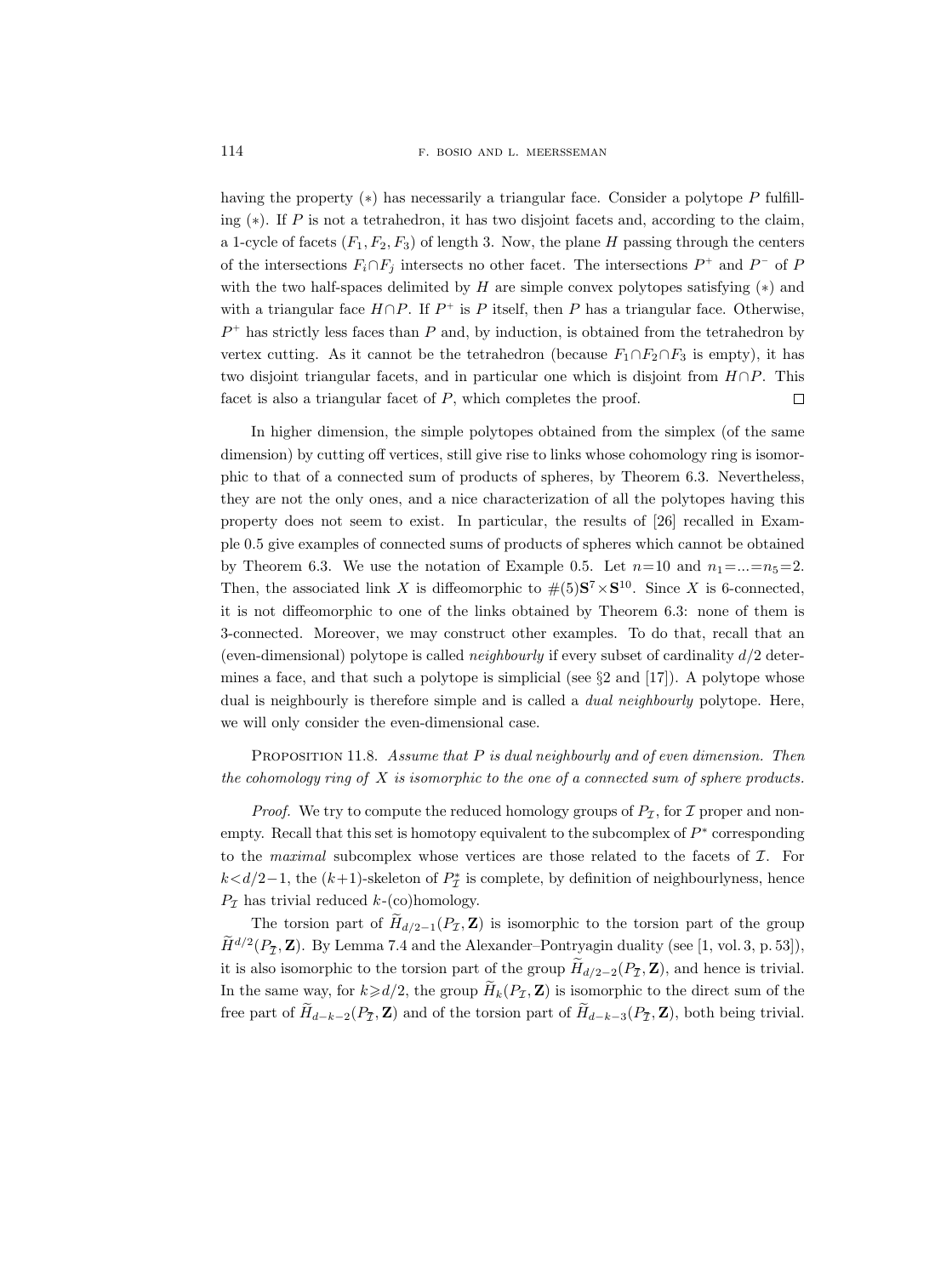To sum up, the reduced homology groups of  $P<sub>I</sub>$  vanish except in dimension  $d/2-1$ , in which case it is free.

Furthermore, if the homology intersection of two such classes is non-zero, then it must lie in the reduced homology group of dimension  $-1$  of some subset of  $\mathcal{F}$ , which must be the empty set. Finally, to conclude, we just have to see that the linking number is a unimodular bilinear form on  $H_{d/2-1}(P_{\mathcal{I}}, \mathbf{Z}) \times H_{d/2-1}(P_{\mathcal{I}}, \mathbf{Z})$ , which follows from the "little Pontryagin duality" (see [1, vol. 3, p. 91]). This proves the proposition.  $\Box$ 

*Example* 11.9. The (even-dimensional) cyclic polytopes  $(17, \S4.7)$  are examples of neighbourly polytopes. For any d and any  $v \ge d+1$ , there exists a unique cyclic polytope  $C(d, v)$  of dimension d with v vertices. Let us take  $d=4$ . Then  $C(4, 5)$  is the 4-simplex, while  $C(4, 6)$  is dual to the product of two triangles. Using the Dehn–Sommerville equations ([17, Chapter 9]), it is easy to check that  $C(4, 7)$  has 28 faces of dimension 2, and that  $C(4, 8)$  has 40 such faces. Comparing these numbers with the number of 2-faces of the 6-simplex and of the 7-simplex, this means that in  $C(4, 7)$  there exist 7 subsets  $\mathcal I$ such that  $P^*_{\mathcal{I}}$  is not contractible but homotopic to a circle, and in  $C(4, 8)$  there exist 16 such subsets. Using the homology formula of Remark 10.2, Proposition 11.8 and Lemma 0.11, we easily get the following table:

|  |  | $\mid X \mid \mathbf{S}^9 \mid \mathbf{S}^5 \times \mathbf{S}^5 \mid \#(7)\mathbf{S}^5 \times \mathbf{S}^6 \mid \#(16)\mathbf{S}^5 \times \mathbf{S}^7 \, \#(15)\mathbf{S}^6 \times \mathbf{S}^6$ |  |  |  |  |  |
|--|--|---------------------------------------------------------------------------------------------------------------------------------------------------------------------------------------------------|--|--|--|--|--|

In the first three cases, the table gives the diffeomorphism type of  $X$ ; in the third case, this follows from the fact that the same example can be obtained from Example 0.5 (take  $n=k=7$  and use Lemma 1.3). On the contrary, it guarantees only the cohomology ring of X in the last case. Notice that this last case can be obtained neither from Theorem 6.3, nor from Example 0.5.

This leads to the following conjecture.

Conjecture. If  $P$  is dual neighbourly, then  $X$  is actually the connected sum of sphere products (if not a sphere).

*Remark* 11.10. One difficult step in proving the conjecture is to prove that if  $P$  is dual neighbourly, then X has the homotopy type of a connected sum of sphere products. Related to this is the following more general question.

Question. Let X and  $X'$  be two links. Assume that they have isomorphic cohomology rings. Are they homotopy equivalent?

We will go back to this question in Part III.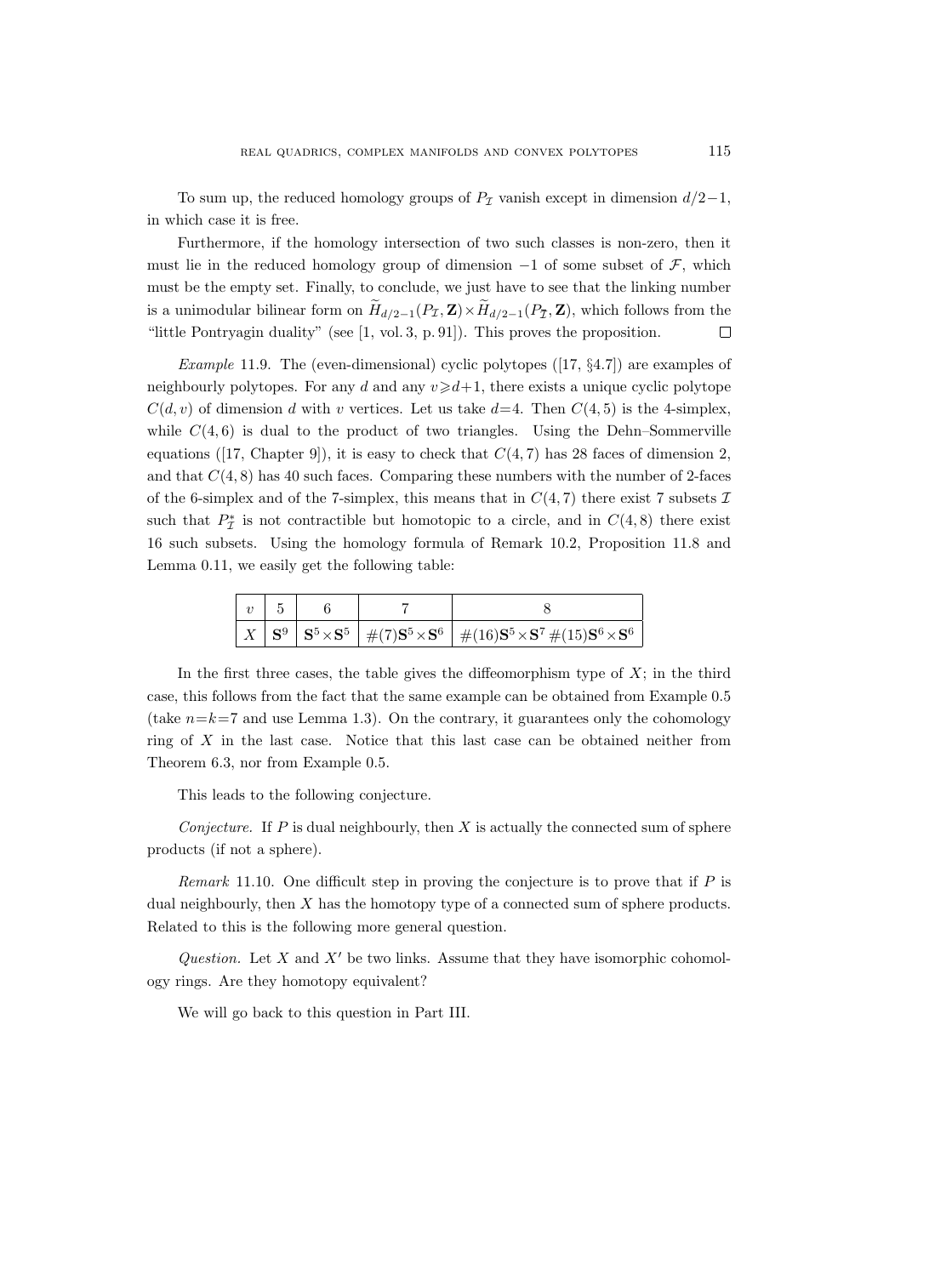To finish with this part, we have to answer Question  $A''$ . Indeed, a link may not only have torsion in (co)homology, but arbitrary torsion.

THEOREM 11.11. (Torsion theorem) The  $(co)$ homology groups of a 2-connected link may have arbitrary amount of torsion. More precisely, let  $K$  be any finite simplicial complex. Let  $N$  be the number of vertices of  $K$ . Then, there exists a 2-connected link  $X$  such that  $H^{i+N+1}(X,\mathbf{Z})$  contains  $\widetilde{H}_i(K,\mathbf{Z})$  as a direct summand (that is  $H^{i+N+1}(X,\mathbf{Z})=$  $H_i(K, \mathbf{Z}) \oplus ...$  for all  $0 \leqslant i \leqslant \dim K$ .

This is a very surprising result (at least for the authors), since the links are transverse intersections of quadrics with very special properties. $(2)$ 

*Proof.* Let K be a finite simplicial complex. Let  $\{1, ..., l\}$  be the vertex set of K. Consider the  $(l-1)$ -simplex and let its set of facets be  $\{1, ..., l\}$ . For every simplex  $I=(i_1, ..., i_p)$  of maximal dimension of K, cut off the face of the  $(l-1)$ -simplex numbered  $\{1, ..., l\}$  by a generic hyperplane. We thus obtain a simple convex polytope P. Notice that its number of facets n is the sum of  $l$  plus the number  $f$  of facets of  $K$ . Set  $\mathcal{F} = \{1, ..., l, l+1, ..., l+f\}$ . Finally, consider the associated link X.

The crucial remark is stated in Theorem 11.12 below. It describes an explicit realization of an arbitrary finite simplicial complex as a maximal subcomplex of a simplicial convex polytope. Since it has its own interest, we state it separately.

Theorem 11.11 then follows from Theorem 11.12 by application of Remark 10.2.  $\Box$ 

THEOREM 11.12. Let  $K$  be an arbitrary finite simplicial complex with vertex set  $\{1, ..., l\}$ . Let P be the simple polytope with facet set  $\{1, ..., l+f\}$  defined as above. Then, K embeds in  $P^*$  as the maximal subcomplex  $P_{\{1,\ldots,l\}}^*$ .

*Proof.* The complex K embeds naturally in the  $(l-1)$ -simplex, but not as the maximal subcomplex with vertex set  $\{1, ..., l\}$ . Now, cutting off the face of the  $(l-1)$ -simplex numbered  $\{1, ..., l\}$  by a generic hyperplane is equivalent, through the duality of polytopes, to perform a barycentric subdivision on the face  $I$  of its dual. Hence  $P^*$  is the simplicial polytope obtained from the  $(l-1)$ -simplex  $\Delta$  by performing a barycentric subdivision of all the faces of  $\Delta\backslash K$ . We thus obtain a simplicial polytope  $P^*$  such that K is the maximal simplicial subcomplex of  $P^*$  with vertex set  $\{1, ..., l\}$ .  $\Box$ 

The proof of Theorem 11.11 is constructive. Here is an example.

Example 11.13. (Compare with [21]) Consider the minimal triangulation of the projective plane  $\mathbf{P}^2(\mathbf{R})$  illustrated in Figure 19.

 $(2)$  On the other hand, this should not be a surprise to readers working on moment-angle complexes.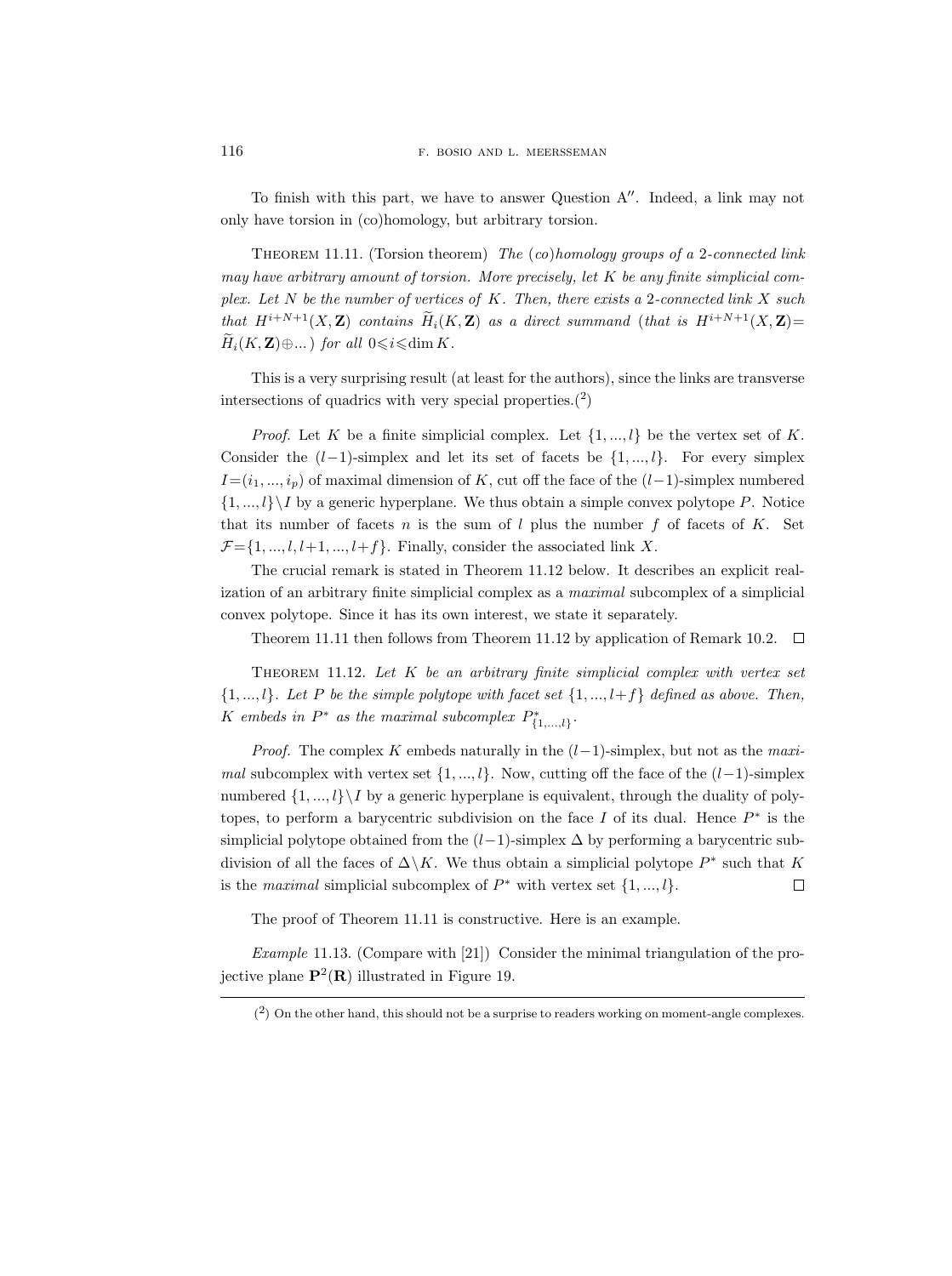



The simplices of maximal dimensions are

 $\{(356), (456), (246), (235), (145), (125), (134), (234), (126), (136)\}.$ 

Consider the 5-simplex and number its facets  $\{1, ..., 6\}$ . Cut off the faces of this simplex numbered

 $\{(123), (124), (135), (146), (156), (236), (245), (256), (345), (346)\}$ 

by generic hyperplanes. We thus obtain a simple 5-polytope with 16 facets giving rise to a 2-connected link X of dimension 21. Set  $\mathcal{F} = \{1, ..., 16\}$ . The complex  $P_{\{1, ..., 6\}}^*$  is homotopic to the projective plane by Theorem 11.12. Then, Remark 10.2 implies that

$$
H_8(X,\mathbf{Z})\simeq\bigoplus_{\mathcal{I}\subset\{1,...,16\}}\widetilde{H}_{7-|\bar{\mathcal{I}}|}(P_{\mathcal{I}}^*,\mathbf{Z})\simeq\widetilde{H}_1(P_{\{1,...,6\}}^*,\mathbf{Z})\oplus...\simeq\widetilde{H}_1(\mathbf{P}^2(\mathbf{R}),\mathbf{Z})\oplus...\simeq\mathbf{Z}_2\oplus...
$$

Therefore, not all the homology groups of  $X$  are free.

Notice that, due to Corollary 11.1, the dimension of this counterexample is sharp.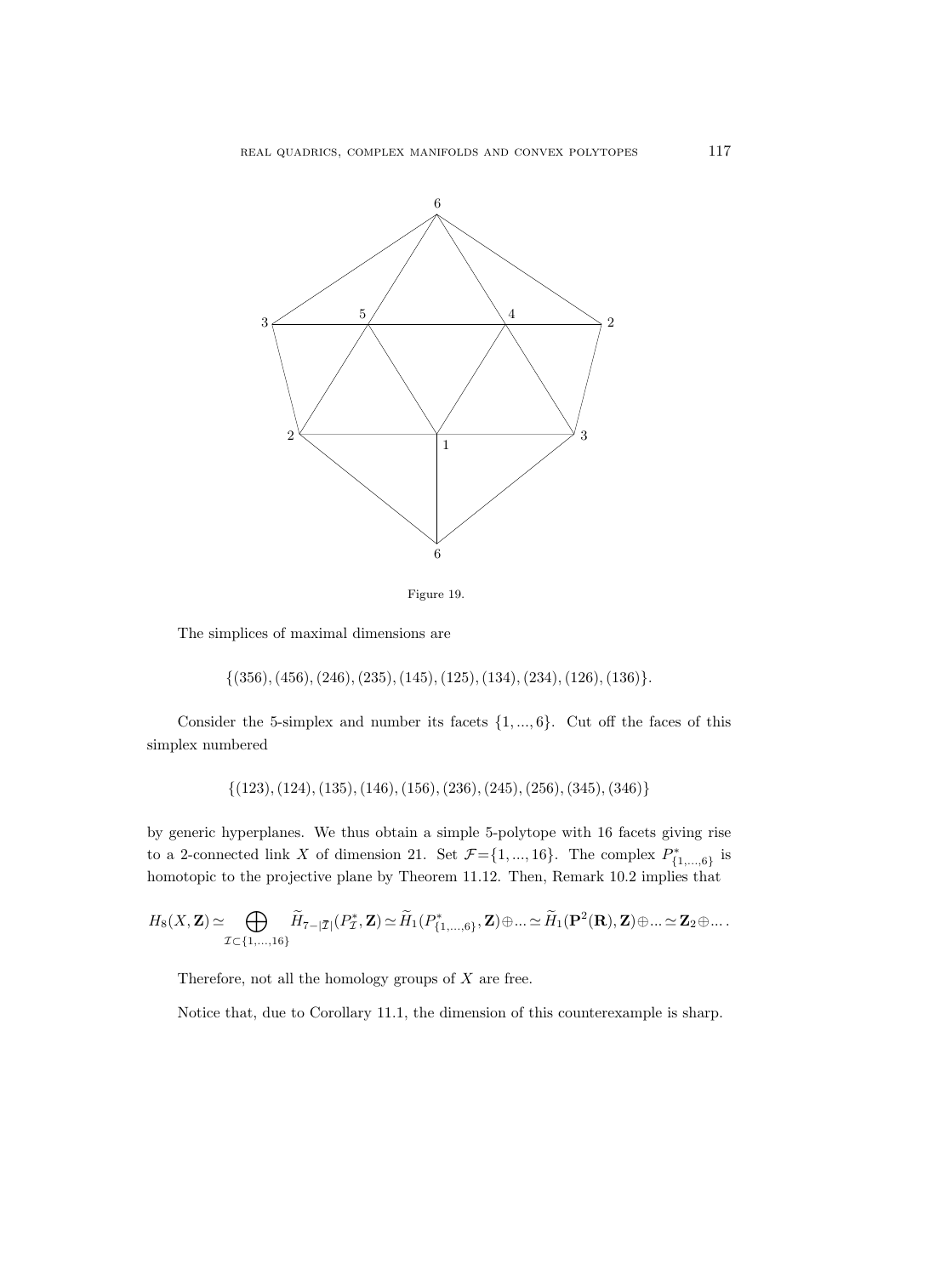## Part III. Applications to compact complex manifolds

## 12. LV-M manifolds and links

We recall very briefly the construction of the LV-M manifolds (see [30] and [31] for more details; this is a generalization of the construction presented in [27]). Let  $m>0$  and  $n>2m$  be two integers. We identify  $\mathbb{C}^m$  and  $\mathbb{R}^{2m}$  via the map

$$
i: (x_1+iy_1,...,x_m+iy_m) \in \mathbf{C}^m \longmapsto (x_1,...,x_m,y_1,...,y_m) \in \mathbf{R}^{2m},
$$

where the *i*'s inside the parentheses stand for the imaginary unit. Let  $\Lambda = (\Lambda_1, ..., \Lambda_n)$  be a set of n vectors of  $\mathbb{C}^m$  such that

$$
A = (A_1, ..., A_n) = (i(\Lambda_1), ..., i(\Lambda_n))
$$

satisfies the Siegel condition and the weak hyperbolicity condition, that is such that A is admissible (see Definition 0.2 and Lemma 0.3). Consider the holomorphic foliation  $\mathcal F$ of the projective space  $\mathbf{P}^{n-1}$  given by the following action

$$
(T, [z]) \in \mathbf{C}^m \times \mathbf{P}^{n-1} \longmapsto [z_1 e^{\langle \Lambda_1, T \rangle}, \dots, z_n e^{\langle \Lambda_n, T \rangle}] \in \mathbf{P}^{n-1},
$$
\n(11)

where the brackets denote the homogeneous coordinates in  $\mathbf{P}^{n-1}$  and where  $\langle \cdot, \cdot \rangle$  is the *inner* product of  $\mathbb{C}^n$ . Define

$$
V = \{ [z] \in \mathbf{P}^{n-1} : 0 \in \mathcal{H}((A_i)_{i \in I_z}) \},
$$
\n(12)

where  $I_z$  was defined in (1). We notice that the set  $I_z$  is independent of the choice of the representant  $z$  of the class  $[z]$ . Finally, define

$$
\widetilde{X}_A = \{ [z] \in \mathbf{P}^{n-1} : \sum_{i=1}^n A_i |z_i|^2 = 0 \},\tag{13}
$$

which is a smooth manifold, due to the weak hyperbolicity condition (see Lemma 0.3).

Then, the following facts are proven in [30] (see also [31]):

(i) the restriction of  $\mathcal F$  to  $V$  is a regular foliation of dimension m;

(ii) the compact smooth submanifold  $X_A$  is a global transversal to  ${\mathcal F}$  restricted to  $V,$ that is, it cuts every leaf transversally in a unique point.

Therefore,  $X_A$  can be identified with the quotient space of  $\mathcal F$  restricted to V, and thus inherits a complex structure. We will denote by  $N_A$  the compact complex manifold obtained in this way. A complex manifold  $N_{\Lambda}$  for some  $\Lambda$  will be called an LV-M manifold. Notice that it has (complex) dimension  $n-m-1$ .

The main complex properties of these manifolds are investigated in [30], whereas a particularly nice connection with projective toric varieties is explained in [31]. We will not need these results, but we will use the following lemma. Recall that  $\Lambda_i$  (or equivalently  $A_i$ ) is an *indispensable point* if 0 is not in the convex hull of  $(A_j)_{j\neq i}$ .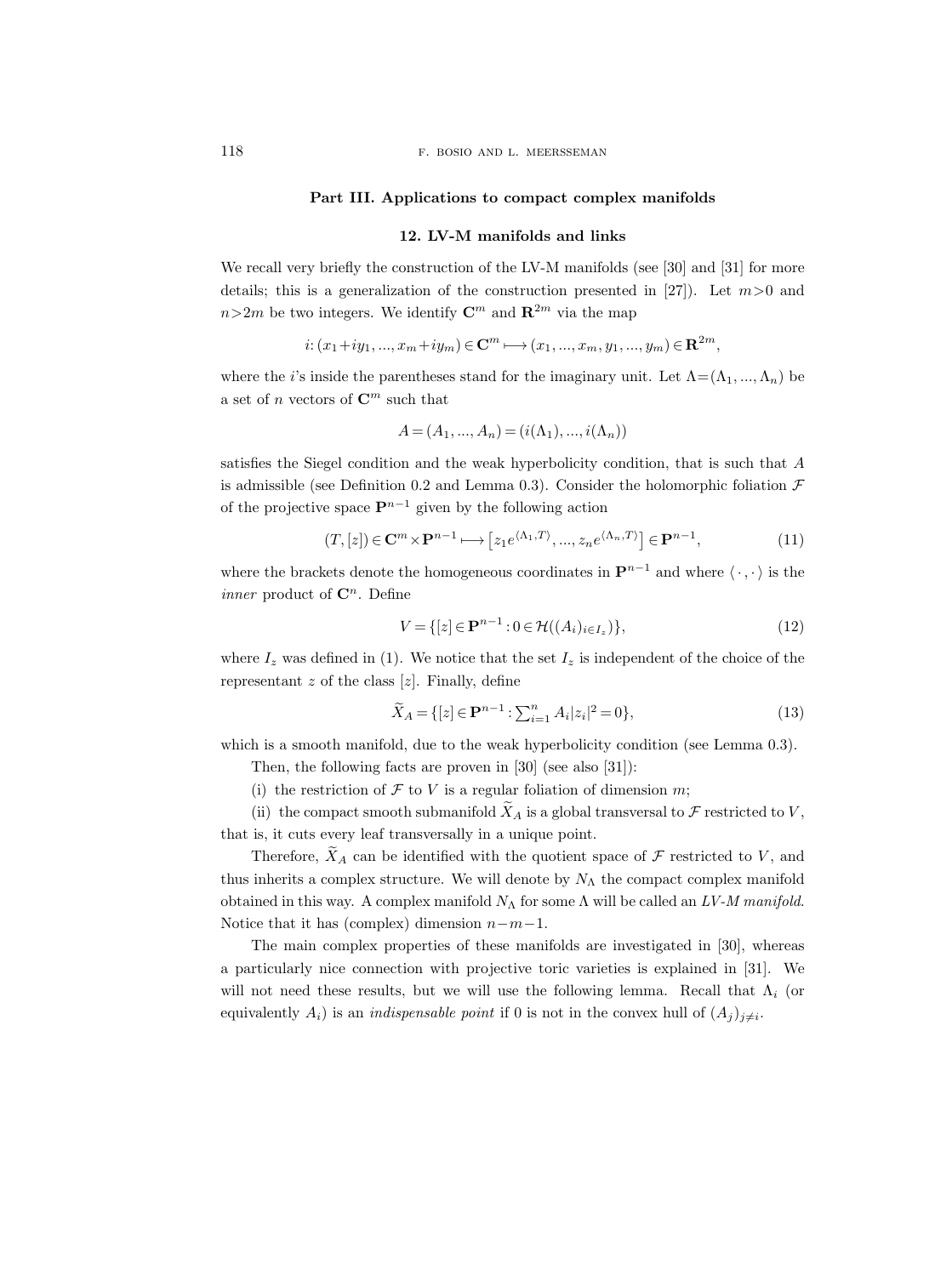LEMMA 12.1. Let  $N_{\Lambda}$  be an LV-M manifold. Assume that  $\Lambda$  has at least  $m+1$ indispensable points. Then the complex structure of  $N_{\Lambda}$  is affine (and even linear), that is, it may be defined by a holomorphic atlas such that the changes of charts are affine (and even linear) automorphisms of  $\mathbb{C}^{n-m-1}$ .

*Proof.* Assume that  $\Lambda_1, ..., \Lambda_{m+1}$  are indispensable. By (12), this implies that

$$
[z] \in V \quad \Longrightarrow \quad z_1 \ldots z_{m+1} \neq 0.
$$

By construction of  $N_{\Lambda}$ , we just need to construct a foliated atlas of  $(V, \mathcal{F})$  with linear transverse changes of charts. Look at the map  $\Phi_z: \mathbb{C}^m \times \mathbb{C}^{n-m-1} \to V$  defined by

$$
(T,w)\mathop{\longrightarrow}\limits^{\Phi_z}\big[z_1e^{\langle\Lambda_1,T\rangle},...,z_{m+1}e^{\langle\Lambda_{m+1},T\rangle},w_1e^{\langle\Lambda_{m+2},T\rangle},...,w_{n-m-1}e^{\langle\Lambda_n,T\rangle}\big],
$$

for a fixed  $z=(z_1, ..., z_{m+1})\in (\mathbb{C}^*)^{m+1}$ . Using the weak hyperbolicity condition, it can be shown that the set  $(\Lambda_2-\Lambda_1, ..., \Lambda_{m+1}-\Lambda_1)$  has rank m. As a consequence,

$$
\Phi_z(T, w) = \Phi_{z'}(T', w') \iff w'_i = w_i e^{\langle \Lambda_{m+1+i}, T-T' \rangle} \text{ for all } 1 \leq i \leq n-m-1,
$$

and  $T-T'$  belongs to a fixed lattice in  $\mathbb{C}^m$ . Therefore,  $\Phi_z$  is a local homeomorphism and can be used as a local foliated chart for every point  $(z_1, ..., z_{m+1}, w)$ . Since the first  $m+1$  homogeneous coordinates of every point in V are non-zero, V can be covered by such charts. Moreover, the previous computation proves that the changes of charts are uniquely determined by translations along a lattice  $T \rightarrow T + a$ , so that the transverse changes of charts have the form

$$
w \in \mathbb{C}^{n-m-1} \longmapsto (w_1 e^{\langle \Lambda_{m+2},a \rangle},..., w_{n-m-1} e^{\langle \Lambda_n,a \rangle}),
$$

that is, they are linear.

To avoid particular cases in the sequel, we add the special case  $m=0$ : then, there is no action at all, and N is by definition the projective space  $\mathbf{P}^{n-1}$ .

Let  $A \in \mathcal{A}$ . The quotient space of  $X_A$  by the diagonal action (4) can be identified with  $X_A$ . In particular, if  $X_A$  is not simply-connected, then, by Lemma 0.10, it is equivariantly diffeomorphic to  $X_B \times S^1$  for some  $B \in \mathcal{A}$ . It is then easy to check that  $X_B$ and  $X_A$  are equivariantly diffeomorphic. On the contrary, when  $A\in\mathcal{A}_0$ , the manifold  $X_A$ is not a link: for example, think about the case where  $X_A$  is diffeomorphic to  $S^3 \times S^3$ (Example 0.4). Notice that, by (13), every LV-M manifold is diffeomorphic to some  $\tilde{X}_A$ , that is to the quotient of an odd-dimensional link by the diagonal action (4); and every LV-M manifold with at least one indispensable point is diffeomorphic to a link.

The following theorem is the motivation for the previous study of the links.

 $\Box$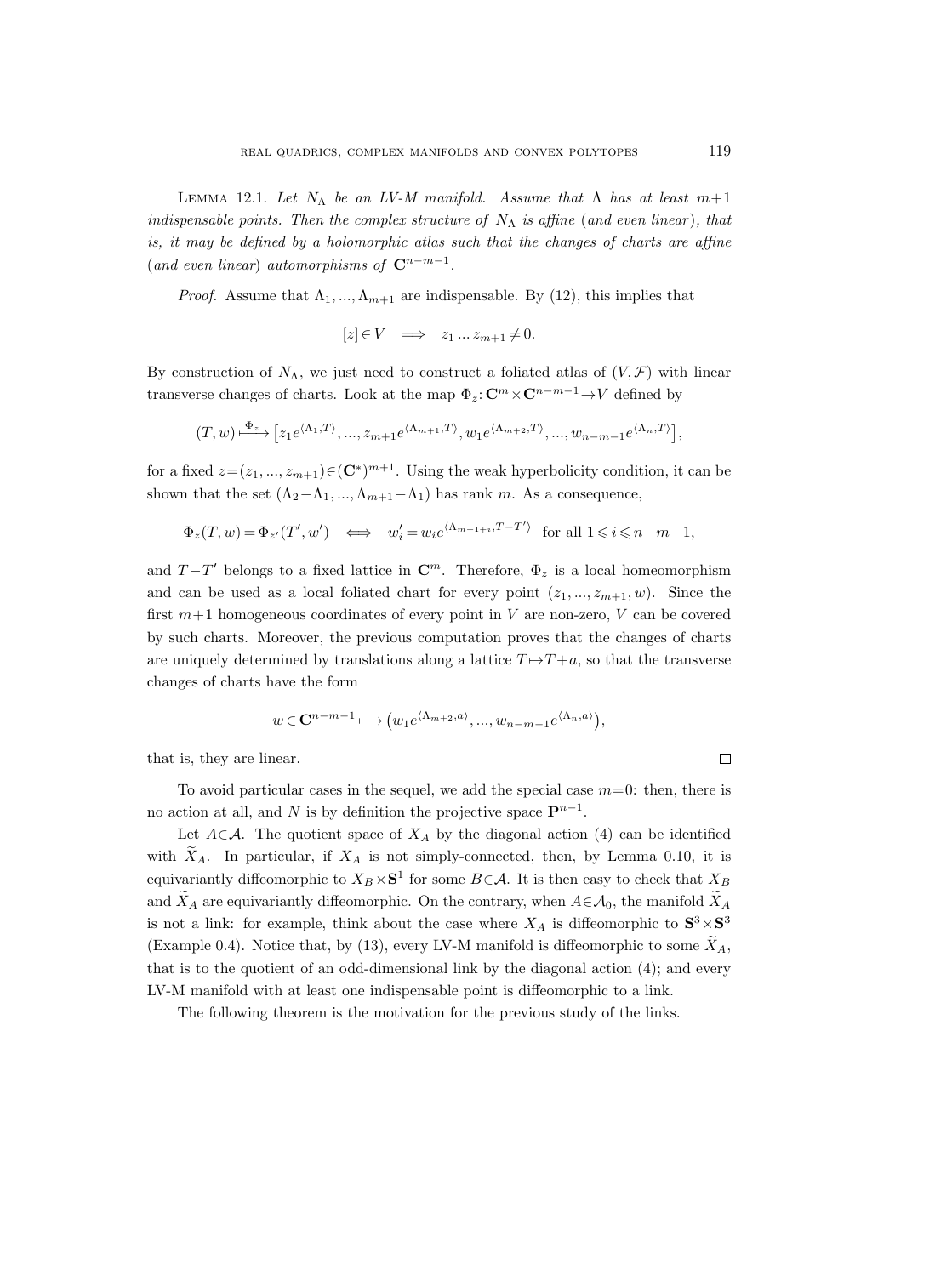THEOREM 12.2. Let  $A \in \mathcal{A}$  with dimensions p and n.

(i) If p is odd, that is if  $X_A$  is even-dimensional, then  $X_A$  admits a complex structure as an LV-M manifold.

(ii) If p is even, that is if  $X_A$  is odd-dimensional, then  $X_A$  and  $X_A \times S^1$  admit a complex structure as LV-M manifolds.

*Proof.* Assume that  $X_A$  is odd-dimensional, i.e. that p is even, say  $p=2m$ . Let  $\Lambda$ denote the preimage  $i^{-1}(A)$ . Then, by construction,  $X_A$  and  $N_A$  are diffeomorphic. Therefore,  $X_A$  inherits a complex structure.

If p is odd, define the following matrix with  $n+1$  columns and  $p+1$  rows:

$$
B = \begin{pmatrix} A & 0 \\ 1 \dots 1 & -1 \end{pmatrix}.
$$

This is obviously an admissible configuration and, by Lemma 0.10, the links  $X_B$  and  $X_A \times S^1$  are equivariantly diffeomorphic. As noticed before, this means that  $X_B$  is diffeomorphic to  $X_A$  and we are in the previous case.

Finally, if p is even, consider the following matrix with dimensions  $n+2$  and  $p+2$ :

$$
C = \begin{pmatrix} A & 0 & 0 \\ 1 \dots 1 & -1 & 0 \\ 1 \dots 1 & 0 & -1 \end{pmatrix}.
$$

Then  $X_C$  is equivariantly diffeomorphic to  $X_A\times\mathbf S^1\times\mathbf S^1,$  and  $\tilde X_C\underset{\text{eq}}{\simeq} X_A\times\mathbf S^1$  has a complex structure as an LV-M manifold by what precedes.  $\Box$ 

Corollary 12.3. The product of two links admits a complex structure as an LV-M manifold as soon as it has even dimension.

Proof. Use Example 0.7 and Theorem 12.2 (i).

$$
\qquad \qquad \Box
$$

Remark 12.4. Let  $A \in \mathcal{A}$  and let  $A' \in \mathcal{A}$  be obtained from A by a homotopy which does not break the weak hyperbolicity condition. Then, by Corollary 4.5, the links  $X_A$ and  $X_{A'}$  are equivariantly diffeomorphic. Nevertheless, the complex structures of  $X_A$ and  $X_{A'}$  (if p is odd), or of  $\widetilde{X}_{A}$  and  $\widetilde{X}_{A'}$  (if p is even), given by Theorem 12.2, are in general not the same; in this way a link  $X_A$ , or its diagonal quotient  $X_A$ , comes equipped not only with a complex structure, but with a deformation space of complex structures (see [30], where this space is studied).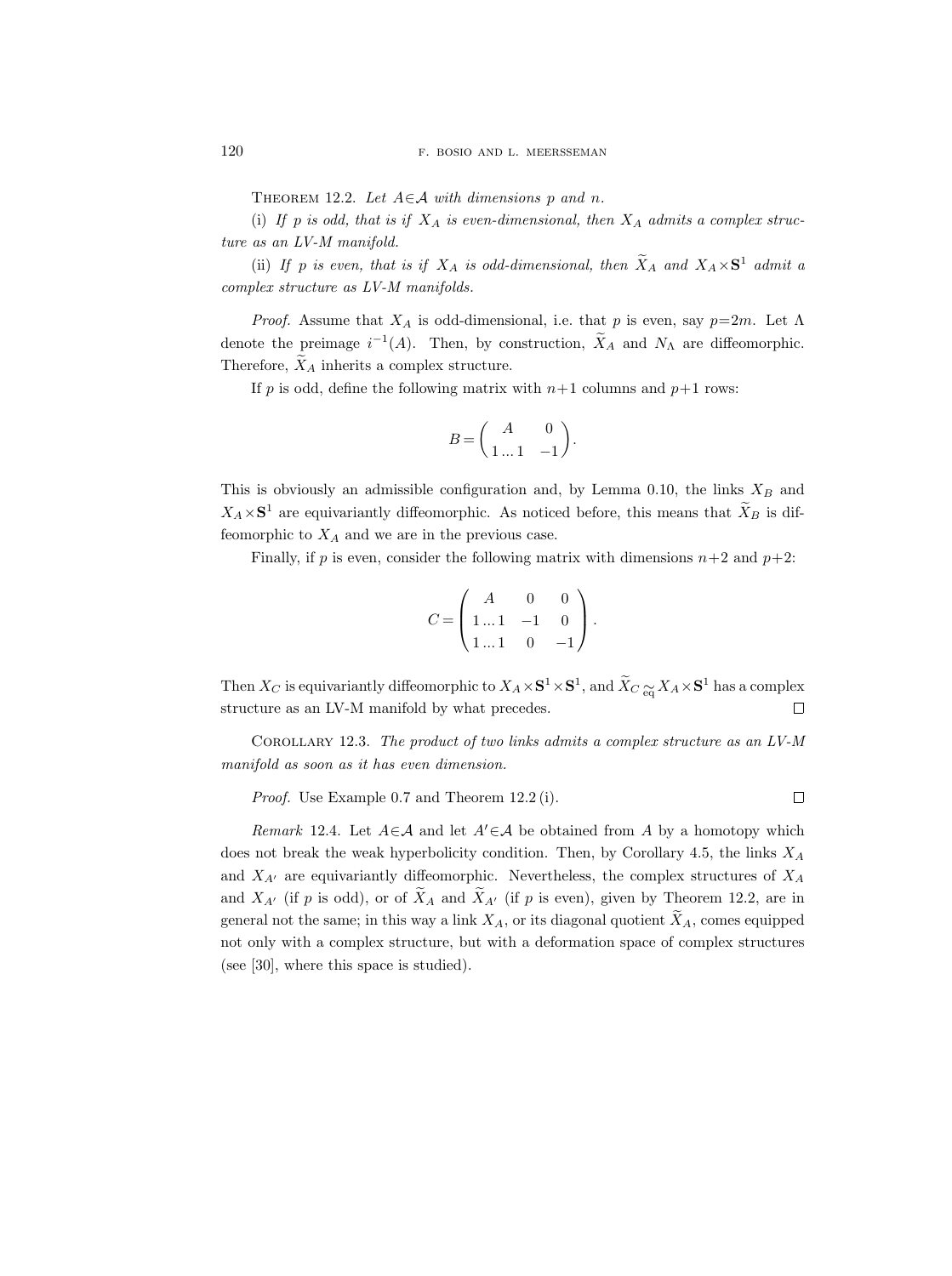## 13. Holomorphic wall-crossing

Let  $N_{\Lambda}$  be an LV-M manifold. Identifying  $\mathbb{C}^m$  with  $\mathbb{R}^{2m}$  and  $\Lambda$  with an element of  $\mathcal A$  via the map i, we may talk of a wall W of  $\Lambda$  (see Definition 5.2) and of a configuration  $\Lambda'$ obtained from  $\Lambda$  by crossing the wall W (Definition 5.3). Up to equivariant diffeomorphism,  $N_{\Lambda}$  is obtained from  $N_{\Lambda}$  by performing an equivariant smooth surgery described in Theorem 5.4. Indeed, to be more precise,  $X_{A'}$  is obtained from  $X_A$  by an elementary surgery along some submanifold  $X_F$ , and, since everything is equivariant, it is straightforward to check that  $X_{A'}$  is obtained from  $X_A$  by an equivariant surgery of the same type along  $X_F$ . Nevertheless,  $N_\Lambda$  and  $N_{\Lambda'}$  being complex manifolds, it is natural to ask which holomorphic transformation occurs when performing the wall-crossing. This is what we call the holomorphic wall-crossing problem.

Remark 13.1. Let  $B \in \mathbb{C}^m$  be such that  $\Lambda' = \Lambda + B$ , that is  $\Lambda' = (\Lambda_1 + B, ..., \Lambda_n + B)$ . By Definition 5.3, the configuration  $\Lambda + tB$  is admissible for every  $t \in [0, 1]$ , except for one special value  $t_0$ . It follows from (11) that  $N_{\Lambda}$  and  $N_{\Lambda+tB}$  are biholomorphic for every  $0 \leq t \leq t_0$ , and that  $N_{\Lambda'}$  and  $N_{\Lambda+tB}$  are biholomorphic for every  $t_0 \leq t \leq 1$  (compare with the general case of Remark 12.4). Therefore, the complex structures of the induced links are fixed before and after crossing the wall.

In this section, we will give a complete solution to the holomorphic wall-crossing problem by showing that, in this case, the smooth equivariant surgeries occuring during the wall-crossing are in fact holomorphic surgeries. Let us first recall the following definition.

Definition 13.2. (See [34, p. 15]) Let  $M$  be a complex manifold and let  $S$  be a holomorphic submanifold of M. Let W be a neighborhood of S. Finally, let  $S^* \subset W^*$ be a pair (holomorphic submanifold, complex manifold) such that W<sup>∗</sup> is a neighborhood of  $S^*$ . Given a biholomorphism  $f: W \backslash S \to W^* \backslash S^*$ , we may construct the well-defined complex manifold  $M^*$  by cutting S and pasting  $S^*$  by use of f. We say that  $M^*$  is obtained from M by a *holomorphic surgery* along  $(S, W, S^*, W^*, f)$ .

Notice that if  $f'$  is smoothly isotopic to  $f$ , the result of performing a holomorphic surgery along  $(S, f')$  is diffeomorphic but in general not biholomorphic to  $M^*$ .

THEOREM 13.3. (Holomorphic wall-crossing theorem) Let  $N_{\Lambda}$  be an LV-M manifold. Let  $N_{\Lambda'}$  be an LV-M manifold obtained from  $N_{\Lambda}$  by crossing a wall. Then  $N_{\Lambda'}$  is obtained from  $N_\Lambda$  by a holomorphic surgery.

*Proof.* Let  $\widetilde{X}_F$  be the smooth submanifold of  $N_\Lambda$  along which the elementary surgery occurs. Using §1 and the standard identification of  $\mathbb{R}^{2m}$  and  $\mathbb{C}^m$ , we have that  $\widetilde{X}_F$  is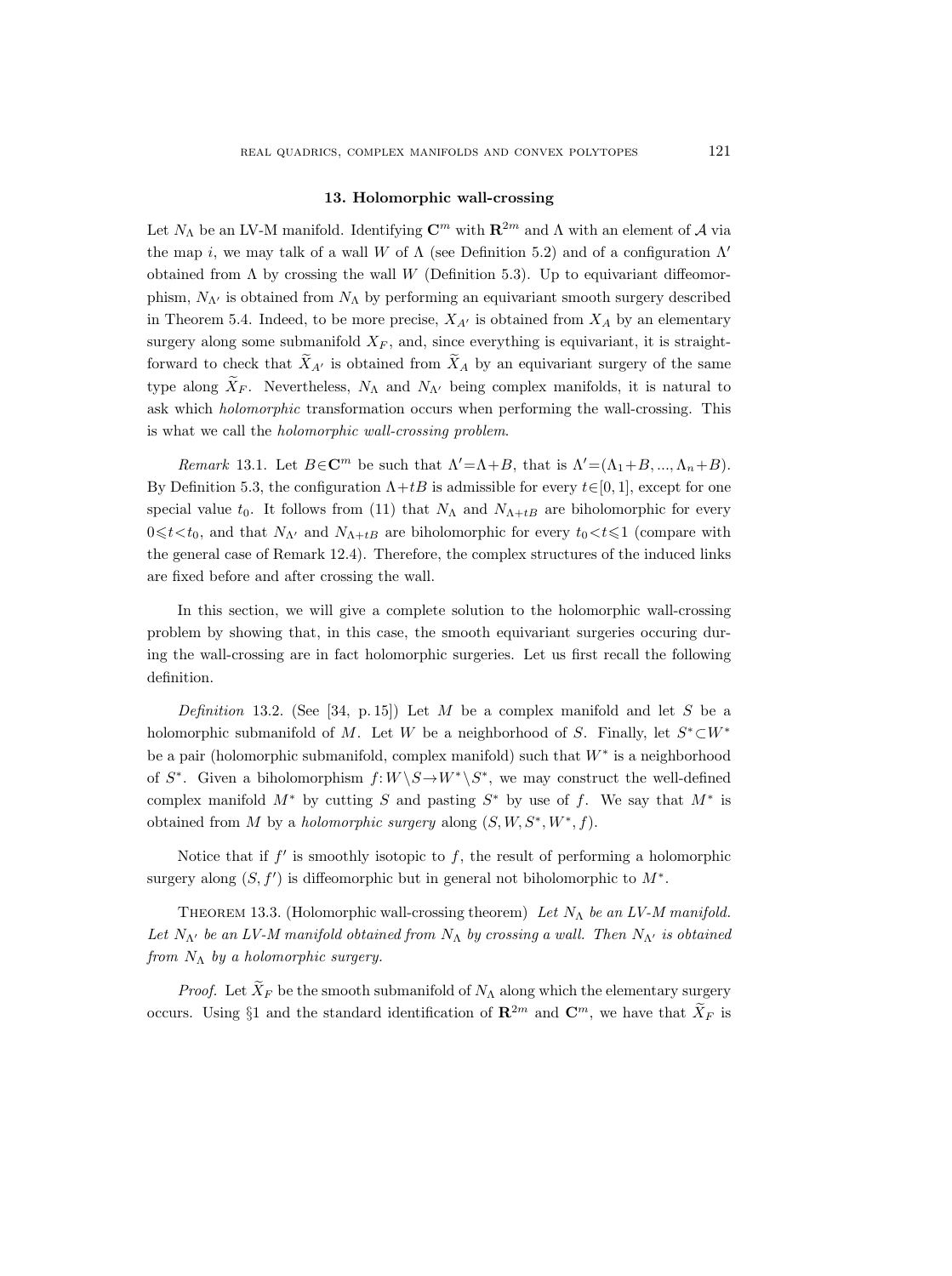the quotient space of the foliation  $\mathcal F$  restricted to

$$
V \cap \{z : z_i = 0 \text{ for } i \in I\},\
$$

for the subset  $I \subset \{1, ..., n\}$  numbering F (see (7)). Therefore, it is a holomorphic submanifold of  $N_{\Lambda}$  corresponding to the admissible subconfiguration  $(\Lambda_i)_{i \in I^c}$ . By abuse of notation, we still call this complex manifold  $X_F$ . On the other hand, we have  $V' = V$  and the submanifold  $X'_{F'}$  is the quotient space of  $\mathcal{F}'$  restricted to the same  $V \cap \{z:z_i=0 \text{ for } i \in I\}$ . Define  $W = V \setminus \{z:z_i=0 \text{ for } i \in I\}$ . As  $\Lambda$  and  $\Lambda'$  differ only by a translation factor, the open complex manifolds  $W/F = N_A \setminus X_F$  and  $W/F' = N_{\Lambda'} \setminus X'_{F'}$  are biholomorphic. More precisely, the identity map of  $W$  descends to a biholomorphism  $f$  between these two complex manifolds. As a consequence,  $N_{\Lambda}$  is obtained from  $N_{\Lambda}$  by a holomorphic surgery along  $(\tilde{X}_F, N_\Lambda, \tilde{X}'_{F'}, N_{\Lambda'}, f)$ .  $\Box$ 

Remark 13.4. The holomorphic surgery described in the proof of Theorem 13.3 is a very particular case of Definition 13.2, since the neighborhood W of the submanifold  $\widetilde{X}_F$  is in fact the whole manifold  $N_\Lambda$ . It is thus a global holomorphic transformation, whereas Definition 13.2 has a local flavour. It is perhaps better to say that  $N_{\Lambda}$  and  $N_{\Lambda'}$  are holomorphic compactifications of the same open complex manifold  $N_{\Lambda} \backslash \overline{X}_F = N_{\Lambda'} \backslash \overline{X}'_{F'}$ .

## 14. Topology of LV-M manifolds

As an application of Theorem 11.11, we have the following result.

THEOREM 14.1. The  $(co)$ homology groups of a 2-connected LV-M manifold may have arbitrary amount of torsion. More precisely, let  $K$  be any finite simplicial complex. Let q be its number of vertices. Then, there exists a 2-connected LV-M manifold  $N_{\Lambda}$  such that  $H^{i+q+1}(N_\Lambda, \mathbf{Z})$  contains  $\widetilde{H}_i(K, \mathbf{Z})$  as a direct summand (that is,  $H^{i+q+1}(N_\Lambda, \mathbf{Z})=$  $\widetilde{H}_i(K, \mathbf{Z}) \oplus ...$  for all  $0 \leq i \leq \dim K$ .

*Proof.* Apply Theorem 11.11 to obtain a 2-connected link X with this property. If X is even-dimensional, then we may conclude by Theorem 12.2. Otherwise, we perform a surgery of type  $(1, n)$  on  $X \times S^1$ . By Proposition 11.2, the resulting 2-connected link X' still has the property. But now  $X'$  is even-dimensional and we may conclude again by Theorem 12.2.  $\Box$ 

Remark 14.2. As a consequence of a result of [37], every finitely presented group may appear as the fundamental group of a compact complex non-Kählerian 3-fold. The previous theorem is a sort of (much) weaker version of this result for higher dimensional homology groups. Notice that it is not known if a similar statement is true for Kähler manifolds.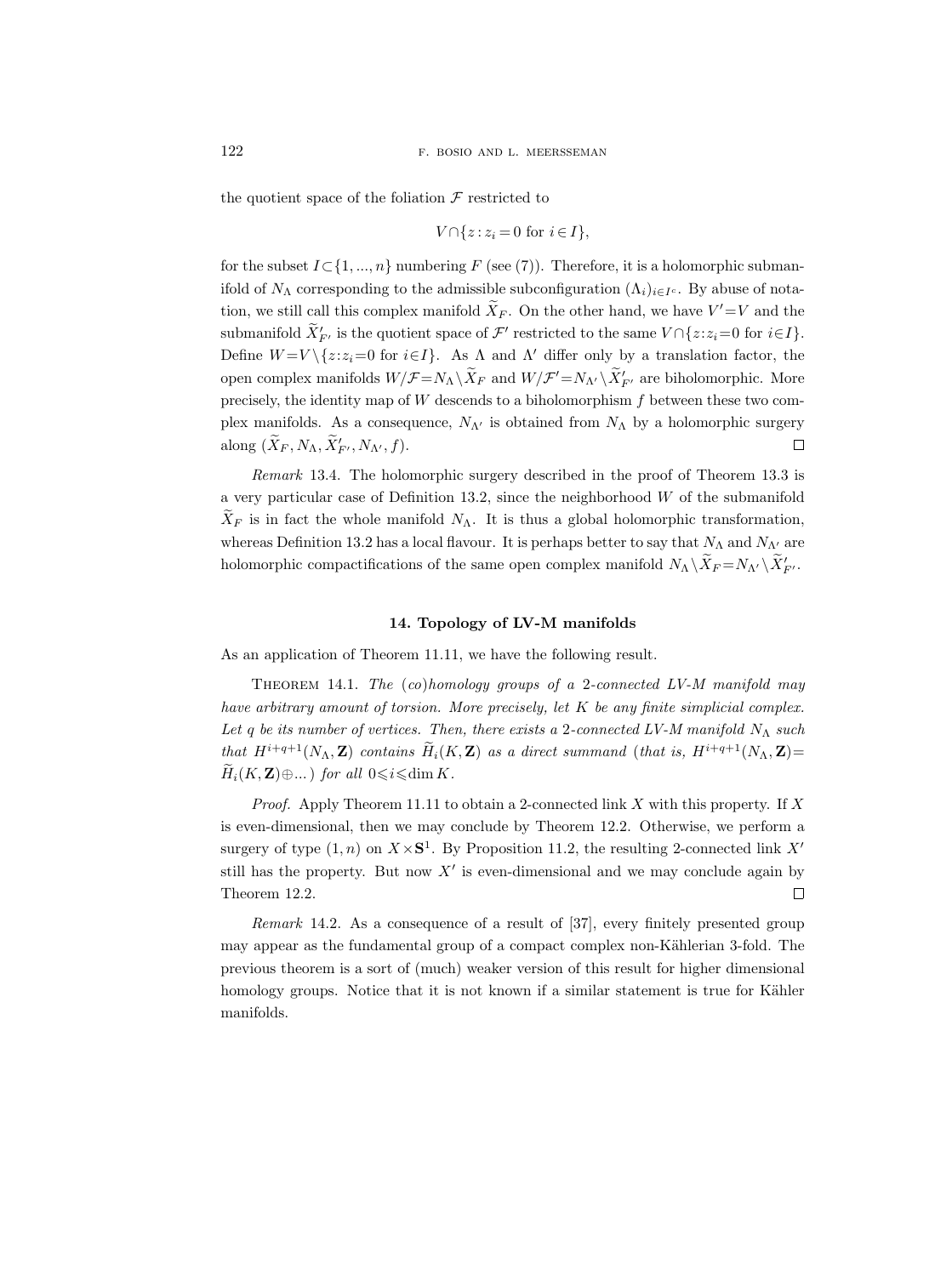Before drawing an interesting consequence of this theorem, we want to go back to the question asked in Remark 11.10. The "holomorphic" version of this question is the following.

Question. Let N and N' be two LV-M manifolds. Assume that they have isomorphic cohomology rings. Are they homotopically equivalent?

In the case of two  $simplify-connected$  Kähler manifolds, there is a partial positive answer to this question: two simply-connected Kähler manifolds with isomorphic cohomology rings have indeed the same rational homotopy type (see [13]). Nevertheless, the answer is negative in general. Counterexamples exist even in dimension 2. Consider the open manifold

$$
W = \{ (w_1, w_2, w_3) \in \mathbf{C}^3 \setminus \{ (0, 0, 0) \} : w_1^2 + w_2^3 + w_3^5 = 0 \}.
$$

The quotient space of  $W$  by the group generated by a well-chosen weighted homothety is a compact complex surface which is diffeomorphic to  $\Sigma \times S^1$ , where  $\Sigma$  is the Poincaré sphere (see [8] and [32]). Thinking about the Hopf surfaces, this means that both  $S^3 \times S^1$ and  $\Sigma \times S^1$  admit complex structures. Now, they have isomorphic cohomology rings but different homotopy type (since the Poincaré sphere is not simply-connected).

It seems plausible that the techniques of  $[13]$  can be applied to the non-Kähler class of LV-M manifolds and would bring a partial positive answer to the question.<sup>(3)</sup>

Going back to Theorem 14.1, we easily obtain the following surprising corollary.

COROLLARY 14.3. The  $(co)$  homology groups of a 2-connected compact complex affine manifold may have arbitrary amount of torsion (in the sense of Theorem 14.1).

Proof. By use of Theorem 14.1 and Lemma 12.1, it is enough to prove that, given an LV-M manifold  $N_{\Lambda}$  of dimensions  $(m, n)$ , there exists an LV-M manifold  $N_{\Lambda}$  of dimensions  $(m', n')$  such that

(i) the manifold  $N_{\Lambda'}$  is diffeomorphic to a product of  $N_{\Lambda}$  with circles;

(ii) the number of indispensable points of  $N_{\Lambda'}$  is  $m'+1$ .

Let  $L_l$  be the matrix with  $n+2l$  columns

|  | $\left(\begin{array}{ccccccccc} \Lambda_1 & \ldots & \Lambda_n & 0 & 0 & 0 & 0 & \ldots & 0 & 0 \\ -1-i & \ldots & -1-i & 1 & i & 0 & 0 & \ldots & 0 & 0 \\ -1-i & \ldots & -1-i & 0 & 0 & 1 & i & \ldots & 0 & 0 \\ \end{array}\right),$ |  |  |  |  |
|--|-------------------------------------------------------------------------------------------------------------------------------------------------------------------------------------------------------------------------------------------|--|--|--|--|
|  |                                                                                                                                                                                                                                           |  |  |  |  |
|  | $\begin{pmatrix} -1-i & \dots & -1-i & 0 & 0 & 0 & 0 & \dots & 1 & i \end{pmatrix}$                                                                                                                                                       |  |  |  |  |

 $(3)$  In [14], a preprint which appeared on the arXiv after this work was submitted, it is proven that the LV-M manifolds are not formal (see also [35]), so that in fact the techniques of [13] cannot be applied. However, this does not allow one to answer the previous question.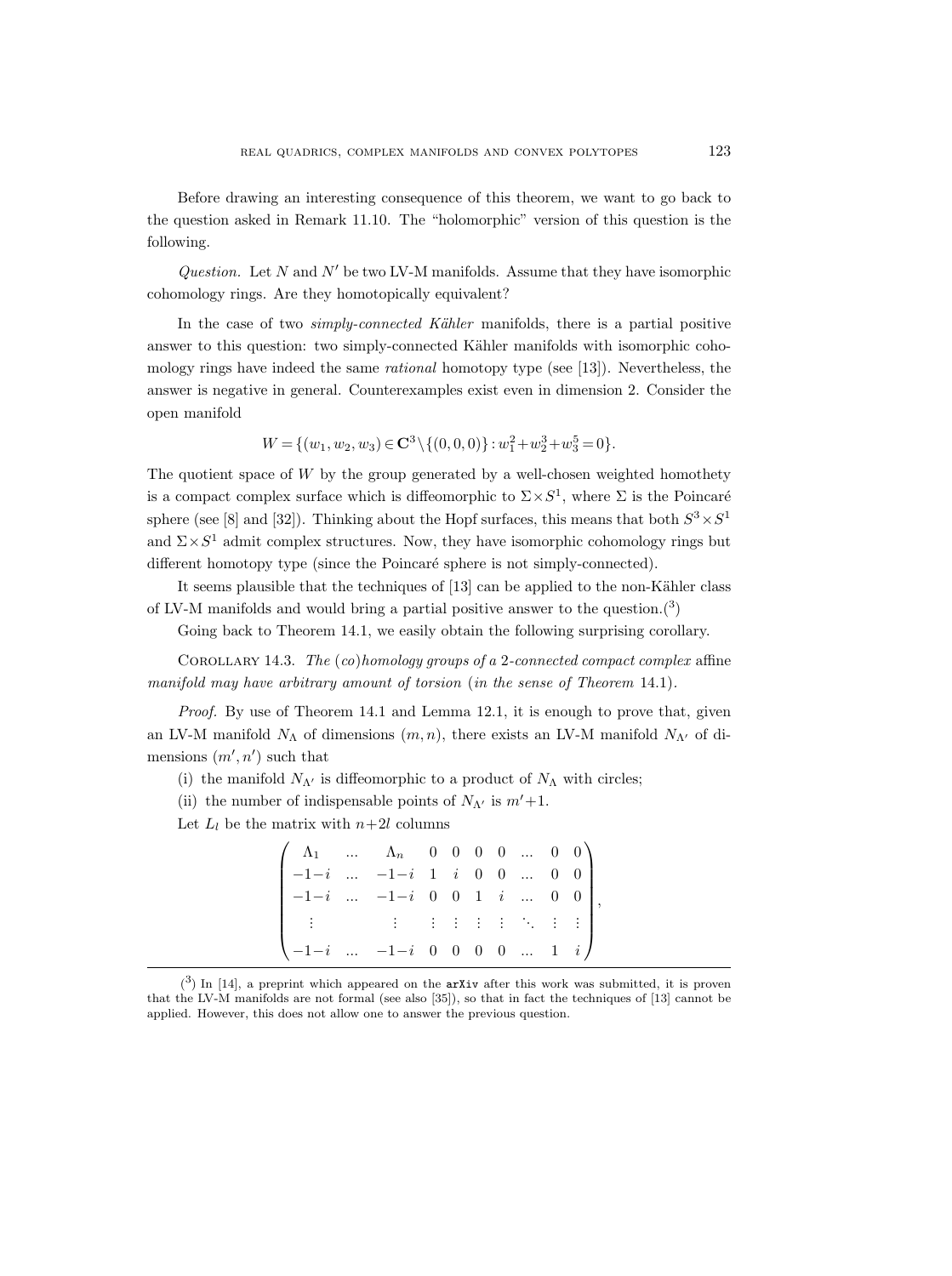where *i* stands for the imaginary unit. It is straightforward to check that  $L_l$  is admissible, i.e. it has 2l indispensable points, and that  $N_{L_l}$  is diffeomorphic to  $N_{\Lambda} \times (S^1)^{2l}$  (see Example 0.7). The equality  $m'+1=2l$  is achieved for  $l=m+1$ .  $\Box$ 

This means that it could be quite complicated to classify affine complex manifolds or complex manifolds having a holomorphic affine connection up to diffeomorphism. Notice that an affine compact Kähler manifold is covered by a compact complex torus (see [22]).

### 15. Concluding remarks

We finish this article with some open problems which we find of some interest.

First, the relationship between links and moment-angle complexes coming from simple polytopes leads naturally to the problem of knowing to what extent the results of this paper can be generalized to other classes of moment-angle complexes. The general construction in [9] starts with any finite simplicial complex  $K$ . If  $K$  is dual to a simple convex polytope P, then the corresponding moment-angle complex  $\mathcal{Z}_K$  is exactly  $\mathcal{Z}_P$ . If the complex is a triangulation of a sphere, it is proven that  $\mathcal{Z}_K$  still admits a structure of a smooth manifold. Now, this class is much larger than that of the links, since there exist a lot of sphere triangulations which are not polytopal. Is there a nice realization of these manifolds as intersection of real quadrics? Does Corollary 4.7 remain valid? Is there a generalization of Theorem 4.8? (Recall that Buchstaber and Panov defined a homeomorphic version of equivariant surgeries in the general case.) Finally, do these manifolds admit a complex structure? It should be noted that the class of LV-M manifolds was generalized in [6], using a more combinatorial construction. Does this generalization provide complex structures on non-polytopal moment-angle manifolds?

Secondly, the proof of Corollary 14.3 suggests one to ask the following question.

Question. Let  $M$  be a compact complex manifold. Under which assumptions on  $M$ does the smooth manifold  $M \times (S^1)^{2N}$  admit a complex affine structure for N sufficiently large? Is it enough to assume that the total real Pontryagin class of  $M$  is equal to 1?

We emphasize that the searched complex affine structure on  $M \times (S^1)^{2N}$  does not need to respect  $M$ , that is we do not require that  $M$  may be embedded as a holomorphic submanifold of  $M \times (S^1)^{2N}$  endowed with its affine complex structure.

Every compact Riemann surface satisfies the conditions of the second part of the question. Since only the elliptic curves admit affine complex structures, the question is interesting and non-trivial even in dimension 1. Every compact complex surface which is spin and has signature zero satisfies the conditions of the second part of the question. Other examples are given by complex manifolds with stably trivial smooth tangent bundle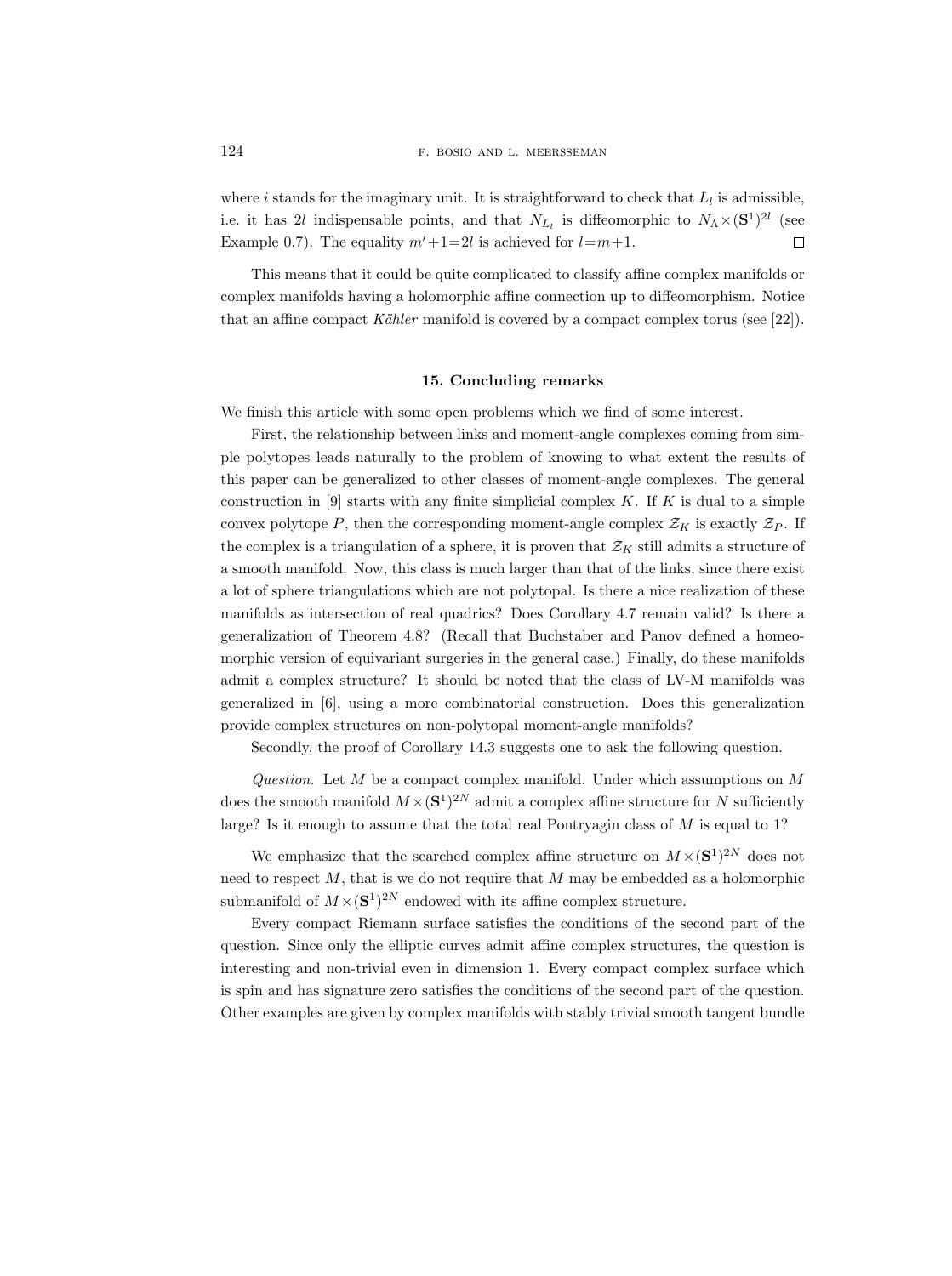(i.e. such that the Whitney sum of the smooth tangent bundle with a trivial bundle of sufficiently large rank is trivial). Indeed, this is exactly the case for a link  $X_A$  endowed with a structure of an LV-M manifold, since it is smoothly embedded in  $\mathbb{C}^n$  with trivial normal bundle, so that

$$
TX_A \oplus E^{p+1} = T\mathbf{R}^{2n},
$$

where TM denotes the tangent bundle of a smooth manifold  $M$ , and where  $E<sup>k</sup>$  denotes the trivial bundle over  $X_A$  with fibre  $\mathbf{R}^k$ .

Notice that the condition on the characteristic classes is necessary. For, if  $M \times (S^1)^{2N}$ admits a complex affine structure, then the total real Chern class of this structure is 1 (see [22]), which implies the same property for the total real Pontryagin class of  $M \times (S^1)^{2N}$ . But this class coincide with the total real Pontryagin class of M. In particular, for any  $n > 1$  and  $N \geq 0$ , the smooth manifold  $\mathbf{P}^n \times (\mathbf{S}^1)^{2N}$  does not admit any complex affine structure by computation of its Pontryagin classes (see [33, Example 15.6]).

## References

- [1] Aleksandrov, P. S., Combinatorial Topology. Vol. 1–3. Graylock Press, Rochester, NY, 1956.
- [2] Baskakov, I. V., Cohomology of K-powers of spaces and the combinatorics of simplicial divisions. Uspekhi Mat. Nauk, 57:5 (2002), 147–148 (Russian). English translation in Russian Math. Surveys, 57 (2002), 989–990.
- [3] BASKAKOV, I. V., BUCHSTABER, V. M. & PANOV, T. E., Algebras of cellular cochains, and torus actions. Uspekhi Mat. Nauk, 59:3 (2004), 159–160 (Russian). English translation in Russian Math. Surveys, 59 (2004), 562–563.
- [4] Bayer, M. M. & Lee, C.W., Combinatorial aspects of convex polytopes, in Handbook of Convex Geometry, Vol. A, pp. 485–534. North-Holland, Amsterdam, 1993.
- [5] Borcea, C., Some remarks on deformations of Hopf manifolds. Rev. Roumaine Math. Pures Appl., 26 (1981), 1287–1294.
- [6] Bosio, F., Variétés complexes compactes: une généralisation de la construction de Meersseman et López de Medrano–Verjovsky. Ann. Inst. Fourier (Grenoble), 51 (2001), 1259– 1297.
- [7] BREDON, G. E., *Introduction to Compact Transformation Groups*. Academic Press, New York, 1972.
- [8] Brieskorn, E. & van de Ven, A., Some complex structures on products of homotopy spheres. Topology, 7 (1968), 389–393.
- [9] Buchstaber, V. M. & Panov, T. E., Torus Actions and Their Applications in Topology and Combinatorics. University Lecture Series, 24. Amer. Math. Soc., Providence, RI, 2002.
- [10] Calabi, E. & Eckmann, B., A class of compact, complex manifolds which are not algebraic. Ann. of Math., 58 (1953), 494–500.
- [11] CAMACHO, C., KUIPER, N. H. & PALIS, J., The topology of holomorphic flows with singularity. Inst. Hautes Études Sci. Publ. Math.,  $48$  (1978),  $5-38$ .
- [12] Davis, M. W. & Januszkiewicz, T., Convex polytopes, Coxeter orbifolds and torus actions. Duke Math. J., 62 (1991), 417–451.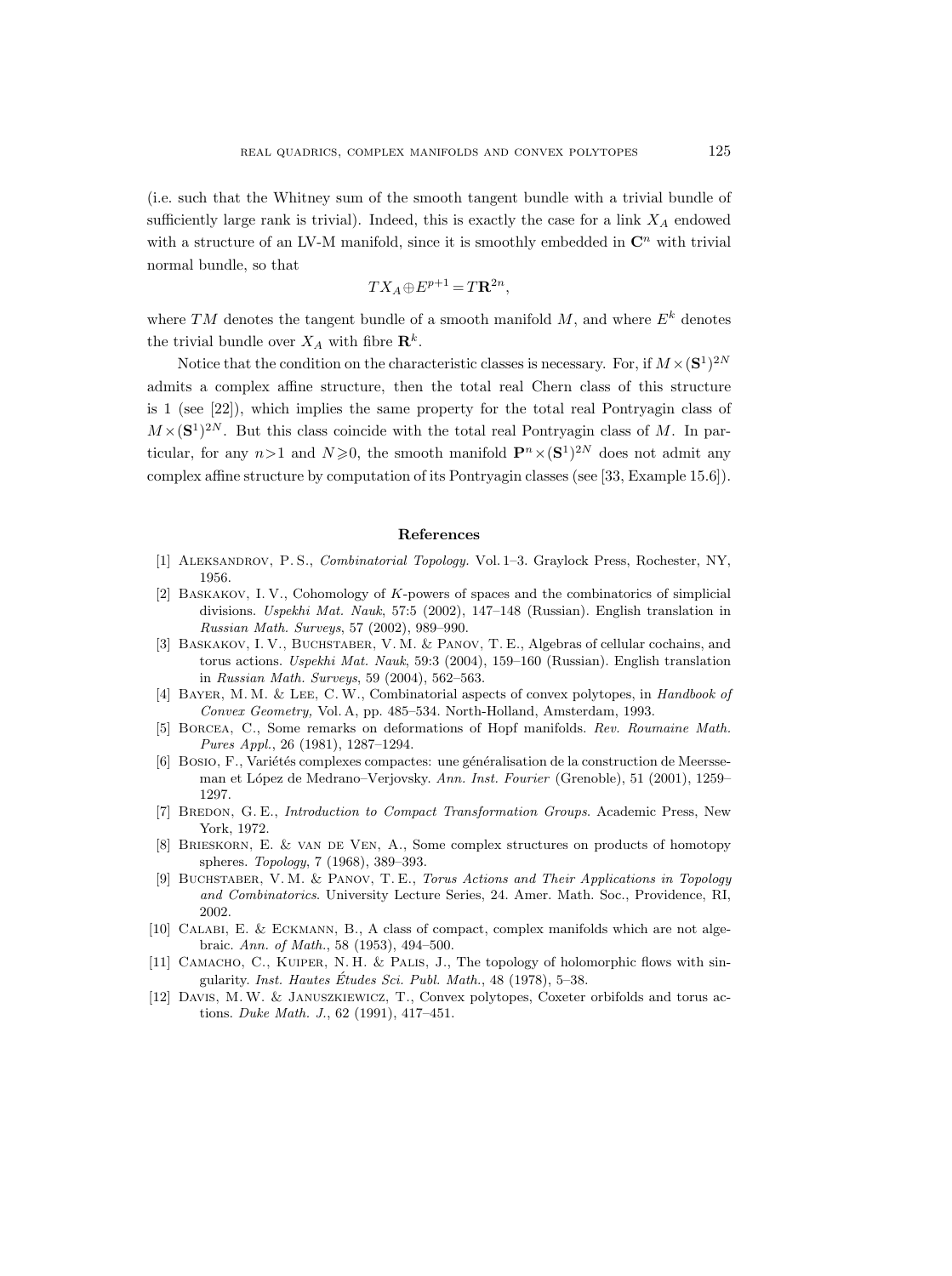- [13] Deligne, P., Griffiths, P., Morgan, J. & Sullivan, D., Real homotopy theory of Kähler manifolds. *Invent. Math.*, 29 (1975), 245-274.
- [14] Denham, G. & Suciu, A. I., Moment-angle complexes, monomial ideals, and Massey products. To appear in Pure Appl. Math. Q. arXiv:math.AT/0512497.
- [15] GIRBAU, J., HAEFLIGER, A. & SUNDARARAMAN, D., On deformations of transversely holomorphic foliations. J. Reine Angew. Math., 345 (1983), 122-147.
- [16] Goresky, M. & MacPherson, R., Stratified Morse Theory. Ergebnisse der Mathematik und ihrer Grenzgebiete, 14. Springer, Berlin, 1988.
- [17] GRÜNBAUM, B., Convex Polytopes. Pure and Applied Mathematics, 16. Wiley, New York, 1967.
- [18] Haefliger, A., Deformations of transversely holomorphic flows on spheres and deformations of Hopf manifolds. Compositio Math., 55 (1985), 241–251.
- [19] HIRSCH, M.W., *Differential Topology*. Springer-Verlag, New York, 1976.
- [20] Hopf, H., Zur Topologie der komplexen Mannigfaltigkeiten, in Studies and Essays, pp. 167–185. Interscience Publishers, New York, 1948.
- [21] JEWELL, K., Complements of sphere and subspace arrangements. Topology Appl., 56 (1994), 199–214.
- [22] KOBAYASHI, S. & HORST, C., Topics in complex differential geometry, in *Complex Differ* $ential~Geometry, DMV$  Sem., 3, pp. 4–66. Birkhäuser, Basel, 1983.
- [23] LOEB, J. J. & NICOLAU, M., Holomorphic flows and complex structures on products of odd-dimensional spheres. Math. Ann., 306 (1996), 781–817.
- [24] DE LONGUEVILLE, M., The ring structure on the cohomology of coordinate subspace arrangements. Math. Z., 233 (2000), 553–577.
- [25] LÓPEZ DE MEDRANO, S., The space of Siegel leaves of a holomorphic vector field, in Holomorphic Dynamics (Mexico, 1986), Lecture Notes in Math., 1345, pp. 233–245. Springer, Berlin, 1988.
- [26] Topology of the intersection of quadrics in  $\mathbb{R}^n$ , in Algebraic Topology (Arcata, CA, 1986), Lecture Notes in Math., 1370, pp. 280–292. Springer, Berlin, 1989.
- $[27]$  LÓPEZ DE MEDRANO, S. & VERJOVSKY, A., A new family of complex, compact, nonsymplectic manifolds. Bol. Soc. Brasil. Mat., 28 (1997), 253–269.
- [28] McGavran, D., Adjacent connected sums and torus actions. Trans. Amer. Math. Soc., 251 (1979), 235–254.
- [29] McMuLLEN, P., On simple polytopes. *Invent. Math.*, 113 (1993), 419-444.
- [30] Meersseman, L., A new geometric construction of compact complex manifolds in any dimension. Math. Ann., 317 (2000), 79–115.
- [31] Meersseman, L. & Verjovsky, A., Holomorphic principal bundles over projective toric varieties. J. Reine Angew. Math., 572 (2004), 57–96.
- [32] MILNOR, J.W., On the 3-dimensional Brieskorn manifolds  $M(p, q, r)$ , in Knots, Groups, and 3-Manifolds, Ann. of Math. Studies, 84, pp. 175–225. Princeton University Press, Princeton, NJ, 1975.
- [33] Milnor, J.W. & Stasheff, J. D., Characteristic Classes. Princeton University Press, Princeton, NJ, 1974.
- [34] MORROW, J. & KODAIRA, K., Complex Manifolds. Holt, Rinehart and Winston, New York, 1971.
- [35] Panov, T. E., Cohomology of face rings and torus actions. To appear in London Math. Soc. Lecture Note Ser. arXiv:math.AT/0506526.
- [36] Stanley, R. P., Combinatorics and Commutative Algebra. Progress in Mathematics, 41. Birkhäuser, Boston, MA, 1983.